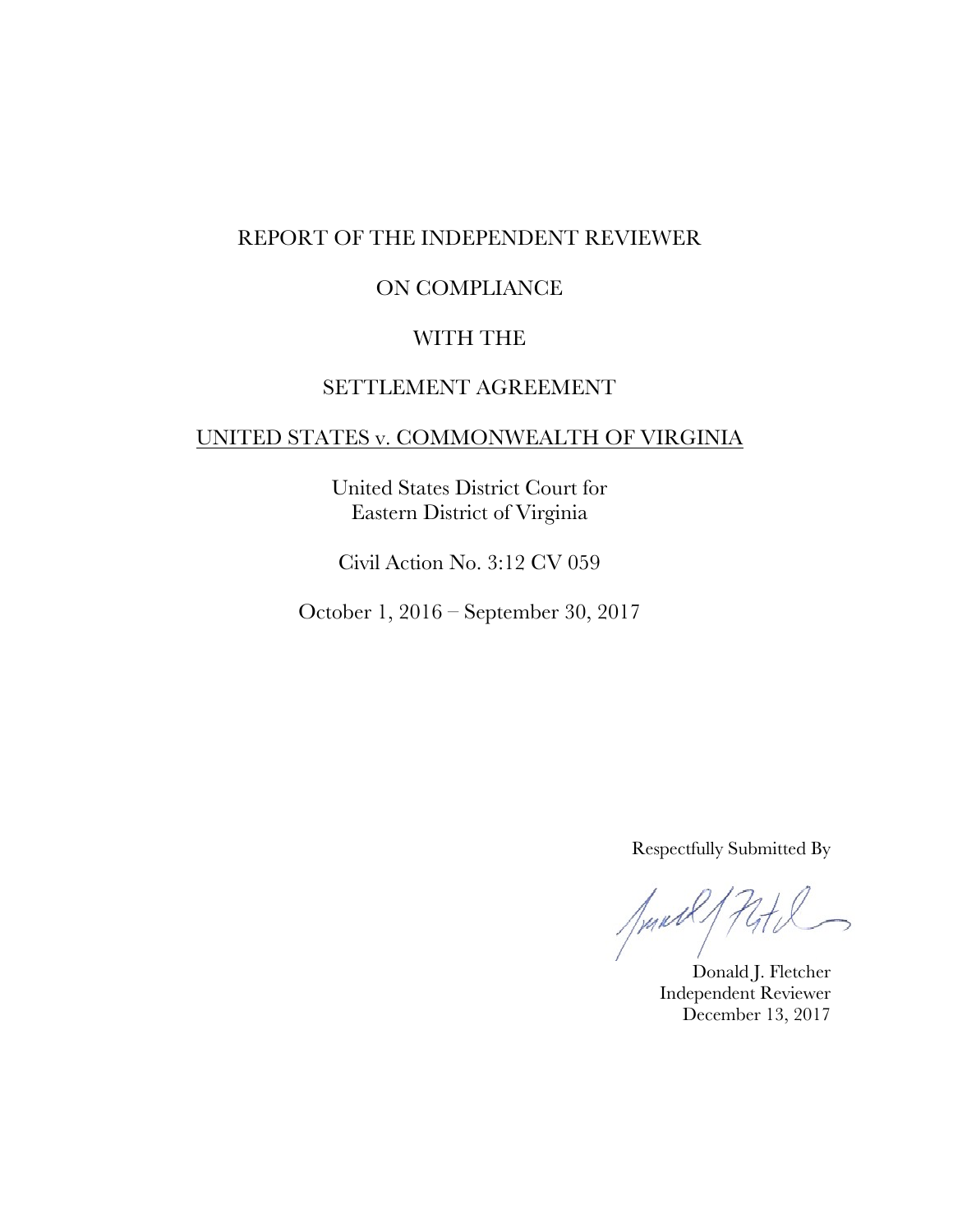# **TABLE OF CONTENTS**

|                 | Section III. Serving Individuals with IDD in the most integrated settings 7<br>Section IV. Discharge Planning and Transition from Training Centers 18 |
|-----------------|-------------------------------------------------------------------------------------------------------------------------------------------------------|
|                 |                                                                                                                                                       |
| A.<br><b>B.</b> |                                                                                                                                                       |
|                 | 1.                                                                                                                                                    |
|                 | 2.                                                                                                                                                    |
|                 | 3.                                                                                                                                                    |
|                 | $\overline{4}$ .                                                                                                                                      |
|                 | 5.                                                                                                                                                    |
|                 | 6.                                                                                                                                                    |
|                 | 7.                                                                                                                                                    |
|                 | 8.                                                                                                                                                    |
|                 | 9.                                                                                                                                                    |
|                 | 10.                                                                                                                                                   |
|                 | 11.                                                                                                                                                   |
|                 | 12.                                                                                                                                                   |
|                 | 13.                                                                                                                                                   |
|                 |                                                                                                                                                       |
|                 |                                                                                                                                                       |
|                 |                                                                                                                                                       |
|                 |                                                                                                                                                       |
|                 |                                                                                                                                                       |
|                 |                                                                                                                                                       |
| Β.              |                                                                                                                                                       |
| C.              |                                                                                                                                                       |
| D.<br>Е.        |                                                                                                                                                       |
| F.              | Integrated Day Activities and Supported Employment 162                                                                                                |
| G.              |                                                                                                                                                       |
| Η.              |                                                                                                                                                       |
| Ι.              |                                                                                                                                                       |
| J.              |                                                                                                                                                       |
| Κ.              |                                                                                                                                                       |
| L.              |                                                                                                                                                       |
| M.              |                                                                                                                                                       |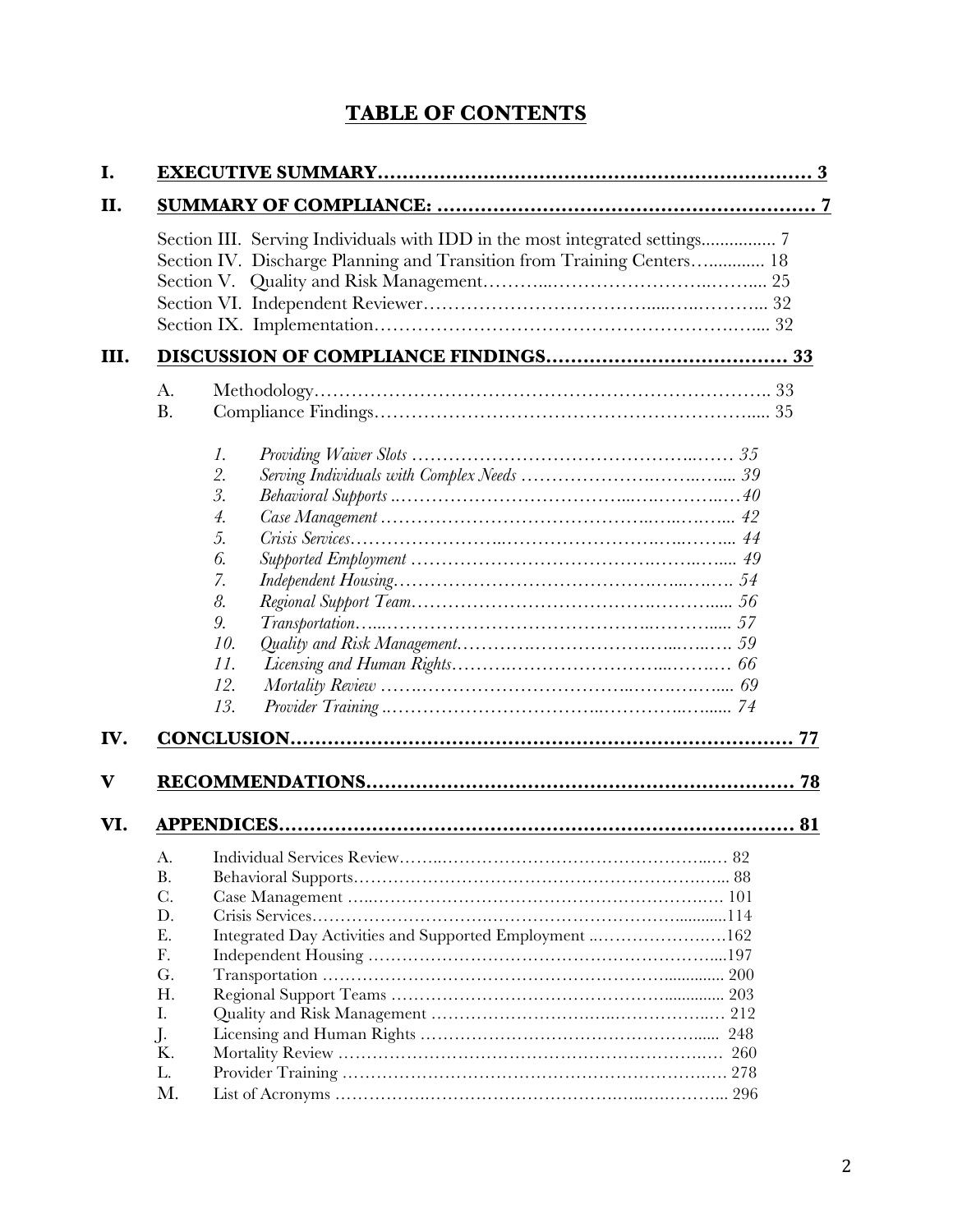## **I. EXECUTIVE SUMMARY**

This is the Independent Reviewer's eleventh Report on the status of compliance with the Settlement Agreement (Agreement) between the Parties to the Agreement: the Commonwealth of Virginia (the Commonwealth) and the United States, represented by the Department of Justice (DOJ). This Report documents and discusses the Commonwealth's efforts and the status of its progress and compliance during the review periods from October 1, 2016 to September 30, 2017.

The Independent Reviewer reported previously that the Commonwealth's various regulations and its Home and Community Based Services (HCBS) Waiver programs had impeded its compliance with provisions of the Agreement. On September 1, 2016, the federal Center for Medicare and Medicaid Services (CMS) approved the Commonwealth's redesigned HCBS Waiver programs for individuals with intellectual and developmental disabilities (IDD). The Commonwealth's goal for its redesign is to *"provide for a flexible array of community-based options with a rate structure that supports the cost of new and existing services and provides incentives to providers for offering expanded integrated options."* The Commonwealth has not yet approved revisions to its DBHDS Licensing Rules and Regulations.

The Commonwealth redesigned its HCBS Waivers with new and/or revised eligibility criteria, service definitions and expectations, payment rates, service limits, and cost caps. Once approved, implementation has required extensive statewide systemic changes, training and communication, all of which must continue to achieve the goals of the redesign. In the coming year, the Commonwealth plans to add to its array of services that support integrated day opportunities. It also will prepare applications to renew two Waivers. These renewal applications will provide the Commonwealth an opportunity to update its quality improvement plan to be current with its developing quality management system. Putting the redesigned system in place will require an ongoing and multi-year effort. As of June 30, 2017, however, substantial changes were clearly evident. DBHDS had issued 183 licenses to providers to increase opportunities for individuals to participate in community engagement services and it had approved 1,708 authorizations for individuals to receive either Community Engagement or Community Coaching. This trend continued with 1950 such authorizations as of September 30, 2017. This substantial increase in the number of individuals participating in new integrated community-based day services is evidence of both the considerable interest among individuals and families and the demonstrated ability of providers to respond to their interests.

The impact of the redesigned Waivers will occur more slowly in several areas, including on the available array of integrated residential service options. Due to the Commonwealth's housing development initiatives in recent years, however, changes are emerging in the residential options now available. A higher percentage of the individuals who transitioned from Training Centers are moving to smaller homes of four or fewer individuals. The DBHDS provider development efforts will continue to result in more smaller group homes. The Commonwealth has created 553 additional independent housing options. The 2015 Low Income Housing Tax Credit set-aside units have been constructed and are becoming available. In addition, the sponsor homes reviewed have provided strong supports for individuals, including those with complex needs.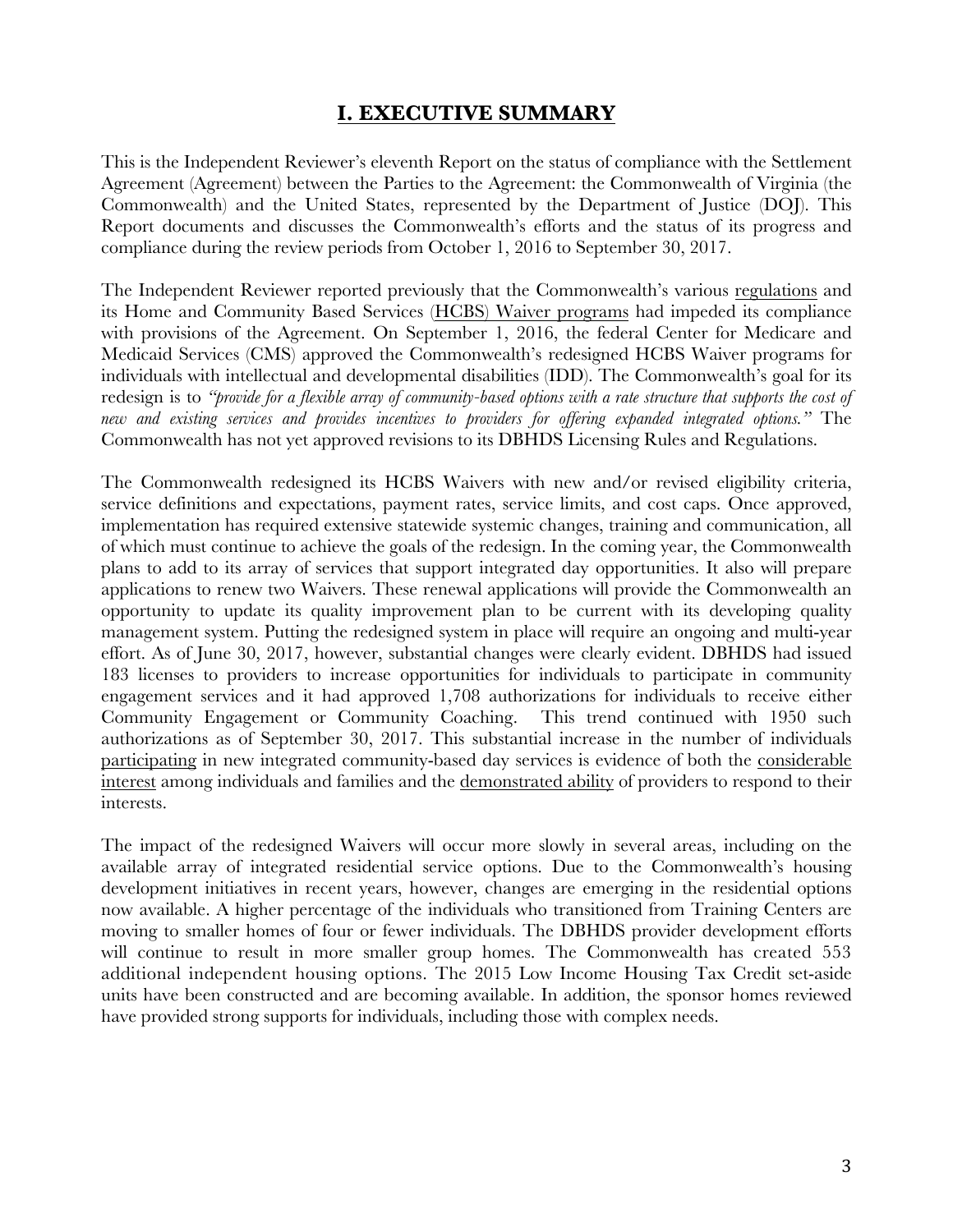The DBHDS Licensing Regulations have long been, and continue to be, an obstacle to substantial progress toward compliance with many provisions of the Settlement Agreement. The Commonwealth understands the problem; it has been drafting revisions to the OLS Rules and Regulations for several years, while it has been exploring other mechanisms. The Commonwealth has revised some of its regulations to align, where possible, its monitoring and investigation systems with the requirements of the Agreement. Its licensing regulations continue, however, to restrict the Commonwealth from requiring submission of information or attendance at trainings related to developing the required quality and risk management processes. Its most recent draft revisions to the Licensing Regulations, dated July 17, 2017, show an improved alignment with some provisions of the Agreement, including a clarification of expectations around root cause analysis, risk triggers and thresholds, risk management programs and quality improvement programs. This most recent draft, however, does not include criteria that align with the Agreement's requirements for enhanced case management, case manager/support coordinator responsibilities at face-to-face meetings, and an assessment of the "adequacy of individualized supports and services." It is the Independent Reviewer's considered opinion that, without revisions to its Licensing Rules and Regulations, the Commonwealth will continue to be unable to make substantial progress toward implementing the required quality and risk management system. For example, the Commonwealth has not yet informed the CSBs and other providers of its requirement that they implement risk management processes, or its expectations regarding their roles and responsibilities to contribute to a system to "adequately address harm and risks of harms."

Although the Commonwealth cannot make substantial progress toward compliance without making needed revisions to its licensing regulations, the DBHDS, Division of Quality Management and Development (DQMD) staff are doing important, necessary and appropriate groundwork that will be beneficial over the long-term. During the tenth and eleventh review periods, the DQMD staff:

- Expanded and improved its ability to collect and analyze consistent, reliable data;
- Defined relevant measures for each "domain";
- Outlined a new course on how to identify and address risk;
- Improved the mortality review data collection, analysis, and the quality of reviews; and
- Implemented a thoughtful approach with subject matter experts to evaluate data elements for accuracy, completeness and usefulness.

It is important to note that effective implementation of the Quality and Risk Management provisions of the Agreement are crucial to fulfilling the goals of addressing harm and risk of harm and improving service quality. The Commonwealth is in the midst of making substantial changes in complex service systems. During such periods, effective quality improvement and risk management programs are essential to learn what is, and is not, working as expected as well as what revisions are needed. Risk management programs ensure that harm and risks of harm are adequately addressed. Changes in new programs and settings, like all transitions, involve new opportunities and, frequently, new risks. It is the considered opinion of the Independent Reviewer that the Commonwealth will not be able to accomplish major advances toward achieving compliance without changes to the DBHDS Licensing Rules and Regulations.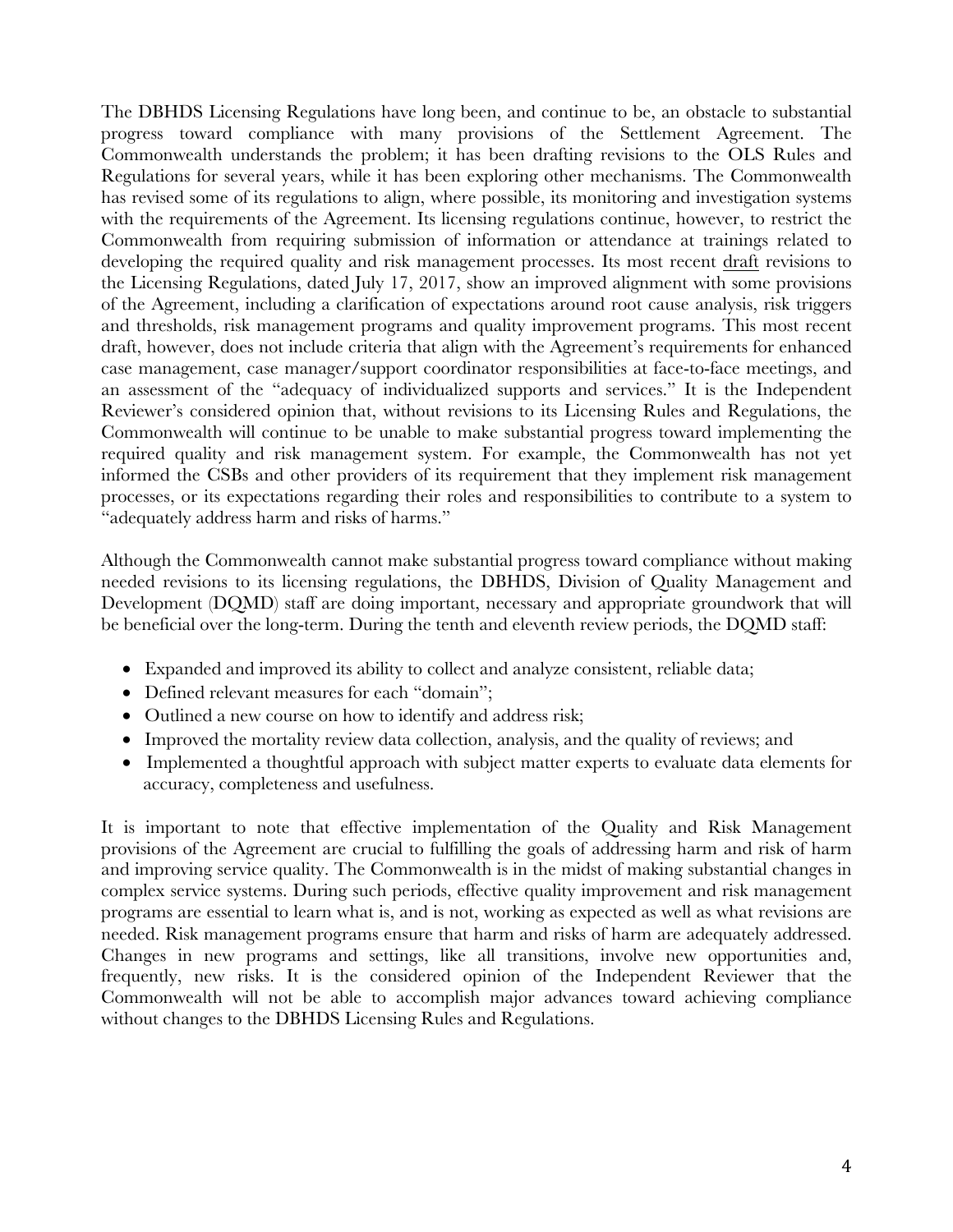The data reported by DBHDS and the findings from studies by independent consultants have shown that the overall performance of the Community Service Boards has not made substantial progress toward fulfilling provisions of the Agreement. By adding terms to its Performance Contract with the CSBs, the Commonwealth assigned them responsibility for fulfilling many of the Agreement's requirements, including case management, crisis services, and some of the Quality and Risk Management provisions. During the past three years, the CSBs have not made sufficient progress in offering a choice of service providers, including of case manager annually; developing and discussing employment services and goals; submitting timely referrals to the Regional Support Teams; assessing the individual's previously "unidentified risks … or other changes in status" or "assessing whether the individual's support plan is being implemented appropriately." For the Quality and Risk Management provisions, overall, the data submitted by the CSBs have not been reliable. The CSBs have not implemented and reported data through risk management systems, as required. Data reporting that the overall performance of CSBs is below standard may result from a subset of CSBs whose performance, as currently measured and reported, is consistently below standards. The Commonwealth's Performance Contracts with CSBs do not appear to have improved CSB performance as reported.

The Commonwealth utilizes the CSBs' twenty-four hours per day Emergency Services, including CSB hot lines. The CSBs, through various collaboration models, operate the Commonwealth's crisis services and the REACH programs for children and adults. During the period of the REACH programs being developed and becoming more fully operational, there has been a significant increase in the number of children who are assessed at hospitals and admitted to state psychiatric facilities. The CSB and REACH protocols contribute to increased hospitalizations by completing assessments after most individuals have been transported to hospitals. This adverse outcome indicates that the crisis planning and prevention strategies have not prevented individuals with IDD from being removed from their home settings.

The Individual Services Review study found two previously identified problems that have persisted under the redesigned Waivers. Families of individuals with IDD, who live at home, were not able to hire or retain nurses or direct support professionals to provide essential supports, especially in more rural areas. Many families, especially of individuals with intense medical and behavioral needs, could not fill support hours that the Commonwealth had approved as needed to address an essential service. Family members frequently reported that the people who are qualified will not work for such low hourly pay, especially given the extra costs of travel and the extended commuting time in rural areas. Many families whose family members' behaviors were not under control could not find a qualified behavior specialist. For those who receive behavioral services, the elements of the behavior programming provided did not meet generally accepted standards.

The Commonwealth has worked diligently, has made substantial improvements, and for the first time, gained a determination of compliance for its development of independent housing options and for improving and implementing its Community Engagement Plan to increase integrated day opportunities. For independent housing, the Commonwealth has created 553 units of independent housing and is a year ahead of its planned schedule to create 847 additional units by 2021. For integrated day opportunities, having gained CMS approval of its redesigned Waivers, the Commonwealth improved its implementation plan; clarified the roles, involvement and expectations of both DBHDS and the CSBs; completed extensive training with families, providers, and case managers; approved 183 new licenses; and authorized 1950 individuals to participate in Community Engagement and Community Coaching services, two new integrated day options.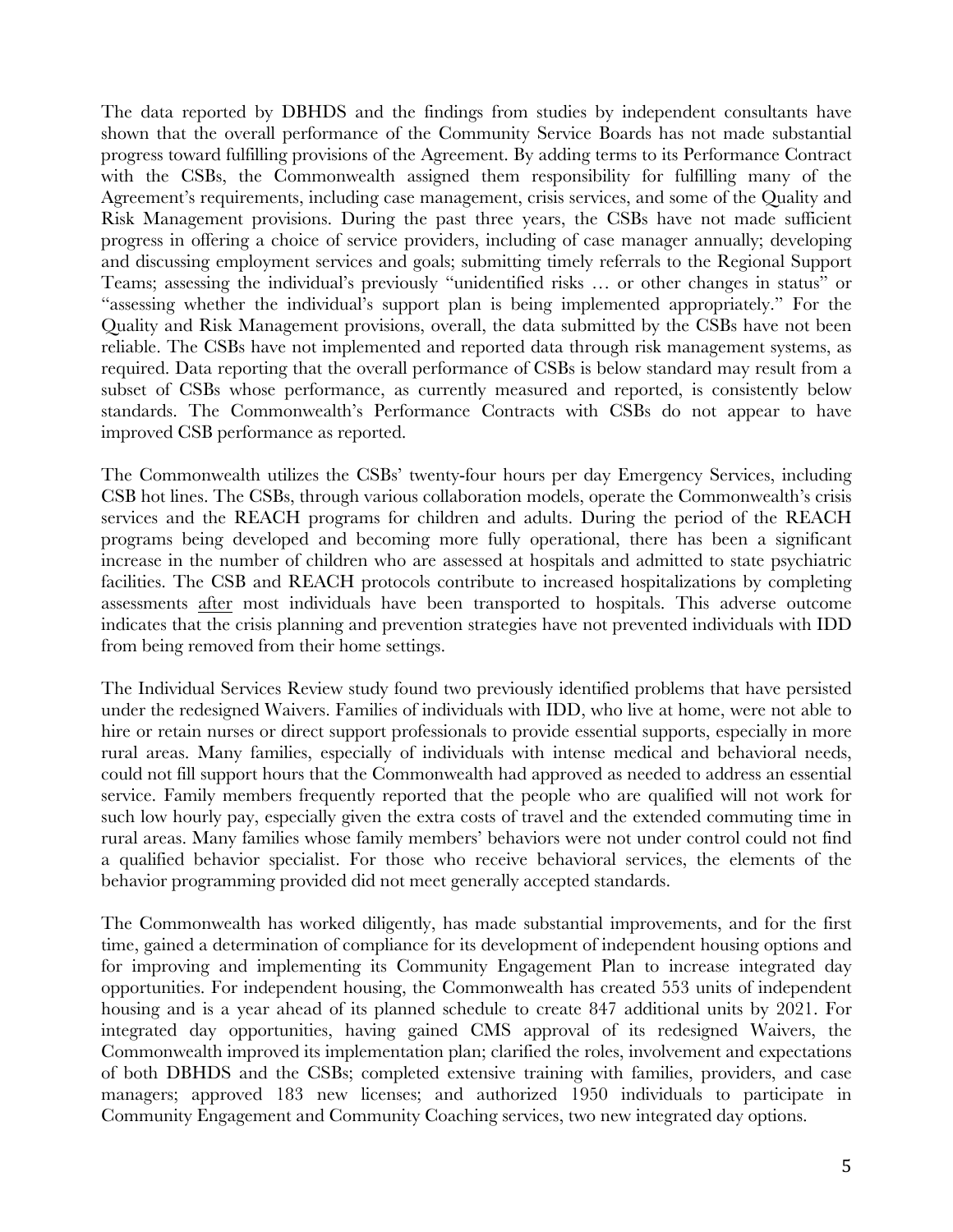Although, compliance was not achieved, the Commonwealth made notable progress in other areas as well. Examples include:

- Improved medical services, especially in the more densely populated areas (i.e., Tidewater). Mobile crisis teams responded to more crisis calls, from children and adults, and did so within the average response required time of one or two hours, for urban and rural areas, respectively.
- Crisis Stabilization Homes (i.e., Crisis Therapeutic Homes) were made available to more individuals by reducing length-of-stays in excess of the maximum allowed thirty-days.
- Regional Support Teams helped to reduce barriers and to locate more integrated options, when it received referrals in sufficient time to identify and address barriers.
- The Offices of Licensing and Human Rights implemented increased supervision, look-behind protocols, 45-day follow-up visits and/or focused studies, which strengthened the effectiveness in their oversight functions.

The following "Summary of Compliance" table provides a rating of compliance and an explanatory comment for each provision. The "Discussion of Compliance Findings" section includes additional information to explain the compliance ratings, as do the consultant reports, which are included in the Appendix. The Independent Reviewer's recommendations are included at the end of this Report.

During the next review period, the twelfth, the Independent Reviewer will prioritize monitoring the status of the Commonwealth's compliance with the requirements of the Agreement in the following areas: the status of the Commonwealth's creation of 325 Community Living Waiver slots in Fiscal Year 2018; the Individual and Family Support Program, Licensing Rules and Regulations; REACH and the state's Residential Treatment Facilities; the transition of children from living in Nursing Homes and ICFs; the status of the Commonwealth's renewal and approval of its application(s) to CMS; the effectiveness of the Commonwealth's Performance Contracts with the Community Service Boards; and an Individual Services Review study of individuals who have completed Discharge and Transition from the Training Centers.

Throughout the recent review period, the Commonwealth's staff have been accessible, forthright and responsive. Attorneys from the Department of Justice continued to gather information that has been helpful to effective implementation of the Agreement. They continue to work collaboratively with the Commonwealth in negotiating outcomes and timelines for achieving the provisions of the Agreement. Overall, the willingness of both Parties to openly and regularly discuss implementation issues, and any concerns about progress towards shared goals, has been important and productive. The involvement and contributions of the advocates and other stakeholders continues to be vitally important to the progress that the Commonwealth has made. The Independent Reviewer greatly appreciates the assistance that was so generously given by the individuals at the center of this Agreement and their families, their Case Managers and their service providers.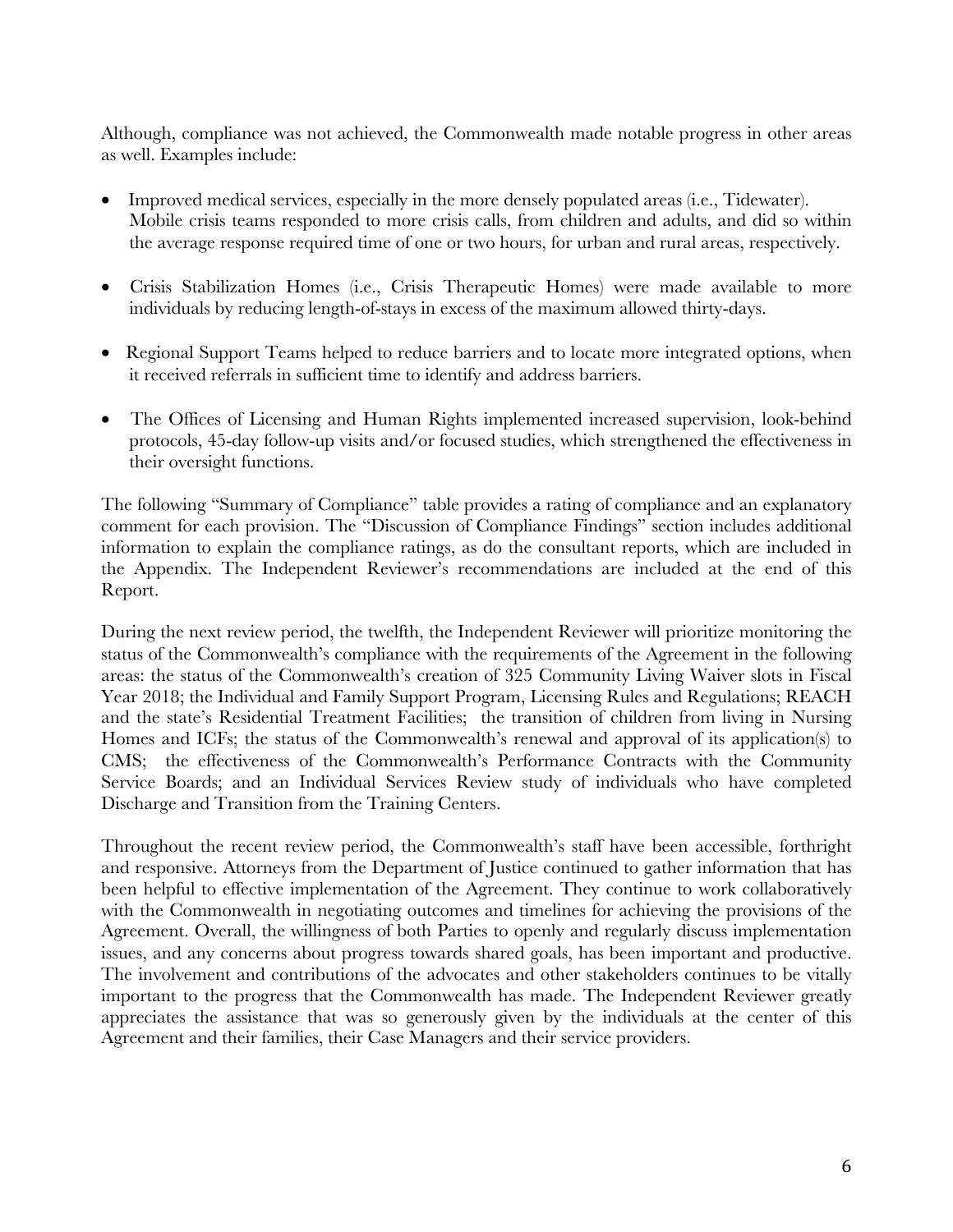# **II. SUMMARY OF COMPLIANCE**

| <b>Settlement</b><br><b>Agreement</b><br><b>Reference</b> | <b>Provision</b>                                                                                                                                                                                                                                                                                                                                                                                                                                                                             | Rating                                                                                                                                                                                                                                     | <b>Comments</b>                                                                                                                                                                                                                                                                                                                                                                                              |
|-----------------------------------------------------------|----------------------------------------------------------------------------------------------------------------------------------------------------------------------------------------------------------------------------------------------------------------------------------------------------------------------------------------------------------------------------------------------------------------------------------------------------------------------------------------------|--------------------------------------------------------------------------------------------------------------------------------------------------------------------------------------------------------------------------------------------|--------------------------------------------------------------------------------------------------------------------------------------------------------------------------------------------------------------------------------------------------------------------------------------------------------------------------------------------------------------------------------------------------------------|
| III                                                       | <b>Serving Individuals with</b><br><b>Developmental Disabilities in the</b><br><b>Most Integrated Setting</b>                                                                                                                                                                                                                                                                                                                                                                                | <b>Compliance</b><br>ratings for the<br>fifth, sixth,<br>seventh, eighth<br>and ninth<br>review periods<br>are presented<br>as:<br>7 <sup>th</sup> period<br>8 <sup>th</sup> period<br>(9 <sup>th</sup> period)<br>11 <sup>th</sup> period | <b>Comments include</b><br>examples to explain the<br>ratings and status. The<br><b>Findings Section and</b><br>attached consultant<br>reports include additional<br>explanatory information.<br><b>The Comments in italics</b><br><b>below are from the prior</b><br>period when the<br>compliance rating was<br>determined.                                                                                |
| III.C.1.a.i-vii                                           | The Commonwealth shall create a minimum of<br>805 waiver slots to enable individuals in the<br>target population in the Training Centers to<br>transition to the community  vii. In State<br>Fiscal Year 2018, 90 waiver slots                                                                                                                                                                                                                                                               | Compliance<br>Compliance<br>(Compliance)<br>Compliance                                                                                                                                                                                     | The Commonwealth<br>created 100 waiver slots<br>during FY 2018, ten more<br>than the minimum number<br>required for individuals to<br>transition from Training<br>Centers.                                                                                                                                                                                                                                   |
| III.C.1.b.i-vii                                           | The Commonwealth shall create a minimum<br>of 2,915 waiver slots to prevent the<br>institutionalization of individuals with<br>intellectual disabilities in the target population<br>who are on the urgent waitlist for a waiver, or<br>to transition to the community, individuals<br>with intellectual disabilities under 22 years of<br>age from institutions other than the Training<br>Centers (i.e., ICFs and nursing facilities)<br>vii. In State Fiscal Year 2018, 325 waiver slots. | $N$ on<br>Compliance<br>Non<br>Compliance<br>(Non)<br>Compliance)<br>Non<br>Compliance                                                                                                                                                     | The Commonwealth created<br>80 waiver slots in FY 2018,<br>which does not yet meet the<br>quantitative requirements of<br>this provision. A few children<br>in nursing facilities and ICFs<br>had used the prioritized<br>waiver slots. The substantive<br>change, expected by the<br>Spring of 2017 from<br>implementing the<br>Commonwealth's plan, has<br>not occurred. See comment<br>immediately below. |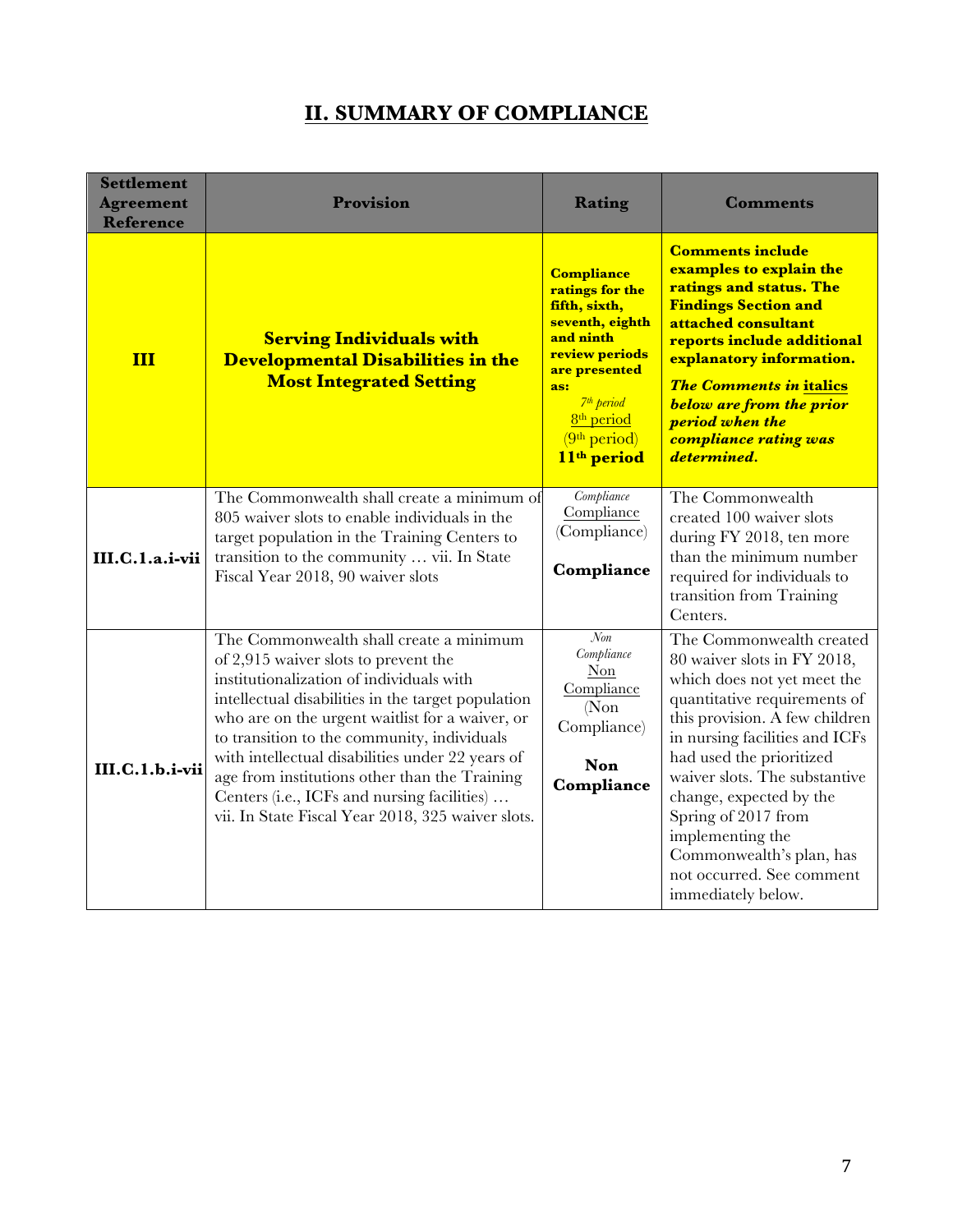| <b>Settlement</b><br><b>Agreement</b><br>Reference | Provision                                                                                                                                                                                                                                                                                                                                                                                                                                                                                                                                                                                                                                                                                   | Rating                                                                      | <b>Comments</b>                                                                                                                                                                                                                                                                                                                                                                                                    |
|----------------------------------------------------|---------------------------------------------------------------------------------------------------------------------------------------------------------------------------------------------------------------------------------------------------------------------------------------------------------------------------------------------------------------------------------------------------------------------------------------------------------------------------------------------------------------------------------------------------------------------------------------------------------------------------------------------------------------------------------------------|-----------------------------------------------------------------------------|--------------------------------------------------------------------------------------------------------------------------------------------------------------------------------------------------------------------------------------------------------------------------------------------------------------------------------------------------------------------------------------------------------------------|
| III.C.1.c.i-vii                                    | The Commonwealth shall create a minimum<br>of 450 waiver slots to prevent the<br>institutionalization of individuals with<br>developmental disabilities other than<br>intellectual disabilities in the target<br>population who are on the waitlist for a<br>waiver, or to transition to the community<br>individuals with developmental disabilities<br>other than intellectual disabilities under 22<br>years of age from institutions other than the<br>Training Centers (i.e., ICFs and nursing<br>facilities)  vii. In State Fiscal Year 2018, 25<br>waiver slots, including 10 prioritized for<br>individuals under 22 years of age residing in<br>nursing homes and the largest ICFs | $\mathcal{N}$ on<br>Compliance<br>(Non)<br>Compliance)<br>Non<br>Compliance | The Commonwealth created<br>344 waiver slots in FY 2018<br>for individuals with DD,<br>other than ID, 319 more<br>than required. The<br>Commonwealth's expected<br>results from implementing its<br>plan to transition children<br>living in ICFs and nursing<br>facilities has not occurred.<br>For III.C.1. b. and c., only<br>23 of the 180 $(12.8\%)$<br>prioritized slots in FY 13 -<br>FY18, have been used. |
| $III.C.2.a-b$                                      | The Commonwealth shall create an<br>Individual and Family Support Program<br>(IFSP) for individuals with IDD whom the<br>Commonwealth determines to be the most at<br>risk of institutionalization. In the State Fiscal<br>Year 2018, a minimum of 1000 individuals<br>will be supported.                                                                                                                                                                                                                                                                                                                                                                                                   | Non<br>Compliance<br>(Non)<br>Compliance)<br><b>Non</b><br>Compliance       | The Commonwealth<br>continues to meet the<br>quantitative requirement.<br>DBHDS developed a plan;<br>implementation will be<br>evident during 2018.                                                                                                                                                                                                                                                                |
| III.C.5.a                                          | The Commonwealth shall ensure that<br>individuals receiving HCBS waiver services<br>under this Agreement receive case<br>management.                                                                                                                                                                                                                                                                                                                                                                                                                                                                                                                                                        | Compliance<br>Compliance<br>Compliance                                      | 51 (100%) of the individuals<br>reviewed in the individual<br>services review studies<br>during the 10 <sup>th</sup> and 11 <sup>th</sup><br>periods had case managers<br>and had current Individual<br>Support Plans.                                                                                                                                                                                             |
| III.C.5.b.                                         | For the purpose of this agreement, case<br>management shall mean:                                                                                                                                                                                                                                                                                                                                                                                                                                                                                                                                                                                                                           |                                                                             |                                                                                                                                                                                                                                                                                                                                                                                                                    |
| III.C.5.b.i.                                       | Assembling professionals and<br>nonprofessionals who provide individualized<br>supports, as well as the individual being<br>served and other persons important to the<br>individual being served, who, through their<br>combined expertise and involvement,<br>develop Individual Support Plans ("ISP") that<br>are individualized, person-centered, and<br>meet the individual's needs.                                                                                                                                                                                                                                                                                                    | Non<br>Compliance<br>Non<br>Compliance<br>Non<br>Compliance                 | The Individual Services<br>Review and<br>Case management studies<br>found continuing<br>inadequacies in case<br>management performance.<br>See Compliance Findings:<br>Serving Individuals with<br>Complex Needs" and "Case<br>Management".                                                                                                                                                                        |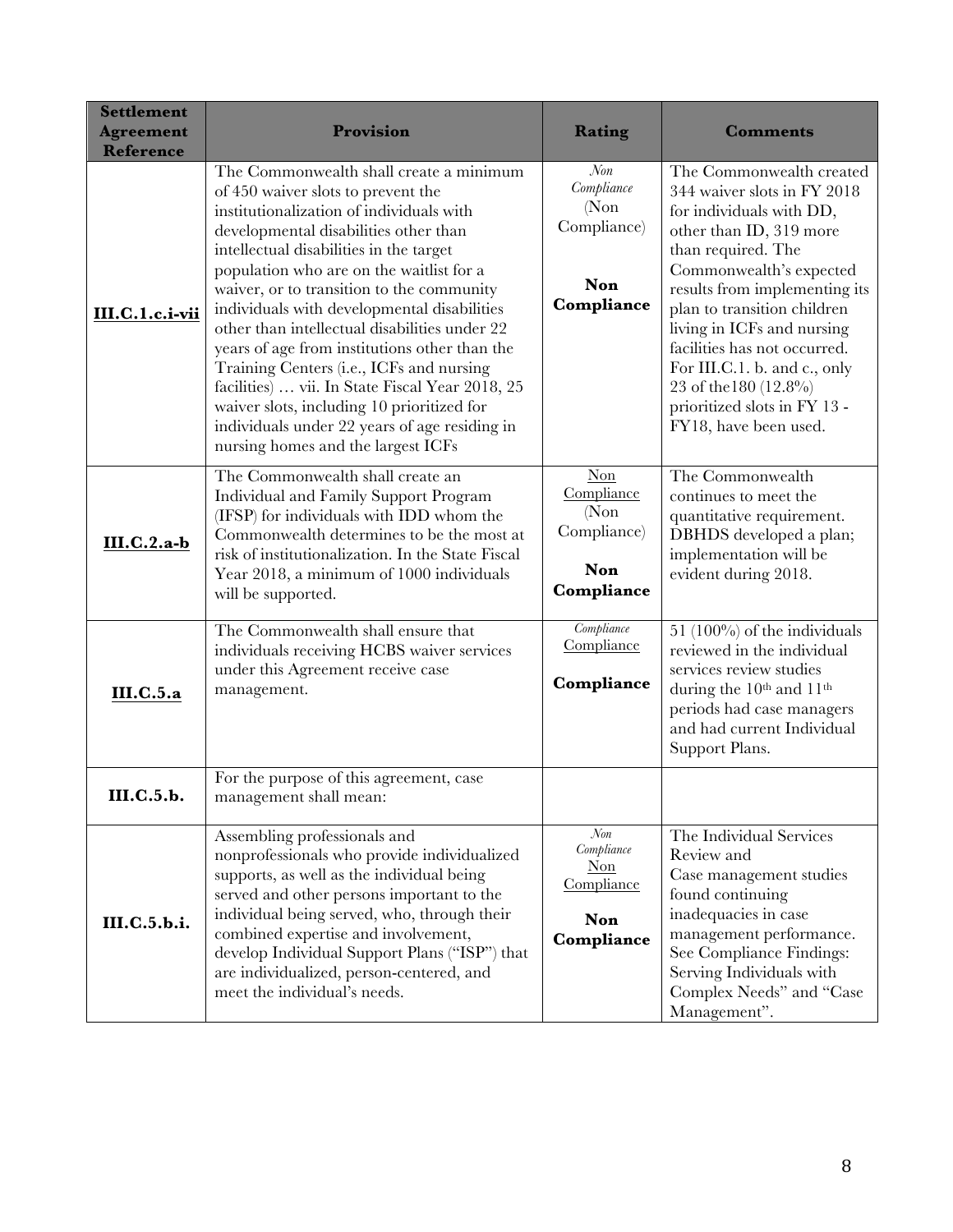| <b>Settlement</b><br><b>Agreement</b><br><b>Reference</b> | Provision                                                                                                                                                                                                                                                                                                                                                                                                                                                                                                                                                                                                                                                                                | Rating                                                                                            | <b>Comments</b>                                                                                                                                                                                                                                                                                                                                                                                                                |
|-----------------------------------------------------------|------------------------------------------------------------------------------------------------------------------------------------------------------------------------------------------------------------------------------------------------------------------------------------------------------------------------------------------------------------------------------------------------------------------------------------------------------------------------------------------------------------------------------------------------------------------------------------------------------------------------------------------------------------------------------------------|---------------------------------------------------------------------------------------------------|--------------------------------------------------------------------------------------------------------------------------------------------------------------------------------------------------------------------------------------------------------------------------------------------------------------------------------------------------------------------------------------------------------------------------------|
| <b>III.C.5.b.ii</b>                                       | Assisting the individual to gain access to<br>needed medical, social, education,<br>transportation, housing, nutritional,<br>therapeutic, behavioral, psychiatric, nursing,<br>personal care, respite, and other services<br>identified in the ISP.                                                                                                                                                                                                                                                                                                                                                                                                                                      | Non<br>Compliance<br>Non<br>Compliance<br>Non<br>Compliance                                       | See comment immediately<br>above.                                                                                                                                                                                                                                                                                                                                                                                              |
| III.C.5.b.iii                                             | Monitoring the ISP to make timely additional<br>referrals, service changes, and amendments<br>to the plans as needed.                                                                                                                                                                                                                                                                                                                                                                                                                                                                                                                                                                    | Non<br>Compliance<br>Non<br>Compliance<br>Non<br>Compliance                                       | See comment regarding<br>III.C.5.b.i.                                                                                                                                                                                                                                                                                                                                                                                          |
| <b>III.C.5.c</b>                                          | Case management shall be provided to all<br>individuals receiving HCBS waiver services<br>under this Agreement by case managers who<br>are not directly providing such services to the<br>individual or supervising the provision of<br>such services. The Commonwealth shall<br>include a provision in the Community<br>Services Board ("CSB") Performance<br>Contract that requires CSB case managers to<br>give individuals a choice of service providers<br>from which the individual may receive<br>approved waiver services and to present<br>practicable options of service providers based<br>on the preferences of the individual,<br>including both CSB and non-CSB providers. | Compliance<br>(Deferred)<br>Non<br>Compliance                                                     | The Individual Services<br>Review case study found that<br>case managers had offered<br>choices of residential and<br>day providers, but whether<br>$34(67\%)$ of 51 individuals<br>were offered a choice of case<br>managers was not<br>documented. The<br>Commonwealth has made<br>this offer contingent on the<br>individual or AR informing<br>the current case manager of<br>dissatisfaction with his or her<br>services. |
| III.C.5.d                                                 | The Commonwealth shall establish a<br>mechanism to monitor compliance with<br>performance standards.                                                                                                                                                                                                                                                                                                                                                                                                                                                                                                                                                                                     | $\overline{Non}$<br>Compliance<br>(Non)<br>Compliance)<br>Non<br>Compliance                       | The DBHDS licensing<br>regulations and monitoring<br>protocols do not align with<br>the Agreement's<br>requirements.                                                                                                                                                                                                                                                                                                           |
| III.C.6.a.i-iii                                           | The Commonwealth shall develop a<br>statewide crisis system for individuals with<br>intellectual and developmental disabilities.<br>The crisis system shall:<br>i. Provide timely and accessible support<br>ii. Provide services focused on crisis<br>prevention and proactive planning<br>iii. Provide in-home and community-based<br>crisis services that are directed at resolving<br>crises and preventing the removal of the<br>individual                                                                                                                                                                                                                                          | $\frac{\text{Non}}{\text{Non}}$<br>Compliance<br>(Non)<br>Compliance)<br><b>Non</b><br>Compliance | This is an overarching<br>provision. Compliance will<br>not be achieved until the<br>Commonwealth is in<br>compliance with the<br>components of Crisis<br>Services as specified in the<br>provisions of the Agreement.                                                                                                                                                                                                         |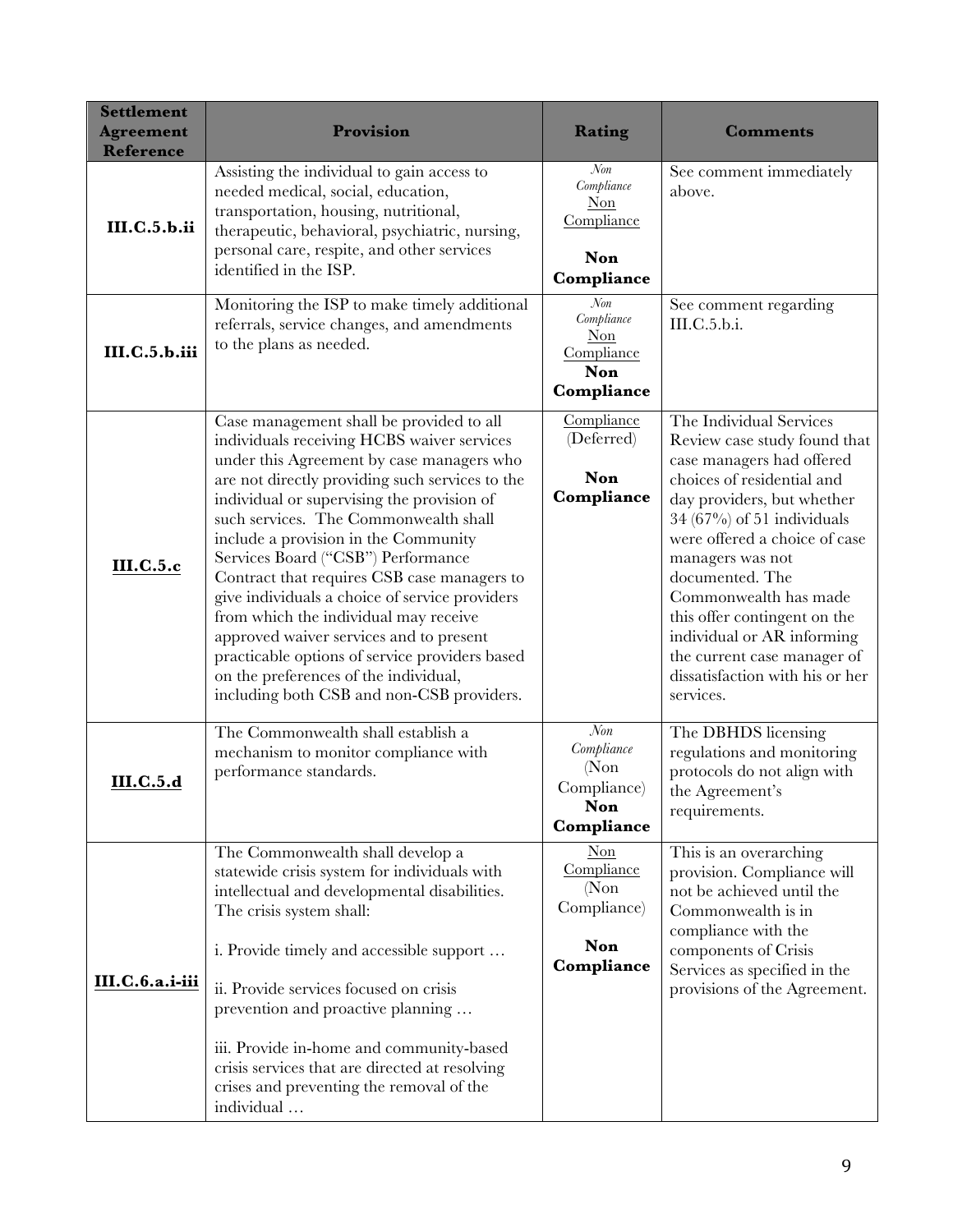| <b>Settlement</b><br><b>Agreement</b><br><b>Reference</b> | Provision                                                                                                                                                                                                                                                                                                                             | Rating                                                        | <b>Comments</b>                                                                                                                                                                                                                                                                                                |
|-----------------------------------------------------------|---------------------------------------------------------------------------------------------------------------------------------------------------------------------------------------------------------------------------------------------------------------------------------------------------------------------------------------|---------------------------------------------------------------|----------------------------------------------------------------------------------------------------------------------------------------------------------------------------------------------------------------------------------------------------------------------------------------------------------------|
| III.C.6.b.i.A                                             | The Commonwealth shall utilize existing<br>CSB Emergency Services, including existing<br>CSB hotlines, for individuals to access<br>information about referrals to local resources.<br>Such hotlines shall be operated 24 hours per<br>day, 7 days per week.                                                                          | Compliance<br>Compliance<br>(Compliance)<br>Compliance        | <b>CSB</b> Emergency Services<br>are utilized. REACH<br>hotlines are operated 24<br>hours per day, 7 days per<br>week, for adults and for<br>children with IDD.                                                                                                                                                |
| <b>III.C.6.b.i.B</b>                                      | By June 30, 2012, the Commonwealth shall<br>train CSB Emergency Services (ES)<br>personnel in each Health Planning Region<br>on the new crisis response system it is<br>establishing, how to make referrals, and the<br>resources that are available.                                                                                 | Compliance<br>Compliance<br>(Compliance)<br>Compliance        | <b>REACH</b> trained 324 CSB<br>staff and 186 ES staff during<br>this period. The<br>Commonwealth requires<br>that all ES staff and case<br>managers are required to<br>attend training.                                                                                                                       |
| III.C.6.b.ii.A.                                           | Mobile crisis team members adequately<br>trained to address the crisis shall respond to<br>individuals at their homes and in other<br>community settings and offer timely<br>assessment, services, support, and treatment<br>to de-escalate crises without removing<br>individuals from their current placement<br>whenever possible. | Non<br>Compliance<br>Non<br>Compliance<br>Non<br>Compliance   | The Commonwealth's<br>training programs are in<br>place. Training has not been<br>sufficient to de-escalate crises<br>"without removing<br>individuals." There has been<br>a significant increase in<br>admissions to state<br>psychiatric hospitals.                                                          |
| <b>III.C.6.b.ii.B</b>                                     | Mobile crisis teams shall assist with crisis<br>planning and identifying strategies for<br>preventing future crises and may also provide<br>enhanced short-term capacity within an<br>individual's home or other community<br>setting.                                                                                                | Non<br>Compliance<br>$Non$<br>Compliance<br>Non<br>Compliance | REACH programs did not<br>provide effective prevention<br>plans and strategies to<br>prevent future crises.<br>Assessments are completed<br>after individuals have been<br>transported to hospitals,<br>which has contributed to a<br>significant increase in<br>admissions to state<br>psychiatric hospitals. |
| <b>III.C.6.b.ii.C</b>                                     | Mobile crisis team members adequately<br>trained to address the crisis also shall work<br>with law enforcement personnel to respond if<br>an individual with IDD comes into contact<br>with law enforcement.                                                                                                                          | Compliance<br>Compliance<br>(Compliance)<br>Compliance        | During the review period,<br>REACH continued to train<br>law enforcement personnel.<br>A total of 511 law<br>enforcement personnel was<br>trained by the five Regions'<br><b>REACH Teams.</b>                                                                                                                  |
| III.C.6.b.ii.D                                            | Mobile crisis teams shall be available 24<br>hours per day, 7 days per week and to<br>respond on-site to crises.                                                                                                                                                                                                                      | Compliance<br>(Compliance)<br>Compliance                      | <b>REACH Mobile crisis teams</b><br>for children and adults are<br>available around the clock<br>and respond on-site at all<br>hours of the day and night.                                                                                                                                                     |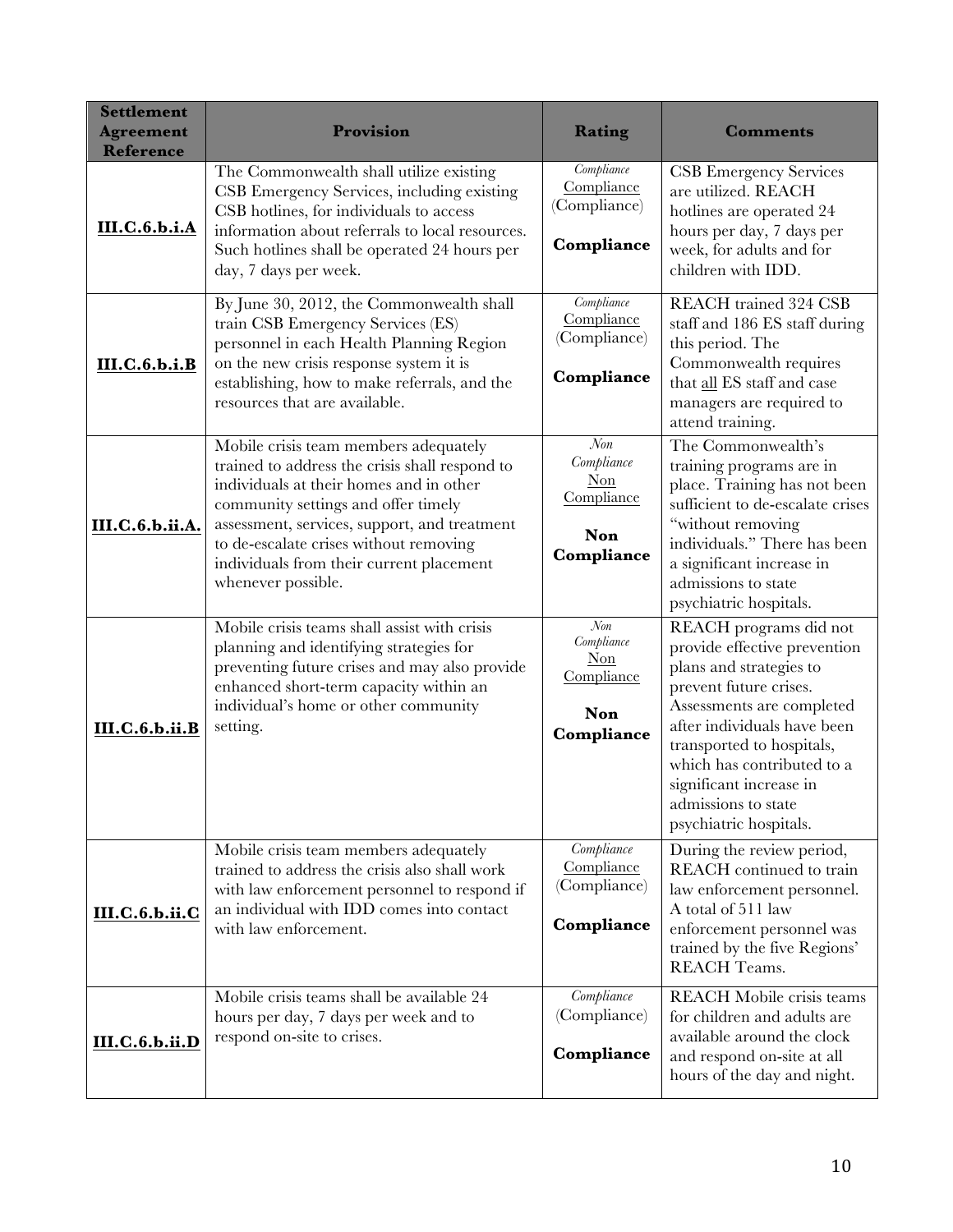| <b>Settlement</b><br><b>Agreement</b><br><b>Reference</b> | Provision                                                                                                                                                                                                                                                                                                                                                                                                                                                                     | Rating                                                                         | <b>Comments</b>                                                                                                                                                                                                                               |
|-----------------------------------------------------------|-------------------------------------------------------------------------------------------------------------------------------------------------------------------------------------------------------------------------------------------------------------------------------------------------------------------------------------------------------------------------------------------------------------------------------------------------------------------------------|--------------------------------------------------------------------------------|-----------------------------------------------------------------------------------------------------------------------------------------------------------------------------------------------------------------------------------------------|
| III.C.6.b.ii.E                                            | Mobile crisis teams shall provide local and<br>timely in home crisis support for up to three<br>days, with the possibility of an additional<br>period of up to 3 days upon review by the<br>Regional Mobile Crisis Team Coordinator                                                                                                                                                                                                                                           | Compliance<br>Compliance<br>(Compliance)<br>Compliance                         | Four Regions provided<br>adults with IDD with more<br>than an average of three<br>days in-home supports.<br>Region IV has provided only<br>an average of 2.6 days of<br>support.                                                              |
| <b>III.C.6.b.ii.H</b>                                     | By June 30, 2014, the Commonwealth shall<br>have a sufficient number of mobile crisis<br>teams in each Region to respond to on-site to<br>crises as follows: in urban areas within one<br>hour, in rural areas within two hours, as<br>measured by the average annual response<br>time.                                                                                                                                                                                       | Compliance<br>(Compliance)<br>Compliance                                       | The Commonwealth did not<br>create new teams. It added<br>staff to the existing teams.<br>REACH teams in all five<br>Regions responded within<br>the required average annual<br>response times during the<br>eleventh review period.          |
| III.C.6.b.iii.A.                                          | Crisis Stabilization programs offer a short-<br>term alternative to institutionalization or<br>hospitalization for individuals who need<br>inpatient stabilization services                                                                                                                                                                                                                                                                                                   | Compliance<br>(Compliance)<br>Compliance                                       | All Regions continue to<br>have crisis stabilization<br>programs that are providing<br>short-term alternatives for<br>adults with IDD.                                                                                                        |
| III.C.6.b.iii.B.                                          | Crisis stabilization programs shall be used as<br>a last resort. The State shall ensure that,<br>prior to transferring an individual to a crisis<br>stabilization program, the mobile crisis team,<br>in collaboration with the provider, has first<br>attempted to resolve the crisis to avoid an<br>out-of-home placement and, if that is not<br>possible, has then attempted to locate<br>another community-based placement that<br>could serve as a short-term placement. | Compliance<br>Compliance<br>(Compliance)<br>Compliance                         | For adults with IDD<br>admitted to the programs,<br>crisis stabilization programs<br>continue to be used as a last<br>resort. For these individuals,<br>teams attempted to resolve<br>crises and avoid out-of-home<br>placements.             |
| III.C.6.b.iii.D.                                          | Crisis stabilization programs shall have no<br>more than six beds and lengths of stay shall<br>not exceed 30 days.                                                                                                                                                                                                                                                                                                                                                            | $\mbox{Non}$<br>Compliance<br>(Non)<br>Compliance)<br><b>Non</b><br>Compliance | Each Region's crisis<br>stabilization programs<br>significantly reduced its<br>average length of stay; some<br>stays continue to exceed 30<br>days, which are not allowed.<br>Two homes that allow long<br>term stays are being<br>developed. |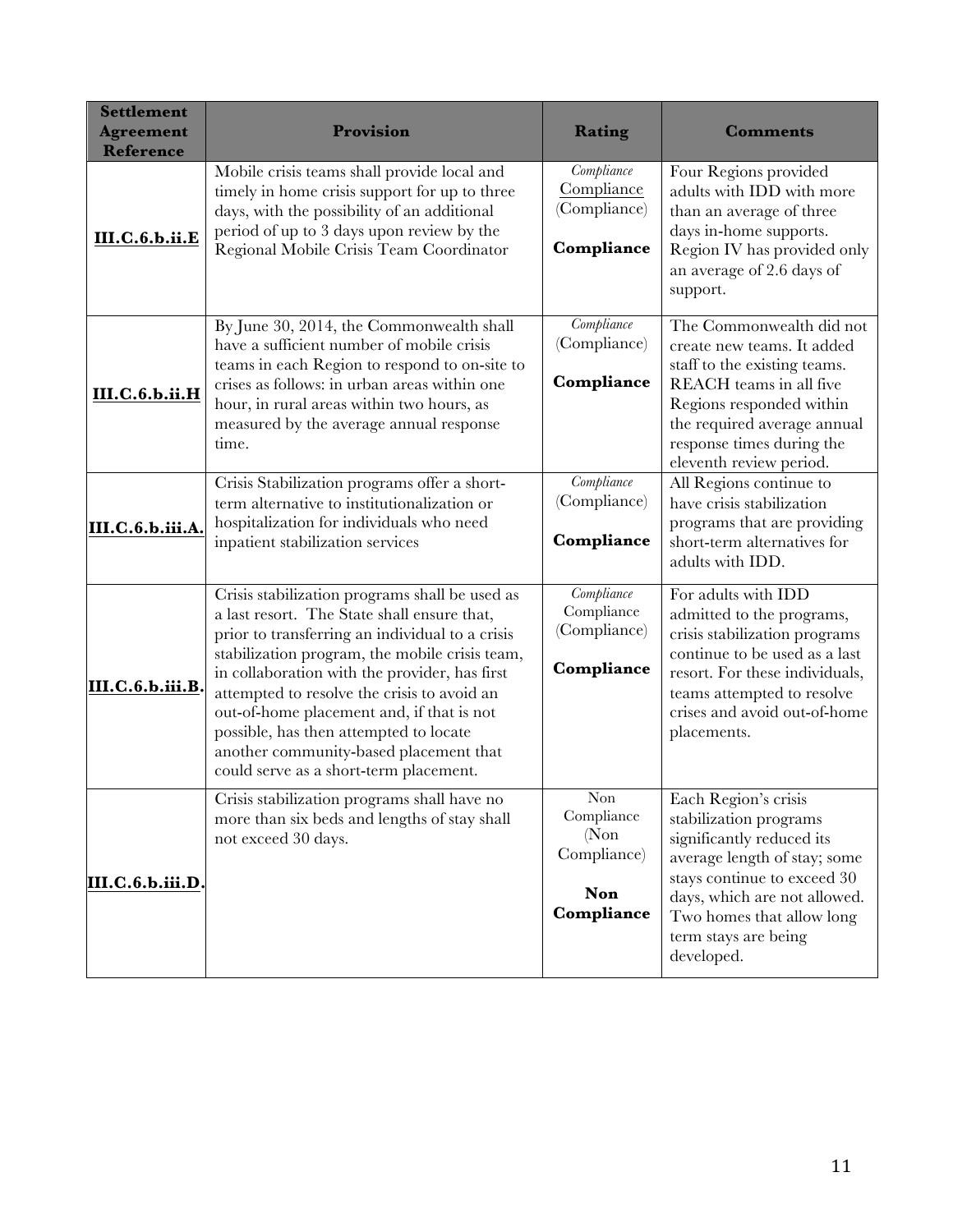| <b>Settlement</b><br><b>Agreement</b><br><b>Reference</b> | Provision                                                                                                                                                                                                                                                                                                                                                                                                                                                                     | Rating                                                                                | <b>Comments</b>                                                                                                                                                                                                                                                                                                                                    |
|-----------------------------------------------------------|-------------------------------------------------------------------------------------------------------------------------------------------------------------------------------------------------------------------------------------------------------------------------------------------------------------------------------------------------------------------------------------------------------------------------------------------------------------------------------|---------------------------------------------------------------------------------------|----------------------------------------------------------------------------------------------------------------------------------------------------------------------------------------------------------------------------------------------------------------------------------------------------------------------------------------------------|
| III.C.6.b.iii.E.                                          | With the exception of the Pathways Program<br>at SWVTC  crisis stabilization programs<br>shall not be located on the grounds of the<br>Training Centers or hospitals with inpatient<br>psychiatric beds. By July 1, 2015, the<br>Pathways Program at SWVTC will cease<br>providing crisis stabilization services and shall<br>be replaced by off-site crisis stabilization<br>programs with sufficient capacity to meet the<br>needs of the target population in that Region. | <b>Substantial</b><br>Compliance<br>Non<br>Compliance<br><b>Non</b><br>Compliance     | The Commonwealth does<br>not have sufficient<br>community-based crisis<br>stabilization service<br>capacity to meet the needs<br>of the target population in<br>the Region.                                                                                                                                                                        |
| III.C.6.b.iii.F.                                          | By June 30, 2012, the Commonwealth shall<br>develop one crisis stabilization program in<br>each Region.                                                                                                                                                                                                                                                                                                                                                                       | Compliance<br>(Compliance)<br>Compliance                                              | Each Region developed and<br>currently maintains a crisis<br>stabilization program for<br>adults with IDD.                                                                                                                                                                                                                                         |
| III.C.6.b.iii.G.                                          | By June 30, 2013, the Commonwealth shall<br>develop an additional crisis stabilization<br>program in each Region as determined<br>necessary by the Commonwealth to meet the<br>needs of the target population in that Region.                                                                                                                                                                                                                                                 | $N$ on<br>Compliance<br>Non<br>Compliance<br>(Compliance)<br><b>Non</b><br>Compliance | The Commonwealth has<br>determined that it is not<br>necessary to develop<br>additional "crisis<br>stabilization programs" for<br>adults in each Region. It has<br>decided to add two<br>programs statewide to meet<br>the crisis stabilization needs<br>of individuals who require<br>longer stays. These<br>programs have not been<br>developed. |
| <b>III.C.7.a</b>                                          | To the greatest extent practicable, the<br>Commonwealth shall provide individuals in<br>the target population receiving services under<br>this Agreement with integrated day<br>opportunities, including supported<br>employment.                                                                                                                                                                                                                                             | Non<br>Compliance<br>(Non)<br>Compliance)<br>Non<br>Compliance                        | This is an overarching<br>provision. Compliance will<br>not be achieved until the<br>component provisions of<br>integrated day, including<br>supported employment, are<br>in compliance.                                                                                                                                                           |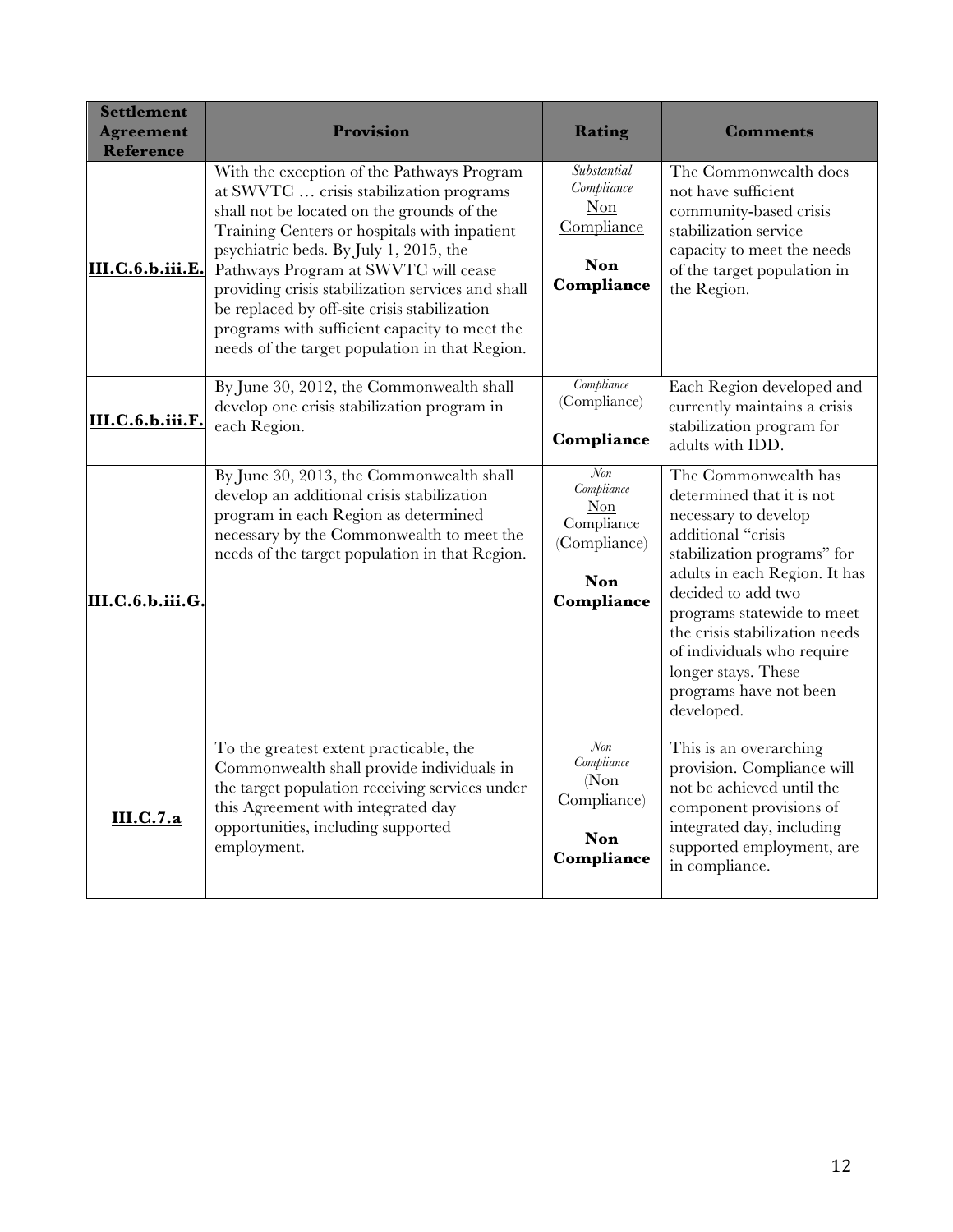| <b>Settlement</b><br><b>Agreement</b><br><b>Reference</b> | Provision                                                                                                                                                                                                                                                                                                                                                                                                                                                                                                                                                                   | Rating                                                         | <b>Comments</b>                                                                                                                                                                                                                                                                                                                                                                                 |
|-----------------------------------------------------------|-----------------------------------------------------------------------------------------------------------------------------------------------------------------------------------------------------------------------------------------------------------------------------------------------------------------------------------------------------------------------------------------------------------------------------------------------------------------------------------------------------------------------------------------------------------------------------|----------------------------------------------------------------|-------------------------------------------------------------------------------------------------------------------------------------------------------------------------------------------------------------------------------------------------------------------------------------------------------------------------------------------------------------------------------------------------|
| III.C.7.b                                                 | The Commonwealth shall maintain its<br>membership in the State Employment<br>Leadership Network ("SELN") established by<br>the National Association of State<br>Developmental Disabilities Directors. The<br>Commonwealth shall establish a state policy<br>on Employment First for the target<br>population and include a term in the CSB<br>Performance Contract requiring application<br>of this policy (3) employment services and<br>goals must be developed and discussed at<br>least annually through a person-centered<br>planning process and included in the ISP. | Non<br>Compliance<br>(Non)<br>Compliance)<br>Non<br>Compliance | The Individual Services<br>Review study found<br>that employment services<br>and goals were not<br>developed and discussed for<br>15 of 40 individuals $(40\%)$ .<br>ISPs frequently include<br>checked boxes that indicate<br>employment was discussed,<br>but there were no records<br>that possible goals were<br>developed and discussed,<br>which would ensure a<br>meaningful discussion. |
| III.C.7.b.i.                                              | Within 180 days of this Agreement, the<br>Commonwealth shall develop, as part of its<br>Employment First Policy, an implementation<br>plan to increase integrated day opportunities<br>for individuals in the target population,<br>including supported employment,<br>community volunteer activities, community<br>recreation opportunities, and other<br>integrated day activities.                                                                                                                                                                                       | Non<br>Compliance<br>$Non$<br>(Compliance)<br>Compliance       | The Commonwealth had<br>previously developed a plan<br>for Supported Employment.<br>It has revised and improved<br>its implementation plan with<br>stronger and required<br>elements for integrated day<br>opportunities/activities.                                                                                                                                                            |
| III.C.7.b.i.A.                                            | Provide regional training on the Employment<br>First policy and strategies through the<br>Commonwealth.                                                                                                                                                                                                                                                                                                                                                                                                                                                                     | Compliance<br>(Compliance)<br>Compliance                       | DBHDS continued to<br>provide regional training on<br>the Employment First policy<br>and strategies.                                                                                                                                                                                                                                                                                            |
| <u>III.C.7.b.i.</u><br><u>B.1.</u>                        | Establish, for individuals receiving services<br>through the HCBS waivers, annual baseline<br>information regarding:                                                                                                                                                                                                                                                                                                                                                                                                                                                        |                                                                | The Commonwealth has<br>significantly improved its<br>method of collecting data.<br>For the third consecutive<br>period, data were reported<br>by $100\%$ of the<br>employment service<br>providers. It can now report<br>the number of individuals,<br>length of time, and earnings<br>as required in<br>III.C.7.b.i.B.1.a, b, c, d,<br>and e below.                                           |
| III.C.7.b.i.<br><b>B.1.a.</b>                             | The number of individuals who are receiving<br>supported employment.                                                                                                                                                                                                                                                                                                                                                                                                                                                                                                        | $N$ on<br>Compliance<br>(Compliance)<br>Compliance             | See answer for<br>III.C.7.b.i.B.1.                                                                                                                                                                                                                                                                                                                                                              |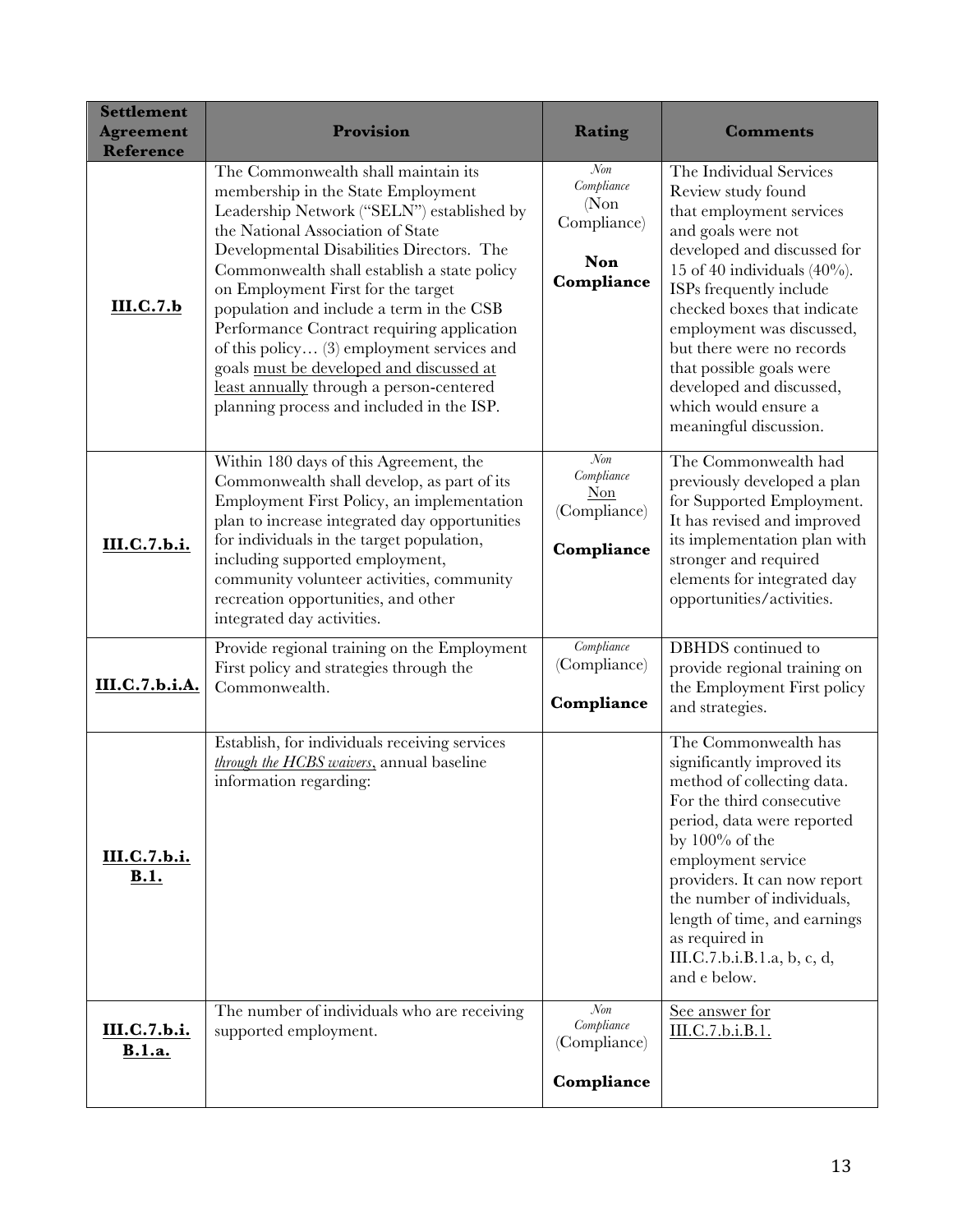| <b>Settlement</b><br><b>Agreement</b><br><b>Reference</b> | Provision                                                                                                                                      | Rating                                                                                          | <b>Comments</b>                                                                                                                                                                                                                                                                                                                                                                                                                         |
|-----------------------------------------------------------|------------------------------------------------------------------------------------------------------------------------------------------------|-------------------------------------------------------------------------------------------------|-----------------------------------------------------------------------------------------------------------------------------------------------------------------------------------------------------------------------------------------------------------------------------------------------------------------------------------------------------------------------------------------------------------------------------------------|
| III.C.7.b.i.<br><b>B.1.b.</b>                             | The length of time individuals maintain<br>employment in integrated work settings.                                                             | $\mathcal{N}$ on<br>Compliance<br>(Compliance)<br>Compliance                                    | See answer for<br>III.C.7.b.i.B.1.                                                                                                                                                                                                                                                                                                                                                                                                      |
| III.C.7.b.i.<br><b>B.1.c.</b>                             | Amount of earnings from supported<br>employment;                                                                                               | $\mathcal{N}$ on<br>Compliance<br>(Compliance)<br>Compliance                                    | See answer for<br>III.C.7.b.i.B.1.                                                                                                                                                                                                                                                                                                                                                                                                      |
| III.C.7.b.i.<br><b>B.1.d.</b>                             | The number of individuals in pre-vocational<br>services.                                                                                       | Compliance<br>(Compliance)<br>Compliance                                                        | See answer for<br>III.C.7.b.i.B.1.                                                                                                                                                                                                                                                                                                                                                                                                      |
| III.C.7.b.i.<br><b>B.1.e.</b>                             | The length-of-time individuals remain in pre-<br>vocational services.                                                                          | Compliance<br>(Compliance)<br>Compliance                                                        | See answer for<br>III.C.7.b.i.B.1.                                                                                                                                                                                                                                                                                                                                                                                                      |
| III.C.7.b.i.<br>B.2.a.                                    | Targets to meaningfully increase: the number<br>of individuals who enroll in supported<br>employment each year.                                | $\mathcal{N}$ on<br>Compliance<br>Non<br>Compliance<br>(Compliance)<br><b>Non</b><br>Compliance | The Commonwealth set<br>targets to meaningfully<br>increase the number of<br>individuals receiving waiver-<br>funded services. It did not<br>make substantial progress<br>toward achieving the targets.<br>During the most recent six-<br>month period, the number of<br>individuals in supported<br>employment declined. The<br>Commonwealth has not<br>identified or addressed the<br>systemic obstacles to<br>increasing employment. |
| III.C.7.b.i.<br>B.2.b                                     | The number of individuals who remain<br>employed in integrated work settings at least<br>12 months after the start of supported<br>employment. | $\mathcal{N}$ on<br>Compliance<br>Compliance<br>(Compliance)<br>Compliance                      | The Commonwealth has<br>improved data collection.<br>84% of the individuals had<br>worked at their job for at<br>least twelve months, one<br>percent short of its goal of<br>$85\%$ .                                                                                                                                                                                                                                                   |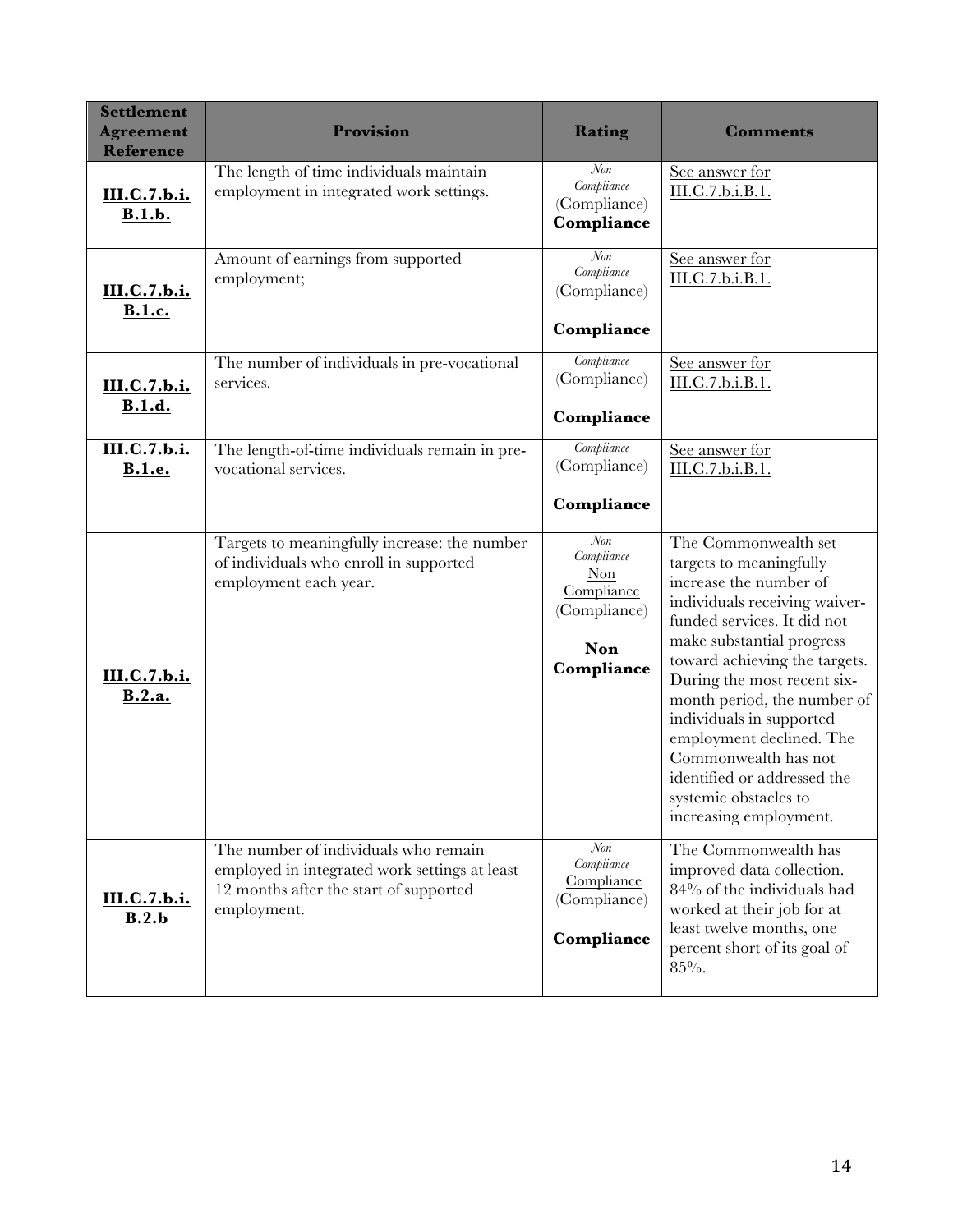| <b>Settlement</b><br><b>Agreement</b><br><b>Reference</b> | Provision                                                                                                                                                                                                                                                                                                                                                                                          | Rating                                                                      | <b>Comments</b>                                                                                                                                                                                                                                                                         |
|-----------------------------------------------------------|----------------------------------------------------------------------------------------------------------------------------------------------------------------------------------------------------------------------------------------------------------------------------------------------------------------------------------------------------------------------------------------------------|-----------------------------------------------------------------------------|-----------------------------------------------------------------------------------------------------------------------------------------------------------------------------------------------------------------------------------------------------------------------------------------|
| <b>III.C.7.c.</b>                                         | Regional Quality Councils (RQC), described<br>in V.D.5.  shall review data regarding the<br>extent to which the targets identified in<br>Section III.C.7.b.i.B.2 above are being met.<br>These data shall be provided quarterly<br>Regional Quality Councils shall consult with<br>providers with the SELN regarding the need<br>to take additional measures to further<br>enhance these services. | $N\!on$<br>Compliance<br>(Compliance)<br>Compliance                         | The RQCs met during each<br>quarter of the tenth and<br>eleventh review periods.<br>They consulted with the<br><b>DBHDS</b> Employment staff,<br>both members of the SELN<br>(aka EFAG). The RQCs<br>completed required<br>quarterly reviews.                                           |
| III.C.7.d.                                                | The Regional Quality Councils shall<br>annually review the targets set pursuant to<br>Section III.C.7.b.i.B.2 above and shall work<br>with providers and the SELN in determining<br>whether the targets should be adjusted<br>upward.                                                                                                                                                              | Non<br>Compliance<br>(Compliance)<br>Compliance                             | The RQCs reviewed the<br>employment targets and the<br>State's progress for FY<br>2017. The RQCs discussed<br>and endorsed the future FY<br>$2016 - 2019$ targets.                                                                                                                      |
| III.C.8.a.                                                | The Commonwealth shall provide<br>transportation to individuals receiving HCBS<br>waiver services in the target population in<br>accordance with the Commonwealth's<br><b>HCBS</b> Waivers.                                                                                                                                                                                                        | $N$ on<br>Compliance<br>(Non)<br>Compliance)<br><b>Non</b><br>Compliance    | A review found that DMAS<br>/Broker have implemented<br>previous recommendations<br>and DMAS added them to<br>its RFP, which it has had to<br>reissue. Sustained<br>improvements and a<br>functioning quality<br>improvement program will<br>not be able to be evaluated<br>until 2019. |
| <u>III.C.8.b.</u>                                         | The Commonwealth shall publish guidelines<br>for families seeking intellectual and<br>developmental disability services on how and<br>where to apply for and obtain services. The<br>guidelines will be updated annually and will<br>be provided to appropriate agencies for use<br>in directing individuals in the target<br>population to the correct point of entry to<br>access services.      | $\mathcal{N}$ on<br>Compliance<br>Non<br>Compliance<br>(Non)<br>Compliance) | The Commonwealth will not<br>revise its guidelines until after<br>implementing its redesigned<br><b>HCBS</b> waivers.                                                                                                                                                                   |
| <b>III.D.1.</b>                                           | The Commonwealth shall serve individuals<br>in the target population in the most<br>integrated setting consistent with their<br>informed choice and needs.                                                                                                                                                                                                                                         | $Non$<br>Compliance<br>(Non)<br>Compliance)<br>Non<br>Compliance            | This is an overarching<br>provision. The need for<br>more integrated settings will<br>not be resolved until full<br>implementation of the<br>redesigned waivers and<br>additional provider<br>development, especially to<br>serve individuals with<br>intense needs.                    |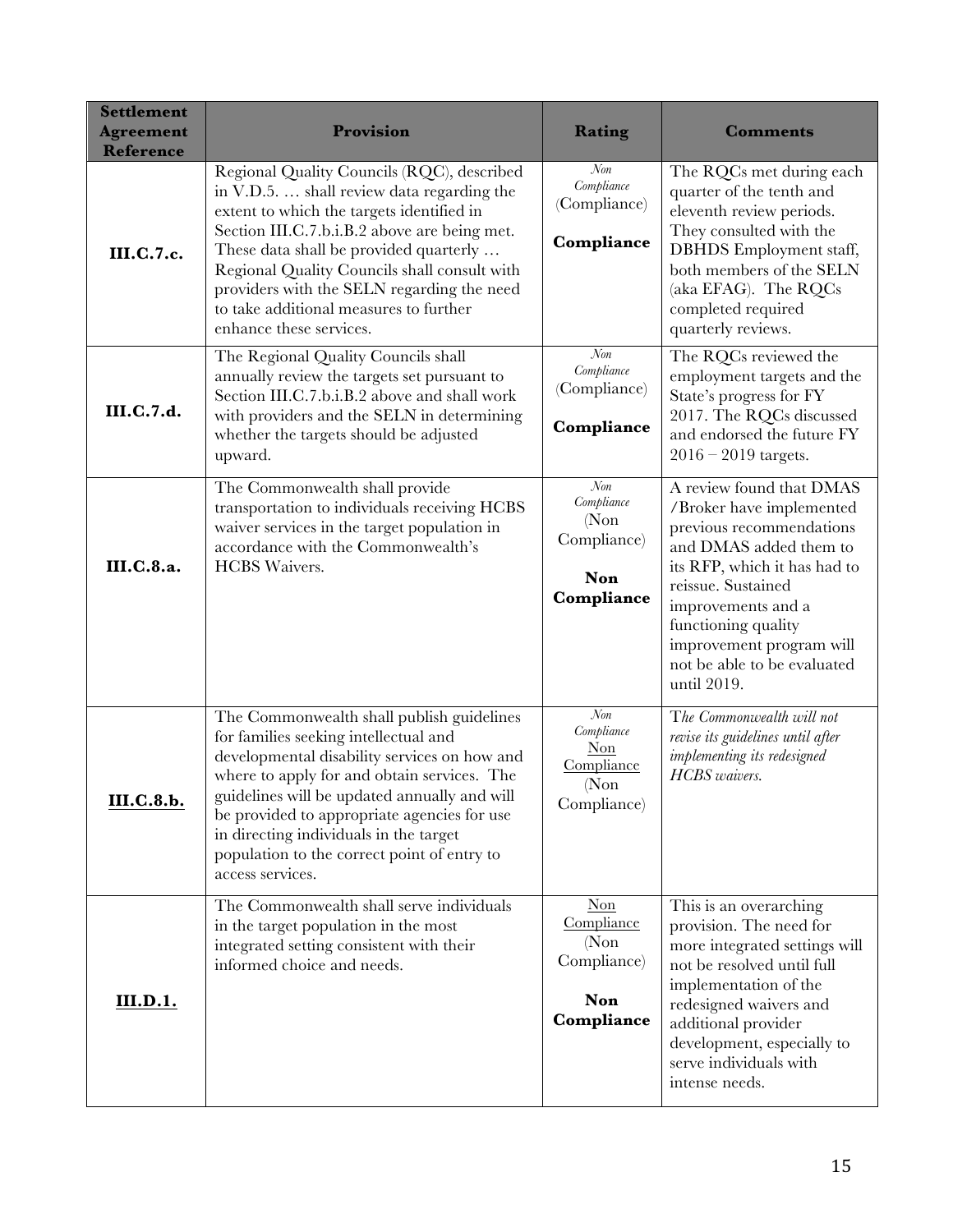| <b>Settlement</b><br><b>Agreement</b><br><b>Reference</b> | Provision                                                                                                                                                                                                                                                                                                                                                                                                                                                                                                                                                                         | Rating                                                       | <b>Comments</b>                                                                                                                                                                                                   |
|-----------------------------------------------------------|-----------------------------------------------------------------------------------------------------------------------------------------------------------------------------------------------------------------------------------------------------------------------------------------------------------------------------------------------------------------------------------------------------------------------------------------------------------------------------------------------------------------------------------------------------------------------------------|--------------------------------------------------------------|-------------------------------------------------------------------------------------------------------------------------------------------------------------------------------------------------------------------|
| <b>III.D.2.</b>                                           | The Commonwealth shall facilitate<br>individuals receiving HCBS waivers under<br>this Agreement to live in their own home,<br>leased apartment, or family's home, when<br>such a placement is their informed choice<br>and the most integrated setting appropriate<br>to their needs. To facilitate individuals living<br>independently in their own home or<br>apartment, the Commonwealth shall provide<br>information about and make appropriate<br>referrals for individuals to apply for rental or<br>housing assistance and bridge funding<br>through all existing sources. | Non<br>Compliance<br>Non<br>Compliance<br>Compliance         | The Commonwealth has<br>created 553 independent<br>housing options and is<br>almost a year ahead of its<br>goal to achieve 847 new<br>options by FY2021.                                                          |
| <b>III.D.3.</b>                                           | Within 365 days of this Agreement, the<br>Commonwealth shall develop a plan to<br>increase access to independent living options<br>such as individuals' own homes or<br>apartments.                                                                                                                                                                                                                                                                                                                                                                                               | Compliance<br>(Compliance)<br>Compliance                     | The Commonwealth<br>developed a plan, created<br>strategies to improve access,<br>and provided rental<br>subsidies.                                                                                               |
| III.D.3.a.                                                | The plan will be developed under the direct<br>supervision of a dedicated housing service<br>coordinator for the Department of<br>Behavioral Health and Developmental<br>Services ("DBHDS") and in coordination<br>with representatives from the Department of<br>Medical Assistance Services ("DMAS"),<br>Virginia Board for People with Disabilities,<br>Virginia Housing Development Authority,<br>Virginia Department of Housing and<br>Community Development, and other<br>organizations                                                                                     | Compliance<br>(Compliance)<br>Compliance                     | A DBHDS housing service<br>coordinator developed and<br>updated the plan with these<br>representatives and with<br>others.                                                                                        |
| III.D.3.b.i-ii                                            | The plan will establish for individuals<br>receiving or eligible to receive services<br>through the HCBS waivers under this<br>Agreement: Baseline information regarding<br>the number of individuals who would choose<br>the independent living options described<br>above, if available; and<br>Recommendations to provide access to these<br>settings during each year of this Agreement.                                                                                                                                                                                      | Compliance<br>Compliance<br>(Compliance)<br>Compliance       | The Commonwealth<br>estimated the number of<br>individuals who would<br>choose independent living<br>options through FY 2015. It<br>again revised its Housing<br>Plan with new strategies and<br>recommendations. |
| <b>III.D.4</b>                                            | Within 365 days of this Agreement, the<br>Commonwealth shall establish and begin<br>distributing from a one-time fund of<br>\$800,000 to provide and administer rental<br>assistance in accordance with the<br>recommendations described above in Section<br>III.D.3.b.ii.                                                                                                                                                                                                                                                                                                        | Compliance<br>(Compliance)<br>Compliance<br>and<br>Completed | The Commonwealth<br>established the one-time<br>fund, distributed funds, and<br>demonstrated viability of<br>providing rental assistance.<br>The individuals who<br>received these one-time                       |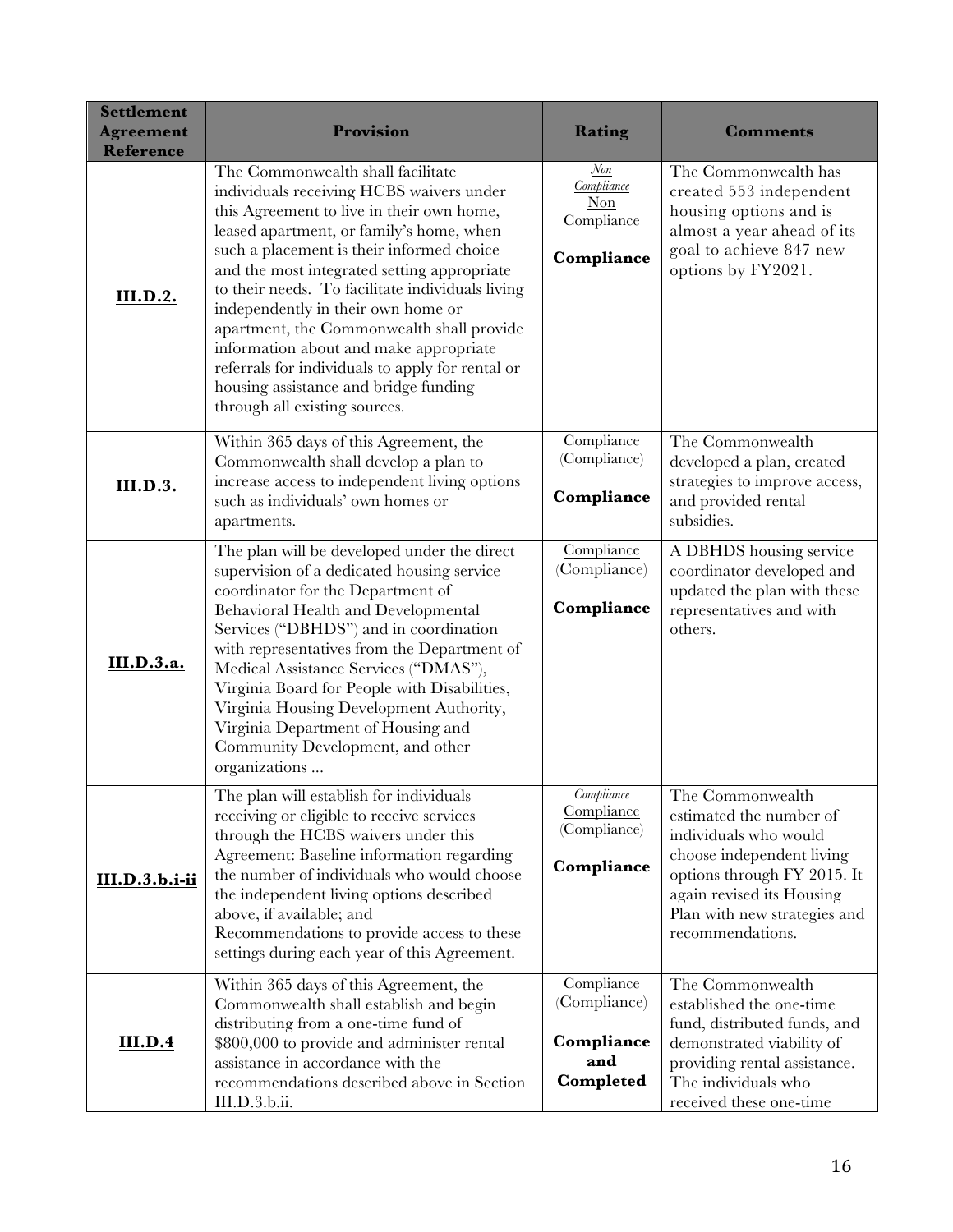| <b>Settlement</b><br><b>Agreement</b><br><b>Reference</b> | <b>Provision</b>                                                                                                                                                                                                                                                                                                                                                                                                      | Rating                                                           | <b>Comments</b>                                                                                                                                                                                                               |
|-----------------------------------------------------------|-----------------------------------------------------------------------------------------------------------------------------------------------------------------------------------------------------------------------------------------------------------------------------------------------------------------------------------------------------------------------------------------------------------------------|------------------------------------------------------------------|-------------------------------------------------------------------------------------------------------------------------------------------------------------------------------------------------------------------------------|
|                                                           |                                                                                                                                                                                                                                                                                                                                                                                                                       |                                                                  | funds have been provided<br>permanent rental<br>assistance.                                                                                                                                                                   |
| III.D.5                                                   | Individuals in the target population shall not<br>be served in a sponsored home or any<br>congregate setting, unless such placement is<br>consistent with the individual's choice after<br>receiving options for community placements,<br>services, and supports consistent with the<br>terms of Section IV.B.9 below.                                                                                                | $N$ on<br>Compliance<br>$Non$<br>Compliance<br>Non<br>Compliance | Family-to-family and peer<br>programs were not active for<br>individuals who live in the<br>community and their<br>families.                                                                                                  |
| III.D.6                                                   | No individual in the target population shall<br>be placed in a nursing facility or congregate<br>setting with five or more individuals unless<br>such placement is consistent with the<br>individual's needs and informed choice and<br>has been reviewed by the Region's<br>Community Resource Consultant (CRC)<br>and, under circumstances described in<br>Section III.E below, the Regional Support<br>Team (RST). | Non<br>Compliance<br>$Non$<br>Compliance<br>Non<br>Compliance    | Children and adults were<br>placed in settings of five or<br>more, including nursing<br>facilities and ICFs, without<br>the prior review of the CRC<br>or the Regional Support<br>Teams.                                      |
| <b>III.D.7</b>                                            | The Commonwealth shall include a term in<br>the annual performance contract with the<br>CSBs to require case managers to continue to<br>offer education about less restrictive<br>community options on at least an annual<br>basis to any individuals living outside their<br>own home or family's home                                                                                                               | Compliance<br>Compliance<br>(Compliance)<br>Compliance           | The Commonwealth<br>included this term in its<br>performance contracts with<br>CSBs. This offer is outlined<br>in the ISP which is<br>acknowledged, approved<br>and signed by the<br>individual/Authorized<br>Representative. |
| III.E.1                                                   | The Commonwealth shall utilize Community<br>Resource Consultant ("CRC") positions<br>located in each Region to provide oversight<br>and guidance to CSBs and community<br>providers, and serve as a liaison between the<br>CSB case managers and DBHDS Central<br>OfficeThe CRCs shall be a member of the<br>Regional Support Team                                                                                    | Compliance<br>Compliance<br>(Compliance)<br>Compliance           | <b>Community Resource</b><br>Consultants (CRCs) are<br>located in each Region,<br>are members of the<br>Regional Support Teams,<br>and are utilized for these<br>functions.                                                   |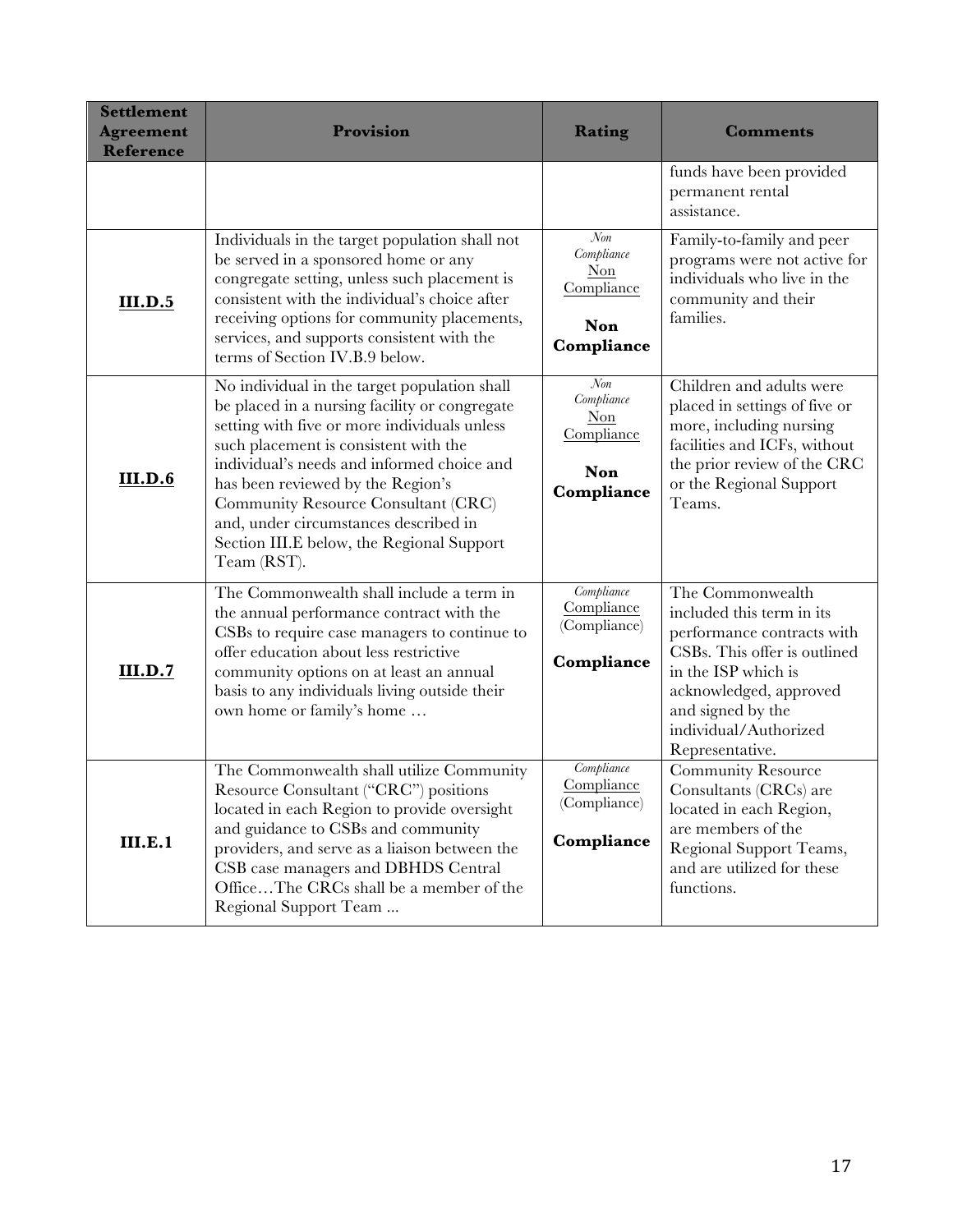| <b>Settlement</b><br><b>Agreement</b><br><b>Reference</b> | Provision                                                                                                                                                                                                                                                                                                                                                                                                                                                                               | Rating                                                                                                                                                                                                                             | <b>Comments</b>                                                                                                                                                                                                                                                                                                                                           |
|-----------------------------------------------------------|-----------------------------------------------------------------------------------------------------------------------------------------------------------------------------------------------------------------------------------------------------------------------------------------------------------------------------------------------------------------------------------------------------------------------------------------------------------------------------------------|------------------------------------------------------------------------------------------------------------------------------------------------------------------------------------------------------------------------------------|-----------------------------------------------------------------------------------------------------------------------------------------------------------------------------------------------------------------------------------------------------------------------------------------------------------------------------------------------------------|
| III.E.2                                                   | The CRC may consult at any time with the<br>Regional Support Team (RST). Upon<br>referral to it, the RST shall work with the<br>Personal Support Team ("PST") and CRC to<br>review the case, resolve identified barriers,<br>and ensure that the placement is the most<br>integrated setting appropriate to the<br>individual's needs, consistent with the<br>individual's informed choice. The RST shall<br>have the authority to recommend additional<br>steps by the PST and/or CRC. | $\mathcal{N}$ on<br>Compliance<br>$Non$<br>Compliance<br>Non<br>Compliance                                                                                                                                                         | Case Managers frequently did<br>not submit referrals, as<br>required, to allow the CRCs<br>and the RSTs to review cases<br>prior to the placement.<br>DBHDS reports that 18%-<br>48% of referrals were late<br>during the four quarters of<br>2017. Late referrals largely<br>nullify the purpose of the<br>RST review.                                   |
| III.E.3.a-d                                               | The CRC shall refer cases to the Regional<br>Support Teams (RST) for review, assistance<br>in resolving barriers, or recommendations<br>whenever (specific criteria are met).                                                                                                                                                                                                                                                                                                           | Compliance<br>(Compliance)<br>Compliance                                                                                                                                                                                           | DBHDS established the<br>RSTs, which meet monthly.<br>The CRCs refer cases to the<br>RSTs regularly.                                                                                                                                                                                                                                                      |
| IV                                                        | <b>Discharge Planning and Transition</b>                                                                                                                                                                                                                                                                                                                                                                                                                                                | <b>Compliance</b><br>ratings for the<br>seventh, eighth<br>ninth and<br>eleventh review<br>periods are<br>presented as:<br>7 <sup>th</sup> period<br>8 <sup>th</sup> period<br>(9 <sup>th</sup> period)<br>11 <sup>th</sup> period | <b>Note: The Independent</b><br><b>Reviewer gathered</b><br>information about<br>individuals who<br>transitioned from<br><b>Training Centers and</b><br>rated compliance during<br>the fifth, seventh and<br>ninth review periods.<br><b>The Comments in italics</b><br><b>below are from the period</b><br>when the compliance<br>rating was determined. |
| IV.                                                       | By July 2012, the Commonwealth will have<br>implemented Discharge and Transition<br>Planning processes at all Training Centers<br>consistent with the terms of this section                                                                                                                                                                                                                                                                                                             | Compliance<br>(Compliance)<br>Compliance                                                                                                                                                                                           | The Commonwealth<br>developed and<br>implemented discharge<br>planning and transition<br>processes prior to July 2012.<br>It implemented<br>improvements in response<br>to concerns the IR<br>identified.                                                                                                                                                 |
| <b>IV.A</b>                                               | To ensure that individuals are served in the<br>most integrated setting appropriate to their<br>needs, the Commonwealth shall develop and<br>implement discharge planning and transition<br>processes at all Training Centers consistent<br>with the terms of this Section and person-<br>centered principles.                                                                                                                                                                          | $\mathcal{N}$ on<br>Compliance<br>(Non)<br>Compliance)                                                                                                                                                                             | The Commonwealth had just<br>begun to implement the redesigned<br>HCBS waivers to come into<br>compliance. Most integrated<br>residential and day options are<br>not available for individuals with<br>intense needs.                                                                                                                                     |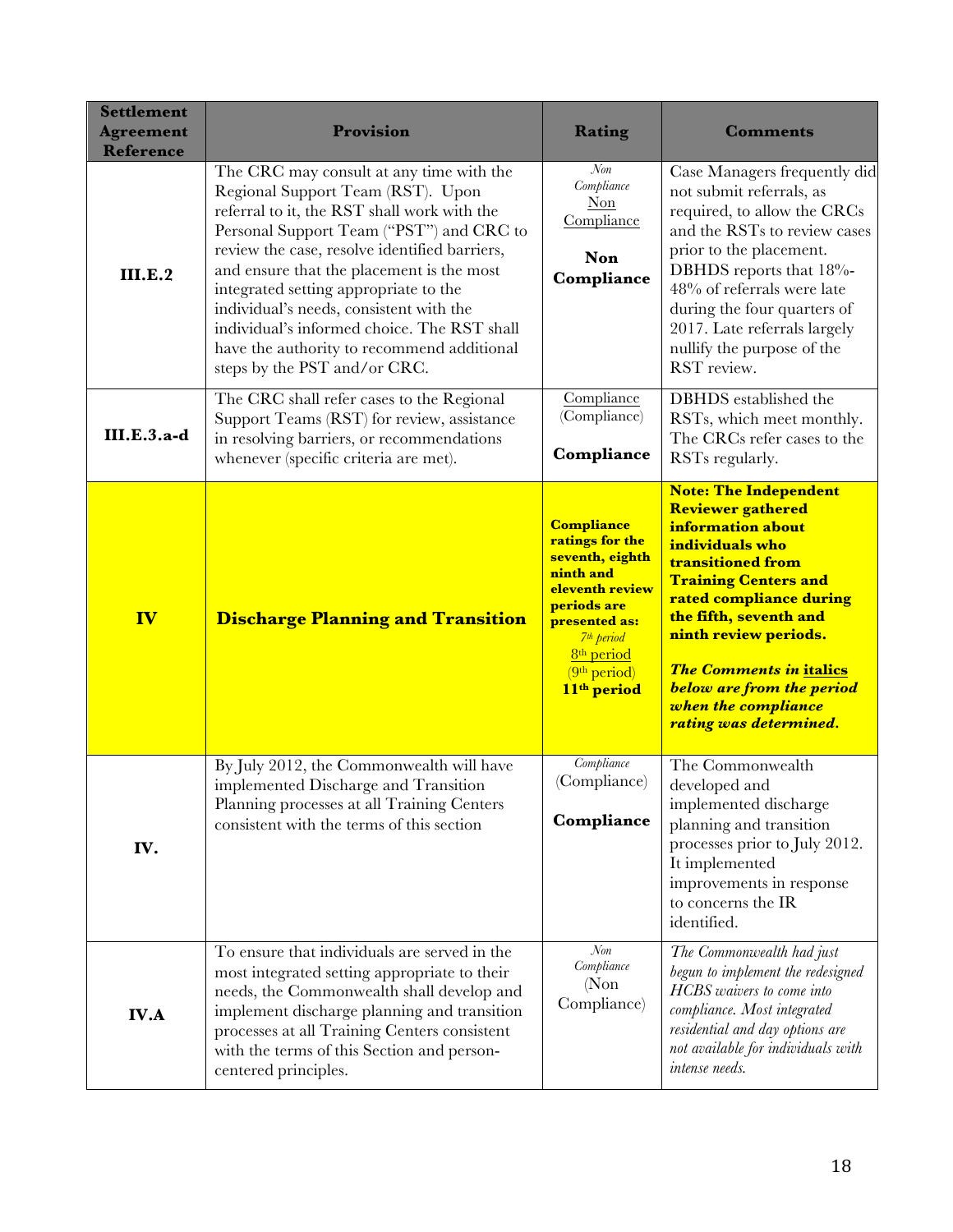| <b>Settlement</b><br><b>Agreement</b><br>Reference | Provision                                                                                                                                                                                                                                                                                                                                                                                                                                                                                                                                                 | Rating                                                 | <b>Comments</b>                                                                                                                                                                                                                                 |
|----------------------------------------------------|-----------------------------------------------------------------------------------------------------------------------------------------------------------------------------------------------------------------------------------------------------------------------------------------------------------------------------------------------------------------------------------------------------------------------------------------------------------------------------------------------------------------------------------------------------------|--------------------------------------------------------|-------------------------------------------------------------------------------------------------------------------------------------------------------------------------------------------------------------------------------------------------|
| <b>IV.B.3.</b>                                     | Individuals in Training Centers shall<br>participate in their treatment and discharge<br>planning to the maximum extent practicable,<br>regardless of whether they have authorized<br>representatives. Individuals shall be provided<br>the necessary support (including, but not<br>limited to, communication supports) to<br>ensure that they have a meaningful role in<br>the process.                                                                                                                                                                 | (Compliance)<br>(Compliance)                           | The Independent Reviewer's<br><b>Individual Services Review</b><br>studies found that DBHDS has<br>consistently complied with this<br>provision. The discharge plans<br>reviewed were well organized and<br>well documented.                    |
| <b>IV.B.4.</b>                                     | The goal of treatment and discharge<br>planning shall be to assist the individual in<br>achieving outcomes that promote the<br>individual's growth, wellbeing, and<br>independence, based on the individual's<br>strengths, needs, goals, and preferences, in<br>the most integrated settings in all domains of<br>the individual's life (including community<br>living, activities, employment, education,<br>recreation, healthcare, and relationships).                                                                                                | $\mathcal{N}$ on<br>Compliance<br>(Non)<br>Compliance) | Discharge plan goals did not<br>include measurable outcomes that<br>promote integrated day activities<br>for most individuals.<br>The Commonwealth had just<br>begun to provide integrated day<br>services and some progress was<br>apparent.   |
| <b>IV.B.5.</b>                                     | The Commonwealth shall ensure that<br>discharge plans are developed for all<br>individuals in its Training Centers through a<br>documented person-centered planning and<br>implementation process and consistent with<br>the terms of this Section. The discharge plan<br>shall be an individualized support plan for<br>transition into the most integrated setting<br>consistent with informed individual choice<br>and needs and shall be implemented<br>accordingly. The final discharge plan will be<br>developed within 30 days prior to discharge. | Compliance<br>(Compliance)                             | The Independent Reviewer's<br><b>Individual Services Review</b><br>studies found that DBHDS has<br>consistently complied with this<br>provision. The discharge plans<br>are well documented. All<br>individuals studied had discharge<br>plans. |
| <b>IV.B.5.a.</b>                                   | Provision of reliable information to the<br>individual and, where applicable, the<br>authorized representative, regarding<br>community options in accordance with<br>Section IV.B.9;                                                                                                                                                                                                                                                                                                                                                                      | Compliance<br>(Compliance)                             | The documentation of information<br>provided was present in the<br>discharge records<br>• for $26(100\%)$ of the<br>individuals studied during the ninth<br>review period.                                                                      |
| <b>IV.B.5.b.</b>                                   | Identification of the individual's strengths,<br>preferences, needs (clinical and support), and<br>desired outcomes;                                                                                                                                                                                                                                                                                                                                                                                                                                      | Compliance<br>(Compliance)                             | The discharge plans included this<br>information.                                                                                                                                                                                               |
| <b>IV.B.5.c.</b>                                   | Assessment of the specific supports and<br>services that build on the individual's<br>strengths and preferences to meet the<br>individual's needs and achieve desired<br>outcomes, regardless of whether those services<br>and supports are currently available;                                                                                                                                                                                                                                                                                          | Compliance<br>(Compliance)                             | • for 76 of 77 individuals<br>$(98.7%)$ studied during the fifth,<br>seventh, and ninth review periods,<br>the discharge records included<br>these assessments.                                                                                 |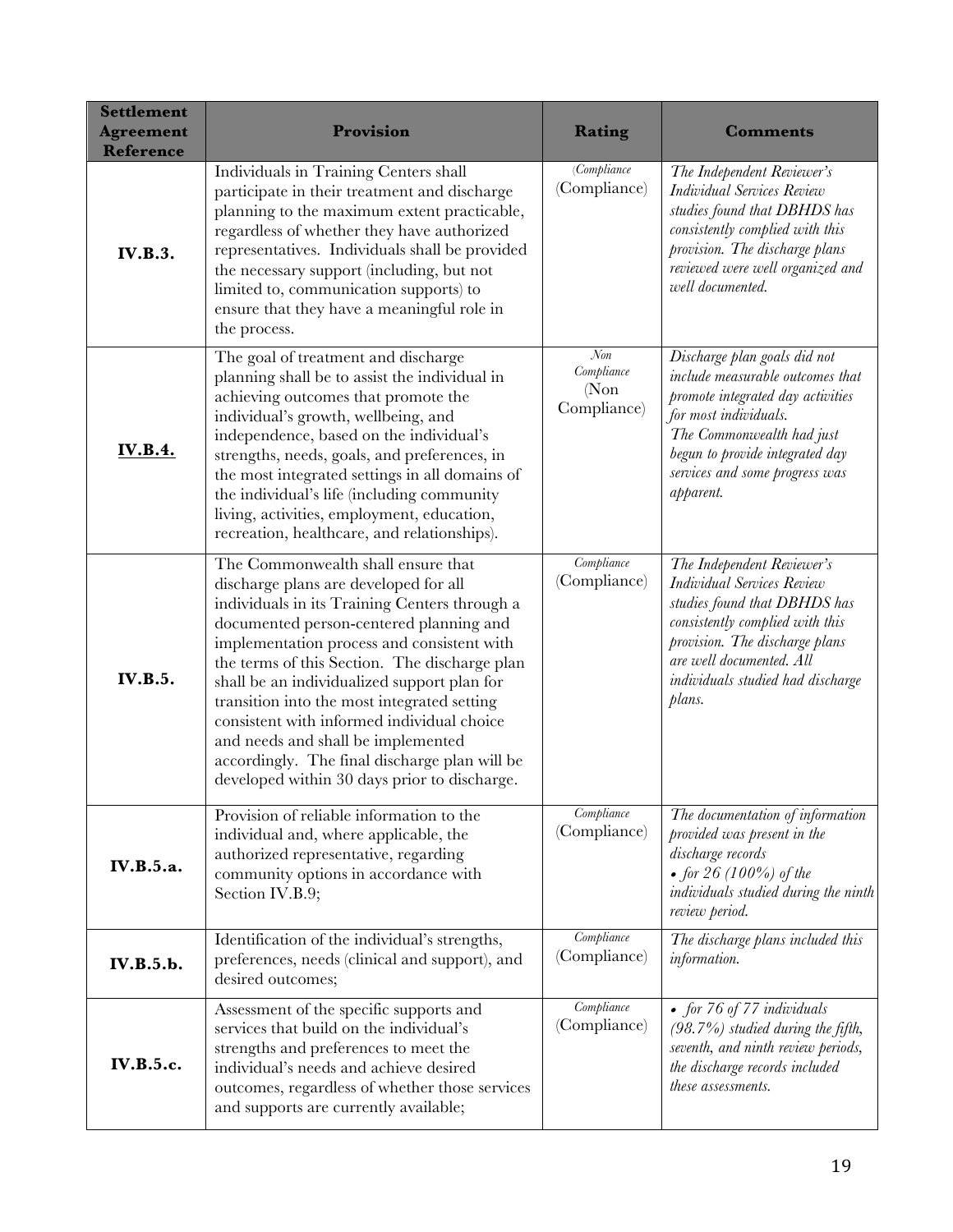| <b>Settlement</b><br><b>Agreement</b><br><b>Reference</b> | Provision                                                                                                                                                                                                                                                                                                                                                                                         | Rating                                    | <b>Comments</b>                                                                                                                                                                                                                                                                          |
|-----------------------------------------------------------|---------------------------------------------------------------------------------------------------------------------------------------------------------------------------------------------------------------------------------------------------------------------------------------------------------------------------------------------------------------------------------------------------|-------------------------------------------|------------------------------------------------------------------------------------------------------------------------------------------------------------------------------------------------------------------------------------------------------------------------------------------|
| <b>IV.B.5.d.</b>                                          | Listing of specific providers that can provide<br>the identified supports and services that build<br>on the individual's strengths and preferences<br>to meet the individual's needs and achieve<br>desired outcomes;                                                                                                                                                                             | Compliance<br>(Compliance)                | The PSTs select and list specific<br>providers that provide identified<br>supports and services.                                                                                                                                                                                         |
| <b>IV.B.5.e.</b>                                          | Documentation of barriers preventing the<br>individual from transitioning to a more<br>integrated setting and a plan for addressing<br>those barriers.                                                                                                                                                                                                                                            | Compliance<br>(Compliance)<br>Compliance  | The Training Centers<br>document barriers in six<br>broad categories as well<br>as more specific barriers.                                                                                                                                                                               |
| <b>IV.B.5.e.i.</b>                                        | Such barriers shall not include the individual's<br>disability or the severity of the disability.                                                                                                                                                                                                                                                                                                 | Compliance<br>(Compliance)<br>Compliance  | The severity of the disability<br>has not been a barrier in<br>the discharge plans.                                                                                                                                                                                                      |
| <b>IV.B.5.e.ii.</b>                                       | For individuals with a history of re-admission<br>or crises, the factors that led to re-admission<br>or crises shall be identified and addressed.                                                                                                                                                                                                                                                 | (Complane)<br>(Compliance)                | DBHDS has identified the<br>factors that led to readmission<br>and has implemented steps to<br>support individuals with intensive<br>needs.                                                                                                                                              |
| <b>IV.B.6</b>                                             | Discharge planning will be done by the<br>individual's PSTThrough a person-<br>centered planning process, the PST will assess<br>an individual's treatment, training, and<br>habilitation needs and make<br>recommendations for services, including<br>recommendations of how the individual can<br>be best served.                                                                               | Non<br>Compliance<br>(Non)<br>Compliance) | The Individual Services Review<br>Study found that the discharge<br>plans lacked recommendations for<br>services in integrated day<br>opportunities. DBHDS<br>implemented improvements that led<br>to more plans that included skill<br>development goals.                               |
| <b>IV.B.7</b>                                             | Discharge planning shall be based on the<br>presumption that, with sufficient supports and<br>services, all individuals (including individuals<br>with complex behavioral and/or medical<br>needs) can live in an integrated setting.                                                                                                                                                             | Compliance<br>(Compliance)<br>Compliance  | The Commonwealth's<br>discharge plans indicate that<br>individuals with complex<br>needs can live in integrated<br>settings.                                                                                                                                                             |
| <b>IV.B.9.</b>                                            | In developing discharge plans, PSTs, in<br>collaboration with the CSB case manager,<br>shall provide to individuals and, where<br>applicable, their authorized representatives,<br>specific options for types of community<br>placements, services, and supports based on<br>the discharge plan as described above, and the<br>opportunity to discuss and meaningfully<br>consider these options. | Compliance<br>(Compliance)                | The Individual Services Review<br>studies during the fifth seventh,<br>and ninth review periods found<br>that $\Box 78$ (100%) of individuals<br>and their ARs were provided with<br>information regarding community<br>options and had the opportunity to<br>discuss them with the PST. |
| IV.B.9.a.                                                 | The individual shall be offered a choice of<br>providers consistent with the individual's<br>identified needs and preferences.                                                                                                                                                                                                                                                                    | (Compliance)<br>(Compliance)              | Discharge records included<br>evidence that the Commonwealth<br>had offered a choice of providers.                                                                                                                                                                                       |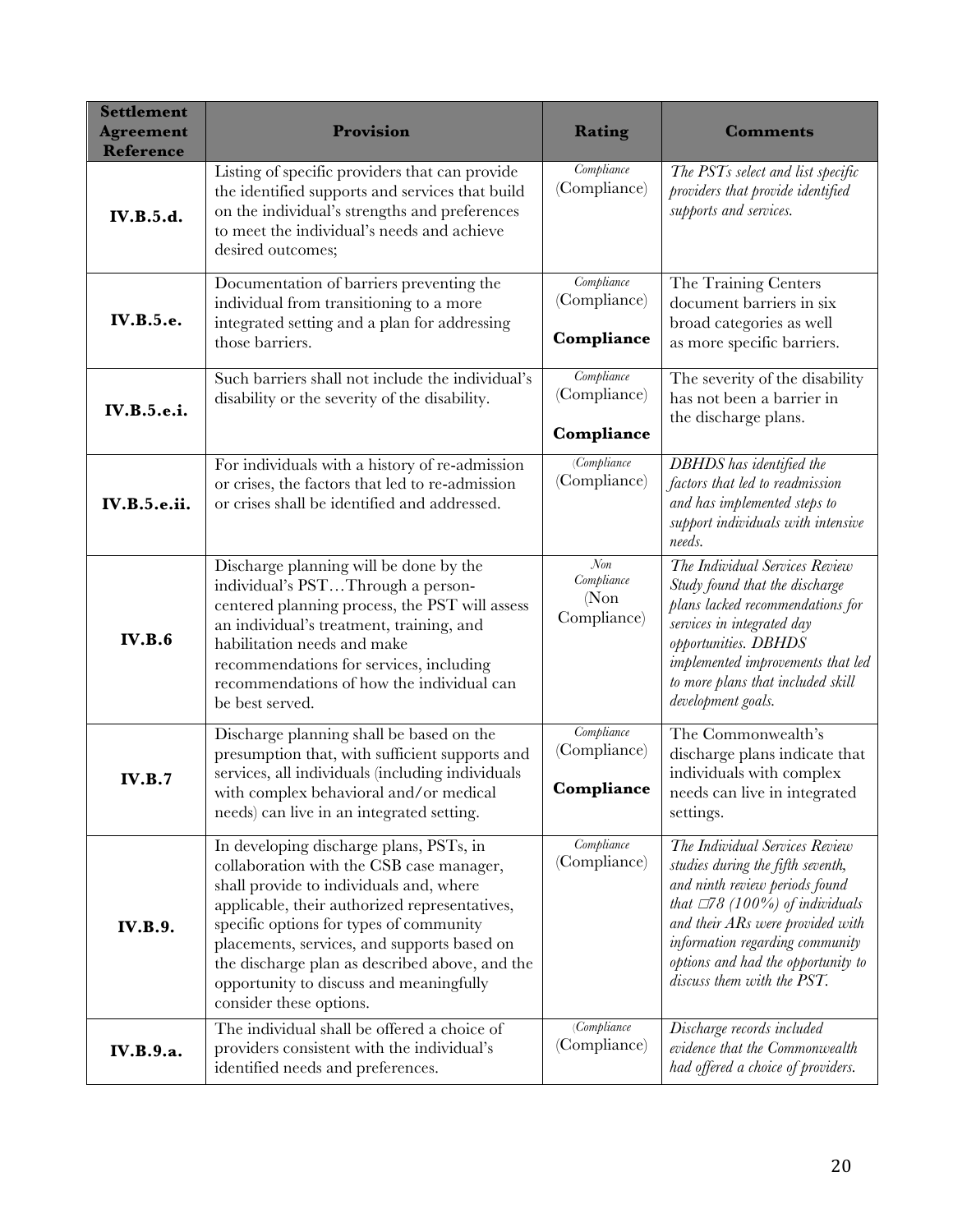| <b>Settlement</b><br><b>Agreement</b><br><b>Reference</b> | Provision                                                                                                                                                                                                                                                                                                                                                                                                                                                                                                                                                                                                                                                                                                                                              | Rating                                         | <b>Comments</b>                                                                                                                                                                                                                                                                                                                                        |
|-----------------------------------------------------------|--------------------------------------------------------------------------------------------------------------------------------------------------------------------------------------------------------------------------------------------------------------------------------------------------------------------------------------------------------------------------------------------------------------------------------------------------------------------------------------------------------------------------------------------------------------------------------------------------------------------------------------------------------------------------------------------------------------------------------------------------------|------------------------------------------------|--------------------------------------------------------------------------------------------------------------------------------------------------------------------------------------------------------------------------------------------------------------------------------------------------------------------------------------------------------|
| IV.B.9.b.                                                 | PSTs and the CSB case manager shall<br>coordinate with the  community providers<br>identified in the discharge plan as providing<br>appropriate community-based services for the<br>individual, to provide individuals, their<br>families, and, where applicable, their<br>authorized representatives with opportunities<br>to speak with those providers, visit community<br>placements (including, where feasible, for<br>overnight visits) and programs, and facilitate<br>conversations and meetings with individuals<br>currently living in the community and their<br>families, before being asked to make a choice<br>regarding options. The Commonwealth shall<br>develop family-to-family peer programs to<br>facilitate these opportunities. | $\mathcal{N}$ on<br>Compliance<br>(Compliance) | Reviews found that<br>• 22 of 26 individuals $(84.5\%)$<br>and their ARs did have an<br>opportunity to speak with<br>individuals currently living in their<br>communities and their family<br>members. All 100% received a<br>packet of information with this<br>offer, but discussions and follow-<br>up were not documented for four<br>individuals. |
| <u>IV.B.9.c.</u>                                          | PSTs and the CSB case managers shall assist<br>the individual and, where applicable, their<br>authorized representative in choosing a<br>provider after providing the opportunities<br>described above and ensure that providers are<br>timely identified and engaged in preparing for<br>the individual's transition.                                                                                                                                                                                                                                                                                                                                                                                                                                 | Compliance<br>(Compliance)                     | PST's and case managers assisted<br>individuals and their Authorized<br>Representative. For 100% of the<br>26 individuals studied, providers<br>were identified and engaged;<br>provider staff were trained in<br>support plan protocols.                                                                                                              |
| <b>IV.B.11.</b>                                           | The Commonwealth shall ensure that<br>Training Center PSTs have sufficient<br>knowledge about community services and<br>supports to: propose appropriate options<br>about how an individual's needs could be met<br>in a more integrated setting; present<br>individuals and their families with specific<br>options for community placements, services,<br>and supports; and, together with providers,<br>answer individuals' and families' questions<br>about community living.                                                                                                                                                                                                                                                                      | Compliance<br>(Compliance)                     | During the fifth, seventh, and ninth<br>review periods, the reviews found<br>that<br>• 70 of 78 individuals<br>/Authorized Representatives<br>$(89.7%)$ who transitioned from<br>Training Centers were provided<br>with information regarding<br>community options.                                                                                    |
| IV.B.11.a.                                                | In collaboration with the CSB and<br>Community providers, the Commonwealth<br>shall develop and provide training and<br>information for Training Center staff about<br>the provisions of the Agreement, staff<br>obligations under the Agreement, current<br>community living options, the principles of<br>person-centered planning, and any related<br>departmental instructions. The training will<br>be provided to all applicable disciplines and<br>all PSTs.                                                                                                                                                                                                                                                                                    | Compliance<br>(Compliance)                     | The Independent Reviewer<br>confirmed that training has been<br>provided via regular orientation,<br>monthly and ad hoc events at all<br>Training Centers, and via ongoing<br>information sharing.                                                                                                                                                     |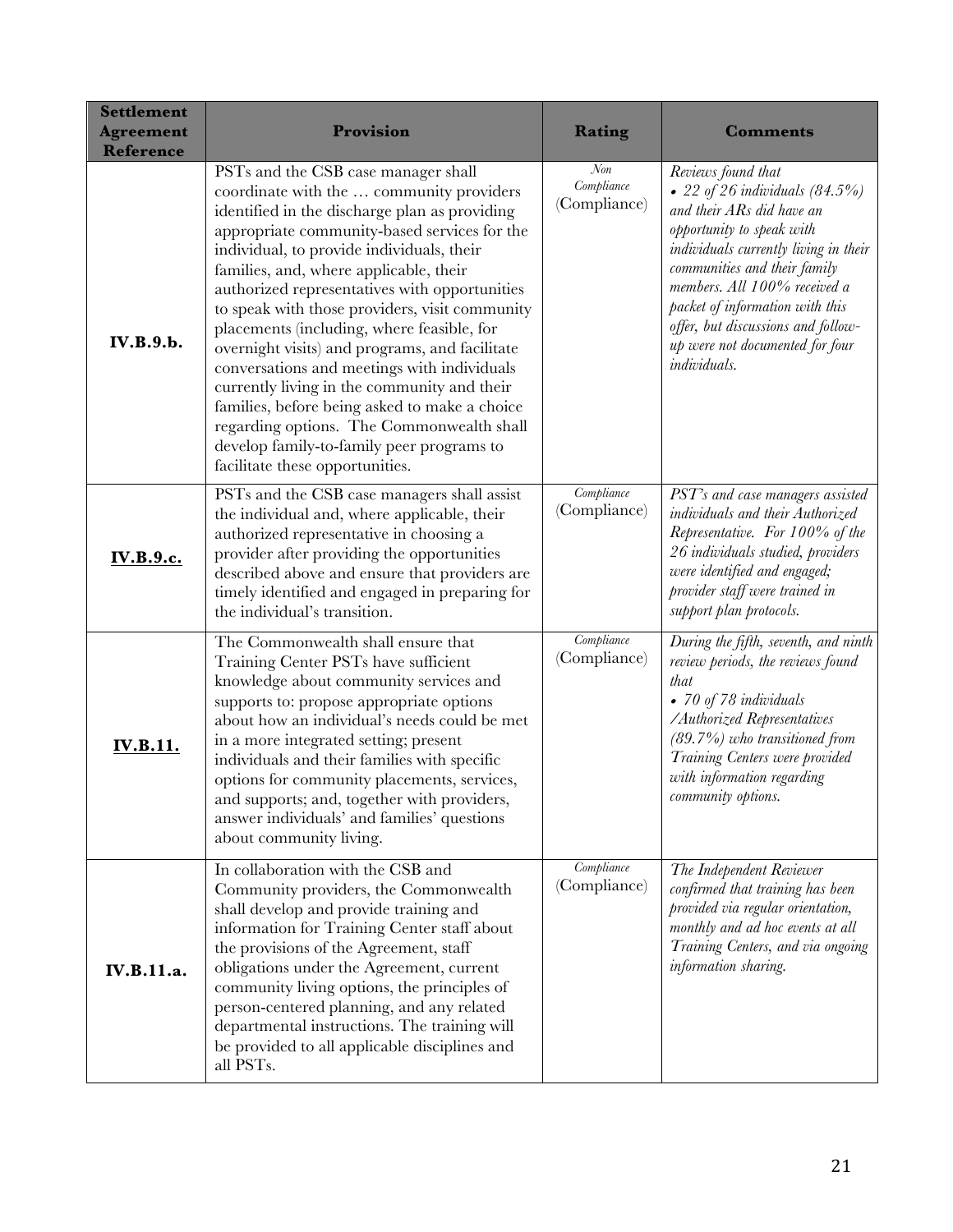| <b>Settlement</b><br><b>Agreement</b><br><b>Reference</b> | Provision                                                                                                                                                                                                                                                                                                                                                                                                                                                                                                                                                                                                                                                                                                                                                                              | Rating                     | <b>Comments</b>                                                                                                                                                                                                                                                                                                                                                                                          |
|-----------------------------------------------------------|----------------------------------------------------------------------------------------------------------------------------------------------------------------------------------------------------------------------------------------------------------------------------------------------------------------------------------------------------------------------------------------------------------------------------------------------------------------------------------------------------------------------------------------------------------------------------------------------------------------------------------------------------------------------------------------------------------------------------------------------------------------------------------------|----------------------------|----------------------------------------------------------------------------------------------------------------------------------------------------------------------------------------------------------------------------------------------------------------------------------------------------------------------------------------------------------------------------------------------------------|
| <b>IV.B.11.b.</b>                                         | Person-centered training will occur during<br>initial orientation and through annual<br>refresher courses. Competency will be<br>determined through documented observation<br>of PST meetings and through the use of<br>person-centered thinking coaches and<br>mentors. Each Training Center will have<br>designated coaches who receive additional<br>training. The coaches will provide guidance to<br>PSTs to ensure implementation of the person-<br>centered tools and skills. Coaches  will have<br>regular and structured sessions and person-<br>centered thinking mentors. These sessions will<br>be designed to foster additional skill<br>development and ensure implementation of<br>person centered thinking practices throughout<br>all levels of the Training Centers. | Compliance<br>(Compliance) | The Independent Reviewer<br>confirmed that staff receive required<br>person-centered training during<br>orientation and annual refresher<br>training. All Training Centers have<br>person-centered coaches. DBHDS<br>reports that regularly scheduled<br>conferences provide opportunities to<br>meet with mentors. An extensive list<br>of trainings was provided and<br>attendance is well documented. |
| <b>IV.B.14</b>                                            | In the event that a PST makes a<br>recommendation to maintain placement at a<br>Training Center or to place an individual in a<br>nursing home or congregate setting with five<br>or more individuals, the decision shall be<br>documented, and the PST shall identify the<br>barriers to placement in a more integrated<br>setting and describe in the discharge plan the<br>steps the team will take to address the barriers.<br>The case shall be referred to the Community<br><b>Integration Manager and Regional Support</b><br>Team in accordance with Sections IV.D.2.a<br>and f and IV.D.3 and such placements shall<br>only occur as permitted by Section IV.C.6.                                                                                                             | Non<br>Compliance          | See Comment for IV.D.3.                                                                                                                                                                                                                                                                                                                                                                                  |
| <b>IV.C.1</b>                                             | Once a specific provider is selected by an<br>individual, the Commonwealth shall invite<br>and encourage the provider to actively<br>participate in the transition of the individual<br>from the Training Center to the community<br>placement.                                                                                                                                                                                                                                                                                                                                                                                                                                                                                                                                        | Compliance<br>(Compliance) | The Independent Reviewer found<br>that the residential staff for<br>• $100\%$ of the 26 individuals<br>participated in the pre-move ISP<br>meeting and were trained in the<br>support plan protocols.                                                                                                                                                                                                    |
| <b>IV.C.2</b>                                             | Once trial visits are completed, the individual<br>has selected a provider, and the provider<br>agrees to serve the individual, discharge will<br>occur within 6 weeks, absent conditions<br>beyond the Commonwealth's control. If<br>discharge does not occur within 6 weeks, the<br>reasons it did not occur will be documented<br>and a new time frame for discharge will be<br>developed by the PST.                                                                                                                                                                                                                                                                                                                                                                               | Compliance<br>(Compliance) | During the fifth, seventh, and<br>ninth period, the Independent<br>Reviewer found that<br>• 75 of 78 individuals $(96.2\%)$<br>had moved within 6 weeks, or<br>reasons were documented and new<br>time frames developed.                                                                                                                                                                                 |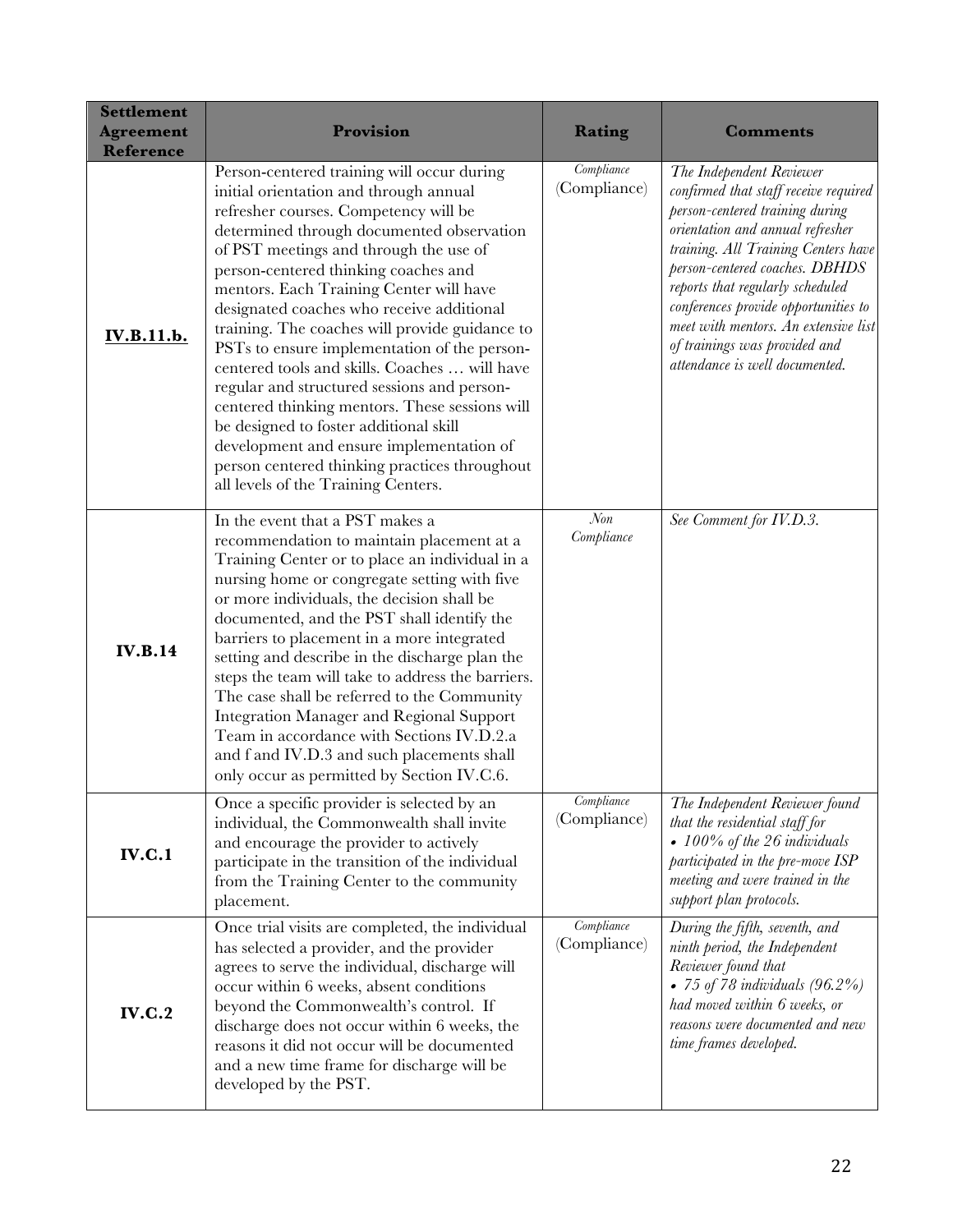| <b>Settlement</b><br><b>Agreement</b><br><b>Reference</b> | Provision                                                                                                                                                                                                                                                                                                                                                                                                                                                                                                                                                                                                                                                                                                                                                                                                                                                                                    | Rating                                                  | <b>Comments</b>                                                                                                                                                                                                                                                                                                                                                                               |
|-----------------------------------------------------------|----------------------------------------------------------------------------------------------------------------------------------------------------------------------------------------------------------------------------------------------------------------------------------------------------------------------------------------------------------------------------------------------------------------------------------------------------------------------------------------------------------------------------------------------------------------------------------------------------------------------------------------------------------------------------------------------------------------------------------------------------------------------------------------------------------------------------------------------------------------------------------------------|---------------------------------------------------------|-----------------------------------------------------------------------------------------------------------------------------------------------------------------------------------------------------------------------------------------------------------------------------------------------------------------------------------------------------------------------------------------------|
| <b>IV.C.3</b>                                             | The Commonwealth shall develop and<br>implement a system to follow up with<br>individuals after discharge from the Training<br>Centers to identify gaps in care and address<br>proactively any such gaps to reduce the risk of<br>re-admission, crises, or other negative<br>outcomes. The Post Move Monitor, in<br>coordination with the CSB, will conduct post-<br>move monitoring visits within each of three $(3)$<br>intervals (30, 60, and 90 days) following an<br>individual's movement to the community<br>setting. Documentation of the monitoring<br>visit will be made using the Post Move<br>Monitoring (PMM) Checklist. The<br>Commonwealth shall ensure those conducting<br>Post Move Monitoring are adequately trained<br>and a reasonable sample of look-behind Post<br>Move Monitoring is completed to validate the<br>reliability of the Post Move Monitoring<br>process. | Compliance<br>(Compliance)                              | The Independent Reviewer<br>determined the Commonwealth's<br>PMM process is well organized. It<br>functions with increased frequency<br>during the first weeks after<br>transitions.<br>• for $76$ (100%) individuals<br>PMM visits occurred. The<br>monitors had been trained and<br>utilized monitoring checklists. The<br>look-behind process was maintained<br>during the seventh period. |
| <b>IV.C.4</b>                                             | The Commonwealth shall ensure that each<br>individual transitioning from a Training<br>Center shall have a current discharge plan,<br>updated within 30 days prior to the<br>individual's discharge.                                                                                                                                                                                                                                                                                                                                                                                                                                                                                                                                                                                                                                                                                         | Compliance<br>(Compliance)                              | The Individual Services Review<br>studies during the ninth review<br>period found that<br>• for $25$ of $26$ individuals<br>$(96.2\%)$ , the Commonwealth<br>updated discharge plans within<br>30 days prior to discharge.                                                                                                                                                                    |
| <b>IV.C.5</b>                                             | The Commonwealth shall ensure that the<br>PST will identify all needed supports,<br>protections, and services to ensure successful<br>transition in the new living environment,<br>including what is most important to the<br>individual as it relates to community<br>placement. The Commonwealth, in<br>consultation with the PST, will determine the<br>essential supports needed for successful and<br>optimal community placement. The<br>Commonwealth shall ensure that essential<br>supports are in place at the individual's<br>community placement prior to the individual's<br>discharge.                                                                                                                                                                                                                                                                                          | $\mathcal{N}\!on$<br>Compliance<br>(Non)<br>Compliance) | The Individual Review study found<br>that essential supports were not in<br>place prior to discharge for 5 of 26<br>individuals $(19.2\%)$ in the ninth<br>review period. Four individuals did<br>not have a day program and one<br>individual did not have behavior<br>supports in place before they moved.                                                                                  |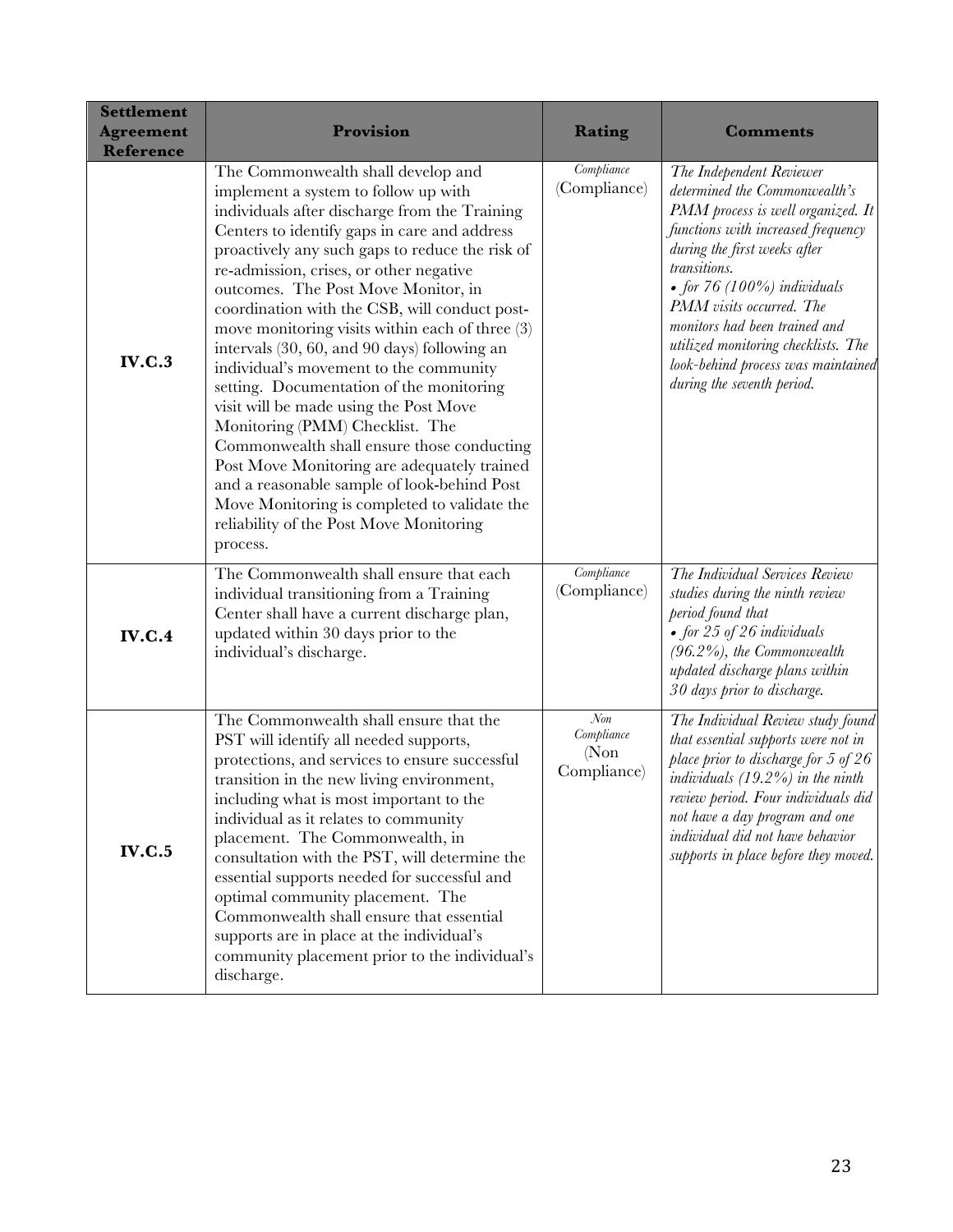| <b>Settlement</b><br><b>Agreement</b><br>Reference | Provision                                                                                                                                                                                                                                                                                                                                                                                                                                                                                                                                                                                    | Rating                     | <b>Comments</b>                                                                                                                                                                                                                                                                                                                                        |
|----------------------------------------------------|----------------------------------------------------------------------------------------------------------------------------------------------------------------------------------------------------------------------------------------------------------------------------------------------------------------------------------------------------------------------------------------------------------------------------------------------------------------------------------------------------------------------------------------------------------------------------------------------|----------------------------|--------------------------------------------------------------------------------------------------------------------------------------------------------------------------------------------------------------------------------------------------------------------------------------------------------------------------------------------------------|
| IV.C.6                                             | No individual shall be transferred from a<br>Training Center to a nursing home or<br>congregate setting with five or more<br>individuals unless placement in such a facility<br>is in accordance with the individual's<br>informed choice after receiving options for<br>community placements, services, and supports<br>and is reviewed by the Community<br>Integration Manager to ensure such<br>placement is consistent with the individual's<br>informed choice.                                                                                                                         | Compliance<br>(Compliance) | The discharge records reviewed in<br>the ninth review period indicated<br>that individuals who moved to<br>settings of five or more did so based<br>on their informed choice after<br>receiving options.                                                                                                                                               |
| <b>IV.C.7</b>                                      | The Commonwealth shall develop and<br>implement quality assurance processes to<br>ensure that discharge plans are developed and<br>implemented, in a documented manner,<br>consistent with the terms of this Agreement.<br>These quality assurance processes shall be<br>sufficient to show whether the objectives of<br>this Agreement are being achieved.<br>Whenever problems are identified, the<br>Commonwealth shall develop and implement<br>plans to remedy the problems.                                                                                                            | Compliance<br>(Compliance) | The Independent Reviewer<br>confirmed that documented<br>Quality Assurance processes have<br>been implemented consistent with<br>the terms of the Agreement. When<br>problems have been identified,<br>corrective actions have occurred<br>with the discharge plans.                                                                                   |
| IV.D.1                                             | The Commonwealth will create Community<br>Integration Manager ("CIM") positions at<br>each operating Training Center.                                                                                                                                                                                                                                                                                                                                                                                                                                                                        | Compliance<br>(Compliance) | Community Integration<br>Managers are working at each<br>Training Center.                                                                                                                                                                                                                                                                              |
| IV.D.2.a                                           | CIMs shall be engaged in addressing barriers<br>to discharge, including in all of the following<br>circumstances: The PST recommends that an<br>individual be transferred from a Training<br>Center to a nursing home or congregate<br>setting with five or more individuals.                                                                                                                                                                                                                                                                                                                | Compliance<br>(Compliance) | <b>CIMs</b> reviewed PST<br>recommendations for individuals<br>to be transferred to a nursing<br>home or congregate settings of five<br>or more individuals.                                                                                                                                                                                           |
| IV.D.3                                             | The Commonwealth will create five Regional<br>Support Teams, each coordinated by the<br>CIM. The Regional Support Teams shall be<br>composed of professionals with expertise in<br>serving individuals with developmental<br>disabilities in the community, including<br>individuals with complex behavioral and<br>medical needs. Upon referral to it, the<br>Regional Support Team shall work with the<br>PST and CIM to review the case and resolve<br>identified barriers. The Regional Support<br>Team shall have the authority to recommend<br>additional steps by the PST and/or CIM. | Non<br>Compliance          | The Commonwealth has created<br>five Regional Support Teams. All<br>RSTs are operating and receiving<br>referrals. The Independent<br>Reviewer found, during the seventh<br>period, that<br>• for $0$ (0.0%) of 12 individuals<br>referred to the RST, there was<br>sufficient time to work with the<br>PST and CIM to resolve<br>identified barriers. |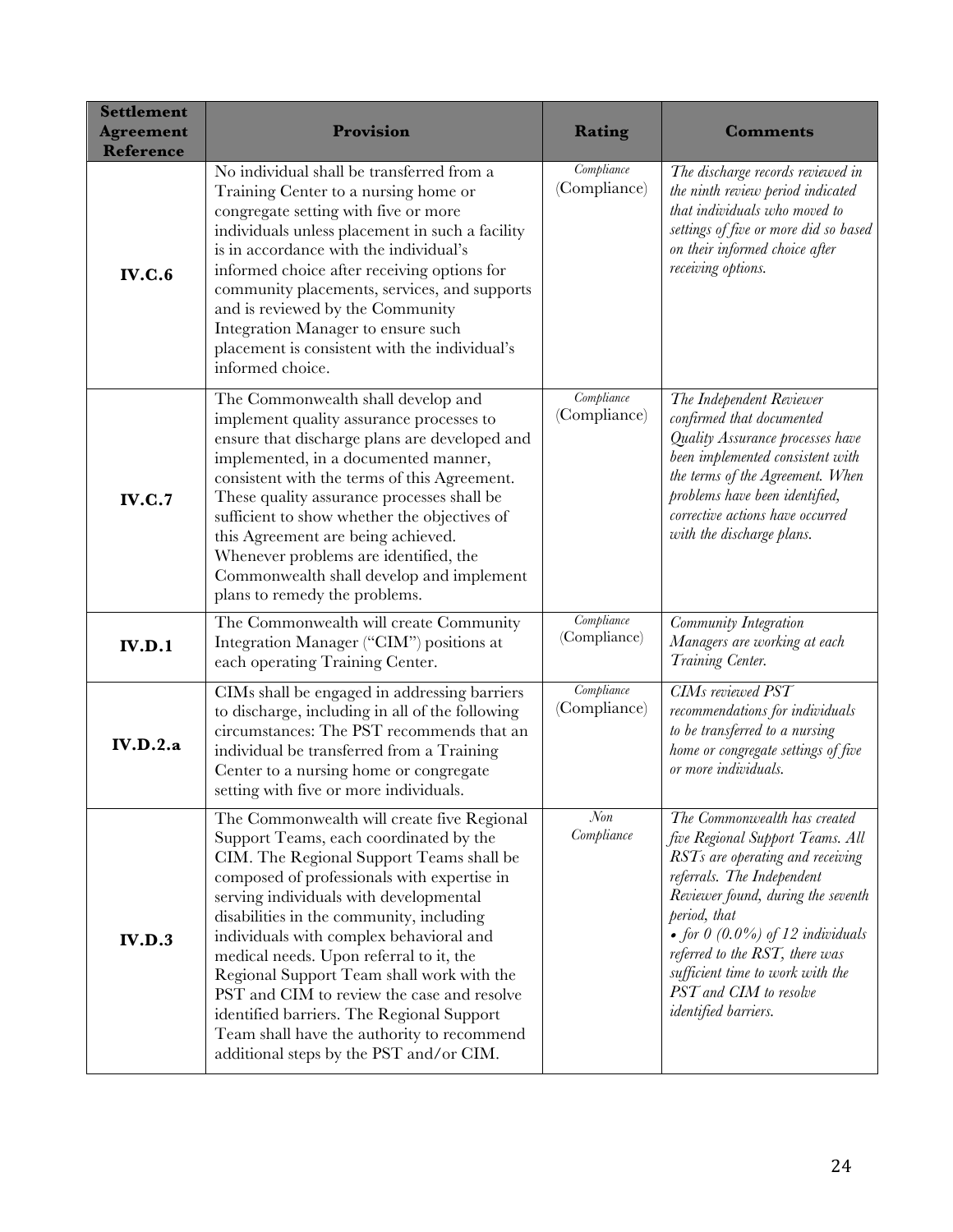| <b>Settlement</b><br><b>Agreement</b><br>Reference | Provision                                                                                                                                                                                                                                                                                                                             | Rating                                                                                                                                                                                                                                       | <b>Comments</b>                                                                                                                                                                                                |
|----------------------------------------------------|---------------------------------------------------------------------------------------------------------------------------------------------------------------------------------------------------------------------------------------------------------------------------------------------------------------------------------------|----------------------------------------------------------------------------------------------------------------------------------------------------------------------------------------------------------------------------------------------|----------------------------------------------------------------------------------------------------------------------------------------------------------------------------------------------------------------|
| <b>IV.D.4.</b>                                     | The CIM shall provide monthly reports to<br>DBHDS Central Office regarding the types of<br>placements to which individuals have been<br>placed.                                                                                                                                                                                       | Compliance<br>(Compliance)<br>Compliance                                                                                                                                                                                                     | The CIMs provide monthly<br>reports and the<br>Commonwealth provides<br>the aggregated information<br>to the Reviewer and DOJ.                                                                                 |
| V.                                                 | <b>Quality and Risk Management</b>                                                                                                                                                                                                                                                                                                    | Rating<br><b>Compliance</b><br>ratings for the<br>seventh, eighth<br>ninth and<br>eleventh review<br>periods are<br>presented as:<br>7 <sup>th</sup> period<br>8 <sup>th</sup> period<br>(9 <sup>th</sup> period)<br>11 <sup>th</sup> period | <b>Comments</b><br><b>The Comments in italics</b><br><b>below are from the prior</b><br>period when the<br>compliance rating was<br>determined.                                                                |
| V.B.                                               | The Commonwealth's Quality Management<br>System shall: identify and address risks of<br>harm; ensure the sufficiency, accessibility, and<br>quality of services to meet individuals' needs<br>in integrated settings; and collect and evaluate<br>data to identify and respond to trends to<br>ensure continuous quality improvement. | Non<br>Compliance<br>(Non)<br>Compliance)<br><b>Non</b><br>Compliance                                                                                                                                                                        | This is an overarching<br>provision of the Agreement.<br>Compliance will not be<br>achieved until the<br>component sub-provisions<br>in the Quality section are<br>determined to be in<br>compliance.          |
| V.C.1                                              | The Commonwealth shall require that all<br>Training Centers, CSBs, and other<br>community providers of residential and day<br>services implement risk management<br>processes, including establishment of uniform<br>risk triggers and thresholds, that enable them<br>to adequately address harms and risks of<br>harm.              | $\mathcal{N}$ on<br>Compliance<br>(Non)<br>Compliance)<br>Non<br>Compliance                                                                                                                                                                  | The Commonwealth is<br>charting a new course. It<br>will work with the CSBs<br>and providers to build a risk<br>management system of<br>triggers and thresholds at all<br>levels of the service system.        |
| V.C.2                                              | The Commonwealth shall have and<br>implement a real time, web-based incident<br>reporting system and reporting protocol.                                                                                                                                                                                                              | $\mathcal{N}$ on<br>Compliance<br>Compliance<br>Compliance                                                                                                                                                                                   | DBHDS implemented a<br>web-based incident<br>reporting system. Providers<br>now report 87% of incidents<br>within one day of the event.<br>Some late reports are<br>duplicates of reports<br>submitted timely. |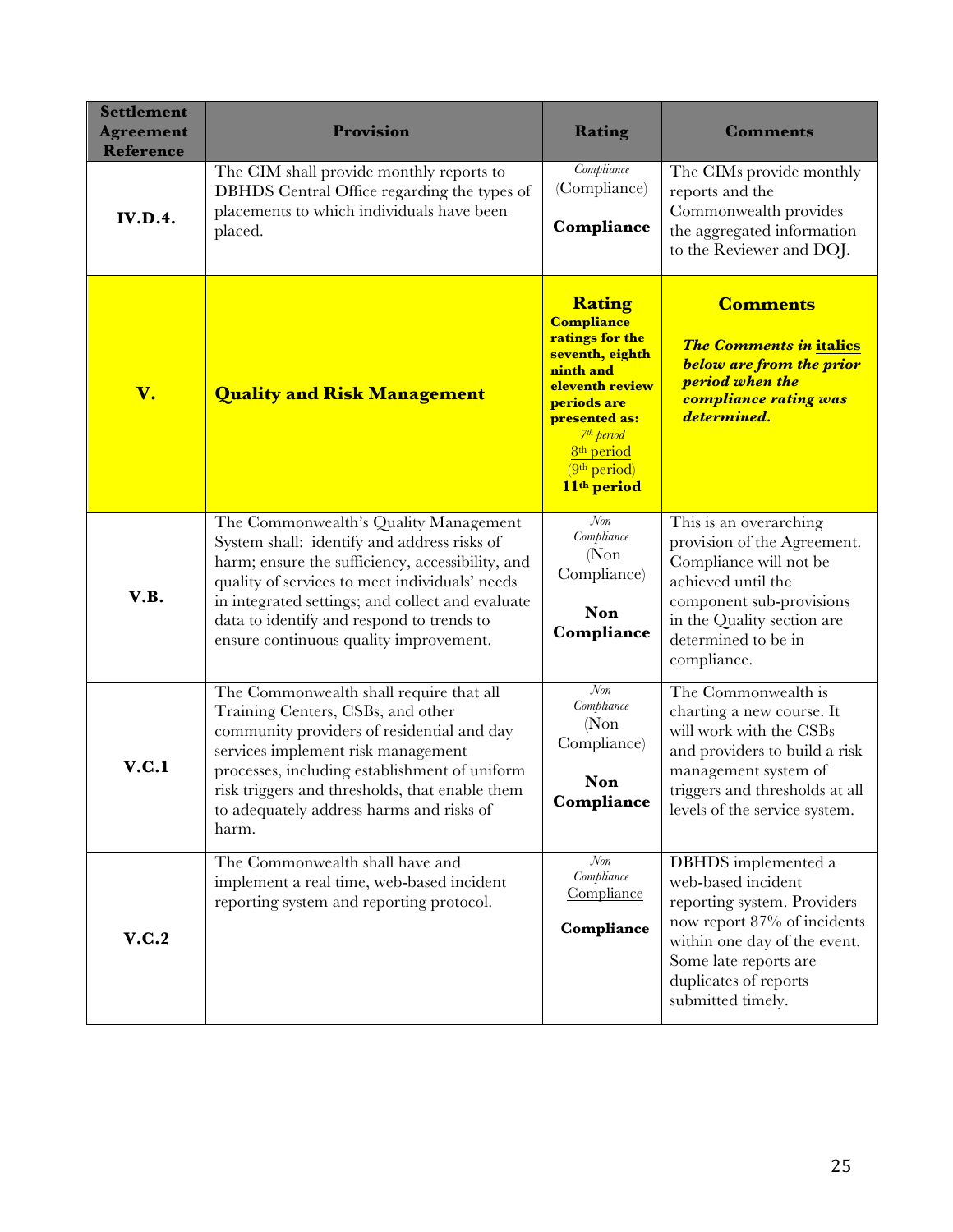| <b>Settlement</b><br><b>Agreement</b><br><b>Reference</b> | Provision                                                                                                                                                                                                                                                                                                                                                                                                                                                                                                                                                                                                                                                                                                                                                                                                                                                                                                                                                                                                                                                                              | Rating                                                                   | <b>Comments</b>                                                                                                                                                                                                                                                                                                                                  |
|-----------------------------------------------------------|----------------------------------------------------------------------------------------------------------------------------------------------------------------------------------------------------------------------------------------------------------------------------------------------------------------------------------------------------------------------------------------------------------------------------------------------------------------------------------------------------------------------------------------------------------------------------------------------------------------------------------------------------------------------------------------------------------------------------------------------------------------------------------------------------------------------------------------------------------------------------------------------------------------------------------------------------------------------------------------------------------------------------------------------------------------------------------------|--------------------------------------------------------------------------|--------------------------------------------------------------------------------------------------------------------------------------------------------------------------------------------------------------------------------------------------------------------------------------------------------------------------------------------------|
| V.C.3                                                     | The Commonwealth shall have and<br>implement a process to investigate reports of<br>suspected or alleged abuse, neglect, critical<br>incidents, or deaths and identify remediation<br>steps taken.                                                                                                                                                                                                                                                                                                                                                                                                                                                                                                                                                                                                                                                                                                                                                                                                                                                                                     | $\mathcal{N}$ on<br>Compliance<br>Non<br>Compliance<br>Non<br>Compliance | The DBHDS Licensing<br>investigations do not align<br>with the requirements of<br>the Agreement.<br>Investigation oversight and<br>follow-up has improved.                                                                                                                                                                                       |
| V.C.4                                                     | The Commonwealth shall offer guidance and<br>training to providers on proactively<br>identifying and addressing risks of harm,<br>conducting root cause analysis, and<br>developing and monitoring corrective actions.                                                                                                                                                                                                                                                                                                                                                                                                                                                                                                                                                                                                                                                                                                                                                                                                                                                                 | Non<br>Compliance<br>(Non)<br>Compliance)<br><b>Non</b><br>Compliance    | The Commonwealth is<br>charting a new course on<br>how it will identify<br>individuals at risk. It is<br>moving away from<br>identifying triggers and<br>thresholds based on harm<br>that has occurred to a more<br>proactive approach.                                                                                                          |
| V.C.5                                                     | The Commonwealth shall conduct monthly<br>mortality reviews for unexplained or<br>unexpected deaths reported through its<br>incident reporting system. The mortality<br>review team  shall have at least one<br>member with the clinical experience to<br>conduct mortality re who is otherwise<br>independent of the State. Within ninety days<br>of a death, the mortality review team shall: (a)<br>review, or document the unavailability of: (i)<br>medical records, including physician case<br>notes and nurse's notes, and all incident<br>reports, for the three months preceding the<br>individual's death;  (b) interview, as<br>warranted, any persons having information<br>regarding the individual's care; and (c)<br>prepare and deliver to the DBHDS<br>Commissioner a report of deliberations,<br>findings, and recommendations, if any. The<br>team also shall collect and analyze mortality<br>data to identify trends, patterns, and problems<br>and implement quality improvement<br>initiatives to reduce mortality rates to the<br>fullest extent practicable. | Non<br>Compliance<br>(Non)<br>Compliance)<br><b>Non</b><br>Compliance    | A Mortality Review<br>Committee (MRC) has<br>significantly improved its<br>data collection, data<br>analysis, and the quality of<br>mortality reviews. It has<br>begun a quality<br>improvement program. The<br>MRC rarely completed such<br>reviews within 90 days; and<br>it did not include a member,<br>who was independent of the<br>State. |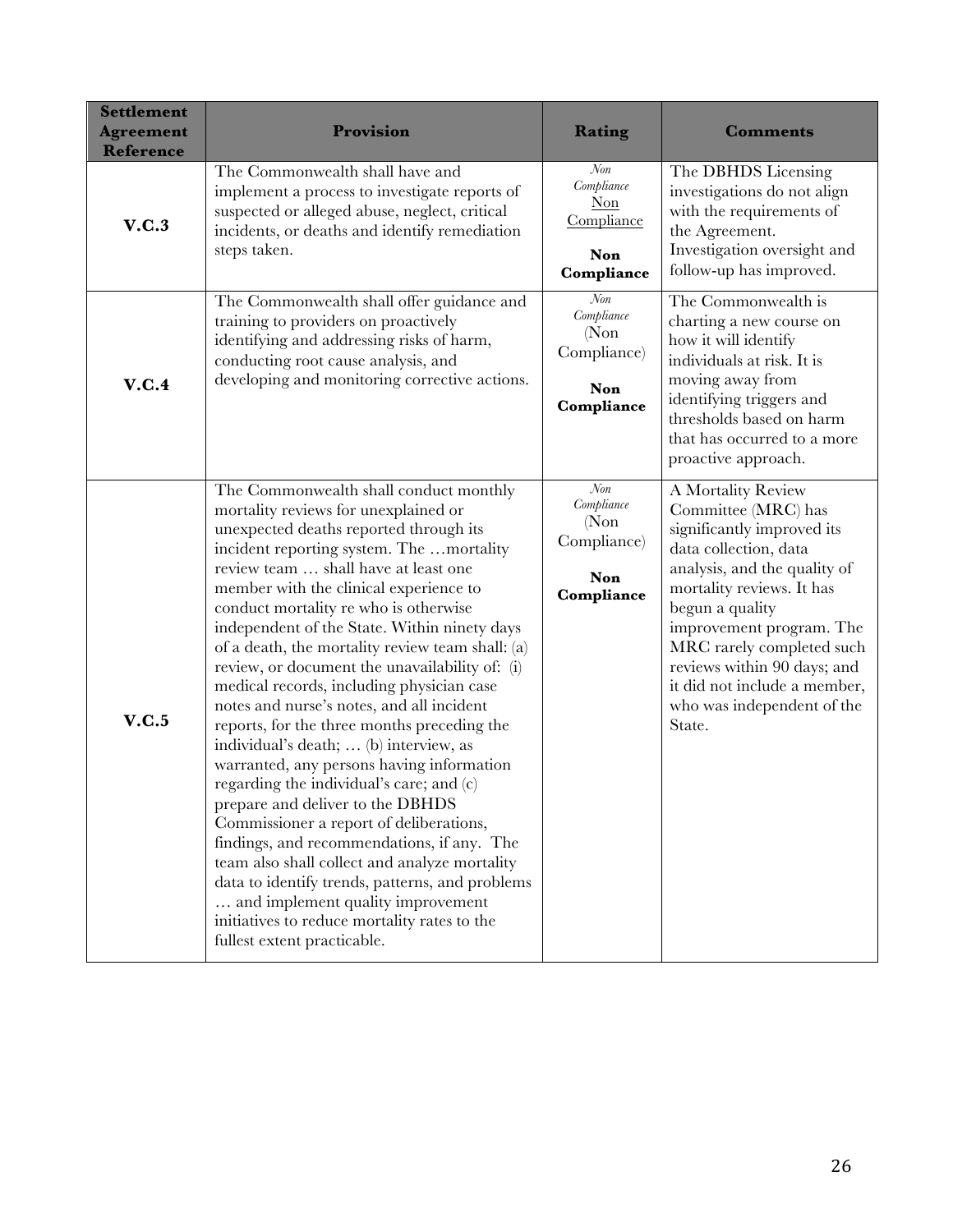| <b>Settlement</b><br><b>Agreement</b><br><b>Reference</b> | Provision                                                                                                                                                                                                                                                                                                                                                                                                                                                                                                                                                                                                                                                                    | Rating                                                                       | <b>Comments</b>                                                                                                                                                                                                                                                |
|-----------------------------------------------------------|------------------------------------------------------------------------------------------------------------------------------------------------------------------------------------------------------------------------------------------------------------------------------------------------------------------------------------------------------------------------------------------------------------------------------------------------------------------------------------------------------------------------------------------------------------------------------------------------------------------------------------------------------------------------------|------------------------------------------------------------------------------|----------------------------------------------------------------------------------------------------------------------------------------------------------------------------------------------------------------------------------------------------------------|
| V.C.6                                                     | If the Training Center, CSBs, or other<br>community provider fails to report harms and<br>implement corrective actions, the<br>Commonwealth shall take appropriate action<br>with the provider.                                                                                                                                                                                                                                                                                                                                                                                                                                                                              | Non<br>Compliance<br>Non<br>Compliance                                       | <b>DBHDS</b> cannot effectively<br>use available mechanisms to<br>sanction providers, beyond<br>use of Corrective Action<br>Plans. DBHDS is making<br>progress by increasingly<br>taking "appropriate action"<br>with agencies which fail to<br>report timely. |
| V.D.1                                                     | The Commonwealth's HCBS waivers shall<br>operate in accordance with the<br>Commonwealth's CMS-approved waiver<br>quality improvement plan to ensure the needs<br>of individuals enrolled in a waiver are met,<br>that individuals have choice in all aspects of<br>their selection of goals and supports, and that<br>there are effective processes in place to<br>monitor participant health and safety. The<br>plan shall include evaluation of level of care;<br>development and monitoring of individual<br>service plans; assurance of qualified providers.<br>Review of data shall occur at the local and<br>State levels by the CSBs and<br>DMAS/DBHDS, respectively. | $\overline{N}$ on<br>Compliance<br>(Non)<br>Compliance)<br>Non<br>Compliance | This is an overarching<br>provision that requires<br>effective quality improvement<br>processes to be in place at the<br>CSB and state level, including<br>monitoring of participant<br>health and safety.                                                     |
| $V.D.2.a-d$                                               | The Commonwealth shall collect and analyze<br>consistent, reliable data to improve the<br>availability and accessibility of services for<br>individuals in the target population and the<br>quality of services offered to individuals<br>receiving services under this Agreement.                                                                                                                                                                                                                                                                                                                                                                                           | Non<br>Compliance<br>(Non)<br>Compliance)<br>Non<br>Compliance               | <b>DBHDS</b> continues to<br>expand and improve its<br>ability to collect and analyze<br>consistent, reliable data.<br>These are first steps. Data<br>elements must be defined so<br>they can be objectively<br>measured.                                      |
| $V.D.3.a-h$                                               | The Commonwealth shall begin collecting<br>and analyzing reliable data about individuals<br>receiving services under this Agreement<br>selected from the following areas in State<br>Fiscal Year 2012 and will ensure reliable data<br>are collected and analyzed from each of these<br>areas by June 30, 2014. Multiple types of<br>sources (e.g., providers, case managers,<br>licensing, risk management, Quality Service<br>Reviews) can provide data in each area,<br>though any individual type of source need not<br>provide data in every area (as specified):                                                                                                       | $N$ on<br>Compliance<br>(Non)<br>Compliance)<br><b>Non</b><br>Compliance     | DBHDS defined relevant<br>measures for each domain.<br>Staff report that efforts to<br>produce reports based on<br>the indicators in the eight<br>domains are in their<br>infancy.                                                                             |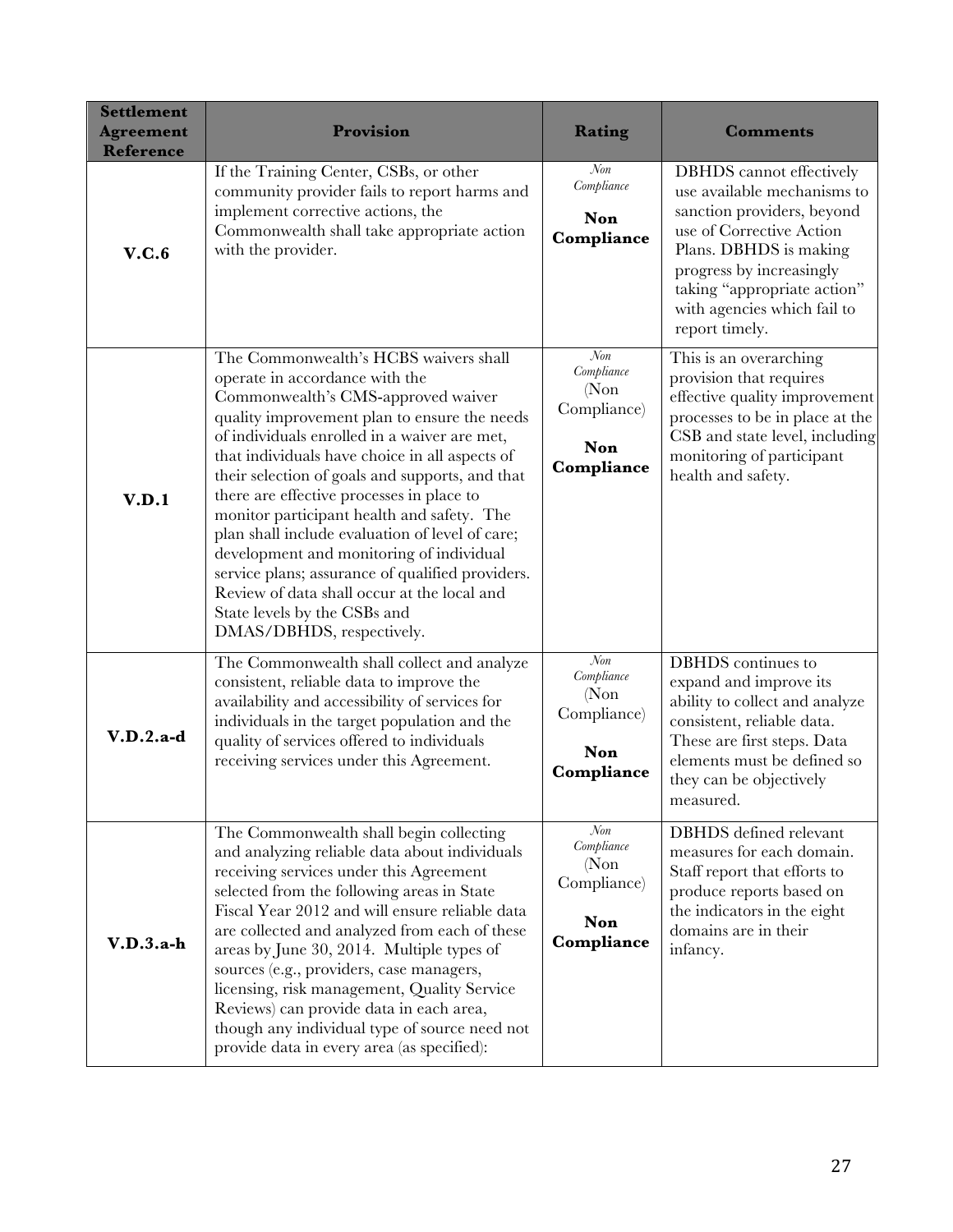| <b>Settlement</b><br><b>Agreement</b><br>Reference | Provision                                                                                                                                                                                                                                                                                                                                                                                                                                                                                                     | Rating                                                                     | <b>Comments</b>                                                                                                                                                                                          |
|----------------------------------------------------|---------------------------------------------------------------------------------------------------------------------------------------------------------------------------------------------------------------------------------------------------------------------------------------------------------------------------------------------------------------------------------------------------------------------------------------------------------------------------------------------------------------|----------------------------------------------------------------------------|----------------------------------------------------------------------------------------------------------------------------------------------------------------------------------------------------------|
| V.D.4                                              | The Commonwealth shall collect and analyze<br>data from available sources, including the risk<br>management system described in V.C. above,<br>those sources described in Sections V.E-G and<br>I below (e.g. providers, case managers,<br>Quality Service Reviews, and licensing),<br>Quality Service Reviews, the crisis system,<br>service and discharge plans from the Training<br>Centers, service plans for individuals receiving<br>waiver services, Regional Support Teams, and<br>CIM <sub>s</sub> . | Non<br>Compliance<br>(Non)<br>Compliance)<br>Non<br>Compliance             | This is an overarching<br>provision. It will be in non-<br>compliance until reliable<br>data are provided from all<br>the sources listed and cited<br>by reference in V.C. and in<br>V.E-G.              |
| V.D.5                                              | The Commonwealth shall implement<br>Regional Quality Councils (RQCs) that shall<br>be responsible for assessing relevant data,<br>identifying trends, and recommending<br>responsive actions in their respective Regions<br>of the Commonwealth.                                                                                                                                                                                                                                                              | N <sub>on</sub><br>Compliance<br>(Non)<br>Compliance)<br>Non<br>Compliance | DBHDS shared and RQCs<br>reviewed data including:<br>employment, OLS, OHR,<br>and other data. The RQCs,<br>however, had limited and<br>frequently unreliable data<br>available for review.               |
| V.D.5.a                                            | The Councils shall include individuals<br>experienced in data analysis, residential and<br>other providers, CSBs, individuals receiving<br>services, and families, and may include other<br>relevant stakeholders.                                                                                                                                                                                                                                                                                            | Compliance<br>(Compliance)<br>Compliance                                   | The five Regional Quality<br>Councils include all the<br>required members.                                                                                                                               |
| V.D.5.b                                            | Each Council shall meet on a quarterly basis to<br>share regional data, trends, and monitoring<br>efforts and plan and recommend regional<br>quality improvement initiatives. The work of<br>the Regional Quality Councils shall be directed<br>by a DBHDS quality improvement committee.                                                                                                                                                                                                                     | Non<br>Compliance<br>(Non)<br>Compliance)<br>Non<br>Compliance             | The RQCs met quarterly,<br>but had limited discussion.<br>Data available were<br>frequently not complete or<br>reliable. The DBHDS<br><b>Quality Improvement</b><br>Committee directed the<br>RQCs work. |
| V.D.6                                              | At least annually, the Commonwealth shall<br>report publically, through new or existing<br>mechanisms, on the availability  and quality<br>of supports and services in the community and<br>gaps in services, and shall make<br>recommendations for improvement.                                                                                                                                                                                                                                              | Non<br>Compliance<br>(Non)<br>Compliance)<br>Non<br>Compliance             | The Commonwealth is<br>restructuring its website.<br>DBHDS expects that its<br>updated public reporting<br>page will be available by<br>March 2018.                                                      |
| V.E.1                                              | The Commonwealth shall require all<br>providers (including Training Centers, CSBs,<br>and other community providers) to develop<br>and implement a quality improvement ("QI")<br>program including root cause analysis that is<br>sufficient to identify and address significant<br>issues.                                                                                                                                                                                                                   | $N$ on<br>Compliance<br>(Non)<br>Compliance)<br>Non<br>Compliance          | The Commonwealth has not<br>yet informed providers that<br>they are required to<br>implement QI programs or<br>root cause analysis.                                                                      |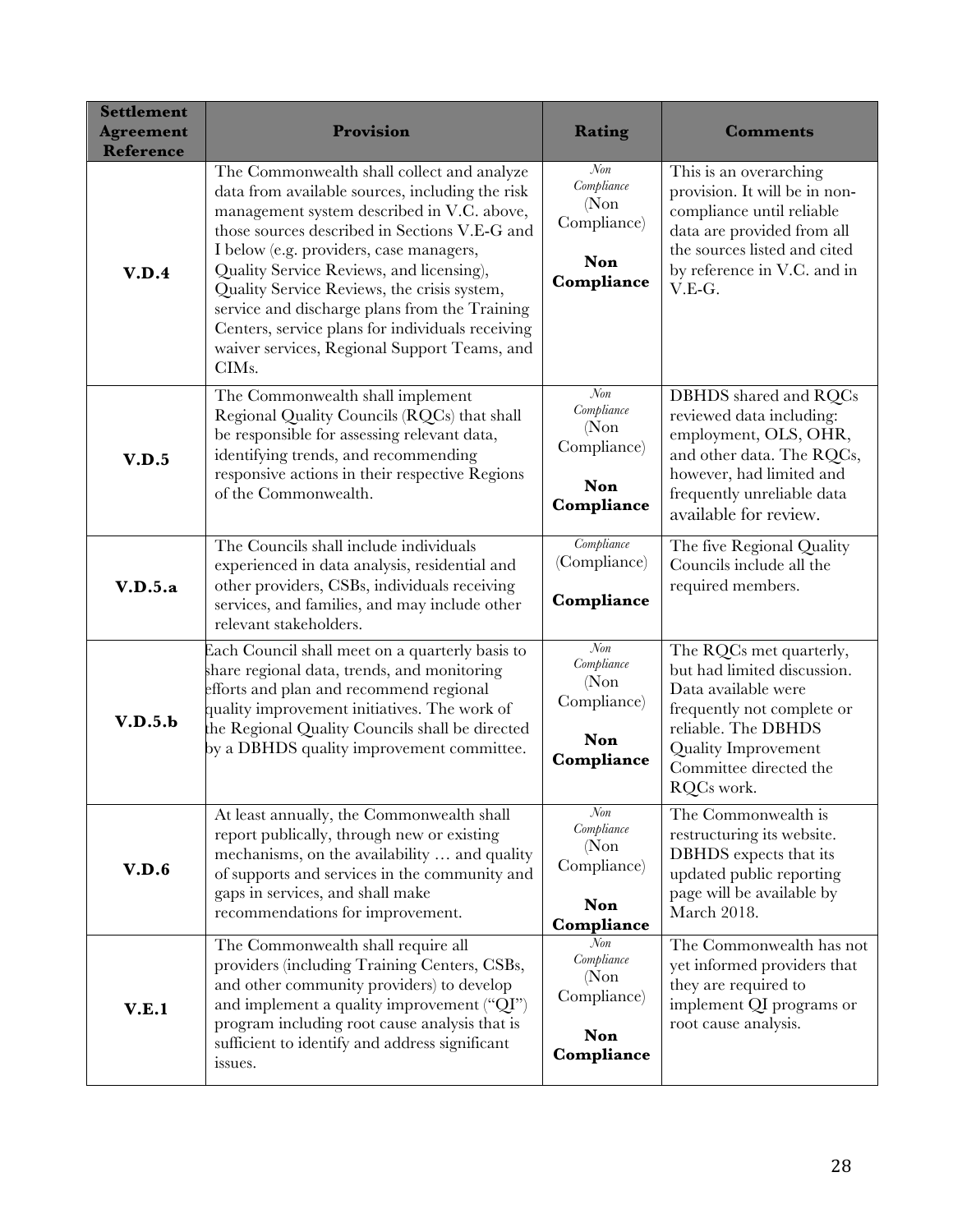| <b>Settlement</b><br><b>Agreement</b><br><b>Reference</b> | Provision                                                                                                                                                                                                                                                                                                                                                                                                                                                                                                                                                                                                                                                                           | Rating                                                                             | <b>Comments</b>                                                                                                                                                                                                                                                                                                                                                                                                 |
|-----------------------------------------------------------|-------------------------------------------------------------------------------------------------------------------------------------------------------------------------------------------------------------------------------------------------------------------------------------------------------------------------------------------------------------------------------------------------------------------------------------------------------------------------------------------------------------------------------------------------------------------------------------------------------------------------------------------------------------------------------------|------------------------------------------------------------------------------------|-----------------------------------------------------------------------------------------------------------------------------------------------------------------------------------------------------------------------------------------------------------------------------------------------------------------------------------------------------------------------------------------------------------------|
| V.E.2                                                     | Within 12 months of the effective date of this<br>Agreement, the Commonwealth shall develop<br>measures that CSBs and other community<br>providers are required to report to DBHDS<br>on a regular basis, either through their risk<br>management/critical incident reporting<br>requirements or through their QI program.                                                                                                                                                                                                                                                                                                                                                          | Non<br>Compliance<br>(Non)<br>Compliance)<br>Non<br>Compliance                     | The Commonwealth<br>requires providers to report<br>deaths, serious injuries and<br>allegations of abuse and<br>neglect. DBHDS does not<br>yet require reporting<br>through the risk<br>management and provider<br>QI programs.                                                                                                                                                                                 |
| V.E.3                                                     | The Commonwealth shall use Quality Service<br>Reviews and other mechanisms to assess the<br>adequacy of providers' quality improvement<br>strategies and shall provide technical<br>assistance and other oversight to providers<br>whose quality improvement strategies the<br>Commonwealth determines to be inadequate.                                                                                                                                                                                                                                                                                                                                                            | $\mathcal N\!on$<br>Compliance<br>(Non)<br>Compliance)<br><b>Non</b><br>Compliance | The Commonwealth's<br>contractor completed the<br>second annual QSR process.<br>There are problems with the<br>validity of the contractor's<br>tools and process and,<br>therefore, with the reliability<br>of data collected and the<br>accuracy of the results.                                                                                                                                               |
| <b>V.F.1</b>                                              | For individuals receiving case management<br>services pursuant to this Agreement, the<br>individual's case manager shall meet with the<br>individual face-to-face on a regular basis and<br>shall conduct regular visits to the individual's<br>residence, as dictated by the individual's<br>needs.                                                                                                                                                                                                                                                                                                                                                                                | Compliance<br>Compliance<br>Compliance                                             | The case management study<br>found that 24 $(96\%)$ of the 25<br>case managers were in<br>compliance with the required<br>frequency of visits. DBHDS<br>has reported data that<br>frequency and type of case<br>manager visit for some CSBs<br>are below target                                                                                                                                                 |
| <u>V.F.2</u>                                              | At these face-to-face meetings, the case<br>manager shall: observe the individual and the<br>individual's environment to assess for<br>previously unidentified risks, injuries, needs,<br>or other changes in status; assess the status of<br>previously identified risks, injuries, needs, or<br>other change in status; assess whether the<br>individual's support plan is being<br>implemented appropriately and remains<br>appropriate for the individual; and ascertain<br>whether supports and services are being<br>implemented consistent with the individual's<br>strengths and preferences and in the most<br>integrated setting appropriate to the<br>individual's needs | $\mathcal{N}$ on<br>Compliance<br>$Non$<br>Compliance<br>Non<br>Compliance         | The study of case<br>management confirmed a<br>high percent of discrepancies<br>between the services<br>individuals are receiving and<br>those described in his/her<br>ISP. All essential supports<br>were not listed in the ISP.<br>The behavioral supports<br>study found that<br>inadequacies in<br>implementation of BSPs had<br>not been identified, or<br>corrective actions steps had<br>not been taken. |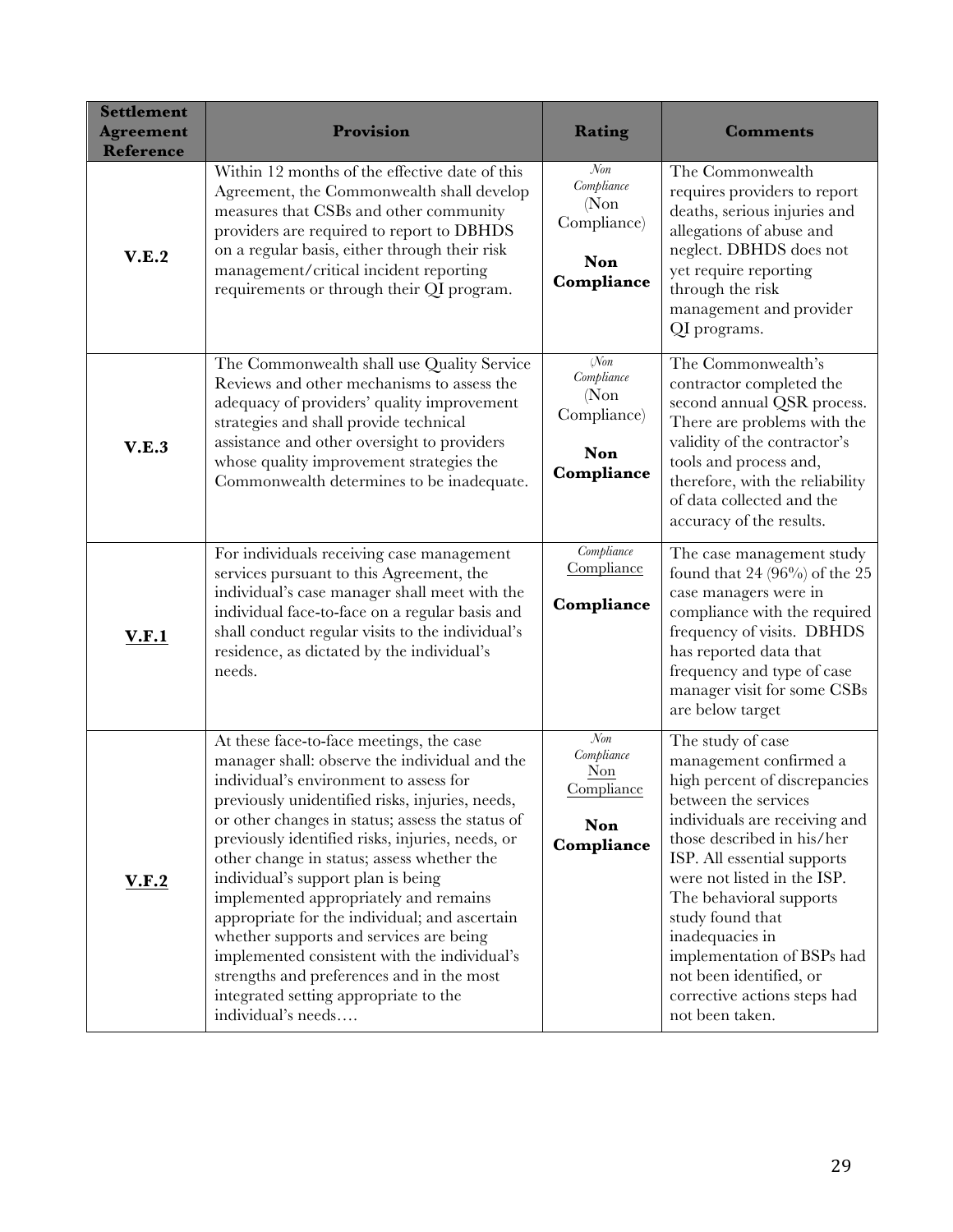| <b>Settlement</b><br><b>Agreement</b><br><b>Reference</b> | Provision                                                                                                                                                                                                                                                                                                                                                                                                                                                                                                                | Rating                                                                  | <b>Comments</b>                                                                                                                                                                                                                                                      |  |  |
|-----------------------------------------------------------|--------------------------------------------------------------------------------------------------------------------------------------------------------------------------------------------------------------------------------------------------------------------------------------------------------------------------------------------------------------------------------------------------------------------------------------------------------------------------------------------------------------------------|-------------------------------------------------------------------------|----------------------------------------------------------------------------------------------------------------------------------------------------------------------------------------------------------------------------------------------------------------------|--|--|
| $V.F.3.a-f$                                               | Within 12 months of the effective date of this<br>Agreement, the individual's case manager<br>shall meet with the individual face-to-face at<br>least every 30 days, and at least one such visit<br>every two months must be in the individual's<br>place of residence, for any individuals (who<br>meet specific criteria).                                                                                                                                                                                             | Compliance<br>(Compliance)<br>Compliance                                | The Individual Services<br>Review study found that 20 of<br>the 21 individuals' case<br>managers $(95.2\%)$ were in<br>compliance with the required<br>frequency of visits. All<br>individuals studied had<br>received monthly face-to-face<br>meetings as required. |  |  |
| V.F.4                                                     | Within 12 months from the effective date of<br>this Agreement, the Commonwealth shall<br>establish a mechanism to collect reliable data<br>from the case managers on the number, type,<br>and frequency of case manager contacts with<br>the individual.                                                                                                                                                                                                                                                                 | $N$ on<br>Compliance<br>$Non$<br>Compliance<br><b>Non</b><br>Compliance | DBHDS does not yet have<br>evidence at the policy level<br>that it has reliable<br>mechanisms to assess CSB<br>compliance with their<br>performance standards<br>relative to case manager<br>contacts.                                                               |  |  |
| V.F.5                                                     | Within 24 months from the date of this<br>Agreement, key indicators from the case<br>manager's face-to-face visits with the<br>individual, and the case manager's<br>observation and assessments, shall be reported<br>to the Commonwealth for its review and<br>assessment of data. Reported key indicators<br>shall capture information regarding both<br>positive and negative outcomes for both<br>health and safety and community integration<br>and will be selected from the relevant domains<br>listed in V.D.3. | Non<br>Compliance<br>Non<br>Compliance<br><b>Non</b><br>Compliance      | DBHDS does not yet have<br>evidence at the policy level<br>that it has reliable<br>mechanisms to capture case<br>manager/support<br>coordinator findings<br>regarding the individuals<br>they serve.                                                                 |  |  |
| V.F.6                                                     | The Commonwealth shall develop a statewide<br>core competency-based training curriculum<br>for case managers within 12 months of the<br>effective date of this Agreement. This training<br>shall be built on the principles of self-<br>determination and person-centeredness.                                                                                                                                                                                                                                           | Compliance<br>Compliance                                                | The Commonwealth<br>developed the curriculum<br>with training modules that<br>include the principles of self-<br>determination. The modules<br>are being updated.                                                                                                    |  |  |
| <u>V.G.1</u>                                              | The Commonwealth shall conduct regular,<br>unannounced licensing inspections of<br>community providers serving individuals<br>receiving services under this Agreement.                                                                                                                                                                                                                                                                                                                                                   | Compliance<br>Compliance<br>Compliance                                  | OLS regularly conducts<br>unannounced inspection of<br>community providers.                                                                                                                                                                                          |  |  |
| $V.G.2.a-f$                                               | Within 12 months of the effective date of this<br>Agreement, the Commonwealth shall have<br>and implement a process to conduct more<br>frequent licensure inspections of community<br>providers serving individuals                                                                                                                                                                                                                                                                                                      | Compliance<br>Compliance<br>Compliance                                  | OLS has maintained a<br>licensing inspection process<br>with more frequent<br>inspections.                                                                                                                                                                           |  |  |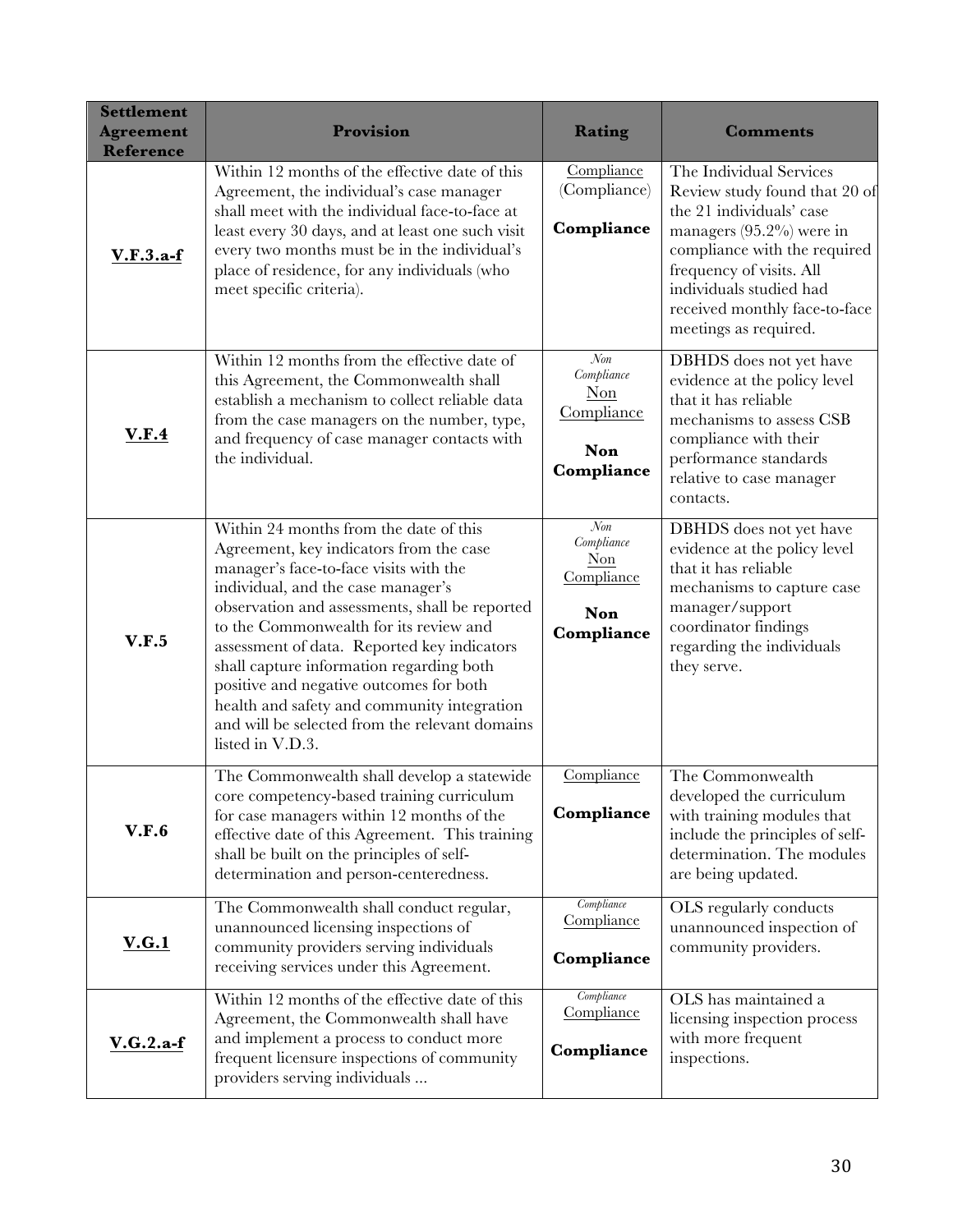| <b>Settlement</b><br><b>Agreement</b><br><b>Reference</b> | Provision                                                                                                                                                                                                                                                                                                                                                                             | Rating                                                                      | <b>Comments</b>                                                                                                                                                                                                                                                                                                          |  |  |
|-----------------------------------------------------------|---------------------------------------------------------------------------------------------------------------------------------------------------------------------------------------------------------------------------------------------------------------------------------------------------------------------------------------------------------------------------------------|-----------------------------------------------------------------------------|--------------------------------------------------------------------------------------------------------------------------------------------------------------------------------------------------------------------------------------------------------------------------------------------------------------------------|--|--|
| V.G.3                                                     | Within 12 months of the effective date of this<br>Agreement, the Commonwealth shall ensure<br>that the licensure process assesses the<br>adequacy of the individualized supports and<br>services provided to persons receiving services<br>under this Agreement in each of the domains<br>listed in Section V.D.3 above and that these<br>data and assessments are reported to DBHDS. | Non<br>Compliance<br>(Non)<br>Compliance)<br>Non<br>Compliance              | The DBHDS Licensing<br>regulations and protocols do<br>not align with the<br>Agreement's specific<br>requirements.                                                                                                                                                                                                       |  |  |
| V.H.1                                                     | The Commonwealth shall have a statewide<br>core competency-based training curriculum<br>for all staff who provide services under this<br>Agreement. The training shall include<br>person-centered practices, community<br>integration and self-determination awareness,<br>and required elements of service training.                                                                 | Non<br>Compliance<br>Non<br>Compliance<br>Non<br>Compliance                 | The Commonwealth has<br>created a plan and has made<br>progress developing and<br>disseminating competencies.<br>Some training requirements<br>and identified competencies<br>cannot be consistently<br>measured and, therefore,<br>cannot be effectively<br>implemented, monitored, or<br>result in reliable reporting. |  |  |
| V.H.2                                                     | The Commonwealth shall ensure that the<br>statewide training program includes adequate<br>coaching and supervision of staff trainees.<br>Coaches and supervisors must have<br>demonstrated competency in providing the<br>service they are coaching and supervising.                                                                                                                  | Non<br>Compliance<br>Non<br>Compliance<br>Non<br>Compliance                 | Same as V.H.1 immediately<br>above.                                                                                                                                                                                                                                                                                      |  |  |
| $V.I.1.a-b$                                               | The Commonwealth shall use Quality Service<br>Reviews ("QSRs") to evaluate the quality of<br>services at an individual, provider, and<br>system-wide level and the extent to which<br>services are provided in the most integrated<br>setting appropriate to individuals' needs and<br>choice.                                                                                        | $\mathcal{N}$ on<br>Compliance<br>(Non)<br>Compliance)<br>Non<br>Compliance | Same as Comments for<br>V.E.3. Compliance will be<br>achieved when results are<br>based on valid and reliable<br>data and are used to<br>improve quality.                                                                                                                                                                |  |  |
| V.I.2                                                     | QSRs shall evaluate whether individuals'<br>needs are being identified and met through<br>person-centered planning and thinking<br>(including building on individuals' strengths,<br>preferences, and goals), whether services are<br>being provided in the most integrated setting                                                                                                   | $\mathcal{N}$ on<br>Compliance<br>(Non)<br>Compliance)<br>Non<br>Compliance | Same as Comments for<br>V.E.3 and for V.I.1. which is<br>immediately above.                                                                                                                                                                                                                                              |  |  |
| V.I.3                                                     | The Commonwealth shall ensure those<br>conducting QSRs are adequately trained and<br>a reasonable sample of look-behind QSRs are<br>completed to validate the reliability of the<br>QSR process.                                                                                                                                                                                      | Non<br>Compliance<br>(Non)<br>Compliance)<br>Non<br>Compliance              | Same as Comments for<br>V.E.3 and for V.I.1.                                                                                                                                                                                                                                                                             |  |  |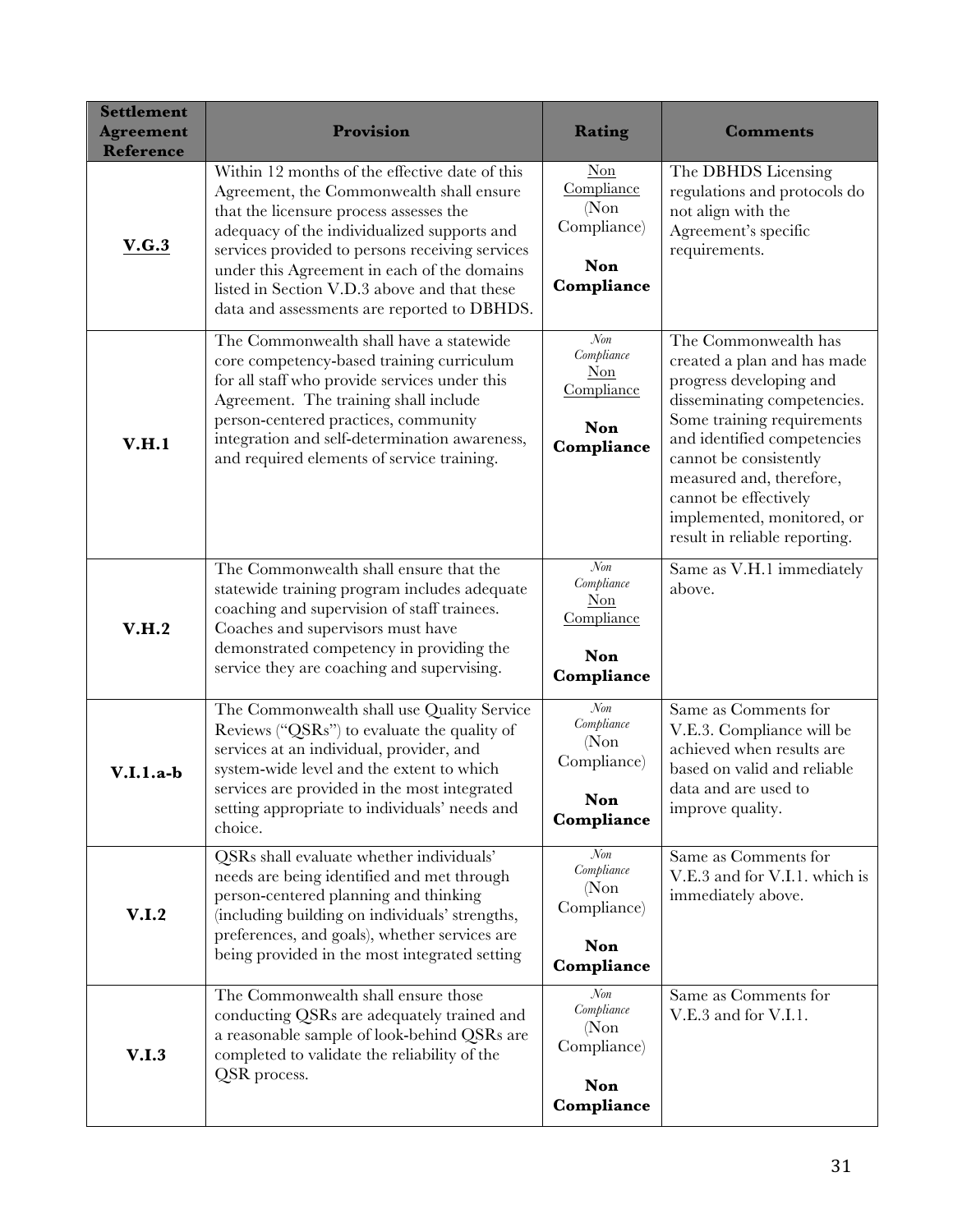| <b>Settlement</b><br><b>Agreement</b><br><b>Reference</b> | <b>Provision</b>                                                                                                                                                                                                                                                                                                                                                                                                                                | Rating                                                                | <b>Comments</b>                                                                                                                                                                                                                                                                                                      |
|-----------------------------------------------------------|-------------------------------------------------------------------------------------------------------------------------------------------------------------------------------------------------------------------------------------------------------------------------------------------------------------------------------------------------------------------------------------------------------------------------------------------------|-----------------------------------------------------------------------|----------------------------------------------------------------------------------------------------------------------------------------------------------------------------------------------------------------------------------------------------------------------------------------------------------------------|
| V.I.4                                                     | The Commonwealth shall conduct QSRs<br>annually of a statistically significant sample of<br>individuals receiving services under this<br>Agreement.                                                                                                                                                                                                                                                                                             | $\mathcal{N}$ on<br>Compliance<br>(Compliance)<br>Compliance          | The Commonwealth's<br>contractor completed the<br>second annual QSR<br>process based on a<br>statistically significant<br>sample of individuals.                                                                                                                                                                     |
| <b>VI</b>                                                 | <b>Independent Reviewer</b>                                                                                                                                                                                                                                                                                                                                                                                                                     | <b>Rating</b>                                                         | <b>Comment</b>                                                                                                                                                                                                                                                                                                       |
| VI.D.                                                     | Upon receipt of notification, the<br>Commonwealth shall immediately report to<br>the Independent Reviewer the death or<br>serious injury resulting in ongoing medical<br>care of any former resident of a Training<br>Center. The Independent Reviewer shall<br>forthwith review any such death or injury<br>and report his findings to the Court in a<br>special report, to be filed under seal with the,<br>shared with Intervenor's counsel. | Compliance<br>(Compliance)<br>Compliance                              | The DHBDS promptly<br>reports to the IR. The IR, in<br>collaboration with a nurse<br>and independent<br>consultants, completes his<br>review and issues his Report<br>to the Court and the Parties.<br>DBHDS has established an<br>internal working group to<br>review and follow-up on the<br>IR's recommendations. |
| IX                                                        | <b>Implementation of the Agreement</b>                                                                                                                                                                                                                                                                                                                                                                                                          | Rating                                                                | <b>Comment</b>                                                                                                                                                                                                                                                                                                       |
| IX.C.                                                     | The Commonwealth shall maintain sufficient<br>records to document that the requirements of<br>this Agreement are being properly<br>implemented                                                                                                                                                                                                                                                                                                  | <b>Non</b><br>Compliance<br>(Non)<br>Compliance)<br>Non<br>Compliance | The Independent Reviewer<br>has determined that the<br>Commonwealth did not<br>maintain sufficient records to<br>document proper<br>implementation of the<br>provisions, including<br>mortality review, quality and<br>risk management, and<br>Quality Service Reviews.                                              |

Notes: 1. The independent Reviewer does not monitor services provided in the Training Centers. The following provisions are related to internal operations of Training Centers and were not monitored: *Sections III.C.9, IV.B.1, IV.B.2, IV.B.8, IV.B.12, IV.B.13, IV.D.2.b.c.d.e.f.and IV.D.3.a-c.* The independent Reviewer will not monitor *Section III.C.6.b.iii.C.* until the Parties decide whether this provision will be retained.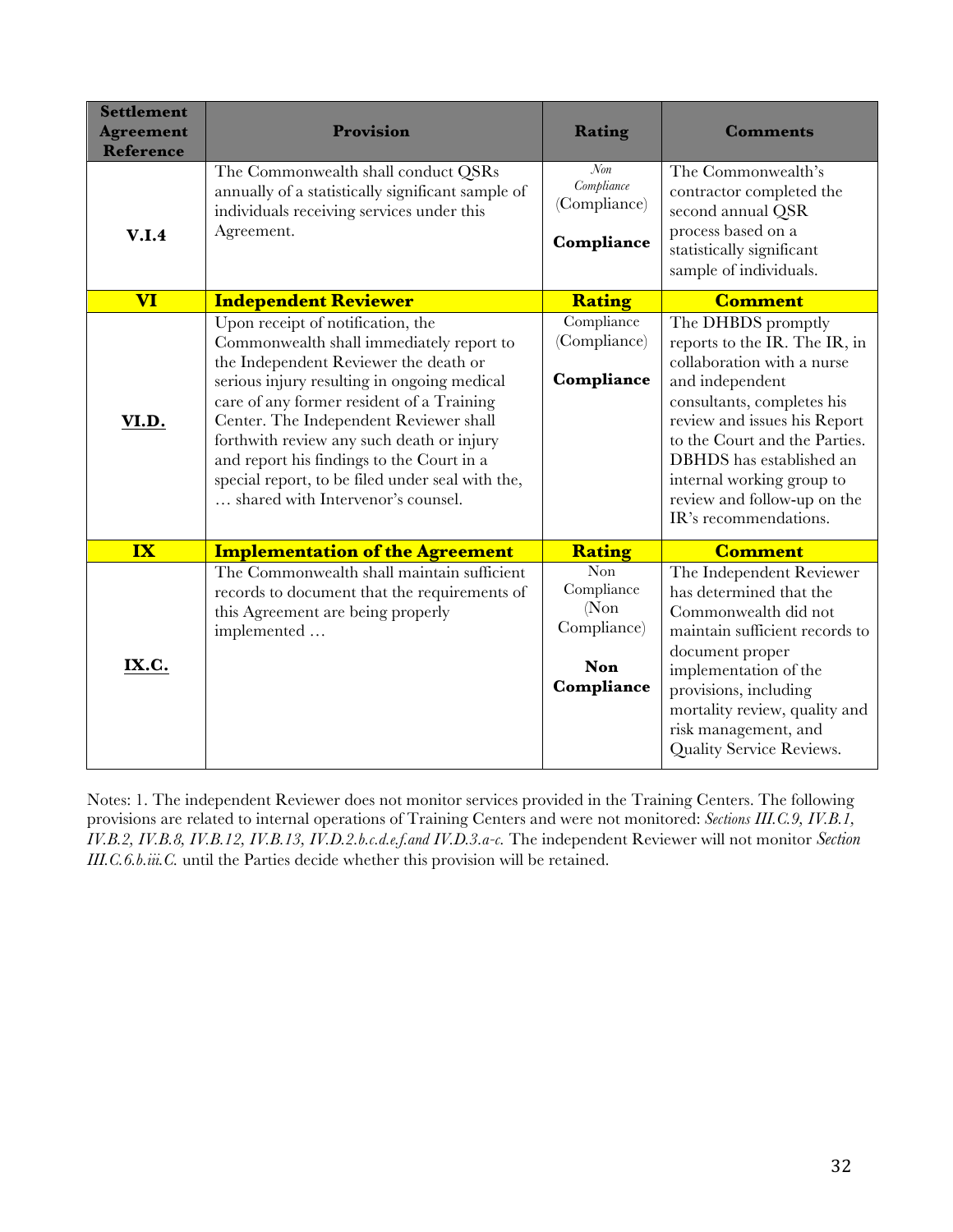## **III. DISCUSSION OF COMPLIANCE FINDINGS**

## **A. Methodology**:

The Independent Reviewer and his independent consultants monitored the Commonwealth's compliance with the requirements of the Agreement in several ways by:

- Reviewing data and documentation produced by the Commonwealth in response to requests by the Independent Reviewer, his consultants and the Department of Justice;
- Discussing progress and challenges in regularly scheduled Parties' meetings and in work sessions with Commonwealth officials;
- Examining and evaluating documentation of supports provided to individuals;
- Visiting sites, including individuals' homes and other programs;
- Interviewing individuals, family, provider staff, and stakeholders.

During this tenth and eleventh review periods, the Independent Reviewer prioritized the following areas for review and evaluation:

- Serving Individuals with Complex Medical and Behavioral Needs;
- Behavioral Supports;
- Case Management;
- Crisis Services;
- Supported Employment;
- Independent Living Options;
- Transportation;
- Regional Support Teams;
- Quality and Risk Management;
- Office of Licensing Services-Office of Human Rights;
- Mortality Review; and
- Provider Training.

The Independent Reviewer retained thirteen independent consultants to conduct the reviews and evaluations of these areas. The Independent Reviewer modified both the span and process of the planned studies during the tenth and the eleventh review periods. Each was designed as a yearlong study that would be conducted in two phases. The first phase of each study was conducted during the tenth period; the second phase was completed during the eleventh review period. The consultants' reports of the first phases included *Findings* only; these were shared with the Commonwealth and with the Department of Justice. After conducting the second phases, the consultants reported on their findings from both phases as well as their analyses and conclusions regarding the Commonwealth's progress toward achieving the requirements of the Agreement. The consultants' reports of these studies are included in the Appendices of this Report.

For each study, the Independent Reviewer requested that the Commonwealth provide specific documents and all related records that the Commonwealth maintains to confirm that it has properly implemented the requirements of the Agreement. Information that was not provided by the Commonwealth was not considered in the consultants' reports or in the Independent Reviewer's findings, conclusions, and determinations of compliance.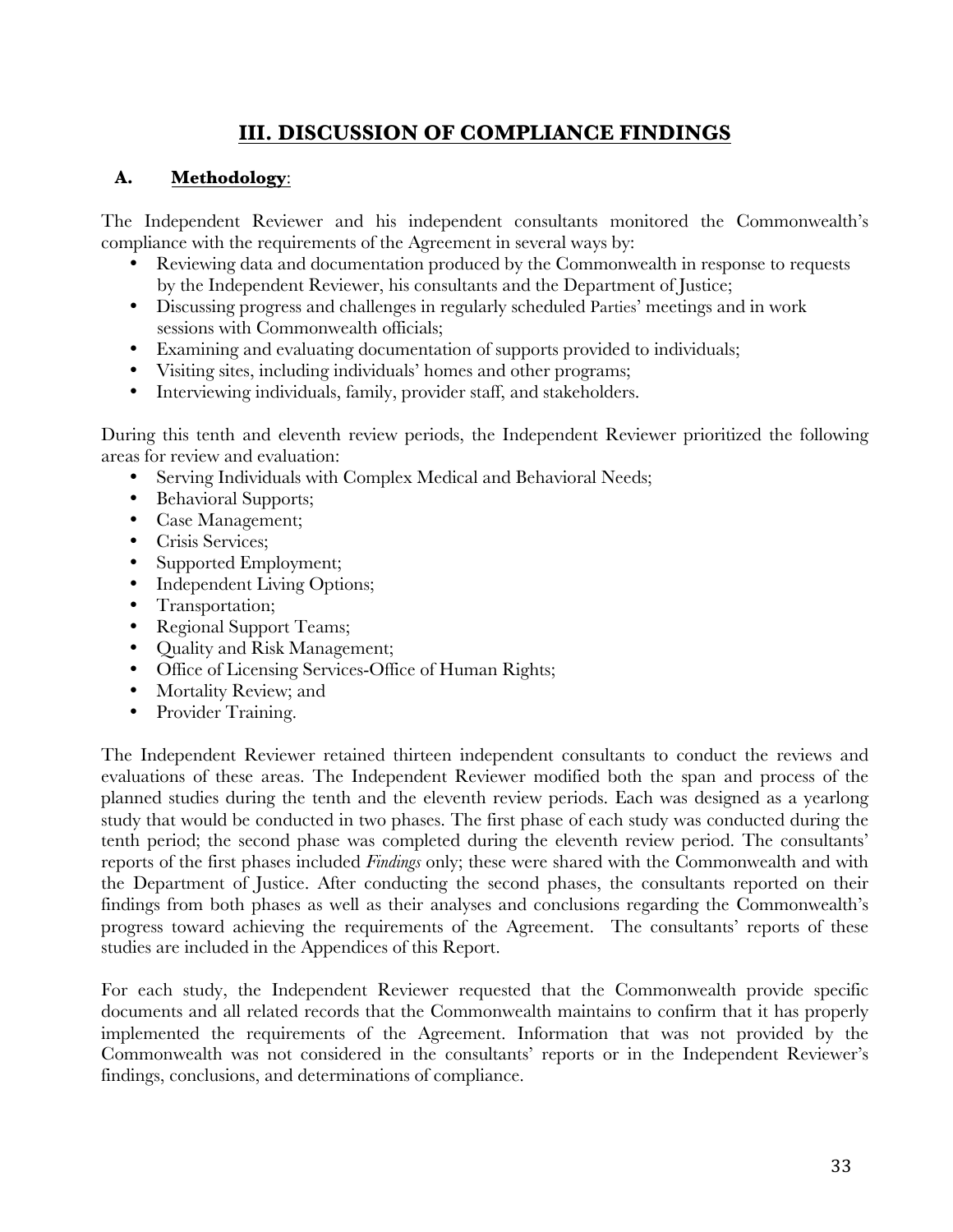The Independent Reviewer utilized his Individual Services Review (ISR) study process and Monitoring Questionnaire to evaluate the status of services for a selected sample of individuals during the tenth and eleventh periods. By reviewing these findings, the Independent Reviewer has identified and reported themes.For this Report, the Individual Services Review study was focused on the status of services for individuals with complex medical and/or behavioral needs, as determined by the results of each individual's scoring on the Supports Intensity Scale (SIS) evaluations which placed them in the two highest levels of need; that is, level six for individuals with intense medical support needs and level seven for intense behavioral support needs. During the tenth review period, twenty-six individuals were selected randomly from the cohort of forty-six individuals with intense medical needs, who live in Regions I, III, or V. For phase two, twenty-five individuals were randomly selected from a cohort of forty-two individuals whose SIS evaluations indicated that they had intense behavioral needs. The individuals in both cohorts had service enrollment dates since the beginning of Fiscal Year 2016. A separate supplemental study was also conducted of the behavioral supports being provided to a subset of the sample of individuals with intense behavioral needs.

The other studies completed by the Independent Reviewer's consultants for this Report examined the status of the Commonwealth's progress toward achieving or sustaining compliance with specific prioritized provisions that were targeted for review and evaluation. The Independent Reviewer shared with the Commonwealth the planned scope, methodology, site visits, document review, and/or interviews and requested any suggested refinements.

The Independent Reviewer's consultants reviewed the status of program development to ascertain whether the Commonwealth's initiatives had been implemented sufficiently for measurable results to be evident. The consultants conducted interviews with selected officials, staff at the State and local levels, workgroup members, providers, families of individuals served, and/or other stakeholders. To determine the ratings of compliance, the Independent Reviewer considered information provided prior to October 30, 2017. This information included the findings and conclusions from the consultants' topical studies, the Individual Services Review study, planning and progress reports from the Commonwealth and other sources. The Independent Reviewer's compliance ratings are best understood by reviewing the comments in the Summary of Compliance table, the Findings section of this report, and the consultant reports included in the Appendix.

During the twelfth review period, the Independent Reviewer will study the status of the Commonwealth's progress toward achieving compliance with most provisions that were not studied during the tenth and eleventh periods. These provisions include: Individual and Family Support Program; Discharge Planning and Transitions from the Commonwealth's Training Centers; Transitions of children from living in Nursing Facilities and large Intermediate Care Facilities; CSB/DBHDS performance contracts, Crisis Services/trend of increased admissions of individuals with IDD to state-operated psychiatric and other hospitals; and Integrated Day Activities, including Supported Employment.

Finally, as required, the Independent Reviewer submitted this Report to the Parties in draft form for their comments. The Independent Reviewer considered any comments before finalizing and submitting this eleventh Report to the Court.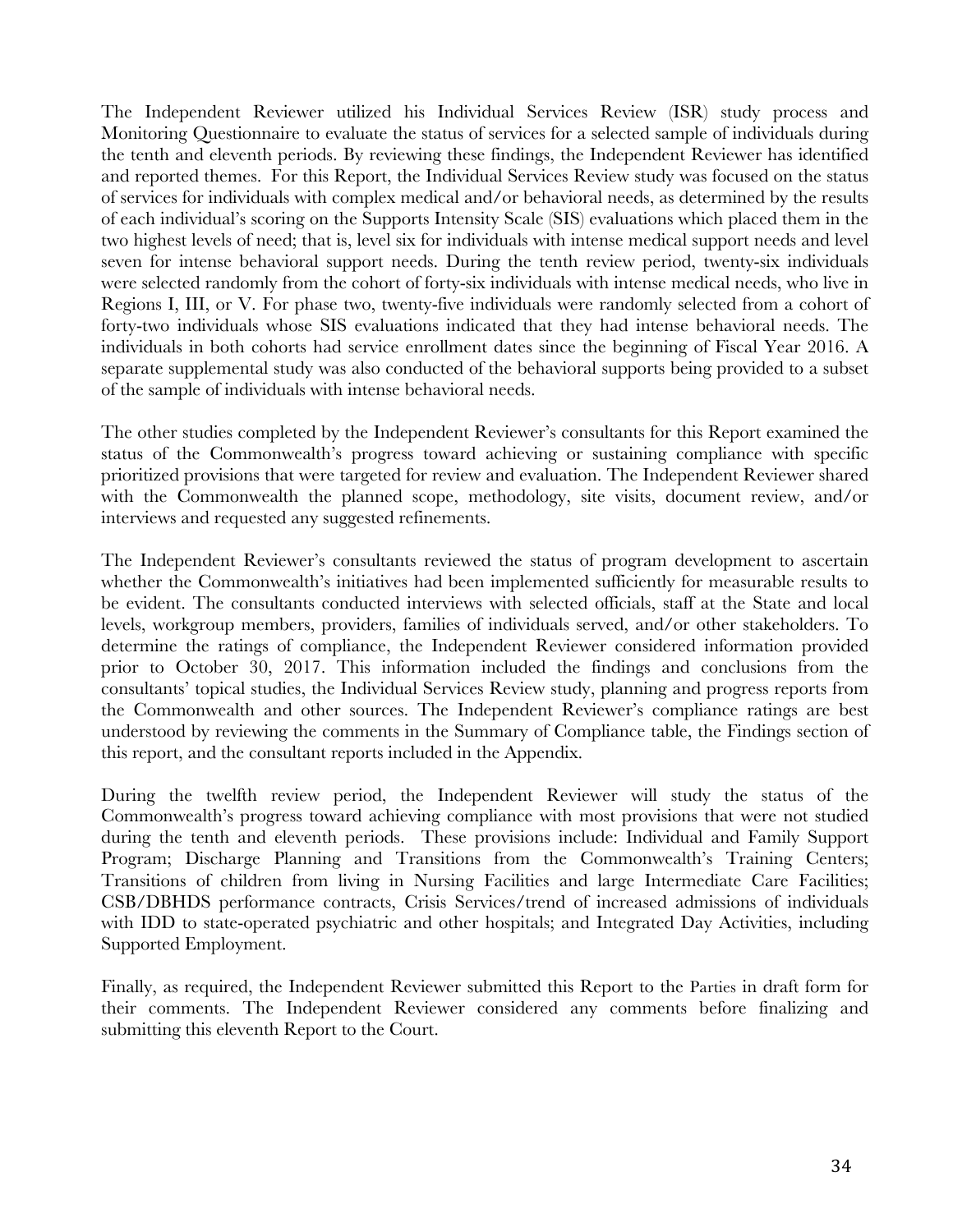## **B. Compliance Findings**

#### *1. Providing Home and Community Based Services (HCBS) Waivers*

The federal Centers for Medicare and Medicaid Services Home and Community-Based Services 1915(c) waiver program provides community-based services as an alternative to living in an Intermediate Care Facility for Individuals with Intellectual Disabilities (ICF/IID). Individuals with IDD may receive HCBS waiver-funded services once they are awarded a waiver slot. In the Agreement, the Commonwealth was required to create a total of 4,170 additional waiver slots; a minimum number of additional waiver slots was required in each Fiscal Year and in each of the following three categories:

- Community Living (formerly ID) waiver slots to enable to transition to live in the community individuals from Training Center and those under twenty-two years of age from large ICFs and nursing facilities; and
- Community Living (formerly ID) waiver slots to prevent the institutionalization of individuals with ID on the urgent waiting list; and
- Family and Individual Services (formerly Individual and Family DD IFDD) waiver slots to prevent the institutionalization of individuals with DD on the waiting list.

Historically, there were problems with many aspects of the Commonwealth's former HCBS waiver programs. The waiver programs included a diagnosis-based split between the ID and DD waivers. Both waivers provided funding for an array of services. The former ID waivers, however, provided funding for residential services, whereas the IFDD waiver did not. The historic lack of access to waiver-funded residential services caused problems for individuals with DD; for example, some individuals with DD and complex behavioral needs were not able to transition from Crisis Stabilization programs because they did not have funding for a residential program. The diagnosisbased waivers created a bifurcated system that was confusing for families, especially those with children who were not yet diagnosed as ID. It was also inefficient for providers. Those which offered similar services to individuals with ID and DD had to operate under two sets of rules, regulations and monitoring systems. The pay rates for some essential services were significantly underfunded; and, the rate structure created financial incentives to congregate large numbers of individuals into segregated settings. Although, a waiver slot was intended to be a ticket to a wide array of services that could meet an individual's needs, families often found that the services that they most wanted, such as in-home nursing and behavioral supports, were not actually available.

Recognizing these problems, the Commonwealth identified HCBS waiver redesign as its primary strategy to come into compliance with the Agreement's requirements to meet individuals' needs in community settings to prevent the unnecessary institutionalization of individuals with IDD**.** After completing a multi-year planning process, the Commonwealth redesigned its HCBS waiver programs. It amended the former ID and IFDD waivers so that each allowed eligibility for individuals with ID or DD, other than ID. After the Commonwealth's amendments to its ID and IFDD waivers were approved, the Commonwealth posited that, because its redesigned waivers each now allows eligibility for individuals with either ID or DD, it is no longer required to create the promised number of slots in the waiver category that includes funding for residential services. It is the determination of the Independent Reviewer that the Commonwealth is in non-compliance if it does not create, during FY 2018, the required number of waiver slots for each of the three waiver categories cited above, as specified in III.C.1.a, b, and c.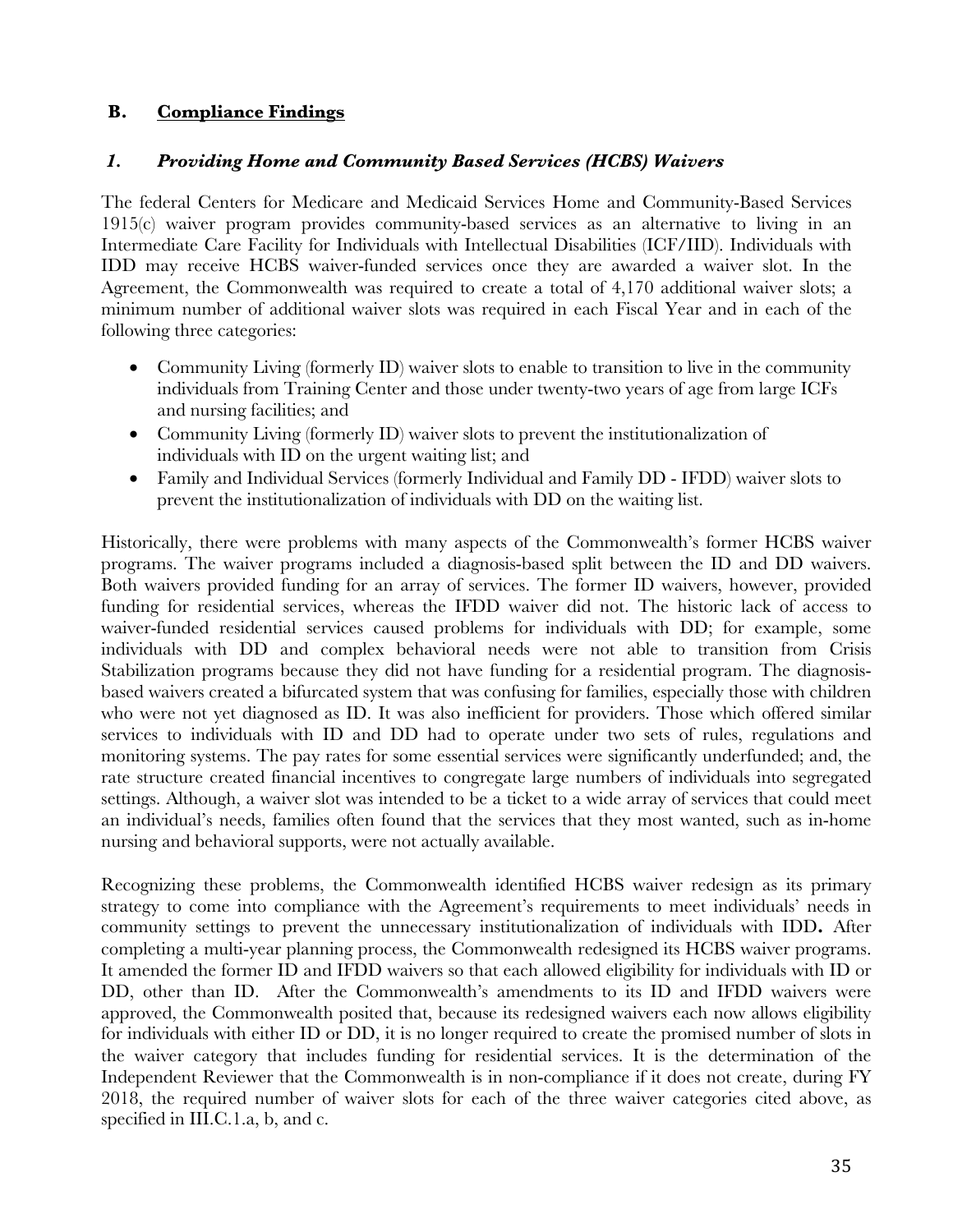The cost of the required number of waiver slots was a primary consideration of the Commonwealth's when it negotiated the Agreement. The average cost of a waiver slot that includes residential services is substantially greater that the average cost of slots that do not fund this more comprehensive array of services. The Commonwealth's amendment of the higher per-person cost ID waiver program to allow individuals with DD to have access to waiver-funded residential service options is not a basis for reducing the required number of slots that provide funding for residential services.

The Commonwealth created, or exceeded, the required number of slots in each category in each of the first six Fiscal Years. For Fiscal Year 2018, however, the General Assembly funded only eighty additional Community Living waiver slots that include waiver-funding for residential services. Therefore, the Commonwealth has created 245 fewer than the required number of waiver slots in the waiver program category that provides funding for residential services. The Commonwealth did create 319 more of the Family and Individual Services waiver slots than required as well as sixty new Building Independence waiver slots. Under the Agreement, the Commonwealth has created a total of 3,373 new waiver slots; 863 more than required. The table below shows a comparison between the number of slots that were required to be created and the number that the Commonwealth actually created for each Fiscal Year and in each waiver category.

| <b>TABLE 1</b><br><b>Waiver Slot Allocation Summary Fiscal Years 2012 - 2018</b><br>Settlement Agreement - required / actually created |         |                      |                      |                       |                      |                         |         |           |
|----------------------------------------------------------------------------------------------------------------------------------------|---------|----------------------|----------------------|-----------------------|----------------------|-------------------------|---------|-----------|
| <b>Fiscal Year</b>                                                                                                                     | 2012    | 2013                 | 2014                 | 2015                  | 2016                 | 2017                    | 2018    | Total     |
| Community Living<br>Waiver<br>(formerly ID)<br><b>Training Centers</b>                                                                 | 60/60   | 160/160              | 160/160              | 90/90                 | 85/85                | 90/90                   | 90/100  | 735/745   |
| Community Living<br>Waiver<br>$\rm (formerly ID)$                                                                                      | 275/275 | 225/300<br>$(***25)$ | 225/575<br>$(***25)$ | 250/25<br>$(***25)$   | 275/325<br>$(***25)$ | 300/300                 | 325/80  | 1875/1880 |
| Family and<br><b>Individual Support</b><br>Waiver<br>(formerly IFDD)                                                                   | 150/165 | 25/50<br>$(***15)$   | 25/130<br>$(***15)$  | $25/15*$<br>$(***15)$ | 25/40<br>$(***25)$   | $25/340**$<br>$(***10)$ | 25/344  | 300/1088  |
| Building<br>Independence<br>Waiver                                                                                                     |         |                      |                      |                       |                      |                         | 60      | 0/60      |
| Total                                                                                                                                  | 485/500 | 410/510              | 410/865              | 365/130               | 385/650              | 415/530                 | 440/584 | 2910/3773 |

\* From reserves

\*\* Additional 200 for individuals on the chronological Wait List for the Family and Individual Support/DD Waiver

\*\*\* Prioritized slots for children living in large ICFs and nursing homes.

The Commonwealth restructured its HCBS waivers, "to provide for a flexible array of communitybased options with a rate structure that supports the cost of new and existing services and provides incentives to providers for offering expanded integrated options." The Commonwealth expects that improved access and availability of support services for individuals with intense behavioral or medical needs will result in decreased demand for crisis intervention and institutional levels of care. During the tenth and eleventh periods, the Independent Reviewer's Individual Services Review studies found indications that the Commonwealth's shift to more individualized and more integrated service arrangements has begun. Many individuals' day services have transitioned from occurring in large congregated to integrated settings.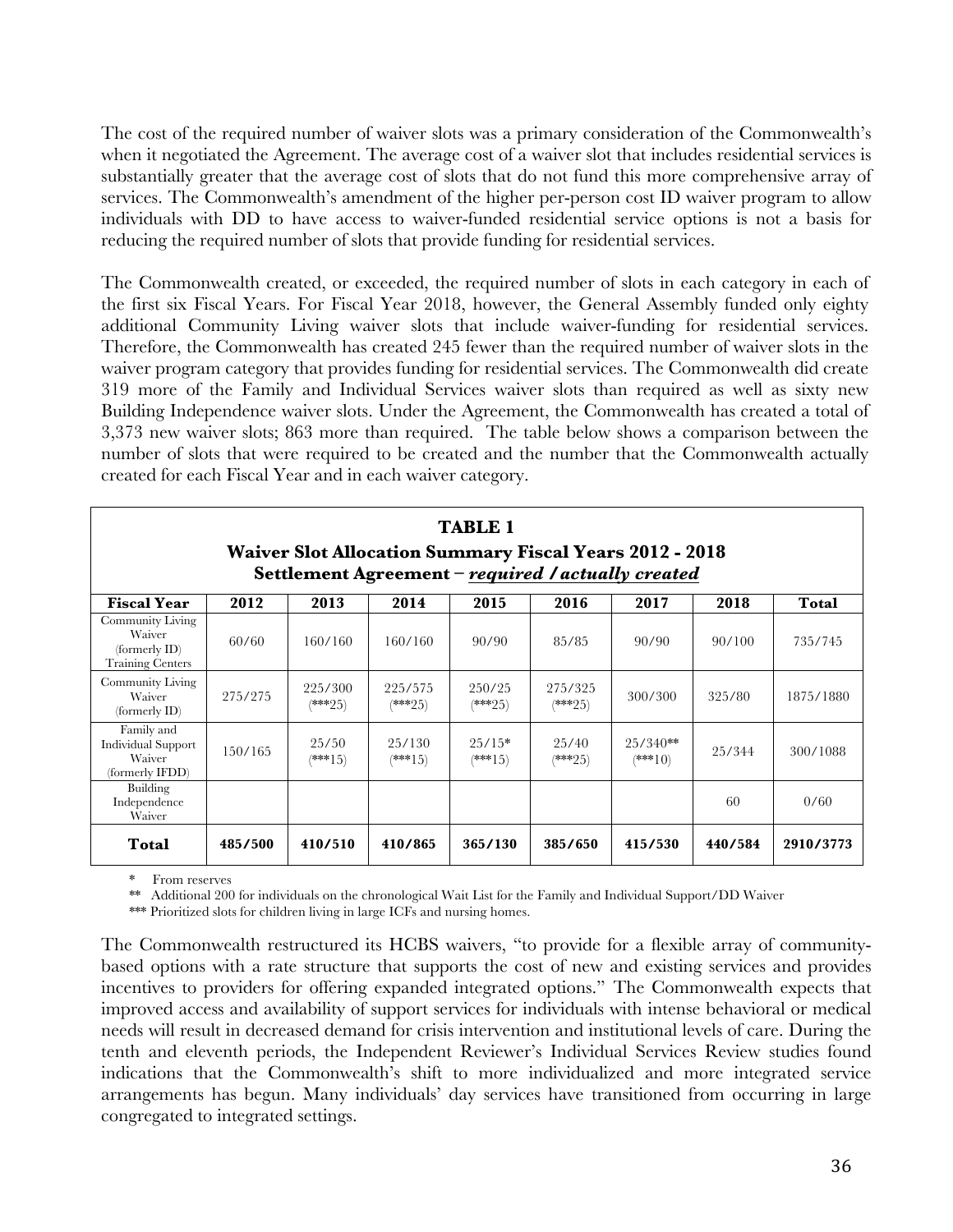During the waiver redesign planning process, the Commonwealth retained a national consulting company to study Virginia's waiver rates compared to market rates for various staff roles and functions, including for "skilled nursing." The consulting firm determined that Virginia's rate for "skilled nursing" was substantially below the market rate. In Fiscal Year 2015, the firm recommended a substantial increase to \$45.53/hour. Since then, the Commonwealth has increased its rate for "skilled nursing" services. In Fiscal Year 2018, the Commonwealth's rate for "skilled nursing" is \$32.20/hour, 70% of the "market rate" for 2015. Many families caring for family members with complex medical needs continue not to be able to secure nurses to provide essential in-home nursing for their family members for the number of hours approved by the Commonwealth. Family members report similar difficulty in hiring direct support staff to work in their homes with their family member, and in being able to secure qualified behavioral support staff. There was no evidence found during the Independent Reviewer's studies during the that the implementation of redesigned waivers has improved the availability of in-home nursing services or the availability and adequacy of behavioral supports programming. In fact, the demand increased for crisis services and institutional level of care.

DBHDS reported during the ninth period that a few children had begun to use the prioritized waiver slots to transition from living in nursing homes and large ICFs. DBHDS expected that, with full implementation of the redesigned waivers, and its plan to facilitate transitions of these children, substantive change would occur by the Spring of 2017. DBHDS has reported, however, that only one child utilized a waiver slot to transfer from a nursing home during all of Fiscal Year 2017 and that only two children transferred during the first quarter of Fiscal Year 2018. Five children were reported to have utilized waiver slots to transition from large privately operated ICFs to the community since January 1,2017, when the DBHDS began its initiative to provide waivers to allow these children to live in non-institutional settings. The total number of children living in these institutions has increased from 108 to 111. For nursing homes, DBHDS reports that since its initiatives began in December 2014 many children have been diverted successfully from being admitted to nursing homes and none have been admitted for long-term care.

During the thirteenth reporting period, the fall of 2018, the Independent Reviewer will monitor and report on the extent to which the Commonwealth's redesigned waivers are able to provide these critical services in order to achieve its goals and its compliance with provisions of the Agreement related to integration and the prevention of unnecessary institutionalization.

The Independent Reviewer's Individual Services Review studies have consistently found that waiver slots provide individuals and families with critical supports that significantly improve their quality of life and prevent institutionalization. Many families have waited for years "on a wait list" before their family member was awarded a slot. Since these 3,773 new slots have been created since Fiscal Year 2011, the census of the Training Centers has declined from 1084 to 269, as of September 30, 2017. However, the number of individuals who are eligible for the waivers, whose names have been placed on waiting lists, has significantly increased. As of the fall of 2015, the names of more than a thousand individuals had been added to the waiting lists in each of the previous four years. The widely publicized increase in the incidence of Autism Spectrum Disorders in recent decades has been, and will continue to be, a significant contributing factor to this increase. The table below shows that, between July 1, 2011 and October 23, 2015, there were significant overall increases in both the number of individuals with IDD (6,283 or 39.5%), and in the number of individuals on the waiting lists  $(4,457)$  or  $77.1\%$ ). Since then, the annual increases have continued at approximately the same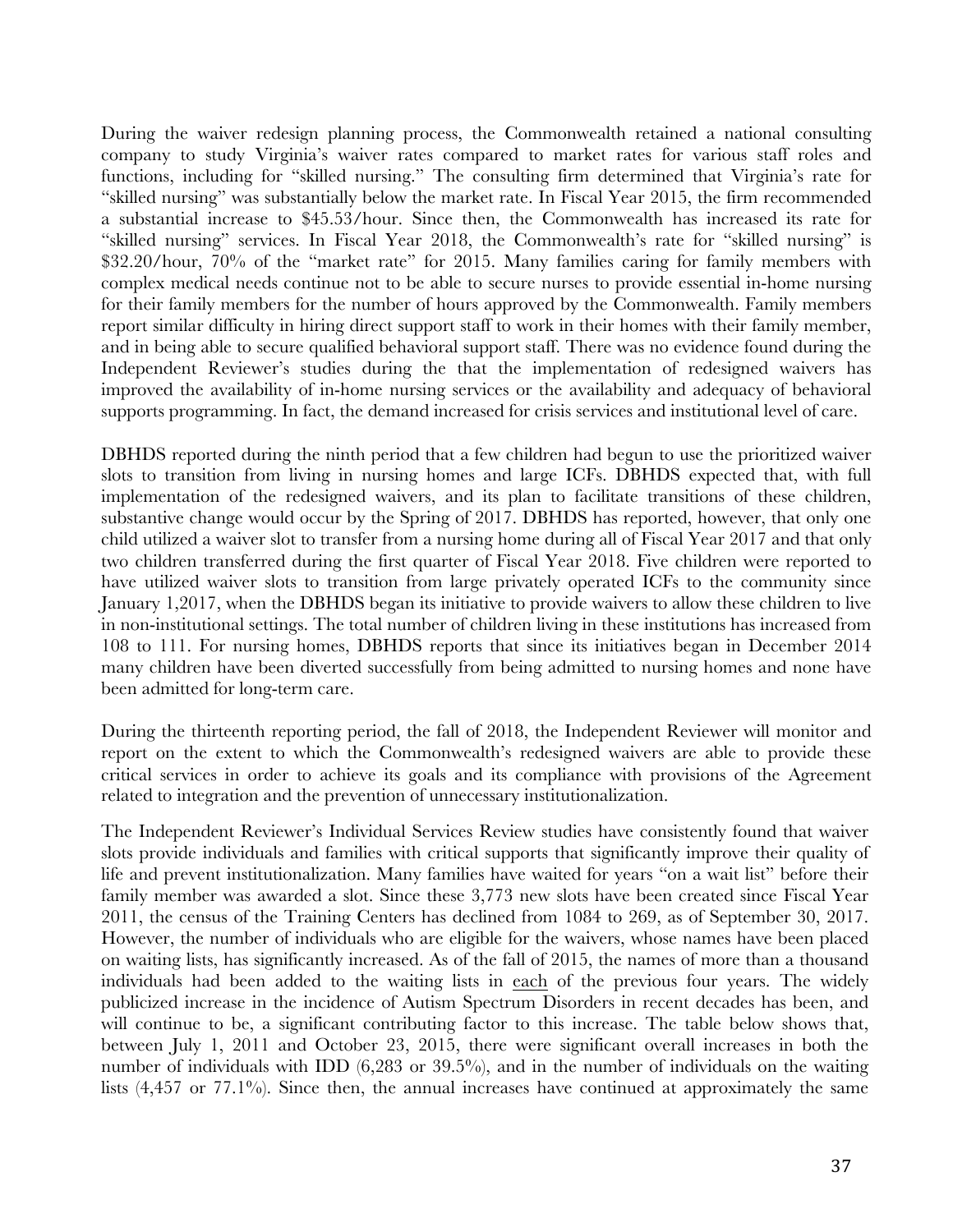pace. As of June 30, 2017, the number of individuals with IDD had increased further (9,386 or 59.5%) as had the number of individuals on the wait lists  $(6,392 \text{ or } 77.1\%)$ .

| <b>TABLE 2</b><br>Increase in the Number (2) of Individuals with IDD |                                                                                                                      |           |           |          |        |            |           |  |  |  |
|----------------------------------------------------------------------|----------------------------------------------------------------------------------------------------------------------|-----------|-----------|----------|--------|------------|-----------|--|--|--|
| # Individuals                                                        | #<br>#<br>$\frac{6}{9}$<br>7/1/11<br>7/1/11<br>7/1/11<br>change<br>change<br>change<br>change<br>10/23/15<br>9/30/17 |           |           |          |        |            |           |  |  |  |
| <b>Waiver Slots</b><br>(1)                                           | 9,035                                                                                                                | 11,490    | $+2,455$  | $+27.2%$ | 12,844 | $+3in,809$ | $+42.2%$  |  |  |  |
| <b>Wait Lists</b> (5)                                                | 5,783                                                                                                                | 10,240(3) | $+4,457$  | $+77.1%$ | 12,175 | $+6,392$   | $+ 111\%$ |  |  |  |
| Training<br><b>Centers</b>                                           | 1,084                                                                                                                | 455       | $-628(4)$ | $-58%$   | 269    | $-628(2)$  | $-75.2\%$ |  |  |  |
| Total(2)                                                             | 15,902                                                                                                               | 22,185    | $+6,283$  | $+39.5%$ | 25,288 | $+9,386$   | $+59.5%$  |  |  |  |

Notes (1) All waiver slots are not being used on specific dates. Slots are held in reserve for emergencies and for individuals who will transition from Training Centers, Nursing Facilities, and large ICFs.

(2) The total number of individuals is the sum of the numbers: of slots, on waiting lists, and living in Training Centers

 (3) The decline in the census at the Training Centers is greater than the number of individuals who moved to live in community settings. The two primary reasons for the difference are that 134 residents of Training Centers on June 30, 2011 had died by September 30, 2017 and some residents were discharged to skilled nursing facilities.

(4) All individuals have a level of need that makes them eligible for institutional care.

(5) More than a third of these individuals are receiving some services through either the EDCD or Tech waivers.

In the four-year period between July 2011 and October 2015, the increased number of individuals with IDD who met Virginia's comparatively strict Medicaid eligibility standards increased at a much faster pace than the number of newly created waiver slots. While the number of waiver slots increased by 636 per year, the number of individuals on the waiting lists continued to increase by more than 1,114 per year. Although some expected that the growth in the waiting lists would slow, this has not occurred. Since 2015, an annual average of 677 additional slots have been created for individuals on the wait lists; the number of eligible individuals on the waiting lists also increased by 967 per year. Since July 2011, some of the individuals who have been awarded slots have been able to transition to live in the community from living in institutions; i.e. Training Centers, large private operated ICFs and nursing facilities. In these six and a quarter years, since the Settlement Agreement commitments began, there has been an overall increase of 9,386 individuals with IDD who either live in Training Centers, have waiver slots in the community, or who are on waiting lists. In July 2011, there were 15,902 individuals; as of September 2017, there are 25,288, a 59.5% overall increase.

The Commonwealth is in compliance with Section III.C.1.a.vii.

The Commonwealth is in non-compliance with Section III.C.1.b. vii. It is in non-compliance with the qualitative aspects of both III.C.1.b. and III.C.1.c. The Commonwealth had not yet created the required number of slots in the Community Living waiver category, which provides waiver-funding for a more comprehensive array of services.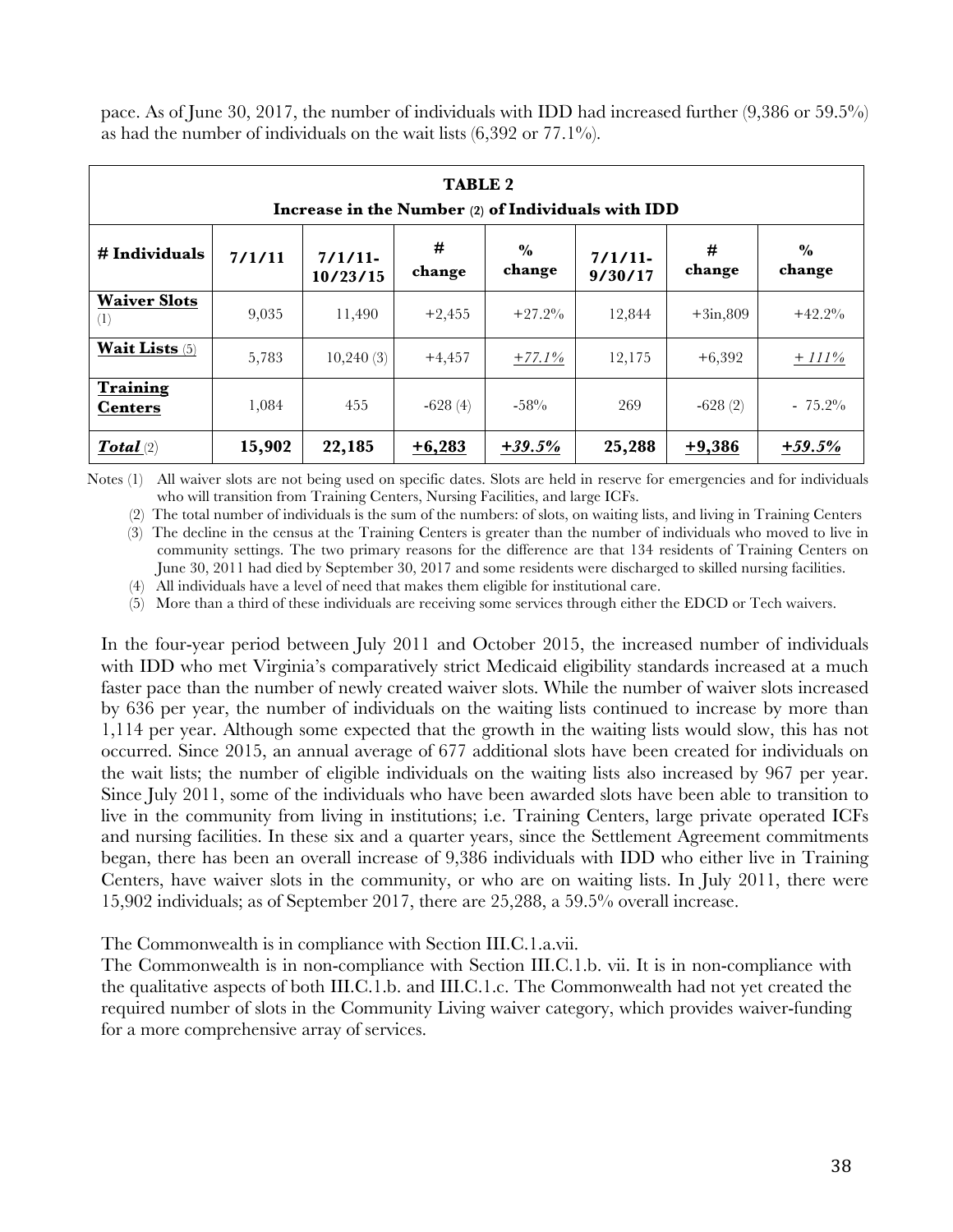#### *2. Serving Individuals with Complex Medical and Behavioral Needs*

The Individual Services Review studies during the tenth and eleventh periods studied the service outcomes for individuals with intense service needs. For the tenth review period: individuals who scored a level 6 (intense medical needs) on the SIS evaluation, were living in Regions I, III, or V, and were newly enrolled in the Waiver-funded services between June 2016 and May 2017. All scored a level 6 on the SIS. For the eleventh review period: individuals scored a level 7 on the SIS, were living in Regions I, III, or IV, and were enrolled in the Waiver between July 2015 and December 2016. Therefore, all individuals studied had the highest level of need in terms of either intense medical/healthcare need (level 6) or behavioral need (level 7).

#### **Themes from the ISR Studies during the tenth and eleventh review periods**

Although there were individual exceptions, the two studies identified the themes listed below:

*Positive Findings:* Receiving HCBS Waiver slots and Waiver-funded services has significantly improved the quality of life for individuals with urgent and complex medical and/or behavioral needs and their families.

Overall, the individuals' support plans were current and were person-centered. Case Managers typically documented making the required onsite visits, including those to the individuals' homes, as based on the level of case management specified. Additionally, Case Managers often documented many other collateral contacts.

In the more densely populated Tidewater area, there were sufficient medical resources to allow the ten individuals in the sample with complex medical needs to live with their families. The necessary assessments, consults and treatments were provided for/to these individuals.

Five sponsored residential homes were providing good quality supports to individuals, including those with the most intense support needs. The individuals living in these homes received strong supports, more integration opportunities, and a higher quality of life than most of the individuals in the samples who were living in congregate residential programs. Of the fifty-one individuals whose services were studied, twenty-one did not live in their own or family home. Of these twenty-one, only one quarter were living in sponsored residential homes.

#### *Areas of Concern:*

Many individuals, with Waiver funding, who lived in group homes or in their families' homes lacked adequate services. Their Case Managers, who identified the absence of needed services, frequently were not able to resolve the obstacles. Examples of gaps in services/supports include the inability to secure or maintain needed and qualified behavioral supports, in-home nursing services, in-home direct support professionals and needed equipment. Some Case Managers did not identify needed assessments or inadequately delivered services. Those who included such observations in their notes were frequently not able to resolve the issue. For example, in the months following the Case Manager's notes that data were not being collected as needed regarding implementation of an essential behavior plan, there was no evidence that the author of the behavior plan or the residential service provider made the necessary and expected changes. There also did not appear to be a mechanism to report systemic obstacles to receiving needed and appropriately delivered services to the Commonwealth so that appropriate and timely action could be taken by relevant officials.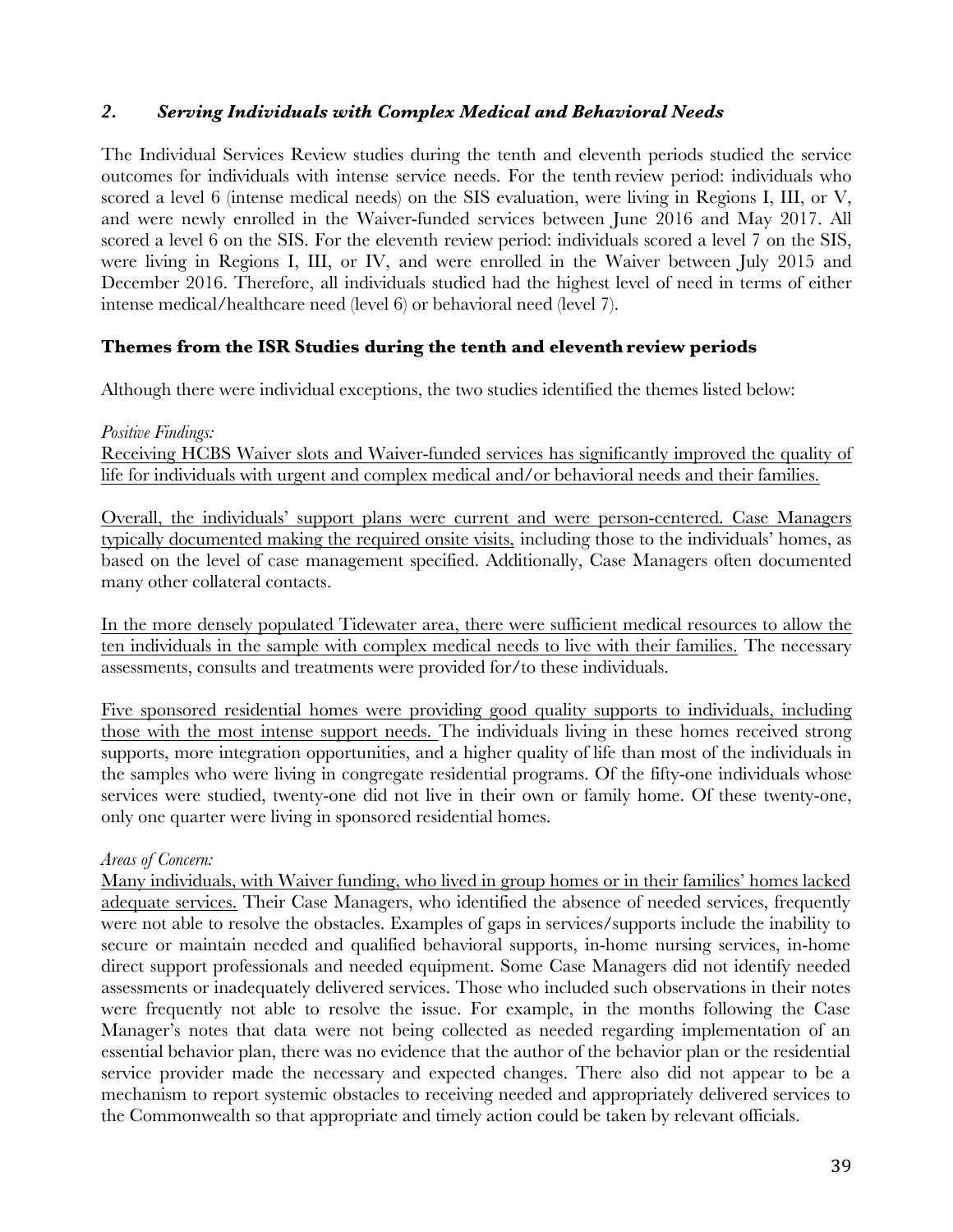In rural areas many individuals, with identified needs, lacked available and accessible healthcare. In all areas of the Commonwealth behavioral support services did not meet generally accepted practices. It was reported that there was a lack of community clinicians with expertise and familiarity with individuals with I/DD. This appeared to be particularly true for in-home nursing and Board-Certified Behavior Analysts.

Structured behavioral supports that met generally accepted practices were not provided to individuals with aggressive, dangerous, and disruptive behaviors that negatively impacted their ability to learn new skills, impeded their ability to participate in their communities, reduced their quality of life, or impeded their progress in becoming more self-sufficient. The supports being provided frequently lacked the essential elements expected of good quality behavioral programming. The missing elements included a functional behavior assessment in the current setting, data collection to determine whether planned interventions are working, or the identification of replacement behaviors and new adaptive skills to be learned.

Providers and families experienced great challenges finding and retaining in-home nurses and direct support professionals who would work for the currently available low rates of pay. In rural areas, families frequently reported that the additional high cost of travel and extended unpaid travel time added to the challenge of recruiting and retaining qualified staff. A few cases were found in rural areas of support staff who had served the same individual for several years and knew him/her very well.

For many of the individuals studied, the Case Managers did not fulfill several requirements of the Agreement. These requirements included:

- The outcomes in ISPs were not specific and measurable;
- A choice of Case Managers was not offered or was contingent on the AR first expressing dissatisfaction with the current Case Manager's performance;
- ISPs were not modified as necessary in response to major life events;
- Employment service goals were not developed *and* discussed;
- Integrated day opportunities were not offered; and
- Some Case Managers did not take an active role in assisting individuals to gain access to needed services, including adaptive equipment.

Case Managers did not appear to have the expertise, or ready access to needed clinical expertise, to identify certain health care and behavioral service needs, the need for assessments in these areas, or the required elements of effective related protocols/supports. For individuals in need of behavioral programming, many Case Managers did not identify that the programming currently in place lacked key elements essential to appropriate implementation. There also appeared to be a systemic obstacle to assembling clinicians with specialized knowledge so that the ISP Team could benefit from the expertise and experience of these credentialed professionals when it met to develop the goals and expectations for behavioral programming that would meet generally accepted practices.

The lack of dental care remains a concern for approximately one third of the individuals visited. In addition, of the individuals who were receiving dental care, more than one-third had not had the dentist's recommendations implemented within the time frame recommended.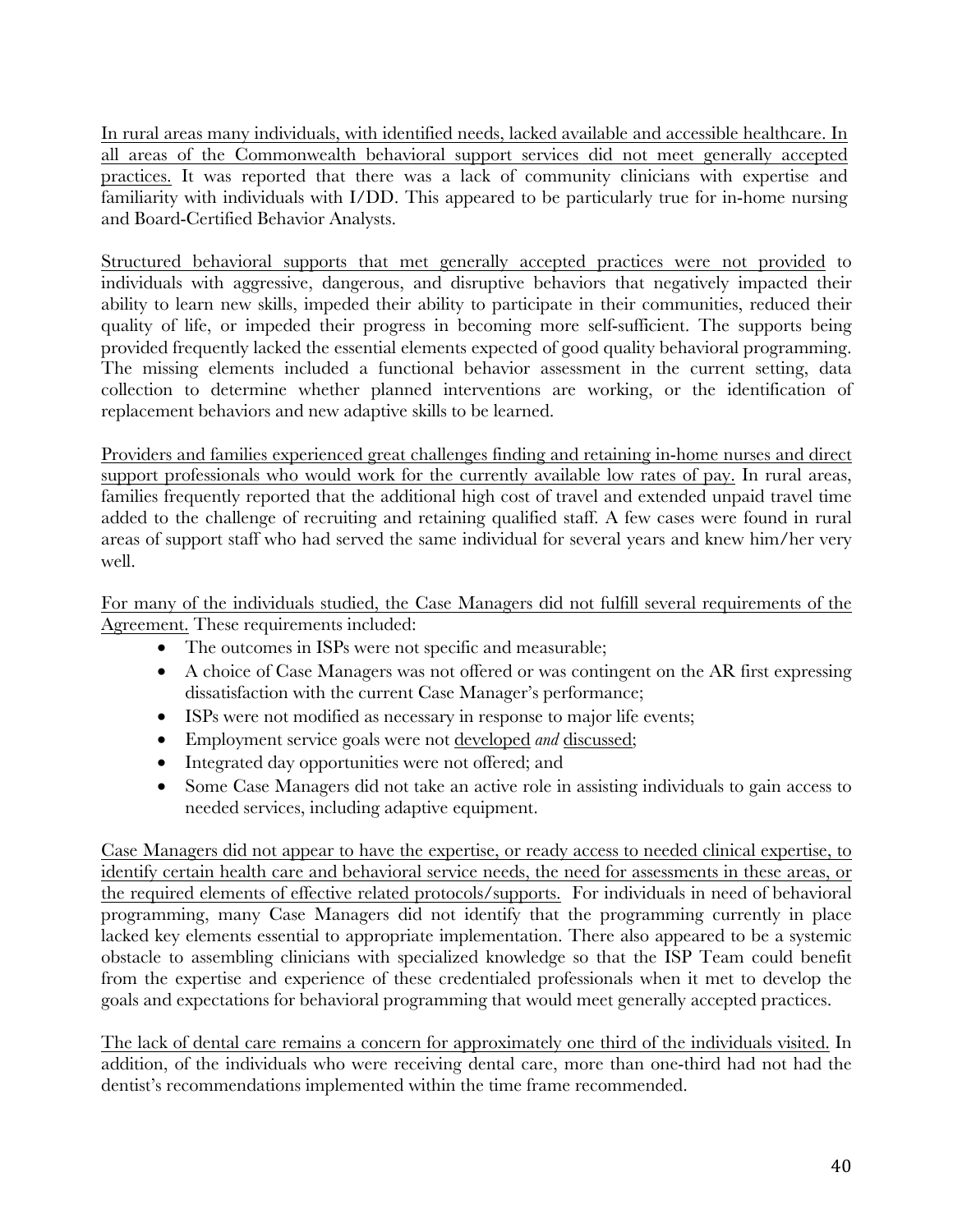## *3. Behavioral Programming and Supports*

The Independent Reviewer retained an independent consultant to review the behavioral services for eight individuals, a subset of the twenty-five individuals with intensive behavioral needs who were randomly selected for the Individual Services Review study. The consultant compared the behavioral programming and supports that were reported to be in place with generally accepted standards and practice recommendations with regard to the components of effective behavioral programming and supports.

These components included:

- Level of need (i.e., based on behaviors that are dangerous to self or others, disrupt the environment and negatively impact his/her quality of life and ability to learn new skills and gain independence);
- Functional Behavior Assessment (FBA);
- Behavioral Support Plan (BSP);
- Ongoing data collection, including regular summary and analysis; and
- Care provider and staff training.

The individuals sampled had significant maladaptive behaviors that were not under control. Specifically, of those sampled:

- Eight (100%) engaged in behaviors that injured self or others;
- Eight  $(100\%)$  engaged in behaviors that disrupted the environment;
- Seven (88%) engaged in behaviors that impeded his/her ability to access a wide range of environments; and
- Six (75%) engaged in behaviors that impeded their abilities to learn new skills or generalize already learned skills.

# *Positive Findings:*

- Most of the five BSPs identified potential antecedents and consequences of target behaviors as well as contained proposed hypotheses regarding the underlying function(s) of behavior. These BSPs identified a method of measurement for target behaviors as well as described data collection procedures, including when the author was expected to summarize and analyze target behavior data.
- All of the BSPs included environmental modifications and supervision strategies aimed at preventing or reducing the likelihood of maladaptive behavior, as well as proactive and reactive strategies aimed at preventing and responding to target behavior. The BSPs identified potential reinforcers and prescribed the use of positive reinforcement.
- Some of the BSPs included specific strategies designed to promote skill acquisition (i.e. more adaptive responses).

### *Areas of Concern:*

• Of these eight individuals, however, only five (63%) individuals were receiving formal behavioral programming through Behavior Support Plans (BSPs) at the time of the on-site visit. Overall, all (100%) of the individuals sampled appeared to demonstrate significant maladaptive behaviors that negatively impacted their quality of life and greater independence. Consequently, it appeared that all of these individuals would likely benefit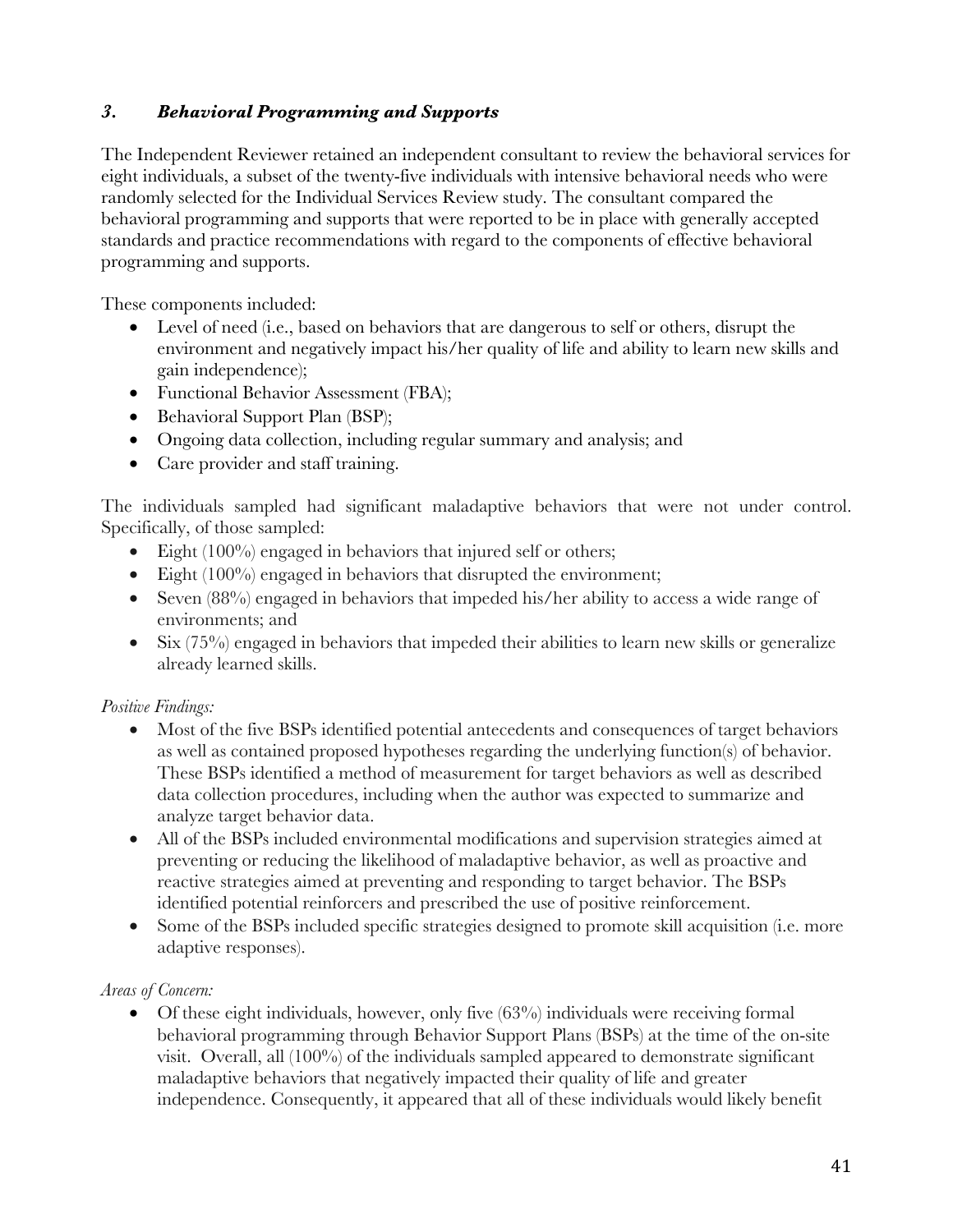from positive behavioral programming and supports implemented within their homes or residential programs.

- Of the five  $(63%)$  individuals who had BSPs, the BSPs for two  $(40%)$  of these individuals had not been revised as planned, during their transitions from Training Centers, after sixty days in their new setting. More troubling was the fact that the development and implementation of a BSP for one individual was inexplicably delayed for almost one-year after her admission to a group home.
- Only three (60%) of the eight individuals appeared to have had Functional Behavior Assessments (FBA) completed within their current settings. When closely examined, of the three FBAs, only two (66%) appeared to have been completed using descriptive methods consistent with generally accepted practice recommendations.
- Of the five BSPs, the prescribed behavioral programming appeared inadequate (see Individual Summary of Findings for specific information). For example, although all of the BSPs identified target behaviors for decrease, none (0%) of the BSPs clearly identified and operationally defined specific functionally equivalent replacement behaviors (FERB), which are generally considered necessary for efficient and effective behavioral programming. Although evidence was provided demonstrating ongoing data collection and review of target behaviors for two (40%) of these five individuals, evidence that similar data collection and regular review were completed for functionally equivalent replacement behaviors was not found for any  $(0\%)$  of the individuals sampled. Overall, of the individuals sampled, zero  $(0\%)$ appeared to have adequate behavioral programming in place consistent with standards of acceptable or expected practice. Only two (40%) of the five BSPs had been developed and monitored by a Board-Certified Behavior Analyst (BCBA).

### *Conclusions:*

- Many of the individuals were not receiving formal behavioral supports (e.g., BSPs) to address unsafe and disruptive behaviors, as well as skill deficits, that would likely improve their independence and quality of life.
- Most of the individuals identified as receiving formal behavioral supports did not have adequate functional behavioral assessments and their behavioral programming did not meet standards of generally accepted practice.

# *4. Case Management*

Case Management is the most important single resource for individuals served and their families. Accordingly, the first service listed in the Settlement Agreement assigns the Case Manager responsibility to assemble the Individual Support Team to develop the support plan for the individual; to assist the individual and family to gain access to needed services; and to monitor service delivery and to make service changes, as needed. Because of the central importance of the Case Manager to the individual and family, the Agreement also includes provisions to ensure that:

- Case Managers do not have a conflict of interest;
- Individuals and families are offered a choice of, and can change, Case Managers;
- Case Managers offer education about less restrictive community options annually to any individual living outside their own or family's home;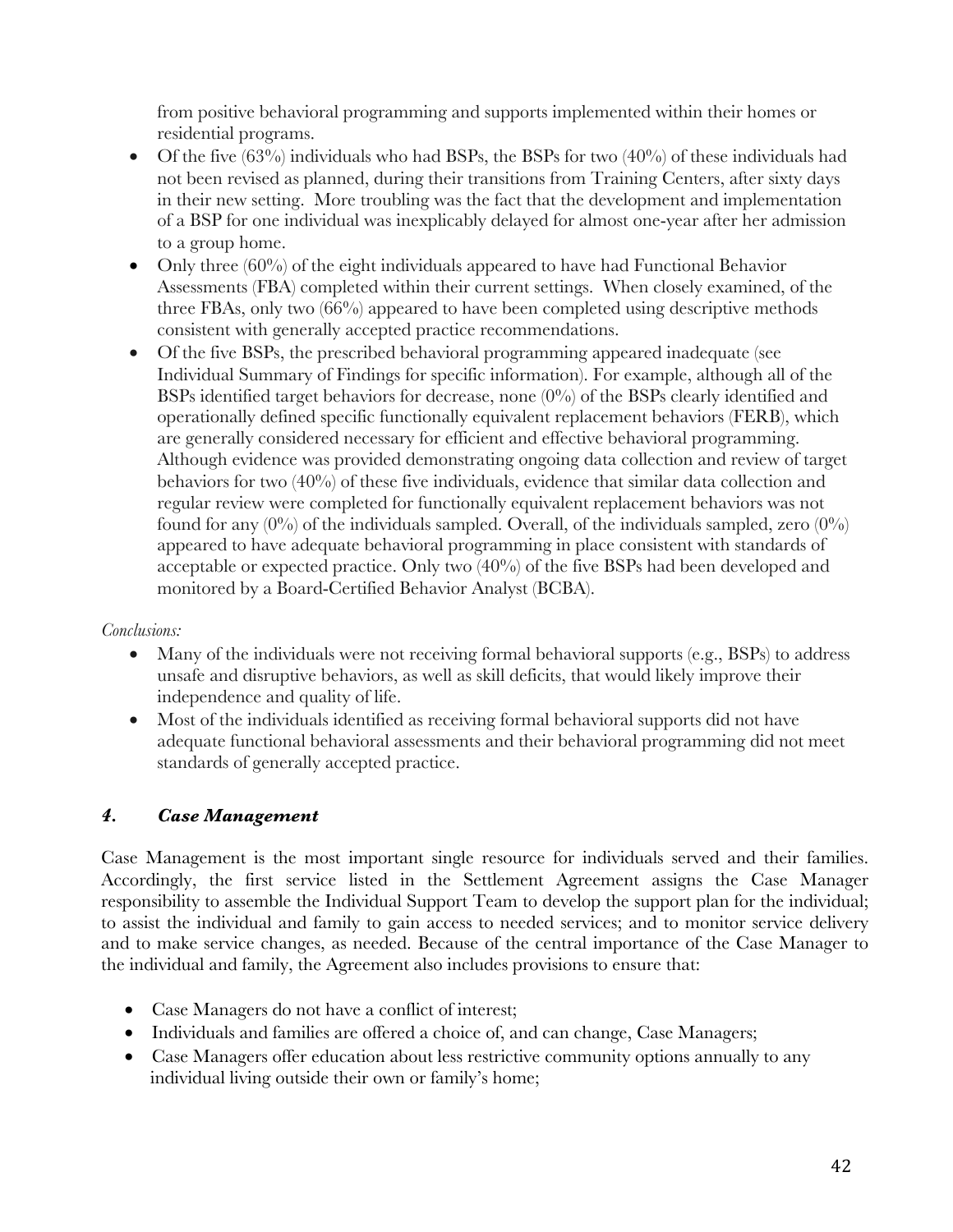- Case Managers observe and assess whether each individual's support services are properly implemented, address risks, are in the most integrated setting appropriate to the individual's needs, report and document any identified concern, and, as necessary, assemble the ISP team to address the concern and to document its resolution;
- There is a licensing process that assesses the adequacy of individualized supports; and
- The Commonwealth establishes a mechanism to monitor the delivery of Case Management services to ensure that they comply with performance standards.

The Independent Reviewer retained a team of independent consultants to complete a year-long two-phase evaluation of the Commonwealth's compliance with the Agreement's Case Management provisions. During each phase of their study, the consultants focused on more that forty individuals with intensive needs. The first phase of the study focused on individuals with complex medical needs; the second on individuals with intensive behavioral challenges. Each review included at least a qualitative review of the Individual Support Plan (ISP) and recent Case Manager/Support Coordinator progress notes. They also conducted a discrepancy analysis to determine what gaps exist between the individual's assessed needs and ISP goals, as documented in the Case Management/Support Coordination system reports and documents, and the services and supports that were actually being provided.

The discrepancy analysis suggested that the most frequent shortcomings in the Individual Support Plans remains:

• ISP has specific and measurable outcomes.

Other significant systemic trouble spots were:

- Documentation of being offered choice to change Case Managers/Support Coordinators;
- Employment services and goals must be developed and discussed;
- Modifying the ISP as needed;
- All essential supports listed in ISP.

These findings of the Case Management study are consistent with the findings of the Individual Services Review study. Both studies found that the Commonwealth had addressed and resolved a previously identified trouble spot: the annual offer of education "about less restrictive community options to any individual living outside their own or family home." This offer is now documented in the ISP which is reviewed, and if approved, is signed by the individual or his/her Authorized Representative.

Finally, DBHDS has proposed that its Data Dashboard serve as the systemic measurement of the achievement of goals in the Agreement. Previous studies by an independent consultant have raised concerns about the use of the Data Dashboard reporting as a response to the Agreement's requirements to report data. DBHDS has made efforts to drill down on these reporting issues and has identified some potential sources of the unreliable data and the under-reporting. To improve the reliability of the information in the Data Dashboard, DBHDS staff have worked to improve CSB data entry rates. However, this period's review identified eleven CSBs which have not met the DBHDS face-to-face goal of 90% since 2015. DBHDS has identified flaws in electronic data interfaces that may account for some of this under-reporting. DBHDS projects that the system improvements associated with the interfaces should be evident later in Fiscal Year 2018. It is not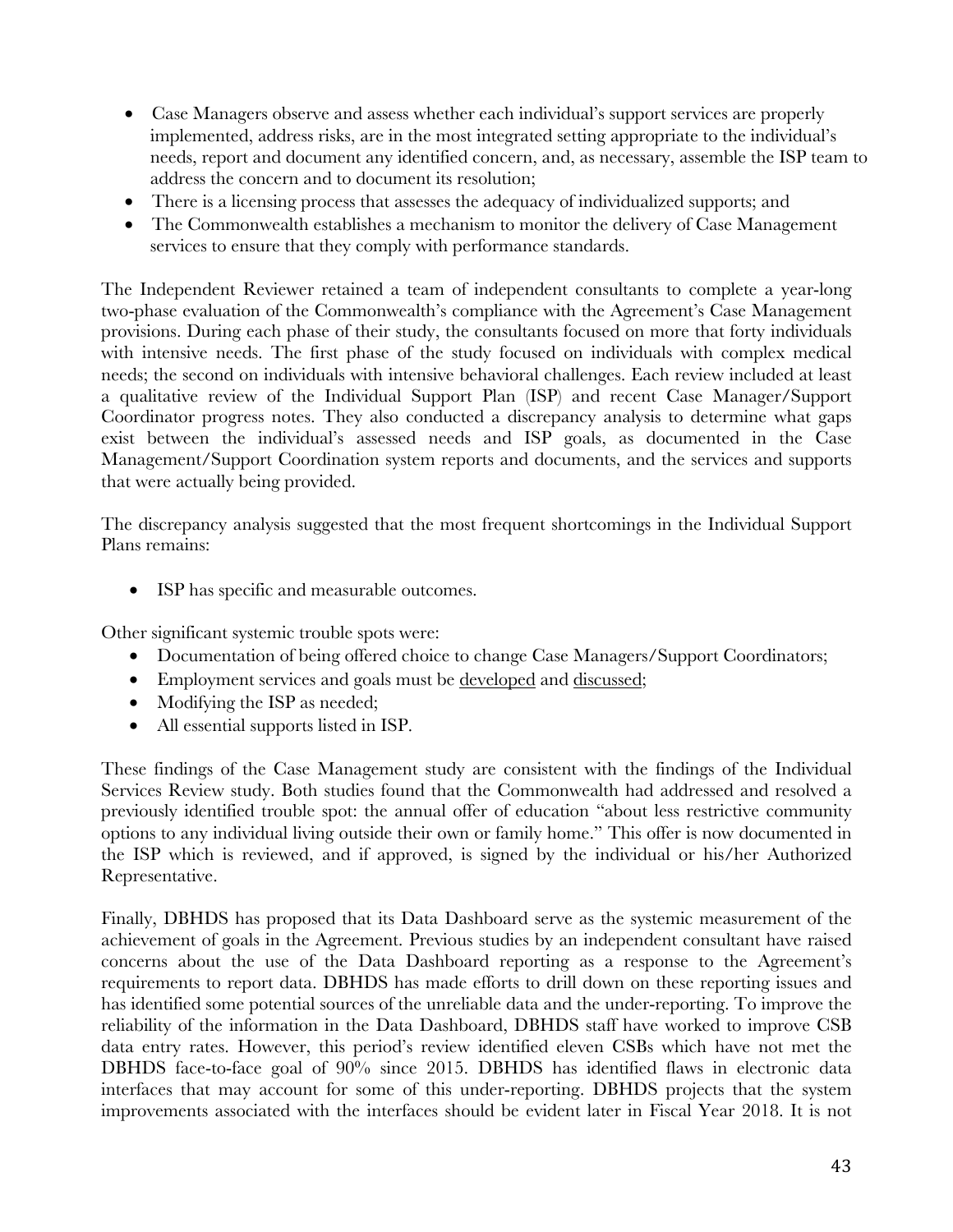clear, however, that the issue of complete and accurate reporting will be fully resolved through the implementation of data entry edits and improved electronic interfaces. While the Data Dashboard reports that most CSBs have achieved 90% or better on the critical measure of face-to-face visits, eleven (11) CSBs did not report over 86% between October 2015 and March 2017. This suggests the possibility that, in these eleven underreporting CSBs with an extrapolated enhanced Case Management caseload of 1,547, at least 217 individuals each month may have not received the monthly face-to-face visit required under Enhanced Case Management or, alternatively, that their face-to-face visits may have occurred, but not have been reported or registered. It is important to note that the statewide average on this measure does not appear to have improved much beyond 86% for the past two years, probably because of reported under-performance of these eleven CSBs.

The consultants found that, during the tenth and eleventh periods, DBHDS had exerted concentrated efforts on additional Case Manager/Support Coordinator training. It has also generated an invigorated emphasis on supporting Case Managers/Support Coordinators in the Provider Development Section of the DBHDS, Division of Developmental Services. To improve future Case Management performance, DBHDS has contracted for support from Virginia Commonwealth University (VCU) to complete a manual, a supervisory review tool, core competencies and to update the Case Management Modules for online training.

The Commonwealth is in compliance with Section V.F.1 and 3. The Commonwealth remains in non-compliance with V.F.2.

### *5. Crisis Services*

For the tenth and eleventh review periods, the Independent Reviewer retained an independent consultant to complete a year-long two-phase study of the Commonwealth's crisis services system. This review gathered facts and analyzed the Commonwealth's status toward implementing the following Agreement requirements that the Commonwealth:

- Develop a statewide crisis system for individuals with ID and DD;
- Provide timely and accessible supports to individuals who are experiencing a crisis;
- Provide services focused on crisis prevention and proactive planning to avoid potential crises; and
- Provide in-home and community-based crisis services to resolve crises and to prevent the removal of the individual from his or her current setting, whenever practical.

All areas of the crisis services requirements for both children and adults were reviewed regarding accomplishments and compliance. The consultant's review included a qualitative assessment of the crisis supports and other needed and related community services for thirty-six individuals who were referred to REACH. The review was intended to determine what services were needed and provided, how effective the supports were and whether community service capacity is sufficient to assist individuals to remain in their homes with appropriate ongoing services.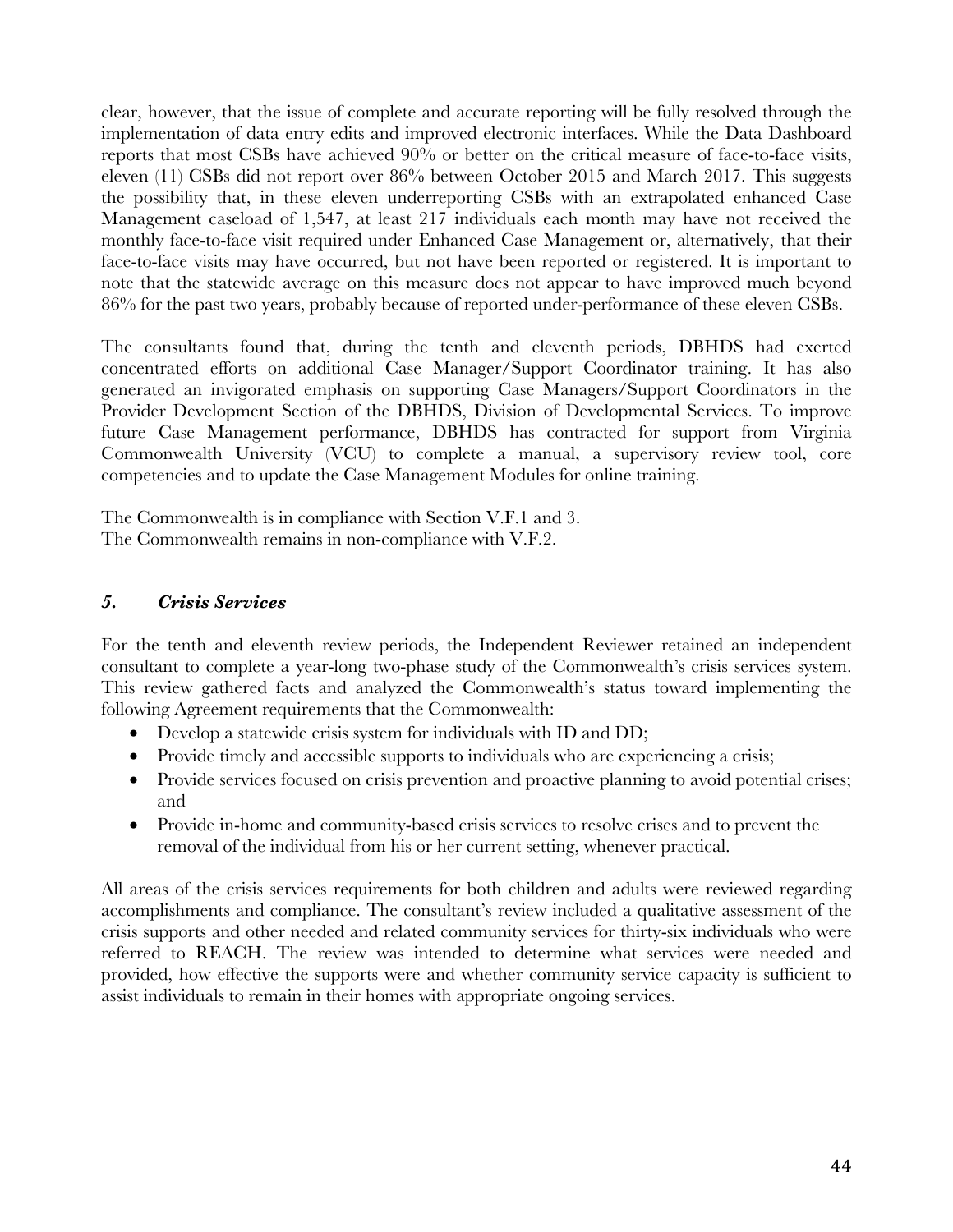The consultant's review focused on:

- The Commonwealth's ability to provide crisis prevention and intervention services to children with intellectual or developmental disabilities, including the status of providing outof-home crisis stabilization services.
- The Commonwealth's plan to reach out to law enforcement and criminal justice personnel to effectively work with individuals with intellectual and developmental disabilities to address crises and crisis intervention services to prevent unnecessary arrests or incarceration.
- The quality of the crisis services that individuals received from the eight Regional REACH programs. (Three Regions have combined their REACH programs for children and adults under one administration. Regions III and IV have separate programs for children and adults.)

In prior Reports to the Court, the Independent Reviewer has reported compliance with the Agreement's crisis services provisions *based only on the statewide crisis services for adults*. In this Report, however, the Commonwealth's compliance with the Agreement's crisis services requirements are based on the status of these services for both children and adults.

In Fiscal Year 2012, prior to the reaching a settlement and a year before the Agreement was approved by the Court, the Commonwealth had funded and begun development of its crisis services for adults only, a substantial undertaking in itself. The Independent Reviewer monitored the status of the Commonwealth's development of the new crisis services for adults and determined compliance with the crisis services provisions based only on the status of these services for adults. In this Report, however, and for the first time, the Independent Reviewer has made compliance determinations with consideration of the status of the Commonwealth's crisis services for the entire target population including children, adolescents and adults. Because the Commonwealth has separate crisis services programs (REACH) for children in two of its Regions, the consultant continued to gather and report information separately for children and adults (See Appendix 4, "Crisis Services Requirements" for detailed information.)

The status of the crisis services system components that the Commonwealth committed to provide is as follows:

### **Crisis Point of Entry**

The REACH programs, both for children and adults, in all Regions continue to be available twenty-four hours each day and to respond onsite to crises. The Commonwealth continues to utilize CSB Emergency Services as one means to access information. REACH hotlines are also operated twenty-four hours per day, 7 days per week for adults and for children with IDD. The number of crisis referral calls continues to increase.

The REACH programs have continued to train CSB Emergency Services staff in each Region. The Children and Adult REACH teams trained 705 CSB employees and 186 CSB Emergency Services staff during the eleventh review period.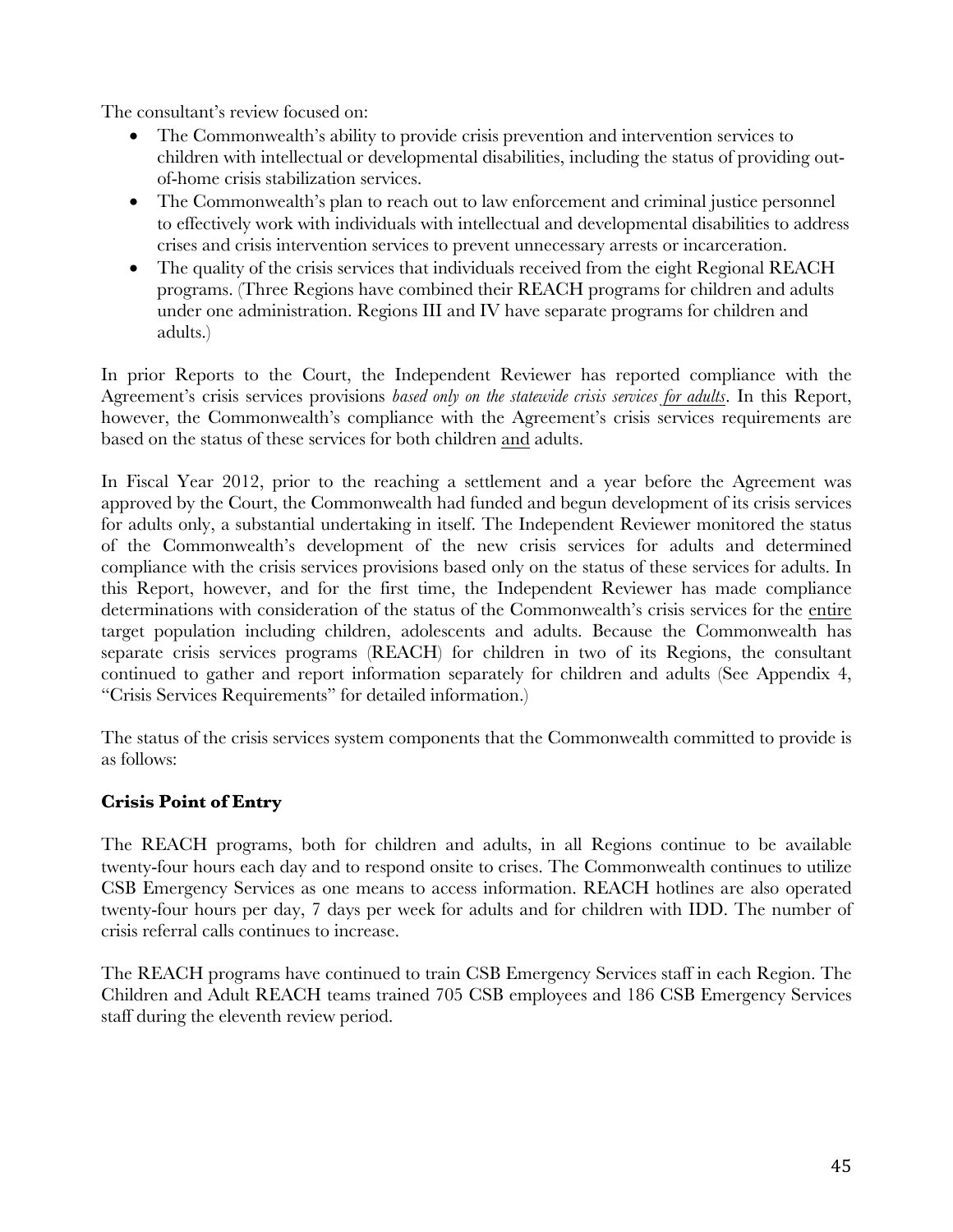#### **Mobile Crisis Teams**

The REACH Mobile Crisis Team members continue to be trained by either the National Center for START Services or through similar training using a curriculum reviewed and approved by DBHDS. The DBHDS standards for the REACH programs require comprehensive staff training with set expectations for topics to be addressed within 30, 60 and 120 days of hire. Staff must complete and pass an objective comprehension test. Ongoing training is required and each staff must have clinical supervision, shadowing, observation and must conduct a case presentation and receive feedback from a licensed clinician on their development of Crisis Education and Prevention Plans.

However, the facts gathered indicate that this training has not been sufficient in several areas. For example, REACH staff are charged with de-escalating crises without removing individuals from their current home setting, yet REACH assesses most of the individuals after they been transported from their home to the hospital. A significantly higher percent of these individuals are hospitalized. The Commonwealth reports that the number of individuals with IDD who are removed from their home setting continues to increase. For example, there were 426 admissions of adults to state operated psychiatric hospitals during the second half of Fiscal Year 2017, twenty-six percent more than the 339 admissions during the previous six months. This increase occurred during a period when REACH staff were involved with the pre-admission screening of an increased percentage of the individuals who were admitted. DBHDS reported that 207 admissions of children to state operated psychiatric hospitals during the eleventh reporting period. This is a 51% increase over the 137 such admissions during the tenth period, which was a 37% increase over one hundred admissions in the ninth period. As some children may have been admitted more than once, the number of admissions exceeds the number of different individuals who were admitted. The Commonwealth cannot determine the number of different individuals with IDD who were admitted to its state operated facilities. The Independent Reviewer's studies have also found a substantial number of families refused REACH services after completing the initial process. For children, the consultant found that the REACH crisis services did not result in reducing the percent of children who were hospitalized at the time of the crisis assessment.

This reported increase in admissions to psychiatric admissions during Fiscal Year 2017 occurred after the REACH programs for children and adults were fully operational, providing supports and services intended to de-escalate crises without removing individuals from their current placement. The Independent Reviewer has not determined that REACH staff did not make valiant efforts and cannot determine what percentage of these admissions was clinically appropriate, but the expected and desired outcome of this provision has not been achieved. Of the reported increase in the number of individuals admitted to psychiatric institutions, thirty-nine percent were previously known to REACH, sixty-one percent were new cases. The increase in admissions of those known to REACH is an indication that the REACH prevention plans and treatment strategies for preventing future crises had not been effective in achieving the planned outcome of preventing future crises for these individuals. The increase in admissions may also reflect the way the Commonwealth has structured and implemented its CSB Emergency Services assessment process for admission to stateoperated psychiatric facilities. The Commonwealth's system results in most REACH assessments occurring after the individual has been taken to the hospital. This arrangement results in REACH assessing whether the individual can be supported in his or her home after the individual has been removed from the home to be taken to the hospital. The Commonwealth reported that 37% (176/479) of children were admitted to state-operated psychiatric hospitals at the time of the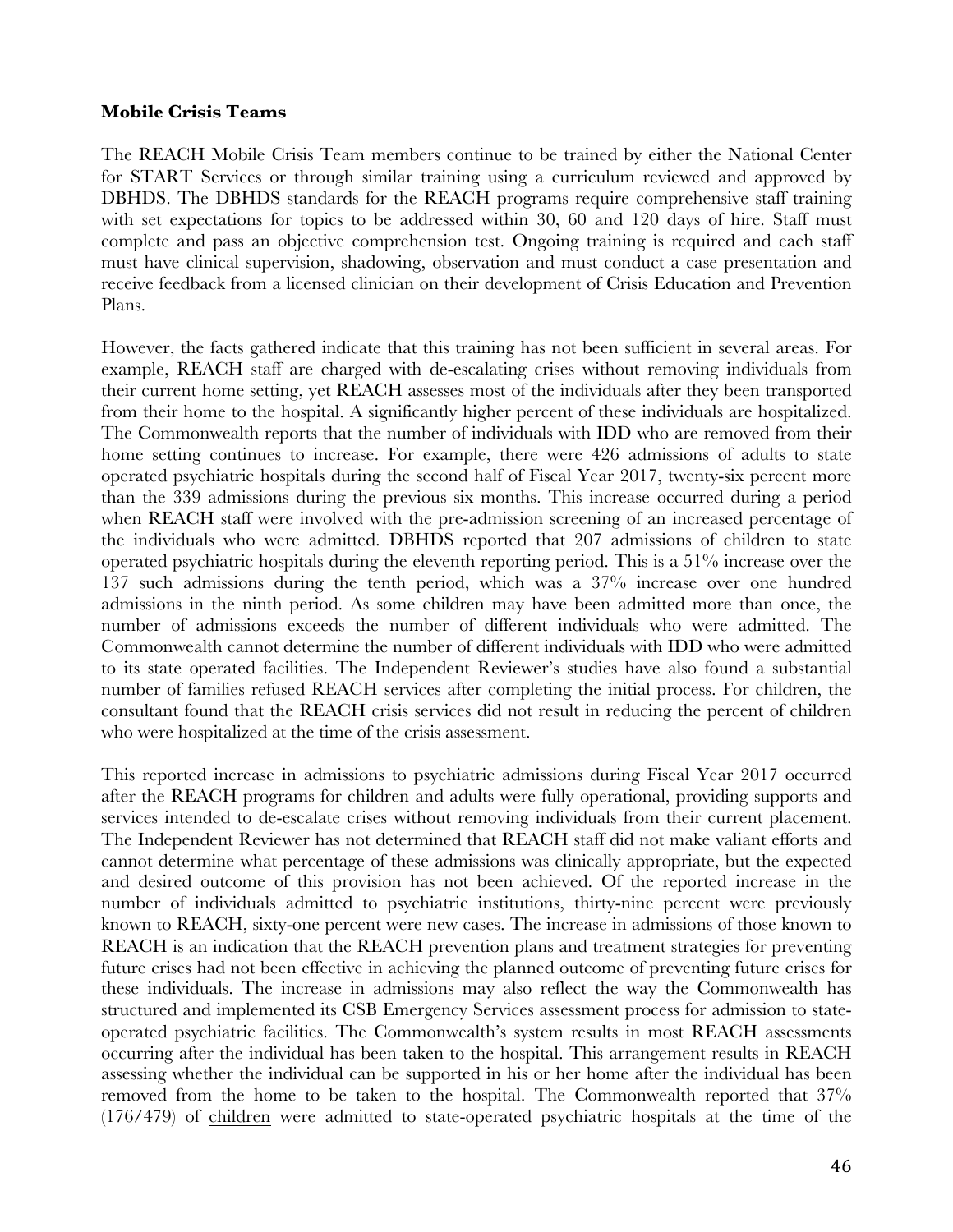REACH assessment, compared with 15% (55/367) who were admitted after receiving REACH mobile crisis services. For adults with IDD 31% (314/1001) were hospitalized at the time of the REACH assessment, compared with 4% after receiving REACH mobile crisis supports. The Commonwealth should carefully study the root causes of  $37\%$  of children and  $31\%$  of adults being admitted to psychiatric hospitals after their initial interaction and assessment by REACH.

The Commonwealth reported that 37% (176/479) of children were admitted to state-operated psychiatric hospitals at the time of the REACH assessment, compared with 15% (55/367) who were admitted after receiving REACH mobile crisis services. For adults with IDD 31% (314/1001) were hospitalized at the time of the REACH assessment, compared with  $4\%$  after receiving REACH mobile crisis supports. The Commonwealth should carefully study the root causes of 37% of children and 31% of adults are admitted to psychiatric hospitals after their initial interaction and assessment by REACH.

The consultant also reported that the families for five of twenty individuals  $(25%)$  in a randomly selected sample of individuals refused to continue REACH services. These families had been referred to REACH, and had completed the intake process and the development of an interim or full Crisis Education and Prevention Plan,. This unexpected high percentage of refusals, coupled with an increased number of admissions to psychiatric facilities, should be carefully studied by the Commonwealth to determine its root causes and whether these causes can be more effectively addressed by improved training. Families of children with intense behavioral needs, who were interviewed during the Individual Services Review process, reported that the REACH services for their children had limited value. These families emphasized the need to have a place where their children could stay overnight on occasion to give them a break from their twenty-four hour a day responsibilities for a child who demonstrates dangerous and destructive behaviors, often during overnight hours.

#### **Response Times**

Mobile crisis teams for children and adults responded to more than 95% of all crisis calls within two hours and to 71% within one hour. All Regions achieved average annual response times of less than two hours in areas designated as "rural" and less than one hour in areas that the Commonwealth designated as "urban".

### **Crisis Stabilization Programs**

The Commonwealth has continued to provide a statewide crisis stabilization program. Each Region provides a six-bed crisis stabilization home, which DBHDS now calls Crisis Therapeutic Home (CTH). These homes offer short-term alternatives to living in an institutional setting for adults.

The Commonwealth still does not provide crisis stabilization homes for children in any of the Regions. In the Agreement, the Commonwealth committed to develop such programs for children as of June 30, 2012. The Commonwealth's development of crisis services, and crisis stabilization homes, was underway for adults before the Settlement was reached. DBHDS later determined that it would be inappropriate to provide crisis stabilization services for children in the same home with adults, many of whom exhibit challenging behaviors. Eventually, DBHDS issued an RFP, on May 1, 2016, to develop and begin out-of-home crisis respite services during Fiscal Year 2017. There is also funding available to develop two homes in the Commonwealth; each with the capacity to serve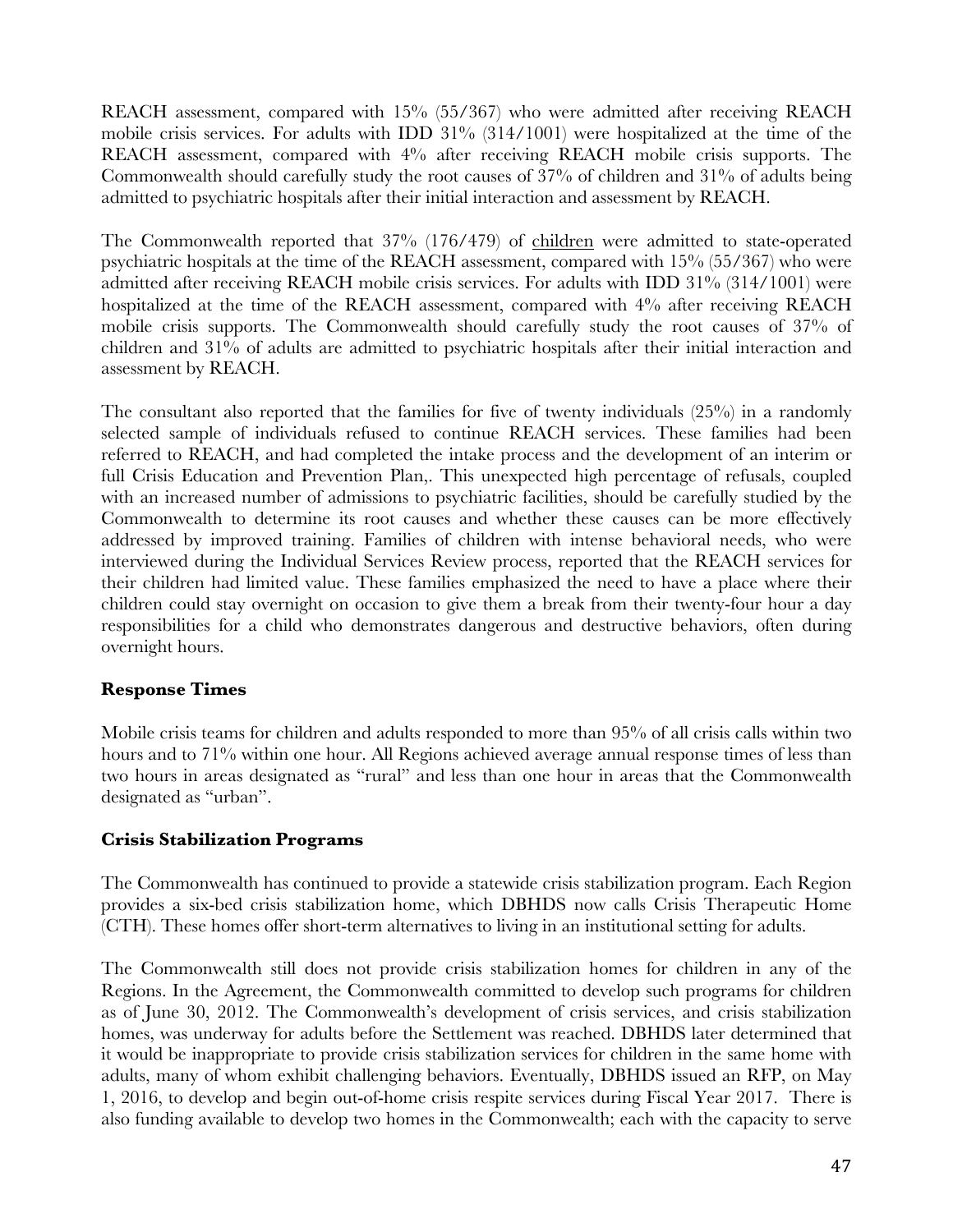six children. DBHDS believes that these two homes when supplemented with respite services and therapeutic host home options will be sufficient to meet the needs of children who need time out of their family homes to stabilize. DBHDS did not receive suitable responses, however, from prospective providers to its initial RFP. At the time of this review, DBHDS was in the process of finalizing contracts with recently identified providers.

In the spring of 2017, DBHDS reported that out-of-home respite services will be available in the Fall of 2017 and that two CTHs will open early in calendar year 2018. However, these scheduled developments have both been delayed. The planned opening of the two CTHs for children is now delayed until the end of Fiscal Year 2018. The design of these two new CTHs will be based on the existing architectural plan of the Region IV CTH for adults. The sites for both of the new CTHs have been selected. The Richmond and Rappahannock/Rapidan CSBs will operate these two crisis stabilization homes. DBHDS is planning to execute sole source contracts for the out-of-home therapeutic respite, because it did not receive suitable responses to the RFP. DBHDS is now projecting that these services will become available as early as January 2018, but no later than June 2018.

#### **Crisis Stabilization: Length-of-Stay for Adults**

The Crisis Stabilization Programs (CTHs) were designed to offer short-term alternatives to institutionalization. Stays greater than thirty days are not allowed. The premise for capping the length of stay is that the setting is most effective as a short-term crisis service. The Independent Reviewer has previously determined that the Commonwealth is not in compliance with this requirement because many lengths of stay have exceeded the thirty-day maximum allowed. The Commonwealth had determined that additional homes were required for individuals who needed temporary housing for up to six months to make a positive transition to a new permanent residence. DBHDS has not been able to open the two transition homes for adults that it had planned. It now anticipates opening the homes by the end of Fiscal Year 2018.

The REACH crisis stabilization homes continue to have individuals who stay longer than the thirtyday maximum allowed. Therefore, the Commonwealth remains in non-compliance. The REACH Teams, however, have substantially shortened the average length of stay. The final three months of the eleventh review period was the first quarter in which the average in every Region has not exceeded the 30-day expectation. With shorter average lengths of stay, the CTHs have been available for more individuals who require crisis stabilization, prevention, or step-down from psychiatric hospitalization.

DBHDS did not have sufficient capacity in its five Crisis Stabilization Programs. Individuals with IDD, who were ready for discharge, continued to be institutionalized as a result of a lack of available beds in the existing Crisis Stabilization Programs (CTH). Evidence that supported this concern was also found in the clinical case reviews completed for twenty selected adults, in the tenth review period, who were referred for crisis services. The regional REACH teams all acknowledged that it might have been possible to divert some individuals who were hospitalized, if the CTH had an opening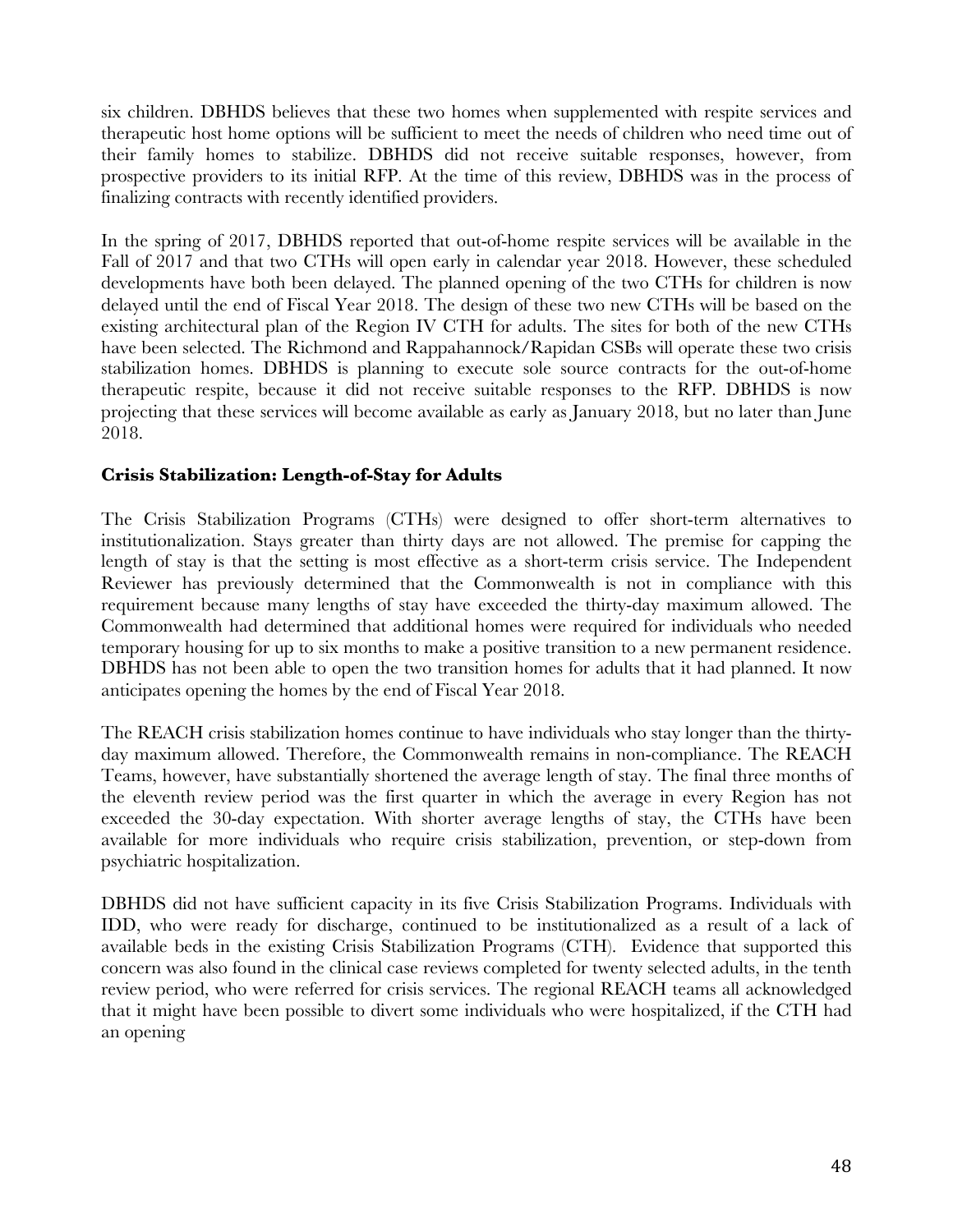## *6. Integrated Day Activities and Supported Employment*

As required by the Settlement Agreement, the Commonwealth established the state Employment First policy for the target population. It has been included as a requirement in the CSB Performance Contract requiring application of this policy.

During the tenth and eleventh review periods, the Independent Reviewer retained ten independent consultants to complete three studies related to employment requirements of the Employment First policy and the Integrated Day Activities and Supported Employment provisions of the Settlement Agreement. Each study reviewed aspects of the Commonwealth's progress and status toward achieving these requirements. During the tenth and eleventh periods, the Individual Services Review and the Case Management studies both included focus, respectively, on the extent to which Case Managers effectively implemented these requirements for individuals with complex medical and behavioral needs, if these individuals were between eighteen and sixty-four years of age. Both studies determined whether Case Managers implemented the principle that individual supported employment was the first and priority service option for the individuals they support and whether "employment services *and* goals" were "developed *and* discussed at least annually," with the individual, his/her Authorized Representative and, if so, whether employment service and goals were included in the ISP.

The third study of Integrated Day Activities and Supported Employment focused on the following:

- The refinement of the Commonwealth's implementation plan to increase integrated day activities for members of the target population, including the strategies, goals, action plans, interim milestones, resources, responsibilities, and a timeline for statewide implementation;
- The expectation that individuals in the target population are offered employment as the first option by Case Managers and their ISP teams during the individualized planning process in which they develop and discuss employment services and goals;
- The Commonwealth's success meeting the Fiscal Year 2017 targets it set for the number of people, members of the target population, who are in supported employment, the number who remain employed for at least twelve months, and the average earnings for those in supported employment;
- The exchange of information regarding employment accomplishments and barriers between the Regional Quality Councils (RQCs) and the Employment First Advisory Group (E1AG); and
- The Commonwealth's progress in offering community engagement and community coaching to individuals who do not work or as a supplement to employment.

(Note: The reports of these studies are included in Appendix A, C, and E.)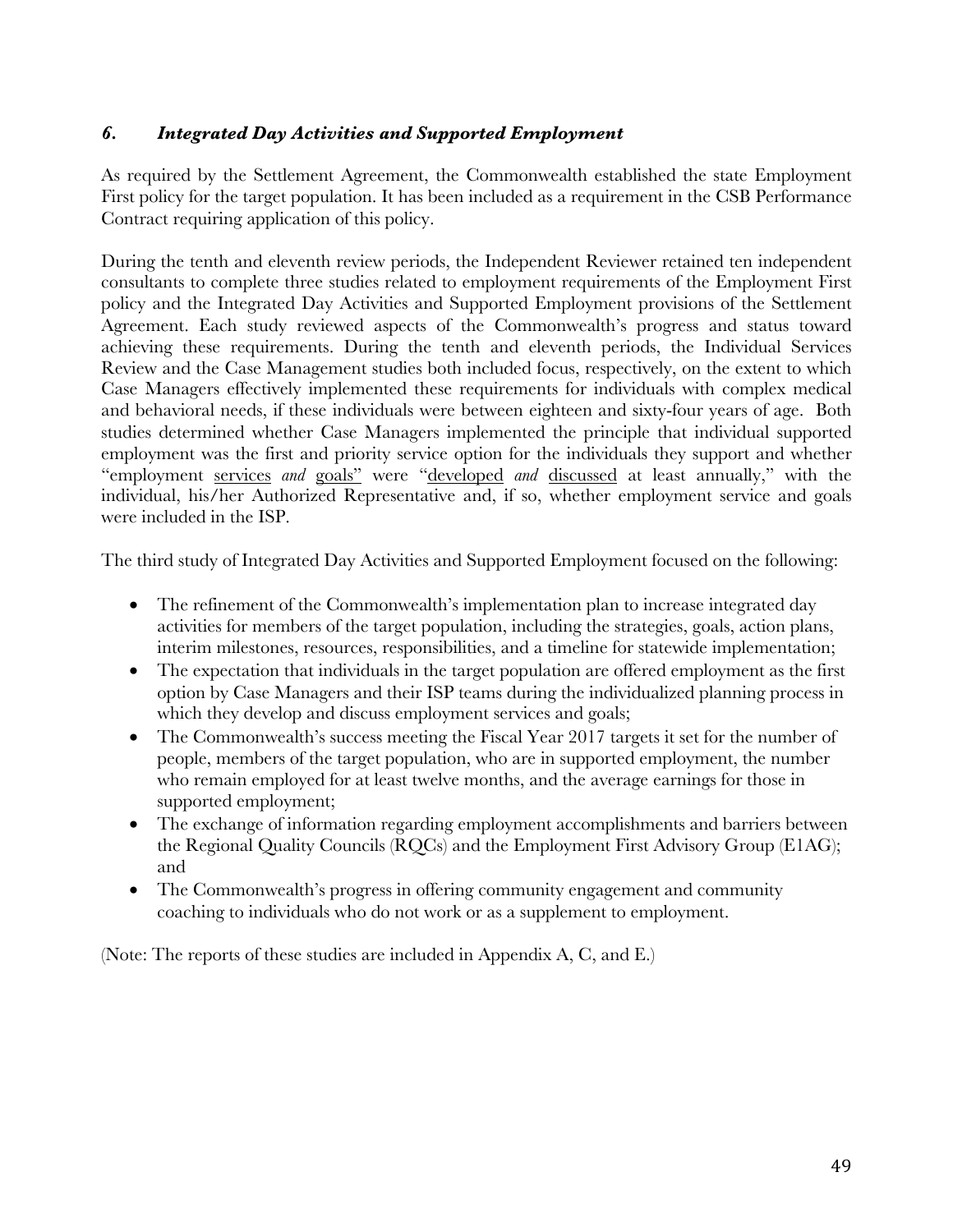The eleventh period's Individual Services Review and the Case Management studies found that, of the forty individuals (age 18-64) reviewed, employment services and goals were not developed or discussed with fifteen individuals (40.0%). Case Managers frequently checked boxes in the ISP document indicating that employment had been discussed. There was no evidence, however that that possible employment goals were developed and discussed to ensure that there was a meaningful, rather than a cursory, discussion. Of the twenty-five individuals with whom employment goals were developed and discussed, nine (36%) had employment goals included in their ISPs..

The Commonwealth is in non-compliance with III.C.7.b.

#### **Integrated Day Activities Plan**

The Settlement Agreement states: "*To the greatest extent practicable, the Commonwealth shall provide individuals in the target population receiving services under the Agreement with integrated day opportunities, including supported employment."* One of the component provisions included in the Agreement to support achievement of this overarching goal requires, *"Within 180 days of this Agreement, the Commonwealth shall develop, as part of its Employment First policy, an implementation plan to increase integrated day opportunities for individuals in the target population, including supported employment, community volunteer activities, community recreational opportunities, and other integrated day activities."* 

The Commonwealth met the 180-day timeline; its plan, however, focused only on increasing employment opportunities for individuals with IDD. The Independent Reviewer directed DBHDS to develop a plan by March 31, 2014 to describe its approach to create integrated day activity programs, including developing the capacity throughout its provider community to ensure that individuals in the target population, who were not engaged full-time in employment services, could participate in *community volunteer activities, community recreational opportunities, and other integrated day activities* as the foundation of their day programs. The Commonwealth submitted the requested plan.

The Independent Reviewer determined, however, that it did not include all essential elements of an effective plan, such as strategies, goals, action plans, interim milestones, resources, responsibilities and a timeline for statewide implementation. During this review period, DBHDS submitted its revised plan for providing integrated day activities, "Community Engagement Plan FY2016- FY2018," which includes status updates through the first quarter of Fiscal Year 2018. The foundation for providing integrated day activities, which DBHDS now calls "community engagement," is its plan to implement its redesigned HCBS waivers, through which the Commonwealth will offer community engagement, community coaching and related services with reasonable rates.

#### **Waiver Redesign**

The Commonwealth submitted its HCBS waiver amendments to CMS in March 2016. The federal Center for Medicare and Medicaid Services (CMS) approved the Commonwealth's amendments for implementation during Fiscal Year 2017. The Commonwealth's General Assembly, however, delayed implementation of two employment-related services, benefits planning and non-medical transportation, until Fiscal Year 2018. DBHDS had planned to submit amendments to initiate transportation, community guide and benefits planning in October 2017; however, it now projects that submission will occur in December 2017. DBHDS projects that these services will become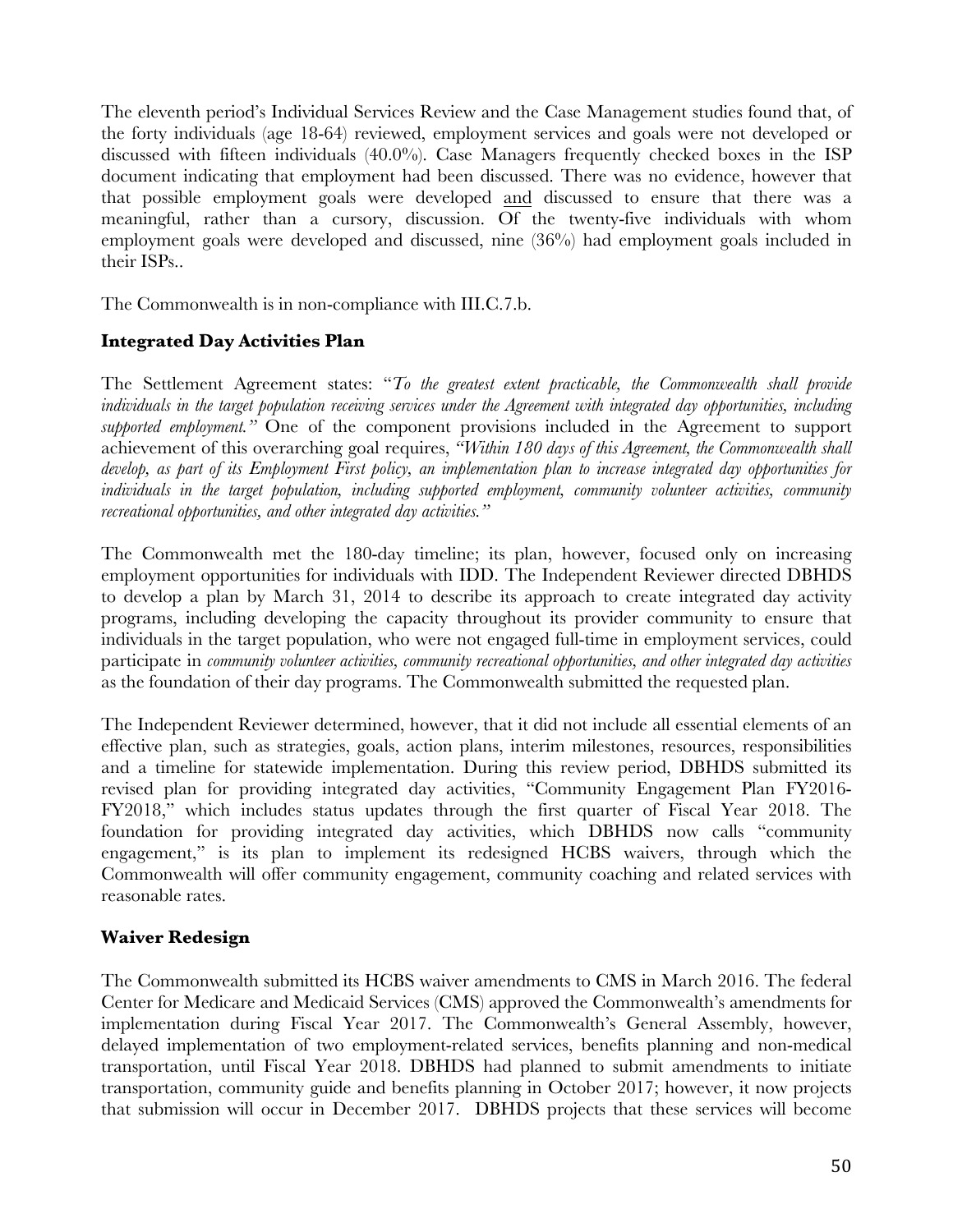available before the end of Fiscal Year 2018. The actual date of availability will depend on when the application is submitted and the length of time required to secure CMS approval.

During the tenth and eleventh review periods, the Commonwealth has implemented its approved redesigned HCBS waiver amendments for serving individuals with I/DD. With the input of the Community Engagement Advisory Group, DBHDS drafted a comprehensive Community Inclusion Policy. This policy sets the direction and clarifies the values of community inclusion for all individuals with IDD, regardless of the severity. The policy requires the involvement of both DBHDS and the CSBs:

- To establish outcomes with specific percentage goals;
- To identify strategies to address barriers;
- To expand capacity of providers;
- To collaborate with the State Department of Education (and schools to promote transition planning); and
- To conduct a statewide education campaign about Community Engagement.

Implementation requires DBHDS to provide training and consultation; to work with DMAS to incorporate these services in the waivers; to continue the role of the CEAG; to develop an implementation plan; and to maintain membership in the national SELN.

The DBHDS Community Engagement Plan, as revised December 29, 2105, was updated to reflect the status of achieving the goals, as of September 30, 2017.

- 1. There is an overall goal to develop a common understanding and philosophy among stakeholders, providers, and state agencies of Community Engagement (CE) based on accepted national standards and in compliance with federal regulations. Policies will be established to promote and encourage CE Activities.
- 2. Develop funding sources that promote and encourage implementation of CE.
- 3. Ensure that structures, at both the state and provider level, will support delivery of CE in the least restrictive and most integrated settings that are appropriate to the specific needs of the individual, as identified through the person-centered planning process.
- 4. Ensure CE services are being offered and provided to individuals across the state in the most integrated community settings, based on the needs of the individual, as determined through the person-centered planning process.
- 5. Ensure that there is an increase in meaningful CE for each individual. Virginia's vision is to have an array of integrated service opportunities available for individuals with disabilities and wants individuals to be able to choose to have services delivered to them in the least restrictive and most integrated setting.

The status report as of progress toward achieving the goals of the Community Engagement Plan, as of September 2017, is included in the consultant's report (Attachment E).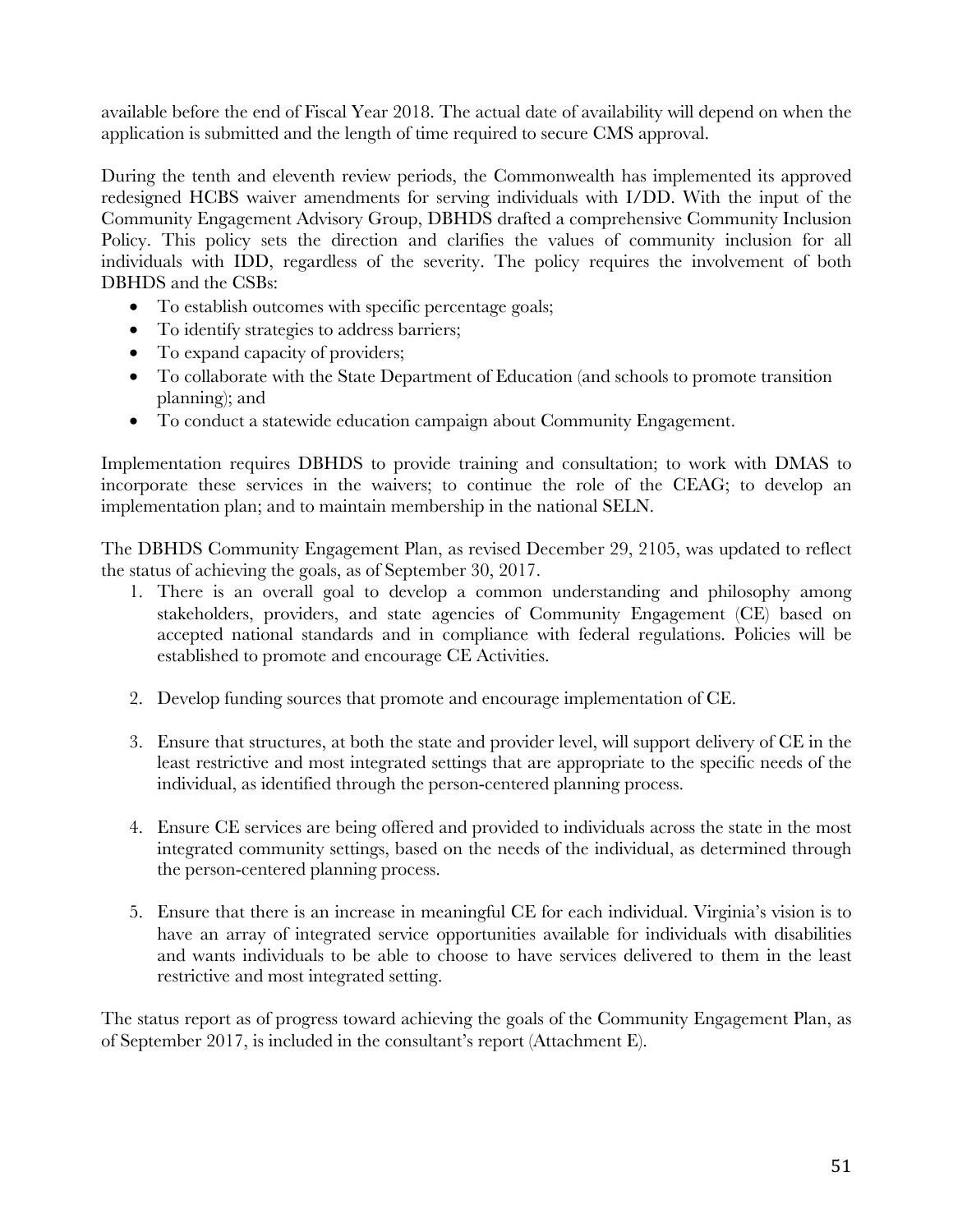DBHDS and the CEAG have developed a robust definition of Integrated Day Activities, which it now calls Community Engagement. These services have been approved by CMS and offered to waiver participants since September 2016. There is a total of 8981 individuals authorized for waiver-funded day services including center-based day services. As of June 30, 2017, 1708 (19%) of these individuals are authorized for CE and community coaching. This significant increase, in a nine-month period, illustrates a strong interest among individuals and families. With 183 licensed provider locations of community engagement (non-center based day), it is clear that the provider community is responding to the direction set by DBHDS to transition its system of day supports away from large and segregated congregate center-based settings to services that support individuals with I/DD to participate in inclusive community opportunities. Transportation, which is included but not yet available, will be a key element to successfully offering these services.

During the tenth and eleventh review periods, DBHDS and the CEAG improved its Community Engagement plan, did considerable work that achieved important milestones and implemented new community engagement services for hundreds of individuals.

As a result, the Commonwealth has newly achieved compliance with *III.C.7.b.i*.

### **Regional Training on the Employment First Policy**

DBHDS provided significant training regarding the Employment First policy and strategies throughout the Commonwealth during several consecutive review periods. These trainings, as well as technical assistance to Employment Service Organizations (ESOs), continued during the tenth and eleventh review periods. Fewer trainings were provided, however, because DBHDS focused intensely on providing training related to implementation of the newly approved Community Engagement services. DBHDS does plan to hold town hall meetings throughout Virginia in the Spring of 2018 for families and individuals. The town hall meetings will be related to the Employment First policy and strategies related to addressing attitudinal, cultural and environmental barriers to employment from the perspective of the individual.

The Commonwealth has sustained compliance with *III.C.7.b.i*.A.

### **Establishing Baselines and Targets to Increase Supported Employment**

As previously reported, the Commonwealth established baselines for the number of individuals receiving supported employment services through the HCBS waivers, the length of time these individuals maintain employment in integrated settings, the amount of earnings from supported employment, the number of individuals receiving pre-vocational services, and the length of time people remain in prevocational services.

The Commonwealth is in, and will remain in, compliance with *III.C.7.b.i*.B.1.a.-e., as it has fulfilled the requirements of these provisions.

The Commonwealth also previously set employment targets for two groups: 1. individuals with IDD with HCBS waiver-funded services, and for 2. the larger group that also includes individuals on the IDD waiting lists. Compliance determinations for the provisions related to supported employment have been, and will continue to be, based on the smaller group of individuals with IDD HCBS waiver-funded services, as required by the Agreement. The individuals with waiver-funded services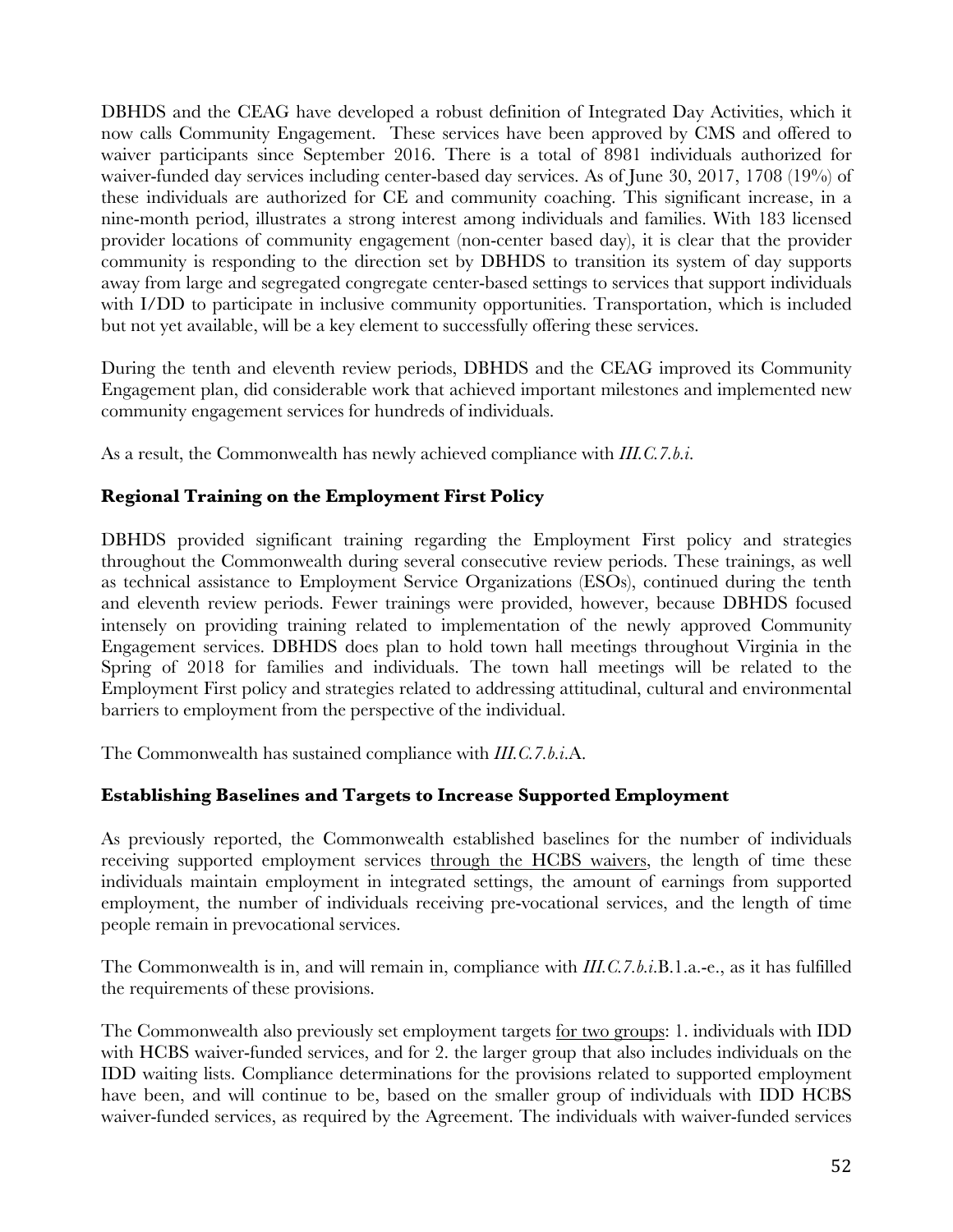tend to have greater needs than the larger group that includes individuals on IDD waiting lists. The Independent Reviewer's compliance determinations for the employment related provisions are also based on the Commonwealth's effectiveness at achieving these targets to meaningfully increase participation in supported employment for individuals who are eighteen to sixty-four years of age, with a goal of earning minimum or competitive wages.

The Commonwealth set targets on June 30, 2015 for June 30, 2019. The target set for the larger group of individuals was that 25% of them would be employed, in either Individual or Group Supported Employment (i.e., 3,935 of 15,739 individuals). As of June 2017, 3,806 individuals are so employed, or 24% of 15,739. This increased number of individuals with IDD who are employed is evidence of steady progress. This number of employed individuals is an increase of 234 individuals in Individual or Group Supported Employment since December 2016. Twenty-four percent employed represents steady and excellent progress over the past three six month periods, when twenty percent were employed in December 2015, twenty-two percent in June of 2016 and twentythree percent in December 2016.

The Commonwealth's progress toward achieving its targets to increase the number of individuals who are employed through HCBS waiver-funded programs, however, has significantly slowed. The targets depicted in the table below are for the total number of individuals with waiver funded services in Individual and Group Supported Employment for each of five Fiscal Years. DBHDS and the Supported Employment Leadership Network VA set these targets in March 2014.

| <b>TABLE 3</b>                                                 |            |            |              |  |  |  |  |  |  |
|----------------------------------------------------------------|------------|------------|--------------|--|--|--|--|--|--|
| <b>Employment Targets in HCBS Waiver Programs: FY16 - FY20</b> |            |            |              |  |  |  |  |  |  |
| End of FY                                                      | <b>ISE</b> | <b>GSE</b> | <b>Total</b> |  |  |  |  |  |  |
| 16                                                             | 211        | 597        | 808          |  |  |  |  |  |  |
| 17                                                             | 301        | 631        | 932          |  |  |  |  |  |  |
| 18                                                             | 566        | 731        | 1297         |  |  |  |  |  |  |
| 19                                                             | 830        | 831        | 1661         |  |  |  |  |  |  |
| 20                                                             | 1095       | 931        | 2026         |  |  |  |  |  |  |
| <b>Total Increase</b><br>FY '16-'20                            | 884        | 334        | 1218         |  |  |  |  |  |  |

As of June 2017, 826 individuals were participating in HCBS waiver-funded Individual or Group Supported Employment. This is eighteen more that the target for June 2016 but only fourteen percent of the planned target increase of 132 participants between June 2015 and June 2016, and 106 fewer individuals than the target of 932. As of December 2016, more individuals were employed than the Commonwealth's targets for the end of Fiscal Year 2017. However, by June 2017, there were nearly 100 fewer individuals in supported employment programs. The dramatic slowdown in the Commonwealth's progress toward achieving its employment targets is an indication of systemic obstacles. The Commonwealth will need to identify, address and resolve such obstacles if it is to meaningfully increase the number employed by June 2018 to achieve the target of 1,297 individuals employed.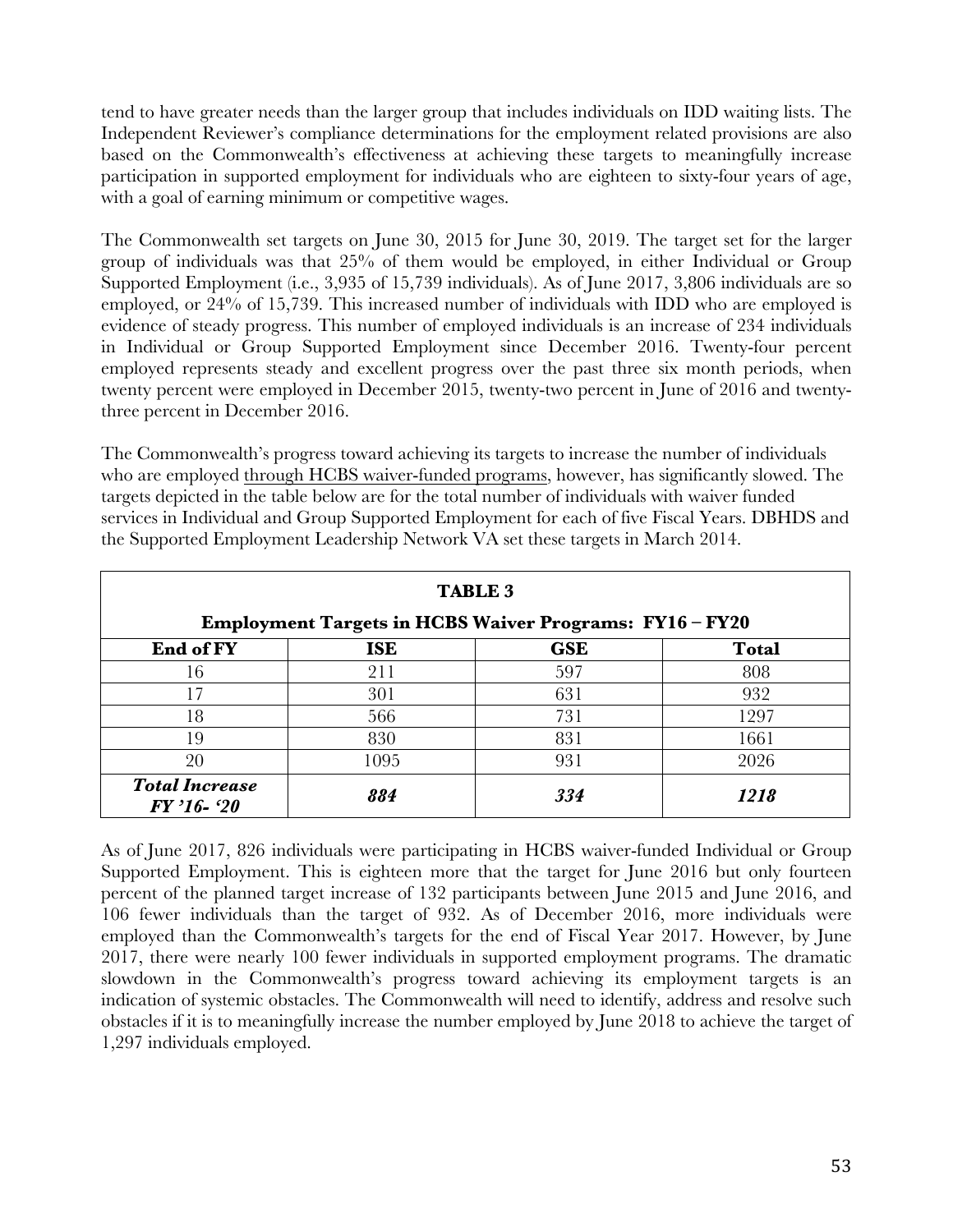The Commonwealth is not in compliance with *III.C.7.b.i*.B.2.a., as it has not made sufficient progress toward achieving its target for individuals in HCBS waiver-funded services; and, it has not yet addressed systemic obstacles needed to continue to meaningfully increase the number of individuals participating in waiver-funded supported employment.

## **Length of Time Employed**

The Commonwealth established the target of eighty-five percent of individuals with disabilities would "remain employed in integrated work sites for one year or more after the start of supported employment." The Commonwealth exceeded this expectation in the tenth reporting period. Eightyseven percent of individuals reportedly worked at their job for one year or more in ISE, as did ninety-six percent in Group Supported Employment (GSE). This changed, however, in the eleventh reporting period. While ninety-five percent of individuals in GSE had been employed in their job for one year or more, only eighty percent of individuals in ISE were so employed. Overall, eightyfour percent of individuals were continuously employed in the current position.

The Commonwealth is in compliance with *III.C.7.b.i*.B.2.b.

## **Regional Quality Councils**

All five Regional Quality Councils met in both quarters of the eleventh review period. Employment data were presented. The RQCs completed the required annual review of the employment targets during the tenth reporting period. Additionally, the statewide Quality Improvement Committee had a meaningful discussion about the employment targets at its meeting in June 2017 and made recommendations that were shared with the Employment First Advisory Group.

Attendance records and minutes of the RQC meetings reflect a lack of engagement of individuals, families and employment providers in Committee meetings. Stakeholder membership and participation in the RQCs ensures that local and regional concerns and recommendations for quality improvement are being reviewed, refined, and recommended to the Quality Improvement Committee. Limited stakeholder participation is a current obstacle to the RQCs being able to effectively fulfill their designated role in the DBHDS quality improvement process.

DBHDS is in compliance with III.C.7.d.

# *7. Independent Housing*

The Independent Reviewer retained the same independent consultant who previously reviewed the status of Virginia's *Plan to Increase Independent Living Options* in November of 2013 and November 2014. For this review, the consultant completed a year-long two-phase study. In June 2017, the consultant found that the Commonwealth had made substantial progress, as the DBHDS independent housing development was ahead of its development schedule. At that time, he noted concerns about whether DBHDS and its Regional Housing teams were tracking the development of units set aside in the 2015 Low Income Housing Tax Credit Program (LIHTC) and would soon be coming online. The consultant had heard anecdotal concerns about whether there were a sufficient number of proficient providers interested and available to provide a package of supports needed by individuals in their own apartments; such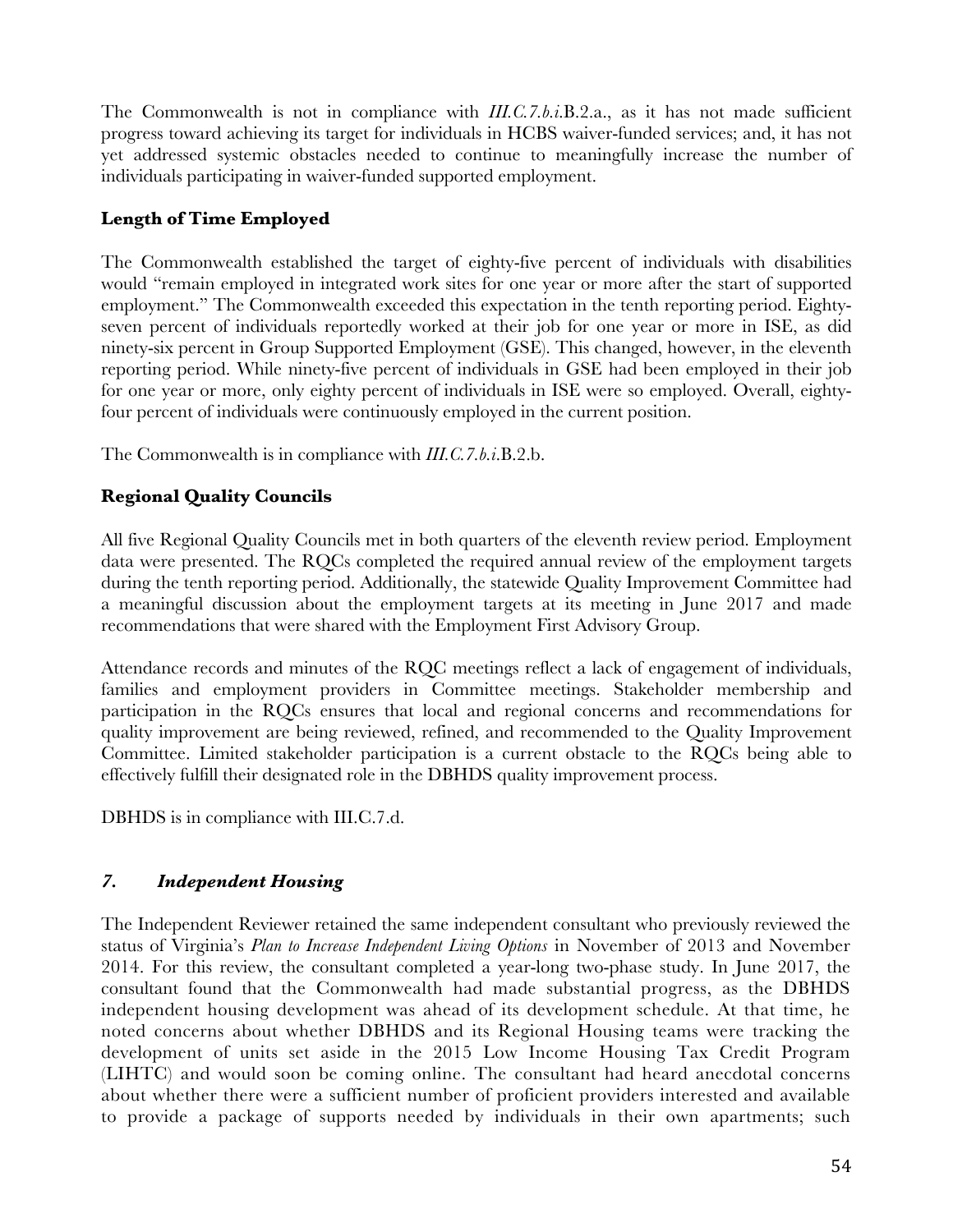providers are essential to meet the needs of the growing independent housing locations. An ample supply of providers is key to addressing the potential for a geographic disparity in the provision of housing and support services.

In October 2017, the consultant found that, with having created 553 housing options, the DBHDS Outcome-Timeline Report shows development almost a year ahead of its projected path to achieve 847 new options by Fiscal Year 2021. The consultant acknowledged that, in past reports (November 2013, 2014), he had been critical of the lack of progress in the actual development of housing options during those review periods; during the past two years, however, DBHDS has made substantial and commendable progress in this area. DBHDS appears well on its way to meeting its projected development targets.

During the June 2017 review, the consultant remained concerned that the ability of the Commonwealth and its providers to align individuals in need of more independent housing options with providers who would have an available and appropriate package of the needed support services, and at the time and geographic location where the LIHTC set-aside units became available. In October 2017, the consultant found that DBHDS currently has a monitoring system, which is capable of tracking the availability of units, which have a DD housing preference, as they come on line. This system makes the units available to members of the Agreement in a timely manner. The 2015 LIHTC allocation has set aside 95 units with a leasing preference for individuals with DD. The 2016 LIHTC allocation has a set aside preference of 53 units. To date, seven individuals in the Agreement's target population have been able to access LIHTC units, which are beginning to become available as the two-year development cycle reaches the point of actual unit production. It should be noted that some individuals in the target population may choose other locations in which to live with the support of a rent subsidy. DBHDS appears to have effectively begun the process to closely monitor the LIHTC development process from unit production to the occupancy of individuals with IDD who will benefit from them.

DBHDS staff have also created a "working draft" of an *Integrated Living Plan (FY 2017 – FY 2019).* Primary projected long-term outcomes of the plan include a 3% annual increase in the number of providers who support individuals in independent housing statewide. The plan includes several initial activities intended to achieve long-term stated outcomes. As this plan matures, a more detailed baseline measurement tool should be developed to clearly delineate geographic areas and services around the Commonwealth that are struggling with limited available housing and provider capacity problems. The tool will assist in ascertaining the impact that proposed independent housing development activities are having in identified geographic areas with limited resources. Once this aspect of reporting is firmed up, there will be a clearer and more comprehensive picture as to whether the Commonwealth is effectively responding to the identified provider development/geographic service disparity.

The Commonwealth has sustained compliance with *Sections III.D.3., 3a,.3bi-ii.,* and *4*

The Commonwealth has newly achieved compliance with *Section III.D.2.*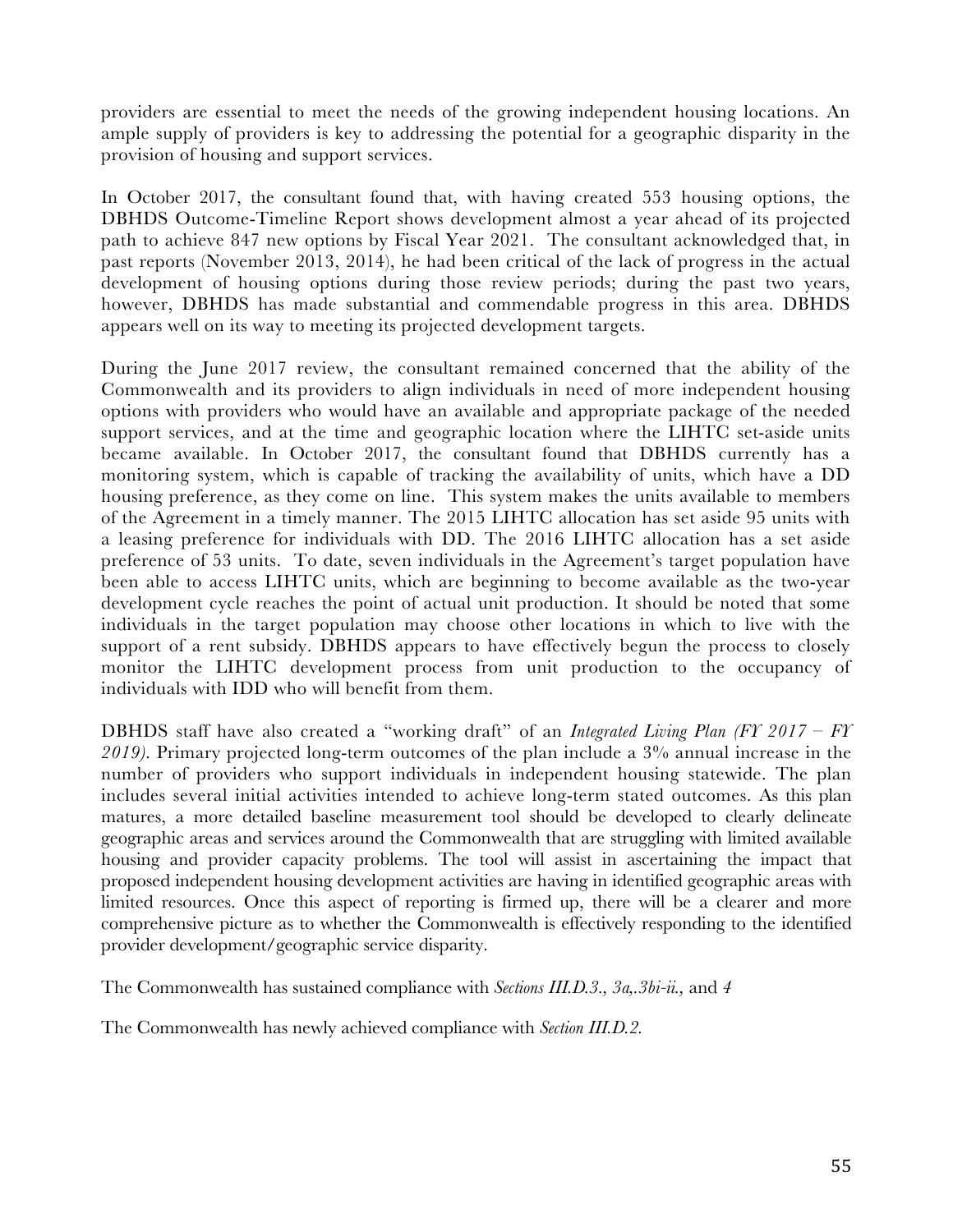## *8. Regional Support Teams*

The Independent Reviewer's consultant completed a year-long two-phase follow-up review of the Regional Support Team (RST) requirements of the Agreement.

There are several themes in the Settlement Agreement that guide Regional Support Teams:

- Identifying, addressing and resolving barriers and ensuring placement in the most integrated setting;
- Diverting individuals to more integrated settings prior to placements in nursing homes, intermediate care facilities and other larger congregate settings of five or more individuals; and
- Ongoing quality improvements in discharge planning and the development of communitybased services.

In order to meet the RST expectations of the Agreement, Community Resource Consultants (CRCs), who staff the RSTs, operate at the micro level of individual situations and then generate insights and actions at the macro level.

The effective functioning of the RSTs depends, at a minimum, on Case Managers submitting referrals to the CRCs and the RSTs with sufficient time to review them prior to an individual being placed in a large congregate setting. Each late referral largely nullifies the purpose of the RSTs for that individual. RSTs report receiving referrals "too late" for between two and five out of every ten referrals throughout Fiscal Year 2017. The RST did not effectively review other referrals due to non-responsiveness by Case Managers/Support Coordinators.

| <b>TABLE 4</b>                                              |                                                                                                                                                         |  |  |  |  |  |  |  |  |  |  |
|-------------------------------------------------------------|---------------------------------------------------------------------------------------------------------------------------------------------------------|--|--|--|--|--|--|--|--|--|--|
| <b>Placements Made Before or Concurrent with RST Review</b> |                                                                                                                                                         |  |  |  |  |  |  |  |  |  |  |
|                                                             | <b>SAMPLE</b><br>Q4<br>Q <sub>3</sub><br>$Q_4$<br>FY17<br>$\mathbf{Q}$<br>Qı<br><b>FY17</b><br><b>FY17</b><br><b>FY16</b><br><b>FY17</b><br><b>CY16</b> |  |  |  |  |  |  |  |  |  |  |
| Late referrals                                              | 43%<br>36%<br>18%<br>19%<br>30%<br>48%                                                                                                                  |  |  |  |  |  |  |  |  |  |  |

Although the impact of the RST process continues to be limited by late referrals, when referrals are submitted with sufficient time for barrier identification and resolution., the RSTs are carrying out functions that support the goal of placements in the most integrated setting possible for individuals with HCBS waiver funded services. Overall, when the RSTs have received timely referrals, its process has had positive impacts on the system and on some individual cases. RST members were unanimous in reporting that they consider the RSTs effective at identifying and resolving barriers in some individual cases. For example, during the nine-month period from April to December 2016, seventeen individuals reviewed by RSTs were diverted from placement in large group homes, or other congregate settings, into integrated, smaller settings.

The quality of the operating data collection and analysis system that DBHDS uses to determine actions to improve the quality and effectiveness of RST performance has matured. Trending analyses are more reliable now; definitions have been clarified for the field and reporting formats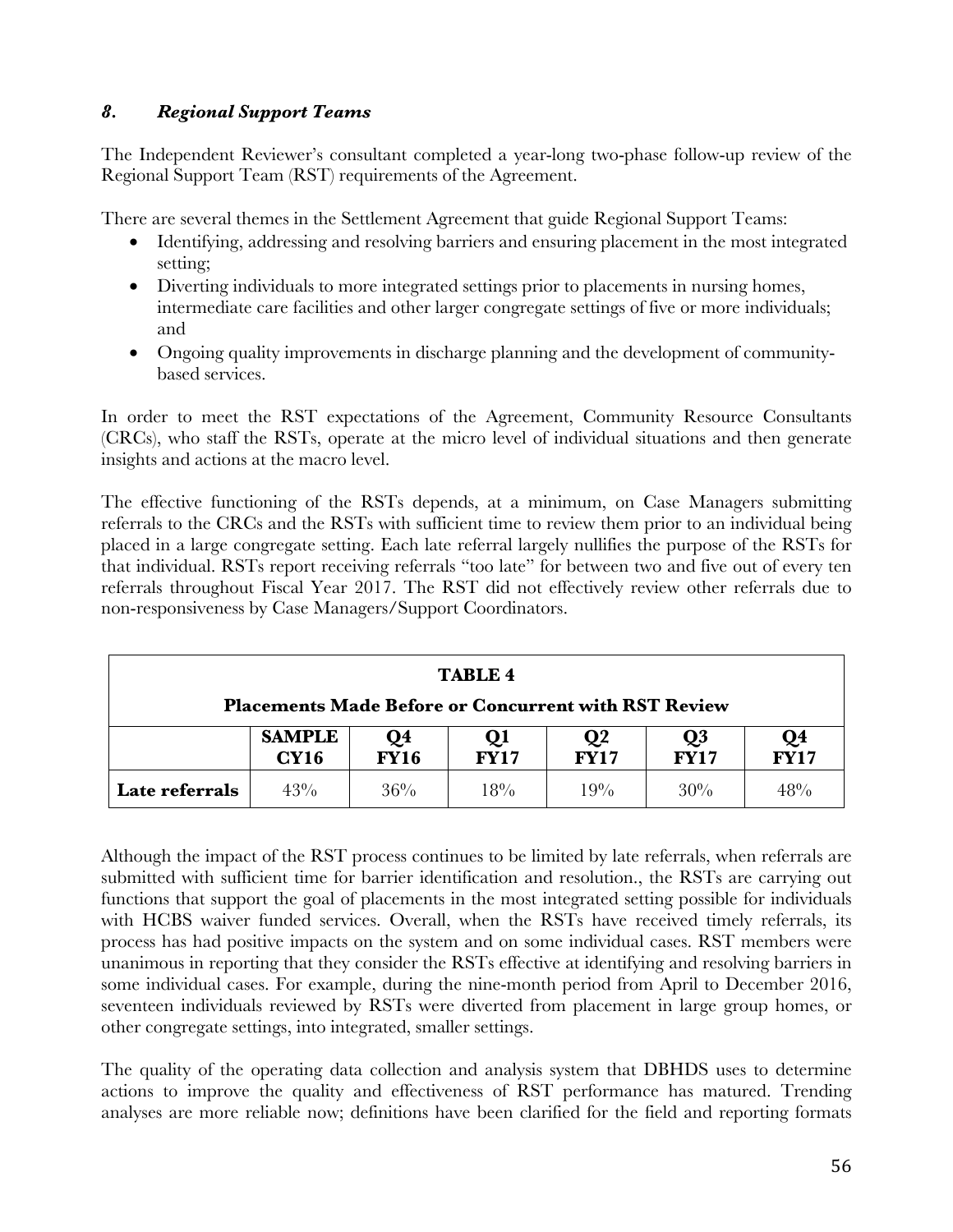have been improved. DBHDS has developed the WaMS System for use in waiver slot management, service plan storage and pre-authorizations. It is important for the RST staff to acquire the technical expertise to take maximum benefit of access to this system. This expertise is critical to early identification of potential placement events that CRCs could plan for and anticipate.

As we learned two years ago, the quality improvement processes used for RSTs are still in a developmental phase. RST staff had drafted formalized protocols/procedures for processes and quality assurance in 2015; however, they had not yet been finalized or approved by DBHDS.

Community Resource Consultant (CRC) functioning is still missing the formalized aspects of the "ongoing planning and development of community-based services." The CRCs continue to perceive this planning and development role as one that exists in their area, but not one for which they have a direct responsibility. CRCs, RSTs and managers in the Provider Development Section at DBHDS all generally perceive that service system gaps and local needs are well known from the CSB level up to the state level. The Commonwealth, however, did not provide documentation that it has identified these gaps. The continuing, and most frequent, reason that larger congregate settings are chosen by individuals and their Authorized Representatives is the absence of more integrated settings that include needed supports and services, especially for individuals with intense medical and behavioral needs, that are in the geographic area of the individual's family/AR. Only a clear plan for development and needed expansion in services can begin to redress this core problem.

### *9. Transportation Services*

During the Fall of 2016, the Independent Reviewer's consultant completed his second evaluation of whether the Commonwealth provides effective transportation services for members of the target population who receive waiver-funded services. The Virginia Department of Medical Assistance (DMAS) administers Non-Emergency Medical Transportation (NEMT), which provides these required transportation services through a brokerage system. The DMAS contracts with Logisticare, a multi-state private sector contractor, to manage the brokerage system. The effective functioning of the DMAS transportation brokerage is critical to achieving the goal of improving the lives of people with intellectual and developmental disabilities and to achieving compliance with the Agreement.

The consultant's previous evaluation found that DMAS/Logisticare:

- Did not separate out individuals with IDD with waiver slots in its databases;
- Had not completed an analysis related to the delivery of transportation services for these members of the target population; and
- Was not able to undertake the required quality improvement processes without information about the transportation experiences of individuals with IDD waiver slots.

In December of 2015, the Independent Reviewer determined that the Commonwealth was in noncompliance with the transportation requirements of the Agreement. At that time, the Independent Reviewer requested that the Commonwealth develop a plan to address improvements needed "to ensure that its transportation services are of good quality, appropriate, available and accessible to the target population."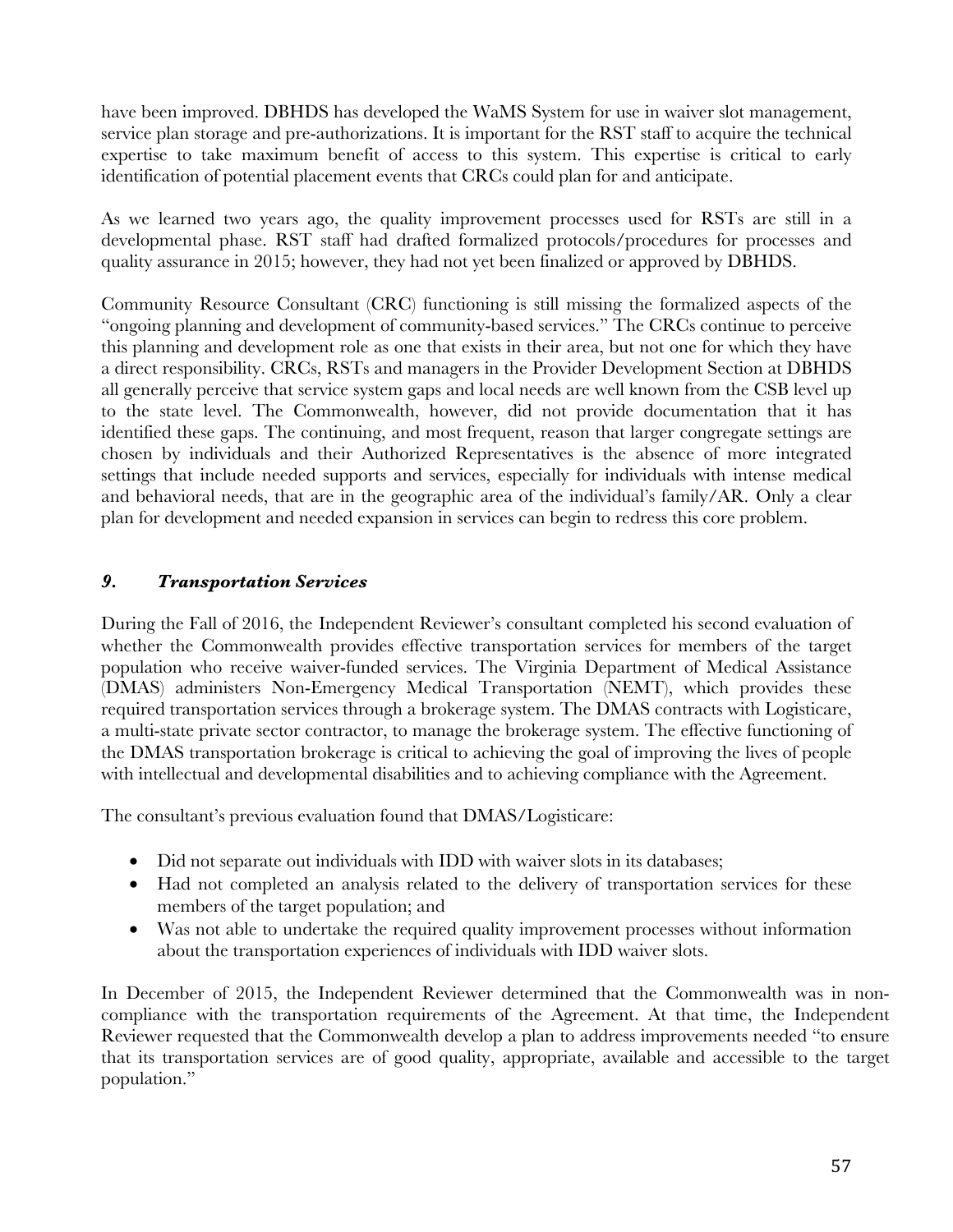DMAS and Logisticare implemented a number of changes during 2016 and maintained these changes during 2017. DMAS has planned to institutionalize needed improvements to achieve compliance with the Settlement Agreement requirements through an RFP process; it issued a new RFP for Non-Emergency Medical Transportation on November 1, 2016. DMAS expected to award its new contract, including the Agreement's requirements, with a July 1, 2016 start date for transportation broker services that incorporates needed improvements. The Commonwealth recognized that a delay in the award of a new contract would extend the period before the effectiveness of needed changes could be evaluated. Unfortunately, the Commonwealth's original RFP for transportation services was withdrawn and cancelled due to procurement issues. Subsequently, DMAS issued a new RFP on September 25, 2017; it now expects that the new contract will be awarded in December 2017 for implementation on July 1, 2018.

Based on the Commonwealth's revised implementation schedule, the Independent Reviewer projects that an evaluation of the DMAS/contractor quality improvement program for the required transportation services will be possible after a full year of implementation, in the fall of 2019. The Commonwealth projects in its new RFP that transportation for HCBS waiver-funded service recipients, as provided under its contract for non-medical transportation, will transition to managed care organizations beginning July 2019, but no later than July 2020.The Independent Reviewer will plan future independent evaluations to determine whether the DMAS/contractor brokerage system or, if applicable, whether the managed care organizations, has instituted needed improvements and demonstrates:

- The ability to separate out information regarding transportation services for individuals with IDD with waiver-funded services;
- Improved effectiveness of the planned transportation system changes for these individuals; and
- Completion of a full annual cycle of its quality improvement program.

Under its new RFP, DMAS will require the Contractor to adhere to the following terms specific to NEMT services for the IDD populations:

- Separate out IDD Waiver users in data collection and reporting and in the quality improvement processes to ensure that transportation services are being properly implemented for the members of the target population;
- Encourage more users, including IDD Waiver users and/or their representatives, to participate in the Advisory Board process;
- Periodically survey a sample of transportation users to assess satisfaction and to identify problems; and
- Conduct focus groups with the IDD Waiver population in order to identify problems. Until completion of the waiver redesign, the Contractor shall provide NEMT services to waiver services for these members.

During 2017, DMAS reports that it has continued to meet weekly with Logisticare staff to troubleshoot problems. It also reports that Logisticare continues to analyze utilization and complaint trends for the distinct IDD user population, to survey a sample of IDD users who may have satisfaction issues and that Logisticare has implemented some other service and customer survey procedures.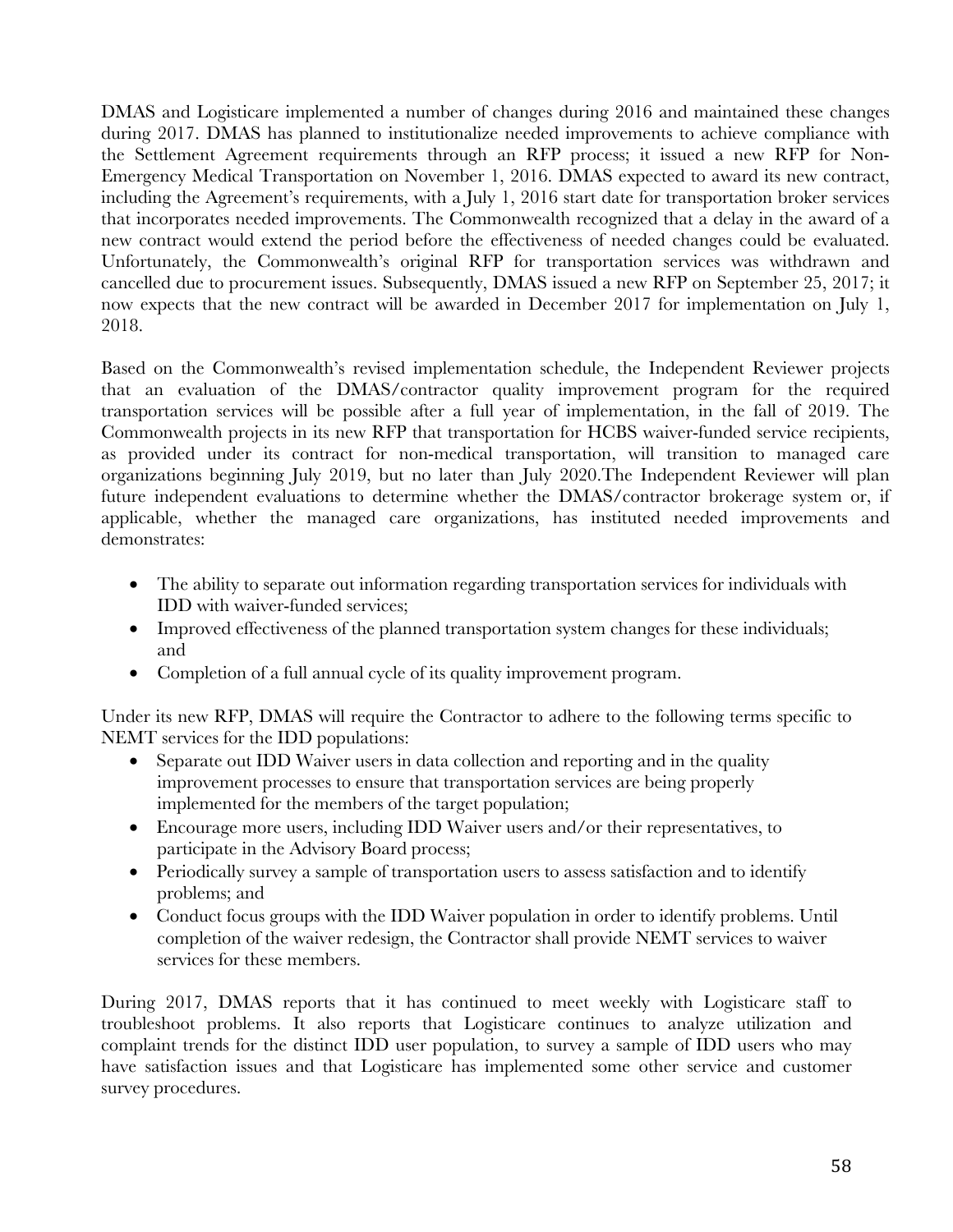The Commonwealth is in non-compliance with III.C.8.a. It will remain so until it demonstrates an effective quality improvement program for its transportation services for individuals with IDD with HCBS waiver funded services.

#### *10. Quality and Risk Management*

The Settlement Agreement requires the Commonwealth to develop and implement a Quality and Risk Management System that will:

*V.B. "… identify and address risks of harm; ensure the sufficiency, accessibility, and quality of services to meet individuals' needs in integrated settings; and collect and evaluate data to identify and respond to trends to ensure continuous quality improvement."* 

The Independent Reviewer retained two consultants to assess the Commonwealth's progress toward meeting four discrete areas of Quality and Risk Management:

- 1. Risk triggers and thresholds;
- 2. Data to assess and improve quality;
- 3. Providers; and
- 4. Quality Service Reviews.

Overall, the Commonwealth's Quality and Risk Management initiatives in these four areas are in the process of development and implementation. As a result, the consultants' review of a number of draft documents formed the basis for their report (Appendix I).

#### **Risk triggers and thresholds**

The consultants review found that the Commonwealth had not yet "*established or required service providers to risk management processes to establish uniform risk triggers and thresholds, that enable them to adequately identify and address harms and risk of harms."* The Commonwealth had previously developed draft risk triggers and thresholds, which were largely based on harms that had already occurred. The Commonwealth staff recognized the need for a more proactive approach and one that involves building stronger quality and risk management systems at all levels of the system: state, CSBs, and other service providers. The DBHDS staff drafted the outline of a framework for this new approach, which they recognize requires significantly more work before the framework can be finalized and implemented. Given the size and structure of Virginia's intellectual and developmental disabilities (IDD) system and the need to develop a sustainable risk management system, the Commonwealth's plan to work with CSBs and providers to structure their risk management systems, and then develop mechanisms to ensure those systems are working correctly, is a reasonable one. In the experience of the Independent Reviewer, service providers that build effective quality and risk management systems into their operations generally provide more consistent high-quality services; state service systems ensure high quality services when the service provider agencies are expected to have effective quality and risk management systems in place and the state monitors to ensure that they do.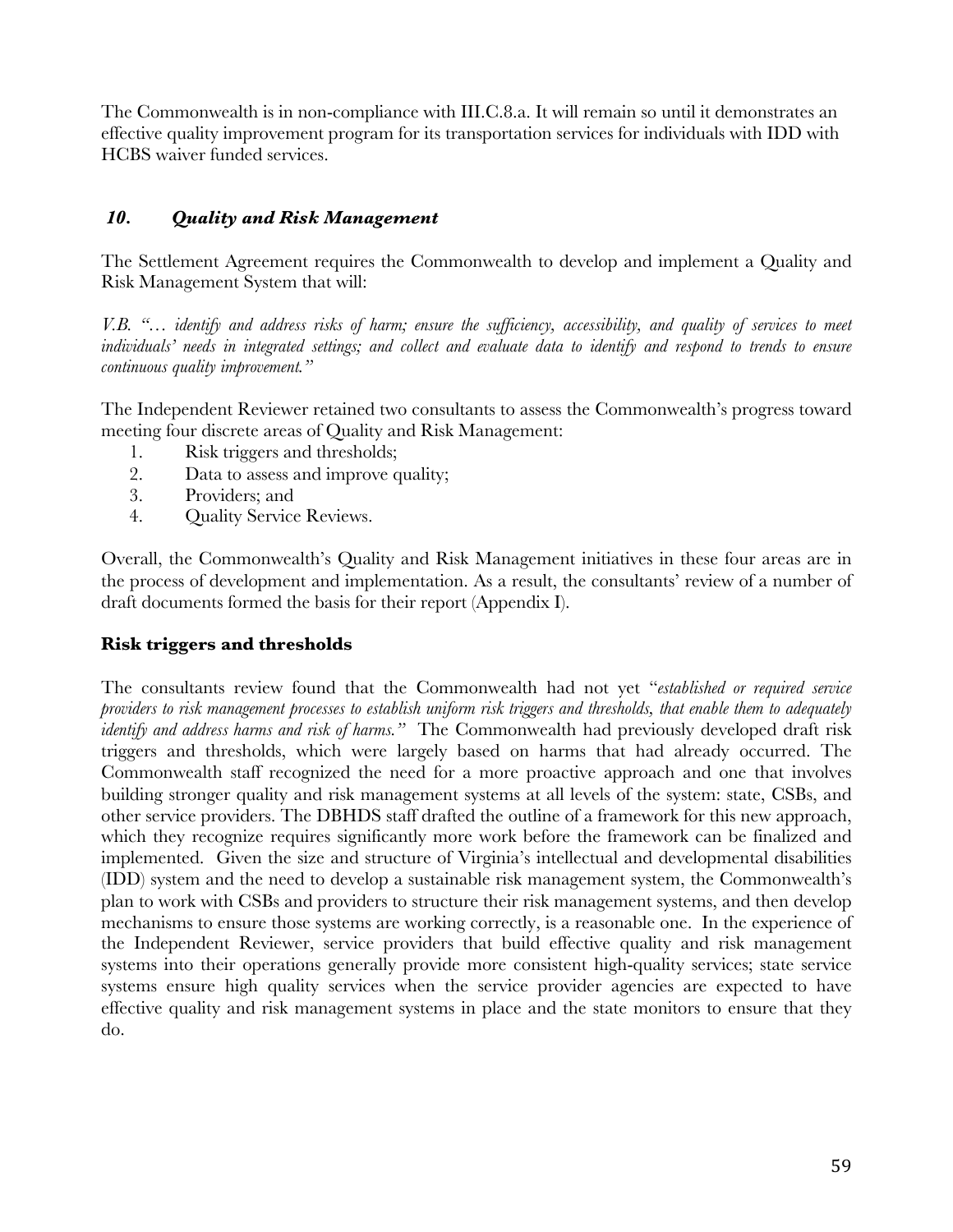As the Commonwealth fills in the details of its outlined framework for a quality and risk management system, it should ensure the system has the necessary data and the analysis processes:

- To identify areas of risk and/or harm proactively, as well as retroactively;
- To utilize that data efficiently and effectively to identify the need for interventions; and
- To provide sufficient oversight to ensure that when CSBs or providers need to take action, that they do so and that those actions are effective.

As has been previously reported, the Agreement requires the Commonwealth to implement an effective multi-level quality and risk management system. The Commonwealth's regulations, however, provide significant obstacles to achieving compliance. The existing regulations restrict what the Commonwealth can require of private providers. For example, the regulations do not allow the Commonwealth to require the submission of information, or the attendance of CSB and private provider staff at trainings, needed to implement the risk management and quality improvement system. To achieve compliance, the Commonwealth must address these weaknesses. The consultants' recommendations to improve and strengthen the DBHDS Framework are attached at Appendix I.

The consultants found that the CSBs and private providers interviewed were largely unfamiliar with the concept of risk triggers and thresholds or the Commonwealth's work to develop a risk management framework or system. They were also largely unfamiliar with the resources that DBHDS had posted on its website related to, for example, root cause analysis.

The Commonwealth is charting a new course to address the Agreement's requirements related to tracking of risk triggers and thresholds. This new course will include the involvement of the CSBs and providers and the strengthening of their quality and risk management systems. The DBHDS Quality Management staff recognize that the next phases of DBHDS work to solicit stakeholder feedback and to finalize and then implement the framework, will be substantial; the roll-out of the requirements and related training and monitoring will be keys to its success.

The Commonwealth remains in non-compliance with V.C.1, and, therefore, with V.D.4.

#### **Data to assess and improve quality**

V.D.1. The consultants reviewed the status of the Commonwealth's Quality Improvement Strategy, which was approved on September 1, 2016, when the federal Center for Medicare and Medicaid Services (CMS) approved Virginia's amendments to redesign its HCBS waivers. The Quality Improvement Strategy outlines the basic assurances the Commonwealth agreed to provide to CMS to measure the quality provision of protections, services, and supports through the implementation of the Waivers. These assurances include data and information regarding:

- Case Management;
- The inter-agency Quality Review Team;
- The DBHDS Quality Improvement Committee and Regional Quality Councils;
- Quality Services Reviews; and
- The DBHDS Mortality Review Committee.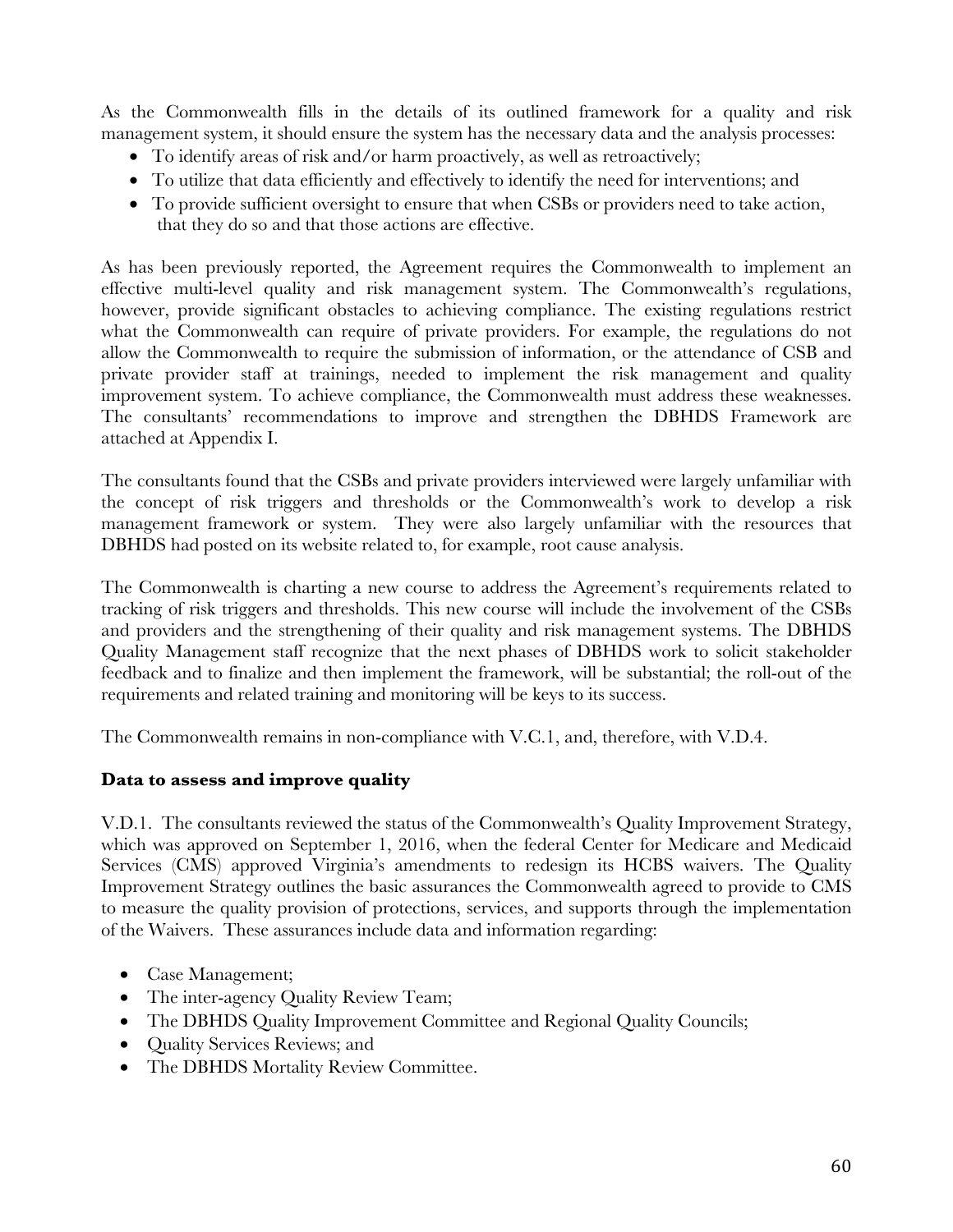The Commonwealth's Quality Improvement Strategy, which included many of the Agreement's requirements related to quality improvement, is consistent with and not in contradiction to the provisions of the Agreement. Staff report that two HCBS waivers are scheduled for renewal in 2018. The Commonwealth's renewal applications will, reportedly, incorporate a description of numerous changes in the Commonwealth's quality assurance system and will include revised and expanded data measurements. The Commonwealth provided a copy of the most recent draft Quality Management Plan, updated on October 20, 2016. The plan, in its current iteration, presents a comprehensive, high-level description of how the agency structures its Quality Management program. The draft plan has not yet been updated to incorporate some of the more recent modifications made to the way in which DBHDS collects and analyzes data.

The consultants found that both the existing and the draft plans are not the central repository of DBHDS/DMAS efforts to advance the structure and implementation of a data-driven quality improvement system. The plan does not provide a roadmap for DBHDS to expand and improve its ability to collect and analyze data to measure improvement. The consultants recommend that DBHDS consider incorporating a roadmap (e.g., annual plan) as well as this greater level of detail as an attachment to the Quality Management Plan. DBHDS should ensure that the plan is kept up-todate and reflects its most current plans and initiatives.

The Commonwealth remains in non-compliance with V.D.1.

DBHDS continues to expand and improve its ability to collect and analyze consistent, reliable data to measure:

- The availability and accessibility of services for individuals in the target population; and
- The quality of services offered to individuals receiving services.

To date, DBHDS has focused primarily on identifying measures related to data that are currently available. DBHDS has used a thoughtful approach with a group of subject matter experts to begin evaluation of identified data elements to determine whether the data are accurate and complete and to ascertain how useful these data will be to measure the quality and quantity of services being provided. DBHDS staff recognize that their development of these initial measures was the first step in a much larger project. DBHDS plans for the subject matter experts, working with data analysts, to continue to develop measures, to evaluate the accuracy and completeness of the data and, through analysis, to evaluate further the efficacy and utility of the data measures.

DBHDS's current efforts to identify, analyze and expand the use of data are appropriate first steps. DBHDS has not developed a structured plan, however, that includes specific goals, objectives, tasks and timelines to guide the efforts necessary to identify, define, collect, analyze, report, and effectively use relevant data to evaluate and improve services. Without a formal plan to establish the parameters, objectives and timelines for the project, it is difficult to determine whether the significant resources and efforts that the Commonwealth is dedicating to this initiative are in meaningful progress. It is recommended that DBHDS formulate a formal plan that captures current and future goals, objectives, milestones and timelines to expand and to improve effective use of data. The plan should be maintained as an attachment to the DBHDS Quality Management Plan. Reporting on the status of goal, objective, and milestone achievement should then flow from this plan.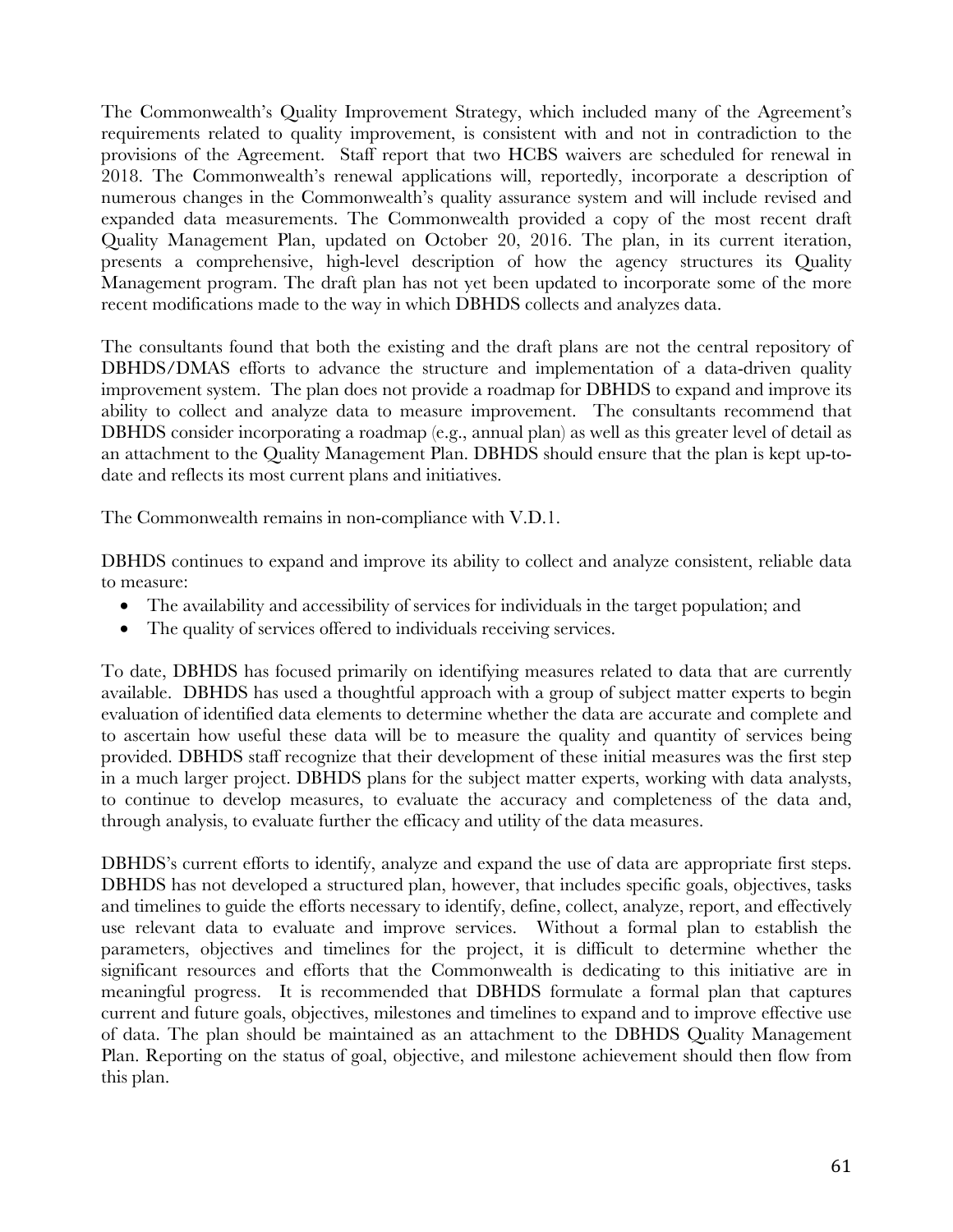Feedback from interviews with staff at four CSBs and five community-based private providers indicated they are not familiar with specific data measures that the Commonwealth is using to measure quantity and quality of services. They are not familiar with the processes DBHDS is developing or considering expanding to improve data reporting and analysis. The Commonwealth continues to be challenged by the absence of a uniform means for reporting key operational data across the provider system. To advance its efforts to establish meaningful data measures of its service delivery system, DBHDS should direct considerable effort. It should clearly define each data element and it should ensure both that each data element can be objectively measured and that an electronic data reporting system exists that will allow providers to consistently and accurately report data, without taking excessive staff time and effort.

The Commonwealth remains in non-compliance with V.D.2.a.-d.

DBHDS produced the "Report on the Eight Domains" in October 2017. The report includes a greatly expanded set of twenty-six data measures with the following number of measures for each Domain:

- Safety and Freedom from Harm four measures;
- Physical, Mental and Behavioral Health and Well-being four measures;
- Avoiding Crises five measures;
- Stability four measures;
- Choice and Self-determination  $-$  two measures;
- Community Inclusion two measures;
- Access to Services three measures;
- Provider Capacity two measures.

The Report on the Eight Domains shows that DBHDS has done solid work in defining relevant measures for each domain, while recognizing some of the limitations of the data currently available. The workgroup took care to develop definitions, as needed, to allow a common and clear understanding of terms. Completing this initial groundwork to expand and refine data measures shows great promise. This is essential to achieving the goal of providing more useful data to assist the Quality Improvement Committee (QIC) and Regional Quality Councils (RQCs) in evaluating services on a broad scale throughout the Commonwealth.

DBHDS staff report that these efforts to produce reports based on the indicators in the eight domains are in their infancy at the present time. Given the expanding set of data measures, it was positive to find that data analysis efforts are now beginning to include cross-referencing of data to verify its consistency/accuracy and to identify inter-relationships between processes and outcomes.

The Commonwealth remains in non-compliance with V.D.3.a.-h.

V.D.5. The five RQCs are operational, have the required membership. Each RQC met during each quarter.

The RQCs use a consistent agenda format to guide the structure and discussion of each meeting. Minutes reflect that some discussion items focus specifically on data review. The use of data as the primary focus of discussion in these meetings continues to be in its infancy. An ongoing focus on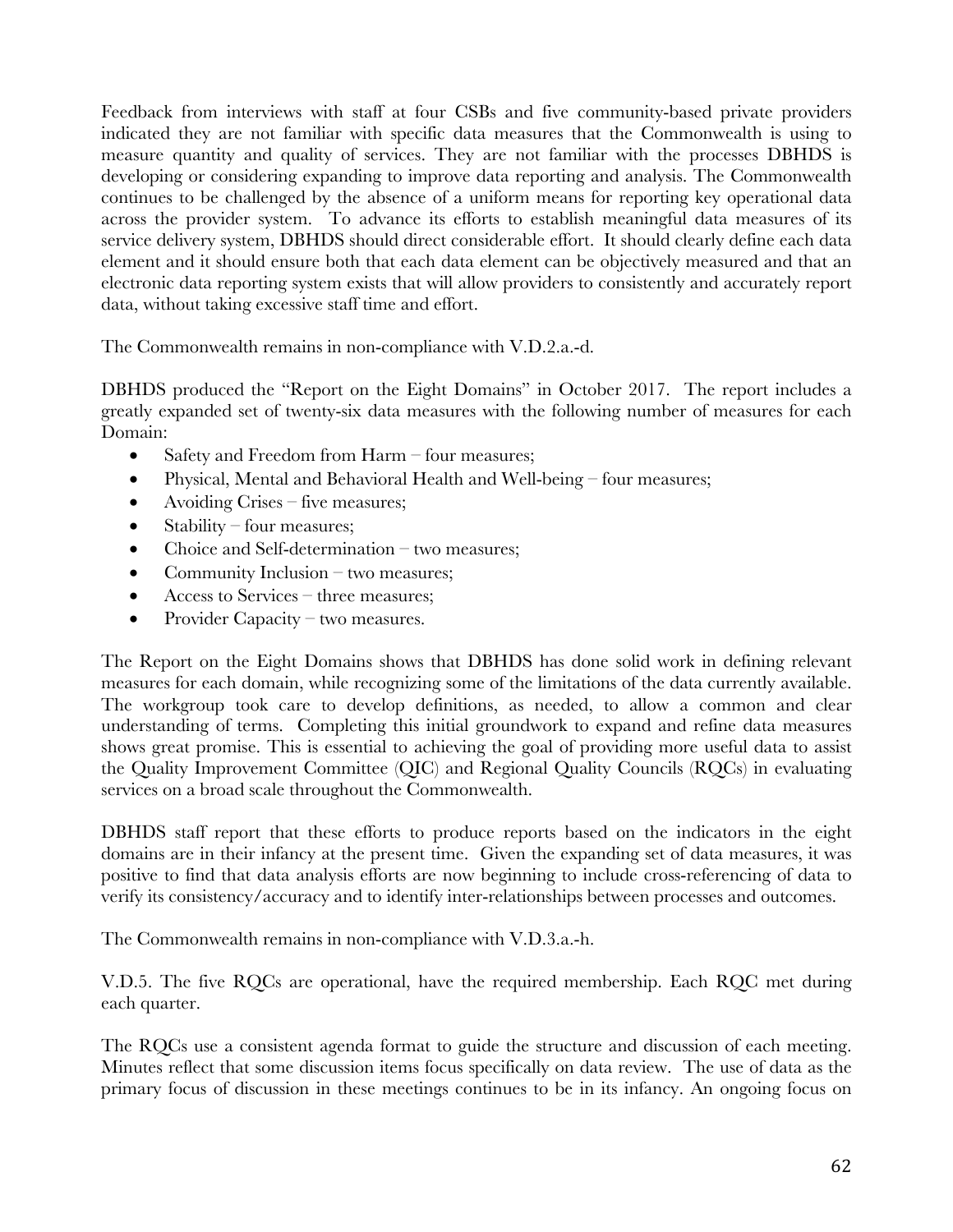structuring the meetings around data analysis presentations will enhance the capabilities of each RQC to identify trends and to recommend responsive actions to address identified issues.

As its use of data continues to evolve, DBHDS should identify data measures/reports that allow comparative presentation of information across Regions and over time. These comparisons will improve the ability of each RQC to provide substantive and meaningful response to DBHDS regarding regional impacts of various new initiatives and process changes that DBHDS implements, or is considering to improve, the service delivery system. DBHDS should consider focusing attention in the RQC meetings on a small number of key measures that lend themselves to comparability and measurement over time. Through this narrower initial focus, the process of data review within the RQC structure can evolve and mature more rapidly.

The Commonwealth remains in non-compliance with V.D.5.

At least annually, the Commonwealth is required to *"report publicly, through new or existing mechanisms, on the availability (including the number of people served in each type of service described in the Agreement) and quality of supports and services in the community and gaps in services, and make recommendations for improvement."* Although DBHDS established a page on the DBHDS website, and previously posted some information, the documents contained under this tab are not current; do not include an analysis of available data to identify gaps in services; and do not identify recommendations to address identified gaps. DBHDS has stated that, due to upcoming changes to the website, reports previously included on the website have been deleted. After the new website comes on line by January 1, 2018, DBHDS expects to add the annual report information in March 2018.

The Commonwealth is in non-compliance with V.D.6

In conclusion, DBHDS continues to expand and improve use of data to guide its assessment of necessary service delivery improvements. The expanded number of measures that DBHDS has established over the past year is evidence of considerable progress. It is critical that DBHDS create a comprehensive data quality improvement plan that provides a roadmap and specific milestones to guide its ongoing efforts to expand and improve the quantity and quality of data to measure performance, provide a structure for greater accountability of effort, and assist in appropriate allocation of resources to develop better data reporting systems, better analysis of data and to support the Department's effective use of data in its performance measurement.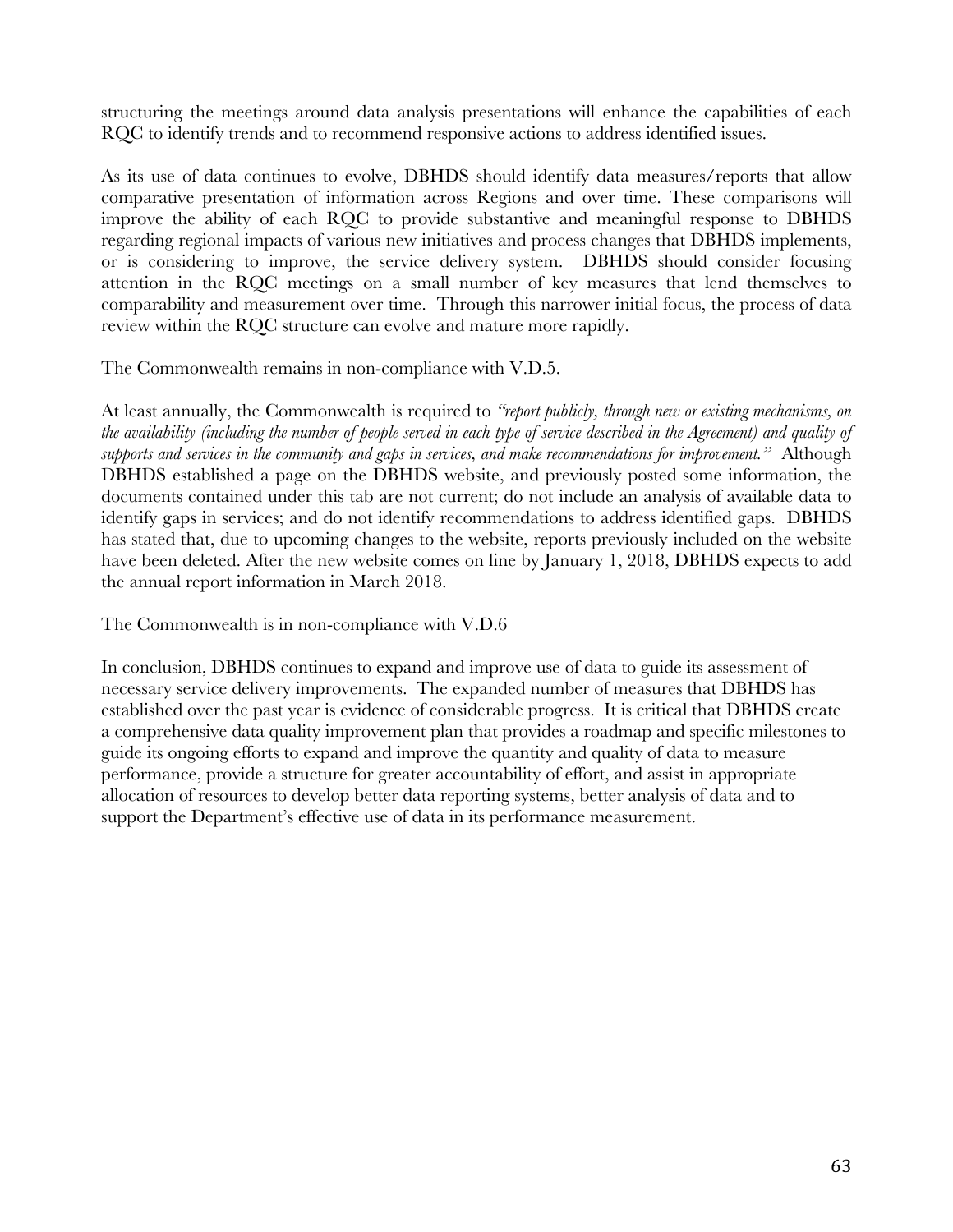## **Providers**

The Settlement Agreement established the requirement for providers to monitor and to evaluate service quality; it references the DBHDS Licensing Regulations at 12 VAC 35-105-620. Specifically, the regulations require: "The provider shall implement written policies and procedures to monitor and evaluate service quality and effectiveness on a systematic and ongoing basis. Input from individuals receiving services and their authorized representatives, if applicable, about services used and satisfaction level of participation in the direction of service planning shall be part of the provider's quality assurance system. The provider shall implement improvements, when indicated."

Beginning with Fiscal Years 2015 and 2016, the Commonwealth added quality improvement program requirements to the draft Performance Contract with CSBs.

The Commonwealth's oversight of community providers' quality improvement programs remains a work in progress. The Commonwealth previously surveyed 900 service providers. This survey, which asked foundational questions to establish baselines regarding the status of service providers' quality improvement and risk management practices, provided some insights. The low provider response rate and questions that lacked precision undermined the utility of the survey results. DBHDS reports that it is planning a second survey with more clearly stated questions and with strategies to improve the response rate.

Although at the time of this current review, some work was underway, the Commonwealth has not yet established expectations for CSBs' and private providers' quality improvement programs. In addition, the Agreement's provision requiring formal training and technical assistance to CSBs and private providers had not yet begun.

The Commonwealth remains in non-compliance with V.E.1. and 2. It has not required providers to implement Quality Improvement Programs or to report its findings from such programs.

### **Quality Service Reviews**

The Independent Reviewer retained two independent consultants to review the adequacy of DBHDS's revised Quality Service Review **(**QSR) process, the extent to which this process aligns with the Agreement (e.g., to evaluate the "quality of services" and to complete assessments, including via face-to-face interviews with individuals, professional staff, and others involved in the individual's life, and assessments of treatment records, incident/injury data, etc.), and the status of its implementation.

DBHDS completed a review of its QSR Contractor's first year of work and first report. Subsequently, DBHDS decided to focus on realigning some of the contractor's indicators for the key performance areas. DBHDS and QSR Contractor staff worked together to review the driver indicators within the audit tools to link them to these key performance indicators. By August 15, 2017, the QSR contractor had completed all 400 Person-Centered Reviews and fifty Provider Quality Reviews, which focused on providers of day program. A preliminary QSR report was issued on October 16, 2017.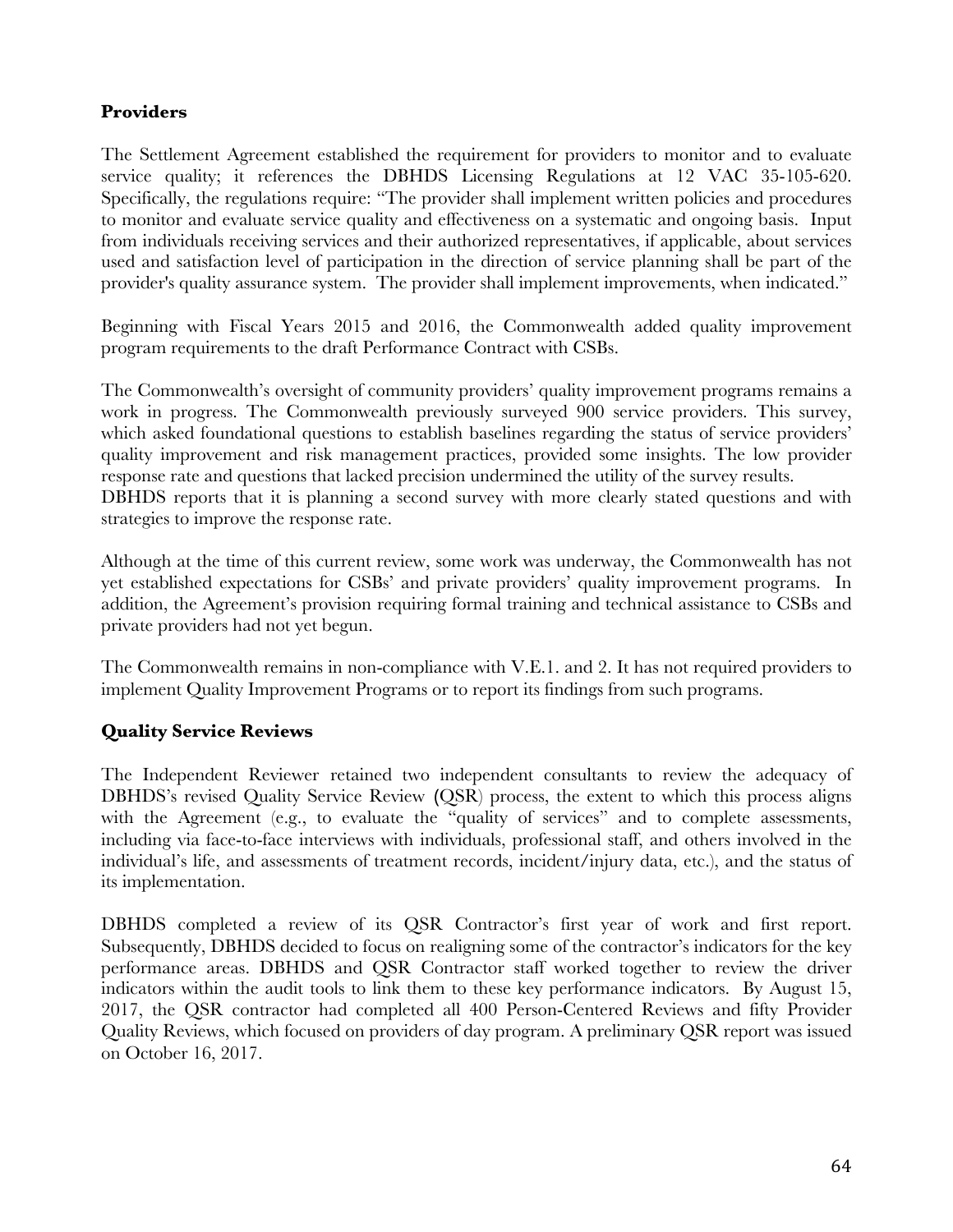The Independent Reviewer's consultants found that staff expended considerable time, thought, and effort to attempt to address concerns raised previously about the contractor's audit tools and the reports it generated. Although some limited progress was made in defining measurable drivers and the relationship of the measures to DBHDS' key performance areas, it is not evident, overall, that the current QSR process generates valid and reliable results. These problematic results are a consequence of inadequate development of the underlying infrastructure. For example, there was a lack of sufficiently qualified staff and of valid audit tools that are designed to collect reliable information. Another major area of concern is that the audit tools do not offer CSBs or providers a roadmap of what the QSR contractor will assess or the standards by which performance will be evaluated. In addition, the contractor's audit tools do not lend themselves to the production of reports that are concise and that clearly identify findings or specific information about needed actions to make improvements on an individual, provider, and aggregate level.

The problems with the contractor's planned approach, which the Independent Reviewer first described in August 5, 2015, continue to persist. For example:

- Lack of Definition of Standards/Terms **–** Standards need to be well defined in audit tools to ensure inter-rater reliability, as well as to clearly articulate expectations for providers and CSBs.
- Lack of Definition of Methodology **–** Similarly, the audit tools do not consistently identify the methodology that auditors would use to answer questions.
- Lack of Criteria for Compliance **–** auditors continue to use met/not met as the scoring mechanism for many indicators, but the audit tools do not explain how this rating is determined.
- Scope of Review without Definition of Auditor Qualifications The audit tools and resulting reports require staff to make clinical judgments regarding assessments of the adequacy and appropriateness of behavior support plans, nursing care, clinical and medical supports. The audit staff, however, do not have clinical qualifications.
- Missing Components The audit tools do not comprehensively address services and supports to meet individuals' needs, especially with regard to clinical services. For example, indicators to assess the quality of clinical assessments, as well as service provision, are not evident. This calls into question the validity of the findings.

The consultant's previous report of the QSR process included concerns related to the reliability of the contractor's data, which in part, could be attributed to weak inter-rater reliability. Since the previous review, the contractor made progress in instituting a formal inter-rater reliability process that is more consistent with standard practice. In a document entitled: "Rater Reliability Process Virginia Quality Service Reviews," dated March 10, 2017, the contractor describes informal as well as formal means for ensuring the reliability of the QSR audit data. Based on the consultant's review of its revised inter-rater reliability process, the contractor now has in place a system that should enable it, generally, to confirm the reliability of the data that its audits generate. Based on the summary inter-rater score spreadsheet shared with the consultant, the contractor had identified issues with inter-rater reliability and subsequently completed re-testing.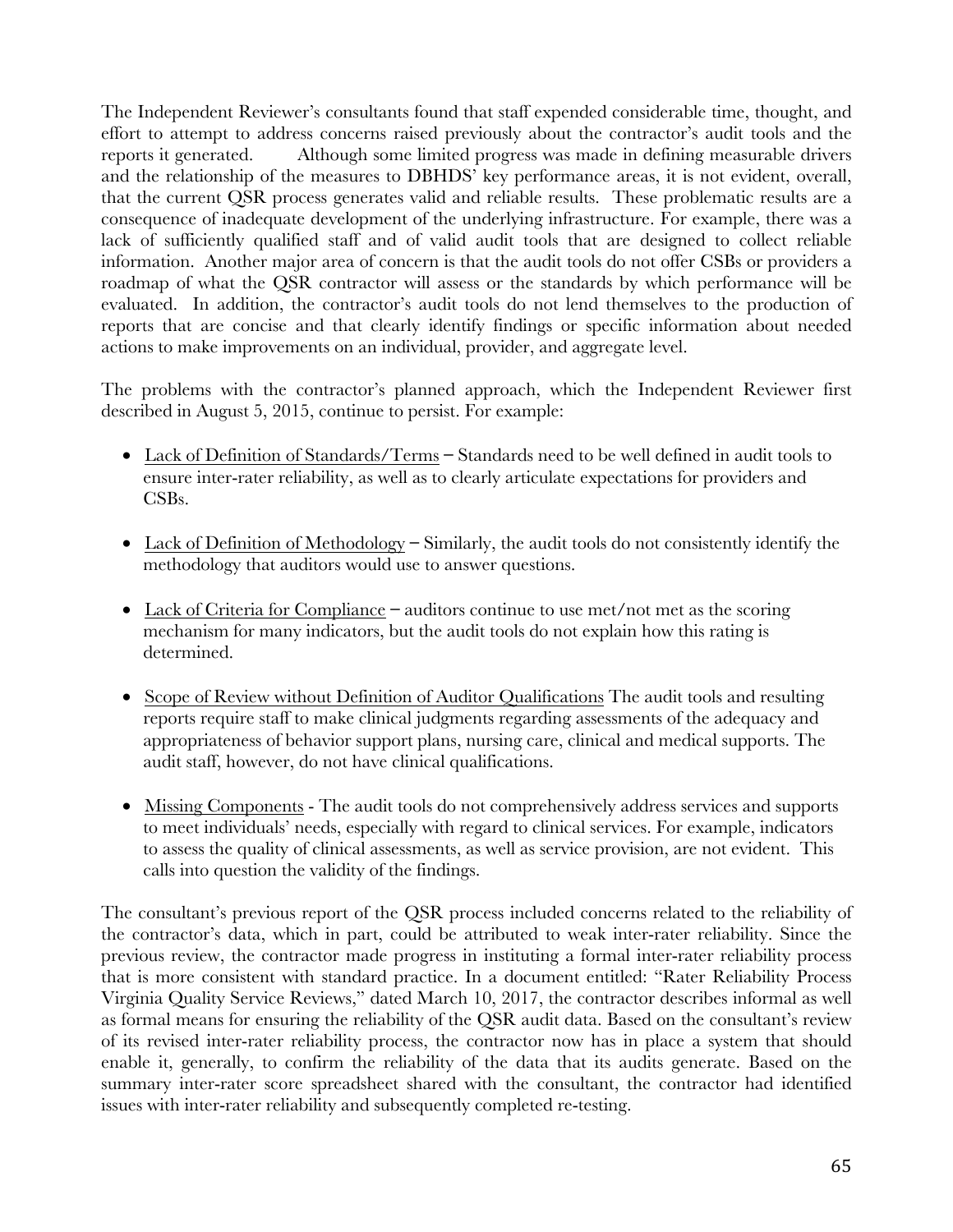On October 2016, the contractor issued a preliminary "Virginia Quality Service Reviews Annual Report," which represented its second annual report. This report clearly reflected an intense amount of work. Like the previous report, in summarizing the results of the PCRs, the newest report made broad statements, such as: "Individuals' basic needs were consistently met… Over 90 percent of individuals received needed services… Safety needs were mostly met and individuals were free from harm…" Unfortunately, due to the problems identified above with regard to the validity of the tools and the process, the reliability of data collected, and the lack of clinical qualifications of reviewers, it remained unclear whether the findings of the QSR report were accurate.

In summary, although it is clear that the Commonwealth and its contractor staff worked diligently to make necessary changes and to complete the QSR process, the quality of the results of the reviews completed is highly questionable. Additional work is needed to improve the audit tools that the contractor uses, as well as the resulting reports. An important missing piece continues to be the lack of clinical review of individuals' physical, therapeutic, and behavioral health supports and outcomes. Specific and detailed recommendations are offered to rework the entire QSR process.

#### *11. Licensing Services and Human Rights*

It is the individual's Case Manager who ensures that an individual's essential needs are identified, that service providers are in place, that services are properly implemented and meet the individual's needs. The residential, day/employment and clinical service providers that implement elements of the individual's support plan are expected, and are usually licensed to, provide individualized and person-centered services that meet the individual's needs. The quality of these services will largely determine whether an individual's ISP goals are met and whether the quality of his or her life is improved.

The DBHDS Office of Licensing Services (OLS) and Office of Human Rights (OHR) are the Commonwealth's primary systems for regulating the conduct of service provider agencies. The OLS system is also the primary compliance mechanism for Community Service Board (CSB) performance under their contracts with the Commonwealth for the provision of Case Management/Support Coordination services. Consequently, the effective functioning of OLS and OHR in accordance with the requirements of the Settlement Agreement (SA) is critical to improving individuals' lives and to achieving compliance.

During the tenth and eleventh review periods, the Independent Reviewer retained an independent consultant to complete a year-long two-phase review of that status of the Commonwealth's compliance with the provisions related to licensing and investigations.

The Independent Reviewer has previously identified, and the Commonwealth has acknowledged, that the DBHDS Licensing Rules and Regulation do not align with the requirements of the Settlement Agreement. DBHDS has continued to draft needed revisions. Its most recent draft (dated July 17, 2017) shows an improved alignment with some of the provisions of the Settlement Agreement, including a clarification of expectations around root cause analysis, risk triggers and thresholds, risk management programs and quality improvement programs. This most recent draft, however, does not include criteria that align with the Agreement's requirements for enhanced Case Management, Case Manager responsibilities at face-to-face meetings, and an assessment of the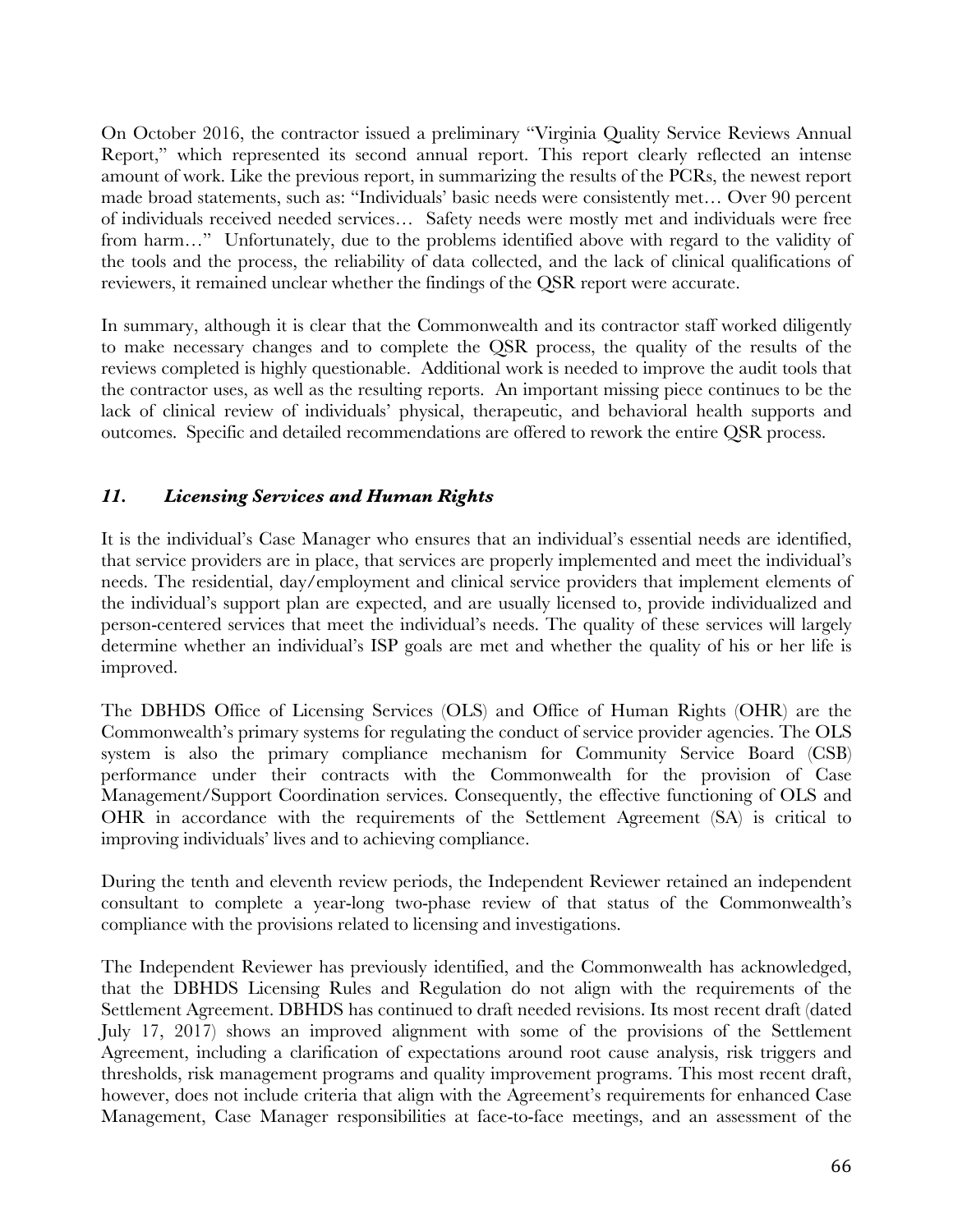"adequacy of individualized supports and services." Also, the Case Management checklist used by OLS to operationalize the requirements of the Agreement does not include assessment of the "adequacy of individualized supports and services." In addition, this checklist is documentationfocused, rather than outcome-focused, and does not include specific probes of the following Case Management requirements: identifying risks to the individual, offering choice among providers (including for Case Management), assembling professionals and non-professionals who provide supports, and amending the ISP when needed.

The first phase of the consultant's study found that the newly established Regional Manager positions in OLS have been incorporated into the functioning of OLS and into the current version of the OLS *Office Protocol*. Analysis of one randomly selected investigation/corrective action plan suggests that Regional Managers may be relieving enforcement frustrations at the Licensing Specialist level. Following review by the Regional Manager, the Licensing Specialists had looped back to review and cite the Case Managers/Support Coordinator's handling of challenging cases for which the residential provider may have originally been cited. In both phases of his study, the consultant found an increased frequency of OLS citing CSBs and required corrective actions related to Case Management performance problems.

The consultant's study found that OLS placed six IDD (intellectual and developmental disability) provider settings on provisional status during Fiscal Year 2017. OLS trend reports suggest that timely reporting (i.e. within 24 hours) of SIRs has remained at about 86-88% during most of 2016. In the consultant's review of a sample of fifty-five OLS investigations that were closed with a CAP during April 2017, sixteen (29%) providers were cited and required to submit corrective action plans for late reporting (160C.2). OLS data for 2016 also continues to show a significant voluntary closure rate of about twenty (20) agencies/services/settings per quarter. Voluntary closures are frequently a positive byproduct of system oversight in that many marginal agencies will self-select to surrender a license.

As reported previously, OLS appears to have the necessary regulatory tools to force improvements among substandard providers and to eliminate substandard providers who have demonstrated a refusal or inability to improve their services. Interviews with OLS staff confirmed previous findings of a continued systemic reluctance by OLS to pursue use of these other tools, including provisional status, because of the due process burdens on Licensing staff. The occasional use by DBHDS of Service Agreements with problematic providers is potentially a quasi-legal vehicle for leveraging provider improvements, if OLS monitors frequently and strictly during the period of the agreement.

The addition of OLS Regional Managers and an increased number of Licensing Specialists, and changed or additional citations following 45-day reviews, will likely contribute to changes in the patterns and trends. These changes will reflect the increased activity and refocused attention encouraged by the use of new monitoring tools (e.g. *Mortality Review Guidance Document*) by Licensing Specialists. It appears that the OLS Regional Managers have already had a positive qualitative impact on the work of Licensing Specialists.

The OHR Abuse Allegation Report database has improved due to the implementation of the retrospective look-behind process. Additional focus studies by OHR have yielded useful information that enabled OHR to generate both targeted and general educational and technical assistance efforts to improve the quality of provider investigations.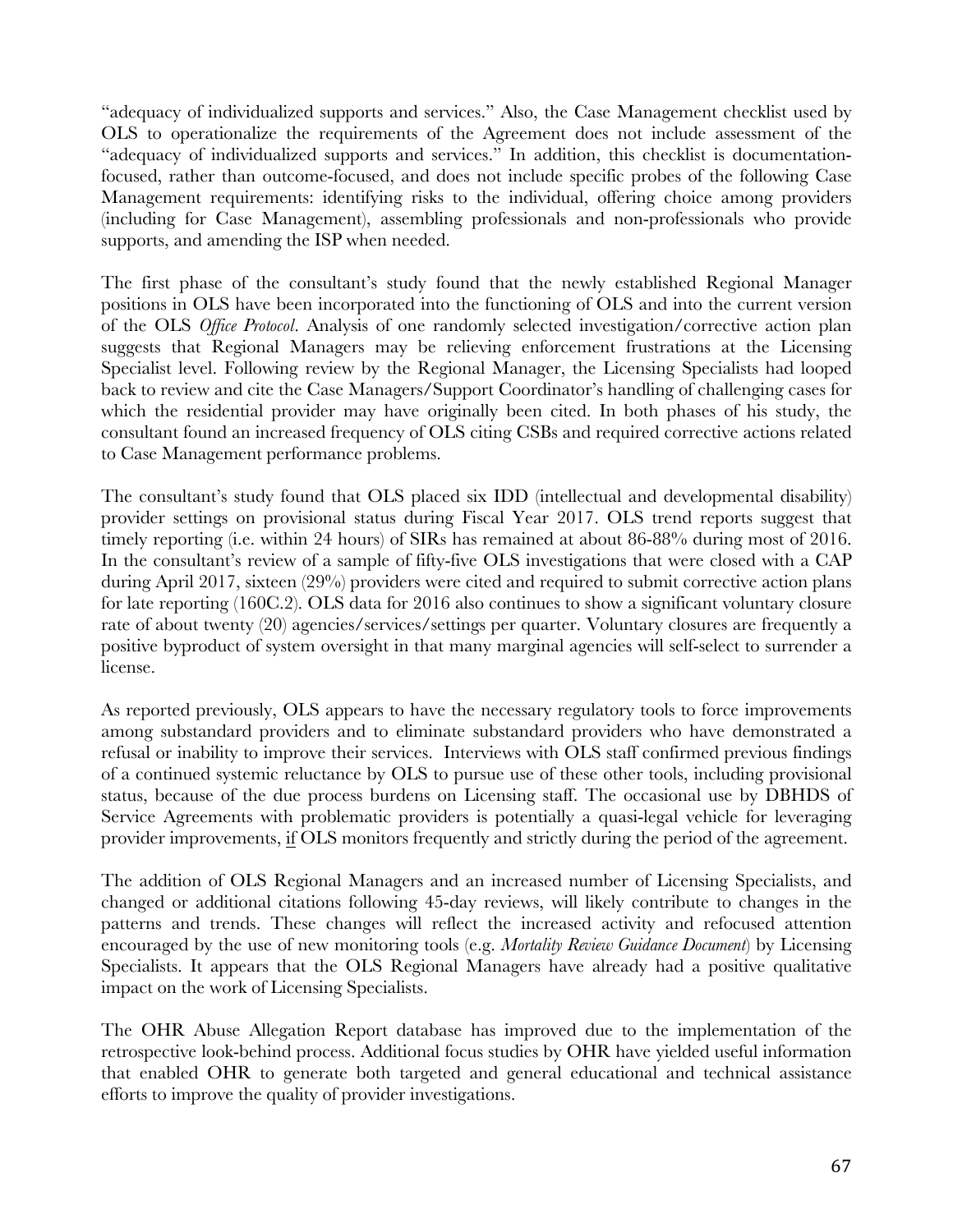The consultant's study again found that DBHDS does not have evidence at the policy level that OLS is identifying systemic patterns of compliance problems with the Agreement, including its "data and assessments" across the eight (8) domains described in Section V.D.3.

DBHDS reported that its attempted collaboration between OLS and the Virginia Department of Health (VDH) regarding overlapping service recipients in hospitals, nursing homes, etc., was unsuccessful due to the Commonwealth's HIPAA policy constraints. Reportedly, VDH is not allowed to disclose information to DBHDS due to HIPPA protections against disclosing personal health information. As this was a request that emerged from the Mortality Review Committee, DBHDS reports that it intends to begin situationally filing formal complaints on behalf of individuals served in VDH regulated facilities, in order to surface or identify quality outcome concerns. VDH has indicated they would be responsive to these complaints.

The Commonwealth's Office of Licensing Services and its Office of Human Rights have improved their oversight mechanisms (i.e., adding Regional Managers, OLS creating its supervisory evaluation tool, OHR implementing a supervisory retrospective look-behind process, OLS implementing the Mortality Review Guidance Document increasing the number of citations for inadequate case management performance, OLS increasing citations of providers for late reporting to DBHDS of serious injuries or deaths.) It is not clear whether any enforcement mechanisms included in the Commonwealth's performance contracts with the CSBs have been utilized to make progress toward fulfilling the requirements of the Agreement.

The DBHDS process of drafting planned revisions to the OLS regulations has continued. The most recent draft (version dated July 17, 2017) includes emphasis on root cause analysis, risk triggers and thresholds, risk management programs, and quality improvement programs. It does not include detailed requirements for Enhanced Case Management, Case Manager/Support Coordinator responsibilities at face-to-face meetings, an assessment of the "adequacy of individualized supports and services," and direct support staff core competencies (these competencies are apparently in the new Waiver regulations). DBHDS is finalizing its new HCBS Waiver Regulations (12VAC30-50- 440 to 490) for Case Management/Support Coordination, which show alignment with the Agreement. However, it still appears OLS is the primary monitoring entity for DBHDS regulations.

The Independent Reviewer's studies of Individual Services, Case Management and the DBHDS Licensing and investigation systems have found several problem areas in CSB performance. These areas of continued CSBs' performance problem areas include a lack of offering choice of Case Managers annually, monitoring for risk, ensuring that programs are being properly implemented, assembling, assisting, ensuring that ISPs include all essential needs. In spite of the presence of the Commonwealth's Performance Contract with the CSB, and any enforcement or sanction provisions, CSB performance has not improved substantially, and, as a result, the Commonwealth remains in non-compliance with these provisions.

The Commonwealth is not currently in compliance with III.C.5.d, the requirement to have a mechanism to monitor CSB compliance with Case Management performance standards. DBHDS continues to be in compliance with Section V.G.1. and 2.

DBHDS is not currently in compliance with the requirements of Section V.G.3. Based on this review, DBHDS is moving towards, but does not have evidence yet at the policy level, that OLS is identifying systemic patterns of compliance problems with the Agreement, including its "data and assessments" across the eight (8) domains at Section V.D.3.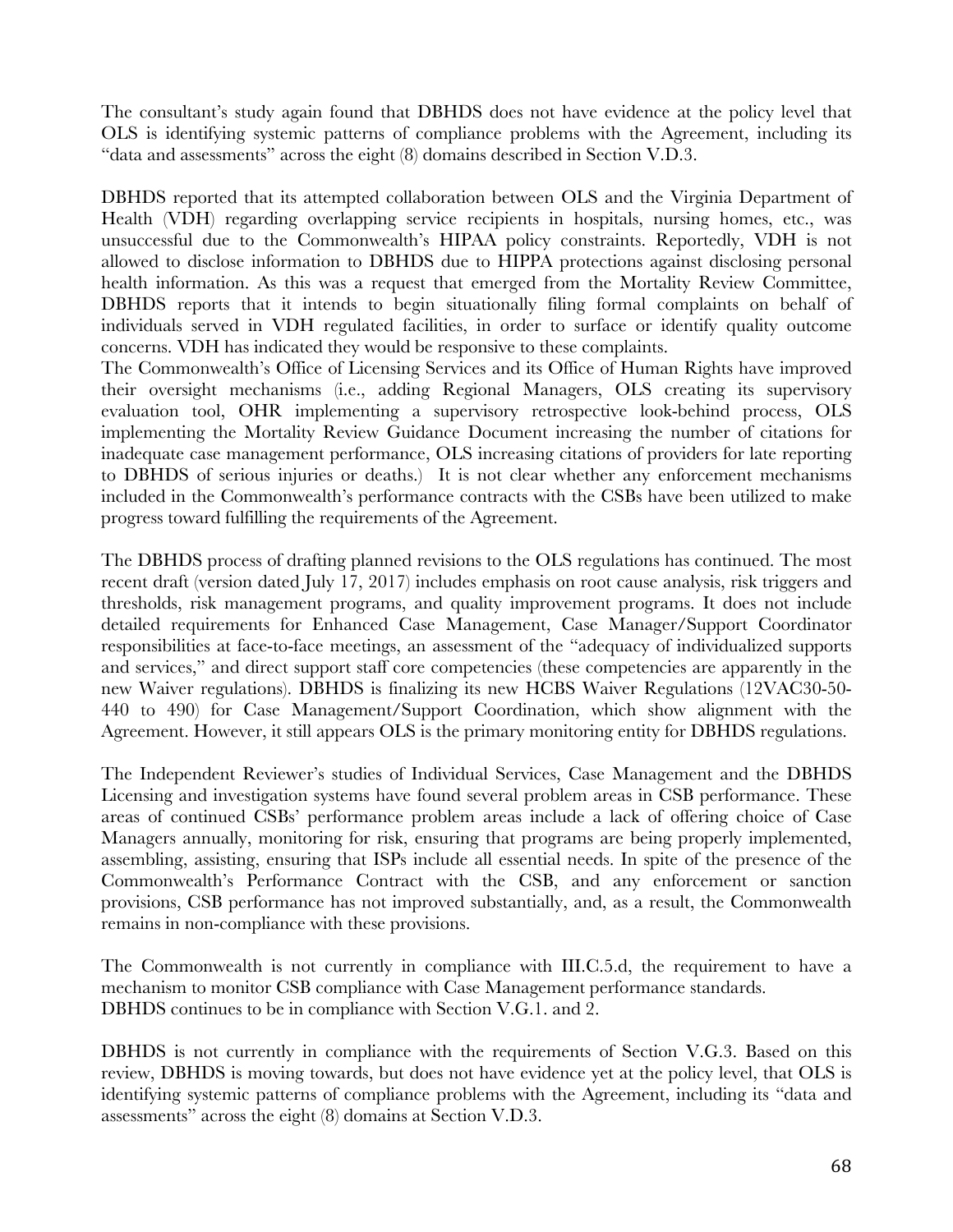The Commonwealth is also not currently in compliance with Section IX.C, which requires that there be "…sufficient records to document that the requirements of the Agreement are being properly implemented…"

The Commonwealth is in compliance with V.C.2.

DBHDS is not in compliance with V.C.3, but DBHDS is making progress toward compliance with implementing requirements that its Licensing Specialists verify the implementation of corrective actions that have to do with "health and safety".

DBHDS is not in compliance with V.C.6., but DBHDS is making progress toward compliance by increasingly taking "appropriate action" with agencies which fail to timely report.

#### *12. Mortality Review*

The Independent Reviewer retained an independent consultant to complete a year-long two-phase study to assess the status of the Commonwealth's progress related to the Mortality Review requirements of the Settlement Agreement. The assessment included review of the Commonwealth's planning, development, and implementation of the Mortality Review Committee (MRC) membership, process, documentation, reports, and quality improvement initiatives.

When this consultant reviewed the status of the Commonwealth's compliance with the mortality review provisions during the ninth review period, he identified significant inadequacies. At that time, the records that the Commonwealth maintained related to mortality review lacked information needed for a thorough review; the Mortality Review Committee was categorizing some cases as 'pending", due to lack of information, but not adding information at a later date, or closing the case. The MRC tracking data base had significant gaps and had included conflicting information that did not provide when cases were closed. During 2015 and 2016, the MRC had met an average of twelve or more times each year, but had not met during some months. During 2016 and the first phase of this review, the membership of the MRC included all required members, except one. It did not have a member with the clinical experience to conduct mortality reviews who was independent of the state. During 2015 and 2016, the percent of the mortality reviews completed within 90 days, as required, had declined significantly and, during the first phase of this review in May 2017, the MRC had established an "operating procedure" that resulted in closing cases at 90 days, when it had not yet received sufficient information to complete mortality reviews of clinical value. Although intended to ensure the MRC completed reviews within ninety days, or document the unavailability of needed records, the procedure did not focus on fulfilling the Agreement's requirement. These factors contributed to the conclusion that a "significant percentage of cases closed without adequate information and deliberation" to allow the MRC to "effectively identify problems at the individual" and the "systemic level or the systemic trends and patterns." During the second of the two-phase study, to establish the baseline context for the changes and progress which has occurred, the consultant reviewed and confirmed the current status of: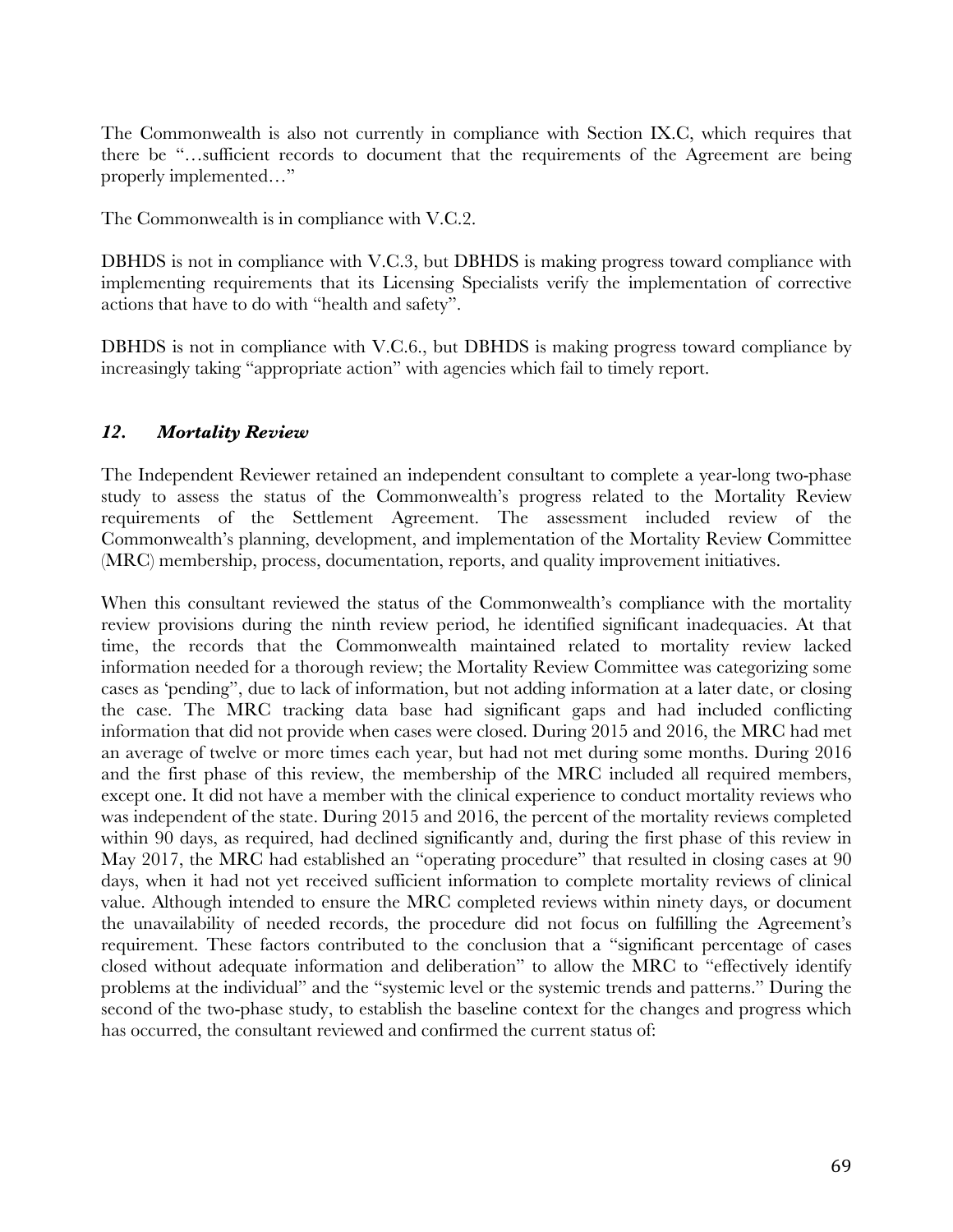- The stated purpose and role of the MRC mortality reviews and its role;
- The process for community-based providers' reports of deaths to DBDHDS within 24 hours;
- The clinical review of all information available about the death;
- The presentation of a summary of findings to the Mortality Review Committee;
- The MRC process to categorize each death as expected or unexpected;
- The MRC options for action steps that may occur, machining recommendations; and
- The provision of the outcome of the MRC process (i.e., findings, recommendations. etc.) to the Quality Management Committee and to the Commissioner for review and action.

Details of the consultant's findings, analysis and conclusions are included in Appendix J.

During the second phase of the study, in October, the consultant found that DBHDS had made substantial progress. The MRC had replaced its operating procedure to ensure a focus on "initiating the mortality review within ninety days of the death" and "meetings as often as necessary are reviewed within ninety days with a report prepared and delivered to the Commissioner." The MRC had also instituted a much-improved review process. The MRC now focuses on

- Gathering a standard packet of information in a timely manner;
- Having a nurse reviewer complete a clinical review;
- Summarizing findings following a standard format; and
- Presenting this information to the Mortality Review Committee.

Since the information gathered is now sufficiently complete, when the requested documents are submitted, the new clinical review process has contributed to a trend of the MRC having fewer "pending cases" and timely completion of mortality review with clinical value.

The results of the improved mortality review process are evident in the table below. During the most recent six-month period, the number of cases with "outcome pending" or "outcome blank" has been reduced and the number of cases with "pending resolved" has increased.

| <b>TABLE 5</b><br><b>Mortality Review Committee</b><br><b>Cases - Outcomes - Pending</b> |                                                                                          |                |       |          |      |  |  |  |  |
|------------------------------------------------------------------------------------------|------------------------------------------------------------------------------------------|----------------|-------|----------|------|--|--|--|--|
| Calendar                                                                                 | Pending<br><b>Action Steps/Alerts,</b><br>$\#$ Cases<br><b>Outcome</b><br><b>Outcome</b> |                |       |          |      |  |  |  |  |
| Year                                                                                     | reviewed                                                                                 | pending        | blank | resolved | etc. |  |  |  |  |
| 2015                                                                                     | 307                                                                                      | 48             | 15    | 31       | 75.  |  |  |  |  |
| 2016                                                                                     | 295                                                                                      | 9              | 57    | 4        | 80   |  |  |  |  |
| $2017*$<br>$(Jan-Mar)$<br>3-months                                                       | 50                                                                                       | $\overline{2}$ | 9     | 0        | 23   |  |  |  |  |
| 2017<br>$(Apr-Sep)$<br>6-months                                                          | 91                                                                                       | 8              | 3     | 5        | 52   |  |  |  |  |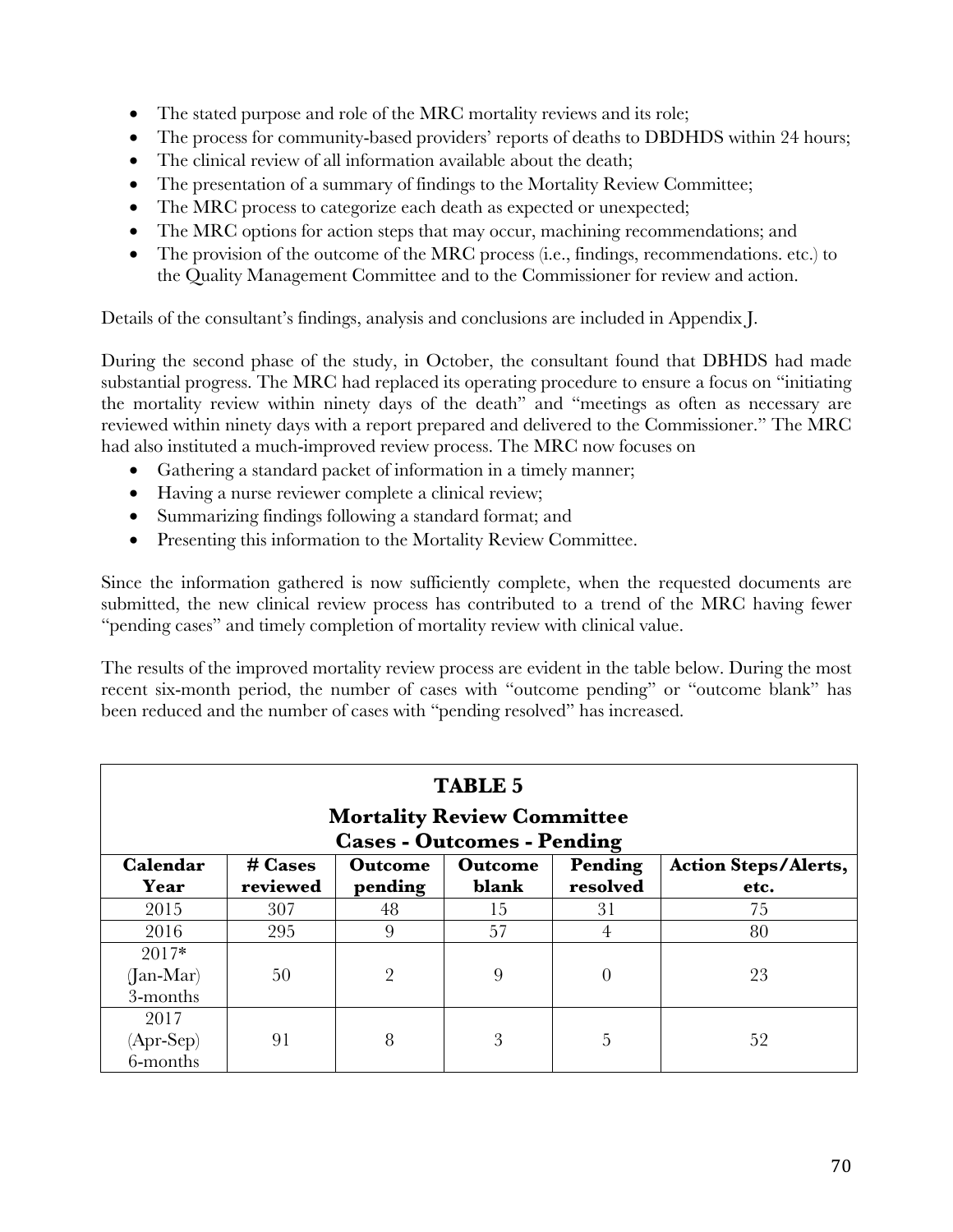The MRC process, however, continues to lack a structure or process to rapidly review unexpected deaths. The DBHDS Office of Licensing Services staff are involved in a timely review of such deaths timely, however, Licensing Specialists do not have the clinical expertise to complete a quality mortality review. The MRC has discussed the criteria for Licensing Specialists to use to determine whether medical consultation is needed, "to determine if other individuals in the home may be at risk." Providing such needed clinical consultation to Licensing Specialist, when needed, could provide a rapid review that ensures the health and safety of housemates; there is no documentation that any action has been taken to implement this recommendation.

During 2017, the MRC has met during at least once every month, as required. Attendance of MRC members has improved during all three quarters of 2017 and minutes of meetings now include the name, expertise and affiliation of each meeting participant.

DBHDS reported that the MRC has not recruited "at least one member with the clinical experience to conduct mortality reviews who is otherwise independent of the State."

The MRC process for timely completion of the mortality reviews remains a challenge. At the time of the consultant's interviews with the DBHDS staff, the nurse (LPN) reviewer was completing reviews for the deaths that occurred in April 2017. However, this nurse reviewer had only been in the position for a few months; DBHDS projects that the MRC backlog will be resolved over the next few months. It was unclear if additional nurse reviewer hours need to be assigned, temporarily or permanently, to resolve the backlog of cases needed to meet compliance in this area.

| <b>TABLE 6</b><br><b>Mortality Reviews</b><br><b>Completed within 90 days</b> |                     |     |       |  |  |  |  |  |  |  |
|-------------------------------------------------------------------------------|---------------------|-----|-------|--|--|--|--|--|--|--|
| Within 90 days<br><b>Exceeds 90 days</b><br>% compliance<br>Year              |                     |     |       |  |  |  |  |  |  |  |
| 2014                                                                          | 54%<br>123<br>103   |     |       |  |  |  |  |  |  |  |
| 2015                                                                          | 71                  | 216 | 24%   |  |  |  |  |  |  |  |
| 1/1/2016-6/30/2016                                                            | 37<br>$23\%$<br>127 |     |       |  |  |  |  |  |  |  |
| 7/1/2016-12/31/2016                                                           |                     | 107 | $1\%$ |  |  |  |  |  |  |  |
| 1/1/2017-3/31/2017                                                            |                     | 72  | $1\%$ |  |  |  |  |  |  |  |
| 4/1/2017-9/30/2017                                                            |                     | 64  | $2\%$ |  |  |  |  |  |  |  |

Previous reviews found significant gaps in the MRC data base, "Mortality Tracker." Many columns were blank, data indicated that documents that were the custody of the Commonwealth were reported as not available, and it was not clear whether "no maltreatment" meant that records were not available or that no maltreatment had occurred. The second phase of this study found significant improvement. DBHDS data analysts have created systems to review the data for completeness, accuracy, and consistency. To improve the completeness and integrity of the data available, it has limited the number of staff with privileges to enter/edit data to improve consistency, streamlined the review process, and added a layer of review to check data reliability. The need for definitions for each data field, however, remains unaddressed and a challenge. DBHDS limited the number of staff with privileges to enter/edit data to improve consistency, streamlined the review process, and added a layer of review to check data reliability. The need for definitions for each data field, however, remains unaddressed and a challenge.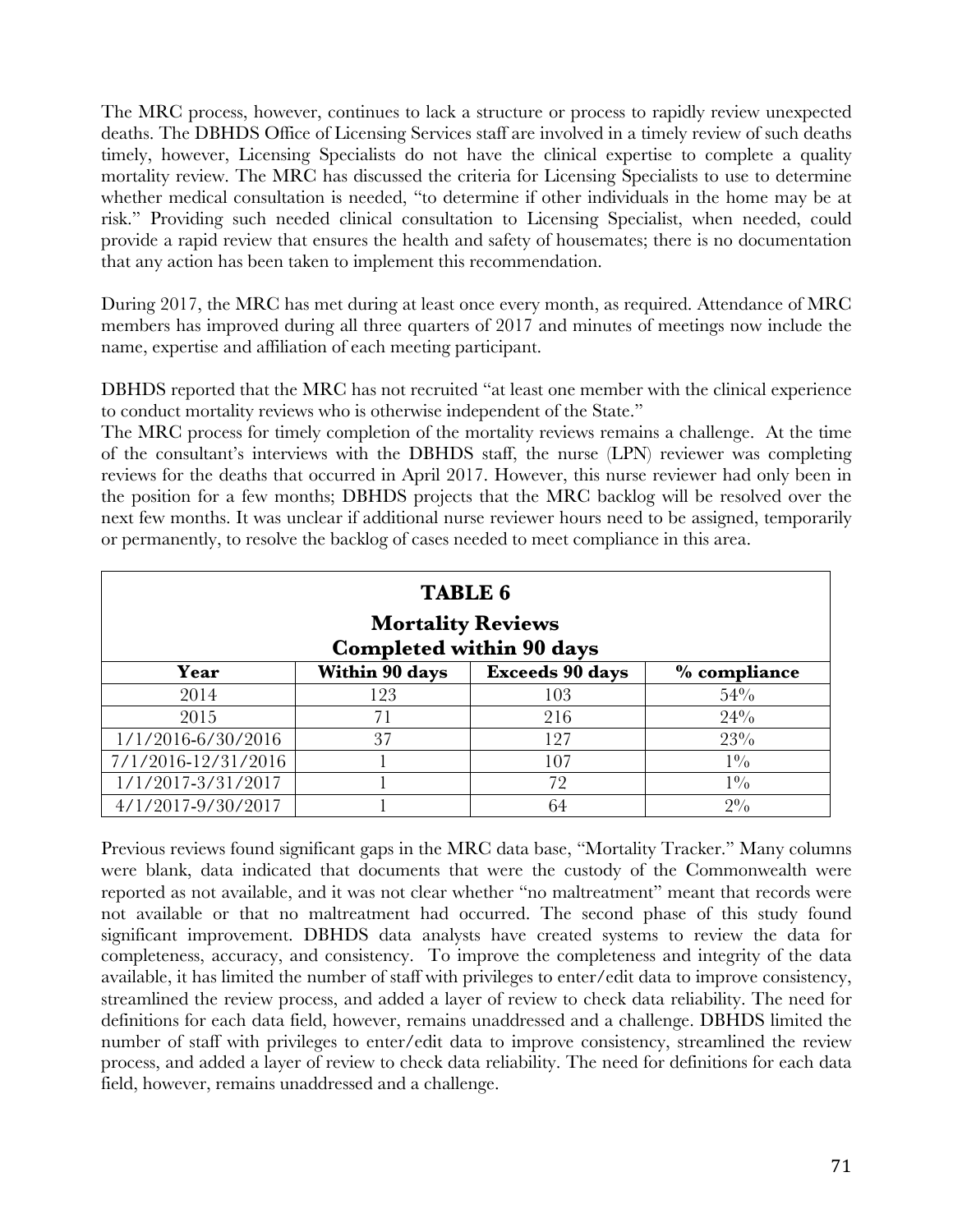The MRC is continuing to make further improvements in data collection. Currently DBHDS is working toward capturing death certificate information electronically. The table below depicts the improvement as of October 2017 in the information available for the mortality reviews.

| <b>TABLE 7</b><br><b>Mortality Review Committee</b><br><b>Information Reviewed</b> |            |            |                           |                        |            |                |                   |                   |               |                |           |
|------------------------------------------------------------------------------------|------------|------------|---------------------------|------------------------|------------|----------------|-------------------|-------------------|---------------|----------------|-----------|
| <b>YR</b>                                                                          | #<br>cases | Med<br>rec | $\mathbf{Drs}^*$<br>notes | <b>Nurses</b><br>notes | <b>IRs</b> | <b>IPP</b>     | Mal<br>tx<br>data | PE<br>re-<br>cord | Death<br>cert | <b>Autopsy</b> | interview |
| 2014                                                                               | 226        | $\Omega$   | $\Omega$                  |                        | 0          | $\Omega$       | 0                 |                   | 4             |                | 0         |
| 2015                                                                               | 289        |            |                           |                        | 289        | 3              | 40                | $\Omega$          | $\Omega$      |                | $\Omega$  |
| 2016*                                                                              | 164        |            |                           | $\Omega$               | 161        | $\overline{2}$ | 39                |                   | 15            |                | 3         |
| 2016**                                                                             | 108        | 17         | 15                        | 6                      | 93         | 23             | 29                | 14                | 6             |                | 4         |
| $2017***$                                                                          | 138        | 58         | 29                        | 36                     | 137        | 76             | 4                 | 44                | 21            | 4              |           |

\*1/1/2016-6/30/2016, \*\*7/1/16-12/31/16, \*\*\*1/1/17-6/27/17

The MRC has also established a process for tracking follow-up to its recommendations using its "Follow up Action Documentation and Reporting Process." This process includes specific tracking of each recommendation. This tracking includes identification of the lead office assigned to each recommendation, the completion date and any actions taken.

The MRC has significantly improved its process, which has positively impacted the quality and completeness of required documentation and data integrity and the quality of the MRC reviews. These improvements have allowed the MRC to discuss and determine findings more effectively and efficiently, to improve the accuracy of its categorization of each death and to make needed recommendations. The MRC has been able to significantly increase its ability to obtain and to review the needed documents given the increased staff support that DBHDS has provided to the MRC. The current MRC processes appear to be a much more effective and efficient process and to be improving the quality of the mortality review process and outcomes.

#### **Annual Report of Mortality**

DBHDS finalized and published the annual report Mortality Among Individuals with a Developmental Disability: DBHDS Annual Mortality Report for January 1, 2015 – June 30, 2016." This "Annual Report" included an eighteen-month period, so that the time period of future annual reports would align with the twelve months of the Commonwealth's Fiscal Year. The most recent report includes a review of available MRC data, analysis and a summary of findings. The Report also included several recommendations that were based on MRC findings and which provide direction for future endeavors by the MRC.

The MRC, however, did not include information in its "Annual Report" or in the Mortality Review Committee Tracking document to indicate what action steps have been taken (the Safety Alerts, the assistance/action steps taken in response to deaths in the provider agencies, etc.) to implement the MRC's past recommendations. In addition, the "Annual Report" did not prioritize needs that the DBHDS Commissioner should consider to facilitate implementation and completion of the MRC recommendations.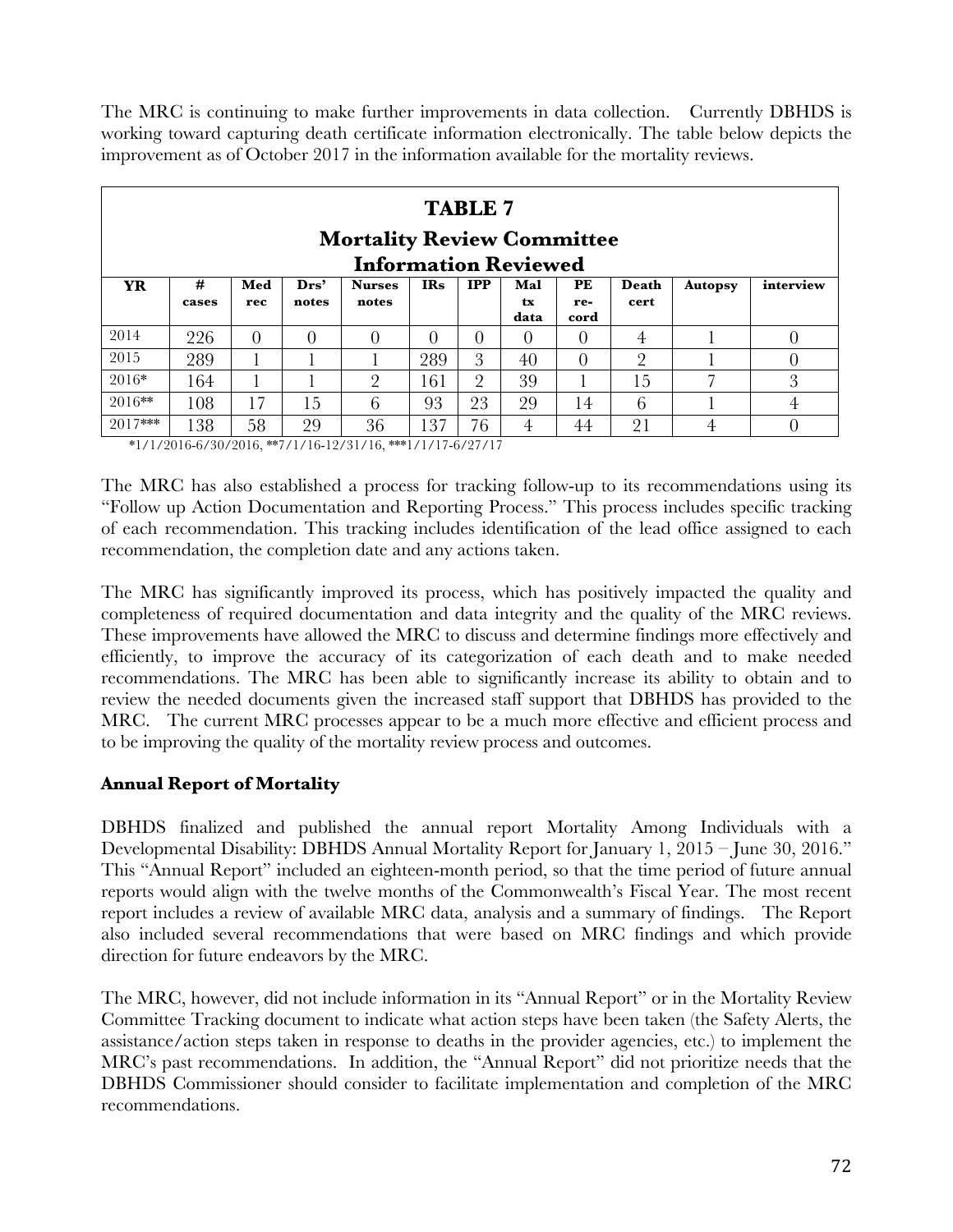## **Quality Improvement Program**

The MRC completed the "Mortality Review Committee Quality Improvement Plan March 2017," prior to the first phase of the consultant's study. The Improvement Plan listed eight goals that were based on the recommendations included in its "Annual Report." Each goal had from one to eight action steps to be completed in order to achieve the goal. The plan identified the office responsible for implementing each action and the date when it was expected to be completed. At that time, two of the action steps for one of the goals had been completed. The MRC provided and updated its document, "Mortality Review Committee: Quality Improvement Plan Calendar Year." At the end of the eleventh review period, September 30, 2017, DBHDS reported progress and the completion dates for one or more action steps toward achieving each of three of the goals. No progress was reported on the implementation of the action steps listed for the other five goals.

The DBHDS Quality Improvement Committee reviews the MRC recommendations every sixmonths. At its July 6, 2017 meeting, an update was provided to the QIC on the progress that the MRC has made and its recommendations. The QIC did not identify any actions that it would take or recommend based on the information provided.

## **Offer Guidance and Training to Providers**

The Office of Integrated Health Services (OIHS) also provided ongoing technical assistance to the community service providers. The MRC makes recommendations that OIHS follow-up on issues identified in mortality reviews, including developing safety alerts and providing training and/or technical assistance. OIHS was in the process of finalizing, and/or updating, several Alerts, since phase I of this review in May 2017. The consultant reported that the alerts were of high quality. They were written for easy understanding by the lay public and included source references. OIHS had also created one page, "in a nutshell," summaries of these alerts. These revised Alerts are an indication of an ongoing quality improvement approach: the periodic review of what has been learned since the implementation of a policy and practice that addresses a complex issue, whether it had achieved the intended outcome, and whether it can be improved, and, if so to identify and make needed revisions. It is important that OIHS recognizes that its safety Alerts should be periodically updated (e.g. every 2 to 3 years).

#### **Collecting and Analyzing Mortality Data**

MRC has significantly improved its processes for collecting and for documenting data. The second phase of this review found positive result from the work of DBHDS staff in this area. The MRC's Mortality Tracker data base includes additional categories and is more complete. This progress is due, in part, to access to autopsies, death certificates, and improved documentation, as well as to the MRC reliably entering the information that it has received. Having more complete information will allow DBHDS to more effectively identify trends, patterns, and problems at the individual servicedelivery and systemic levels and develop and implement quality improvement initiatives.

The Commonwealth is not in compliance with Section V.C.5. The MRC has made important and positive progress. It has improved its processes for gathering needed documents, for collecting data, for documenting the records of its deliberations, findings, and recommendations; it has begun elements of a quality improvement program to reduce mortality rates. The MRC membership does not meet the requirements of the Agreement.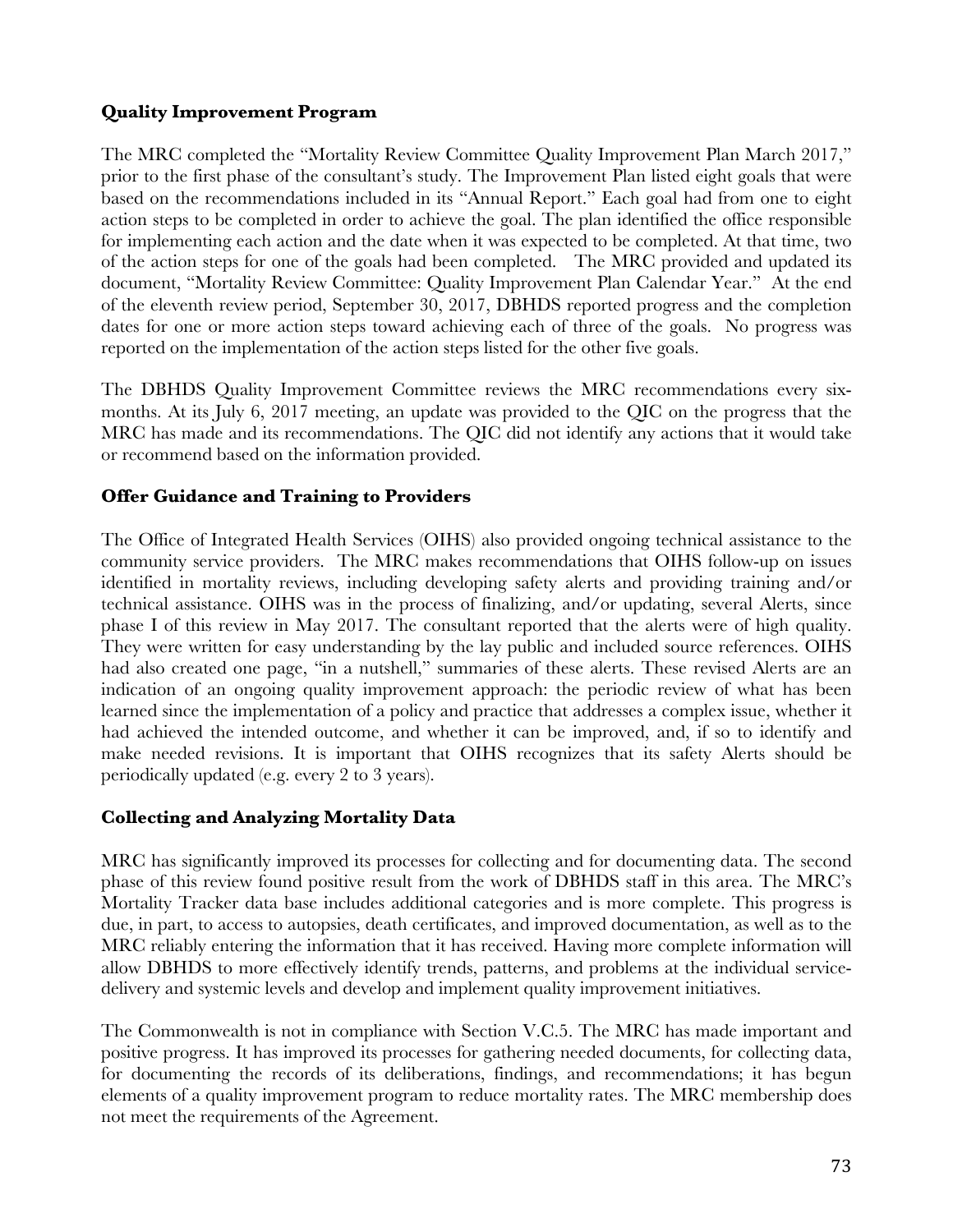## *13. Provider Training*

The Settlement Agreement provides specific direction to the Commonwealth regarding the provision of core competency-based training for all staff who provide services under the Agreement. It states:

*"V.H.1. The Commonwealth shall have a statewide core competency-based training curriculum for all staff who provide services under this Agreement. The training shall include person-centered practices, community integration and self-determination awareness, and required elements of service training.* 

*V.H.2. The statewide training program includes adequate coaching and supervision of staff trainees. Coaches and supervisors must have demonstrated competency in providing the service they are coaching and supervising."*

In the Fall of 2014, 2015, and again in 2017, the Independent Reviewer retained an independent consultant to review the status of the Agreement's requirements related to competency based training. Between May and November 2017, two consultants completed a two-phase study that included extensive review of documentation and interviews with senior staff at DBHDS, four CSBs, and five private community-based IDD service providers. The CSBs and private providers that were included in the study were selected by the Independent Reviewer.

DBHDS began implementing its Provider Training Plan in December 2015. DBHDS updates list the six strategies and updates on completion of major milestones and tasks. A brief description of the DBHDS strategies and status reports for each, the areas of focus for the interviews at DBHDS, CSBs and service providers, are included at Appendix K.

Overall, DBHDS, through an organized planning and implementation effort, has taken some important steps in the development and implementation of a statewide core competency-based curriculum for staff who provide direct services and supports for individuals in its various programs for persons with intellectual and developmental disabilities.

DBHDS leadership staff have begun to evolve the role of DBHDS from one of provider training to "provider development." Specific to training initiatives, *DBHDS plans to establish expectations,* and develop or coordinate the development of some curricula. CSBs and providers *are expected to* develop additional curricula as needed, and provide or purchase training. This shift in responsibility will redirect human resources within DBHDS from the role from providing direct training to supporting the development of each provider's staff training capacity. This shift appears necessary as the system of community-based services grows larger and more complex across the Commonwealth. In the experience of the Independent Reviewer, the best providers have dependable systems in place that ensure that each staff can demonstrate competence when proving the elements of each individual's services. The service system should include oversight mechanisms (i.e., case management, licensing, post move monitoring, investigations) that ensure that each service provider has such competencybased staff training systems in place.

DBHDS established mechanisms to obtain input from and participation of providers and other relevant stakeholders in developing the Provider Training Plan, the training curriculum, and the training manual. DBHDS also implemented a communication plan to provide information to its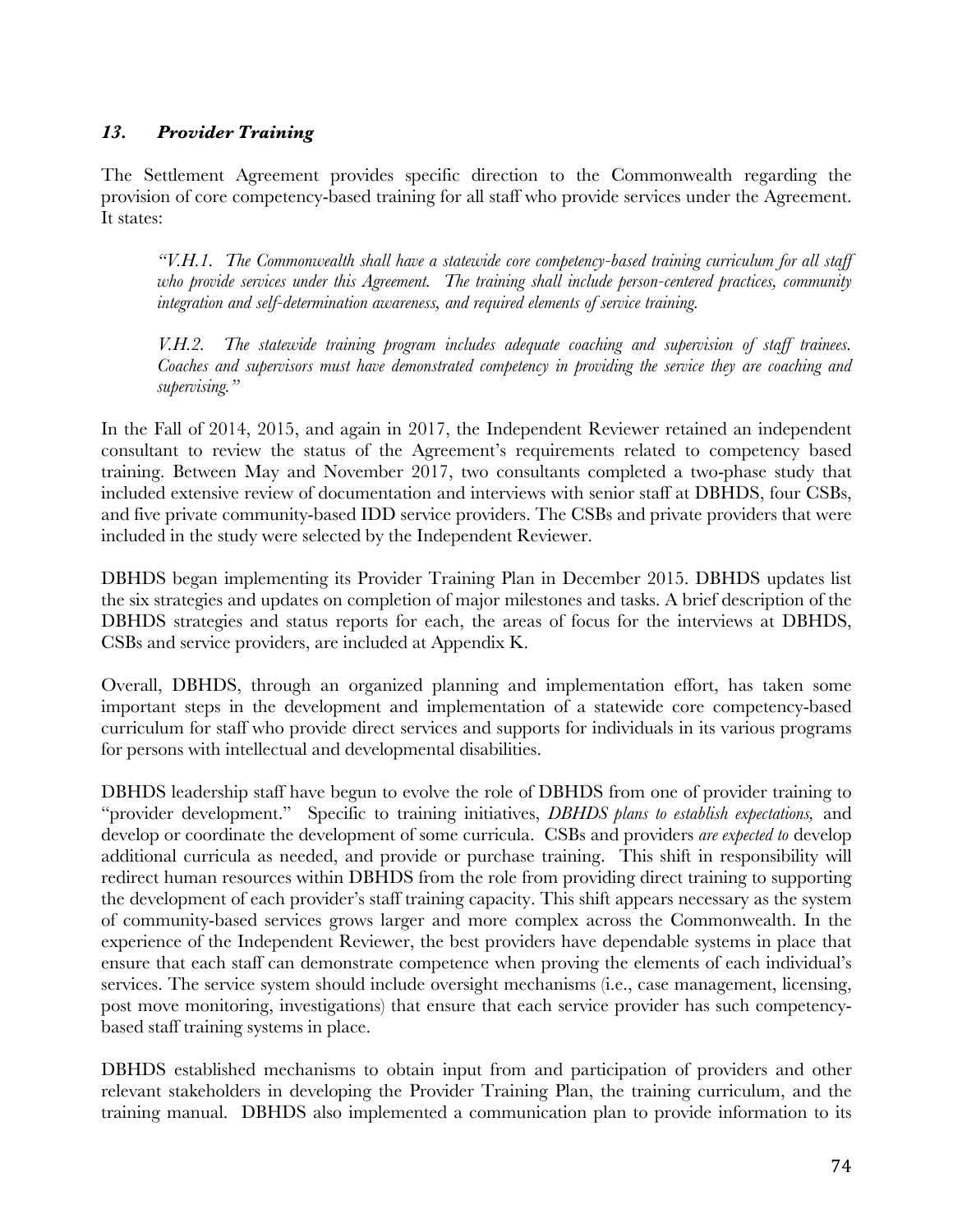network of impacted community-based providers and CSBs about the training plan, the providers' responsibilities to ensure effective use of the revised training curricula, for both new and incumbent staff, and the requirements for providers to measure competency of staff initially and on an ongoing basis. DBHDS reports devoting considerable effort to share information with provider organizations through its ListServe. Consultant interviews found that providers and CSB staff were aware of this information source and, as the revised core competency-based training processes have evolved, they shared increasing references to and familiarity with the information promulgated by the Department through this information source.

DBHDS developed an orientation training curricula and competency-based measures for direct support professionals and their supervisors, which represented significant revisions to the previous orientation training manual. DBHDS began initial implementation of this revised curricula and checklists in the fall 2016; and it expected all service providers to train or retrain all staff by February 28, 2017. DBHDS continued to review and revise these curricula and, on September 25, 2017, issued revised curricula for behavioral and autism competencies for Direct Support Professionals and Supervisors.

The Commonwealth made emergency modifications to regulatory requirements to establish an initial mechanism for review and enforcement, if necessary, of providers' adherence to the training requirements. Emergency regulations (i.e., 12VAC30-120-515) related to the Waiver implementation, which are in effect from September 1, 2016 through February 28, 2018, set forth the requirements for competency-based training. DBHDS staff anticipate that final regulations will be approved in advance of the February 28, 2018 expiration date of the emergency regulations.

The Commonwealth has continued to review, improve and expand its provider and Case Manager training curricula. It has streamlined two sets of competencies, updated the Supervisors' training requirements, and is revising the Case Manager training modules. DBHDS provided training for Case Managers on August 30, 2017 and the Office of Integrated Health Services continued to provide training related to significant health issues and dental services.

As the full implementation of the revised training competencies and supervisory coaching matures, DBHDS has not yet, but must, develop mechanisms for determining whether CSBs and providers are implementing the competency-based training, whether the training results in staff being able to demonstrate competence, and whether the competencies developed are having the intended impact in more positive and fewer negative outcomes for the individuals served.

DBHDS reported considering utilizing its Office of Licensing Services, which provides regulatory oversight of community-based providers, as the primary means to measure compliance with the newly revised competency-based training requirements for staff. DBHDS has not yet established the indicators of compliance or what measures Licensing Specialists would utilize to determine the extent to which a provider has adhered to the indicators that training requirements had been met and, if not, how it would remediate any issues identified. The DBHDS Quality and Risk Management Division staff recognize the need to incorporate training and the outcomes of training into the measures they are developing.

The DBHDS Quality and Risk Management Division staff recognize the need to incorporate training and the outcomes of training into the provider training measures they are developing.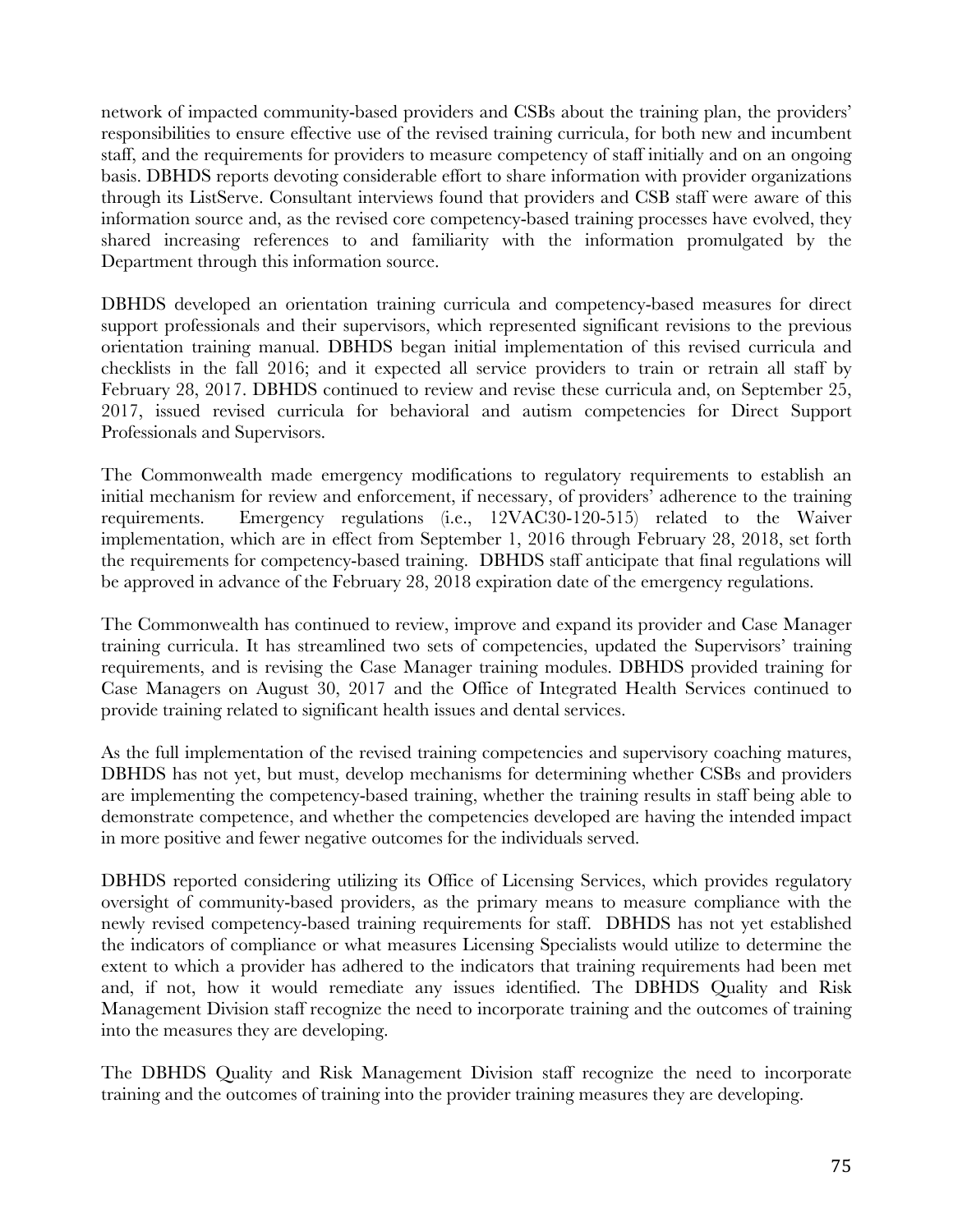The Commonwealth staff have made progress in developing and disseminating a set of competencies designed to improve the quality of services and supports provided to individuals with IDD that the system services. However, after completing their recent review, the consultants reported several concerns:

- Many of the competencies that the Commonwealth has developed are not measurable. This lack of measurability is a serious flaw. If not addressed, it will negatively impact both providers' ability to consistently ensure their staff have the necessary competencies and the Commonwealth's ability to reliably measure providers' compliance with, and otherwise hold providers accountable to fulfill, the requirements.
- The Commonwealth has not identified or created the mechanisms, or the responsibility, to develop additional competencies necessary for staff to fully support individuals with complex medical and behavioral needs.
- The consultants were not able to determine whether supervisors had actually assessed whether staff could demonstrate competencies after the staff had "completed" the new competency-based trainings. All staff were required to complete by February 28, 2017. The consultants' study was also too limited to make definitive findings about providers' ability to assess and modify their staff training curricula and delivery mechanisms to ensure that all staff can demonstrate competence.

DBHDS has taken a number of important steps to develop and to begin implementation of a reasonable plan to ensure the competency of all staff who provide services for individuals under the terms of the Settlement Agreement. The Commonwealth developed the plan with input from stakeholders and established milestones to measure the completion of required elements. The plan contains methods to ensure effective communication of plan requirements, implementation efforts, and, to a limited extent, resources available to service providers to deliver effective competencybased training. DBHDS's implementation has continued to demonstrate that its staff have become aware of necessary additions and/or improvements, and has made some of these revisions as its implementation has progressed. However, DBHDS has not yet implemented mechanisms to fully measure CSBs' and providers' implementation of the training requirements.

The Commonwealth has not identified a set of measurement criteria, data indicators to measure the quality or impact of the revised competency-based training, or specific positive or negative outcomes that will be measured to determine the efficacy of the competency-based training plan. The Commonwealth has not yet finalized how the Office of Licensing Services, DMAS, and the DBHDS Quality and Risk Management Division will assess various components of CSB and provider training. While the monitoring portion of the plan is being finalized, the Commonwealth must develop specific data indicators and measurement criteria. Training requirements and identified competencies that cannot be consistently measured cannot be effectively implemented, or monitored or result in reliable reporting. This review did not assess the quality of the training provided and/or the outcome of the training in terms of the competency of staff.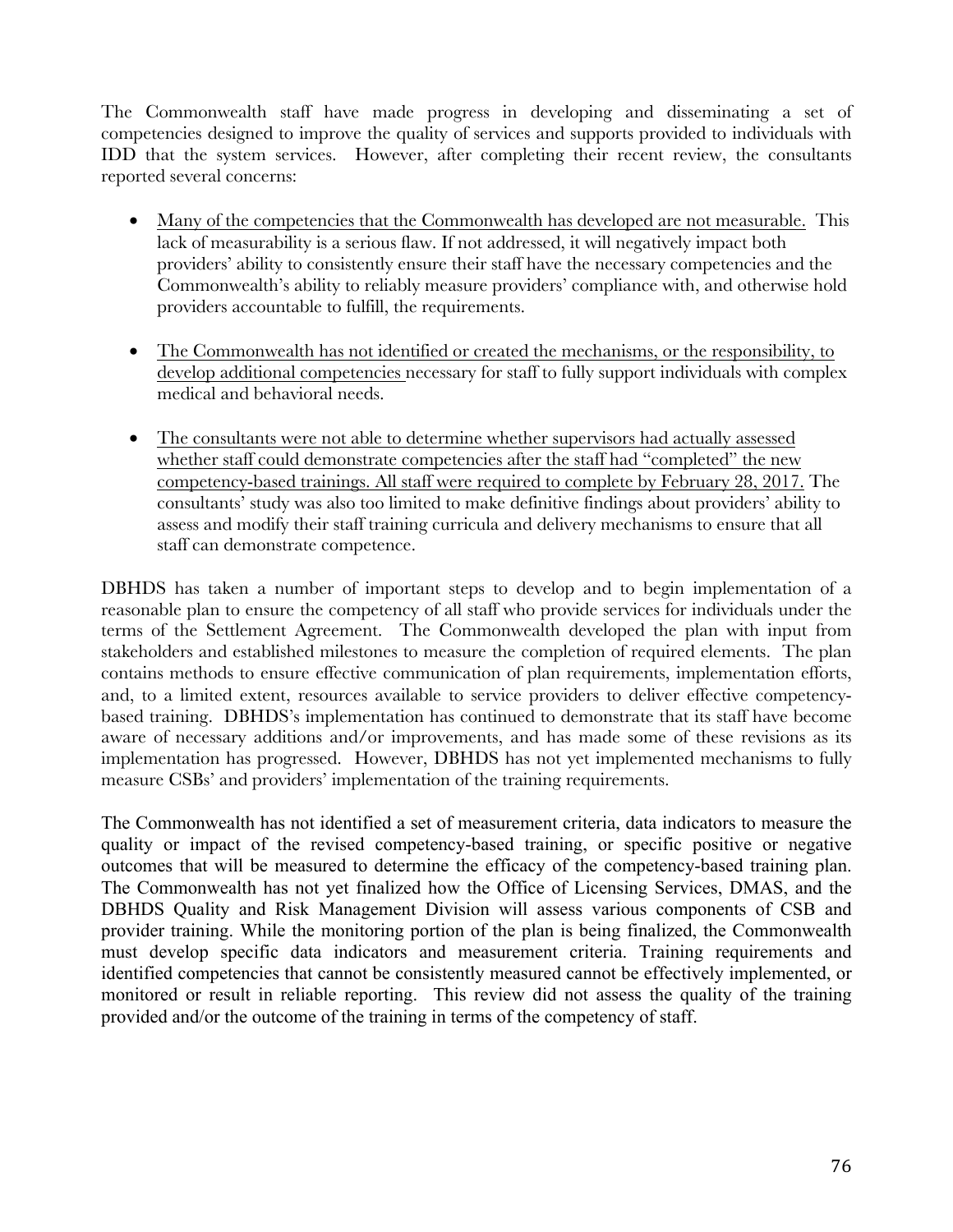## *IV. CONCLUSION*

During the tenth and eleventh review periods, the Commonwealth made a concerted, statewide and multisystem effort to implement its redesigned HCBS waiver programs. Although not expected to immediately impact many aspects of service provision, the redesigned waivers have resulted in substantial change in the provision of integrated day services. Individuals and families have shown significant increased interest and providers have demonstrated the ability to implement this new model. The Commonwealth will continue to implement the redesigned waivers and will incorporate other planned changes in its two waiver renewal applications in 2018. Planned changes include new services to support the provision of the new integrated day services and additional quality strategies to strengthen its quality management system as required by the Agreement.

The Commonwealth's previous initiatives to create more integrated housing options have resulted in a significant increase in the availability of independent living options and smaller more integrated group home serving four or fewer individuals. The Commonwealth has made substantial progress in other areas as well: medical care, Office of Licensing Services and Human Rights oversight, ground work for a quality management system, diversion of children from admissions to Nursing Homes, and timely responses by mobile crisis teams. XXX The Commonwealth is currently in noncompliance with many provisions due to or more of the following factors: the lack of planning, development, implementation, effectiveness or adequacy. Six core areas of concern that the Independent Reviewer will prioritize these areas for monitoring and review during the twelfth and thirteenth review periods:

- CSB Case Management and the Commonwealth performance contract
- Crisis Services, ongoing behavior support services, and psychiatric hospitalizations
- Pay rates for in-home nursing and direct support professionals
- Children living in nursing homes and ICFs
- DBHDS Licensing Regulations and Quality and Risk Management and Quality Improvement Programs at the provider and CSB levels.
- Provider training and staff competency in the elements of each individual's services

The Commonwealth's leaders are pleased with the progress and accomplishments that it has achieved during the first year of implementing the redesigned HCBS waivers. The Commonwealth has initiatives underway, or under consideration, to address most of the six core areas of concern listed above. As systemic changes will continue during the coming year and beyond, it is critical that the Commonwealth revise its Licensing regulations as soon as possible and inform the CSBs and providers of its requirement that they implement quality and risk management and quality improvement programs. Effectively implementing these programs, as required by the Agreement, will provide important safeguards as the Commonwealth implements system change efforts that will fulfill the requirements of the Agreement and its promises to all Virginians, especially those with intellectual and developmental disabilities and their families.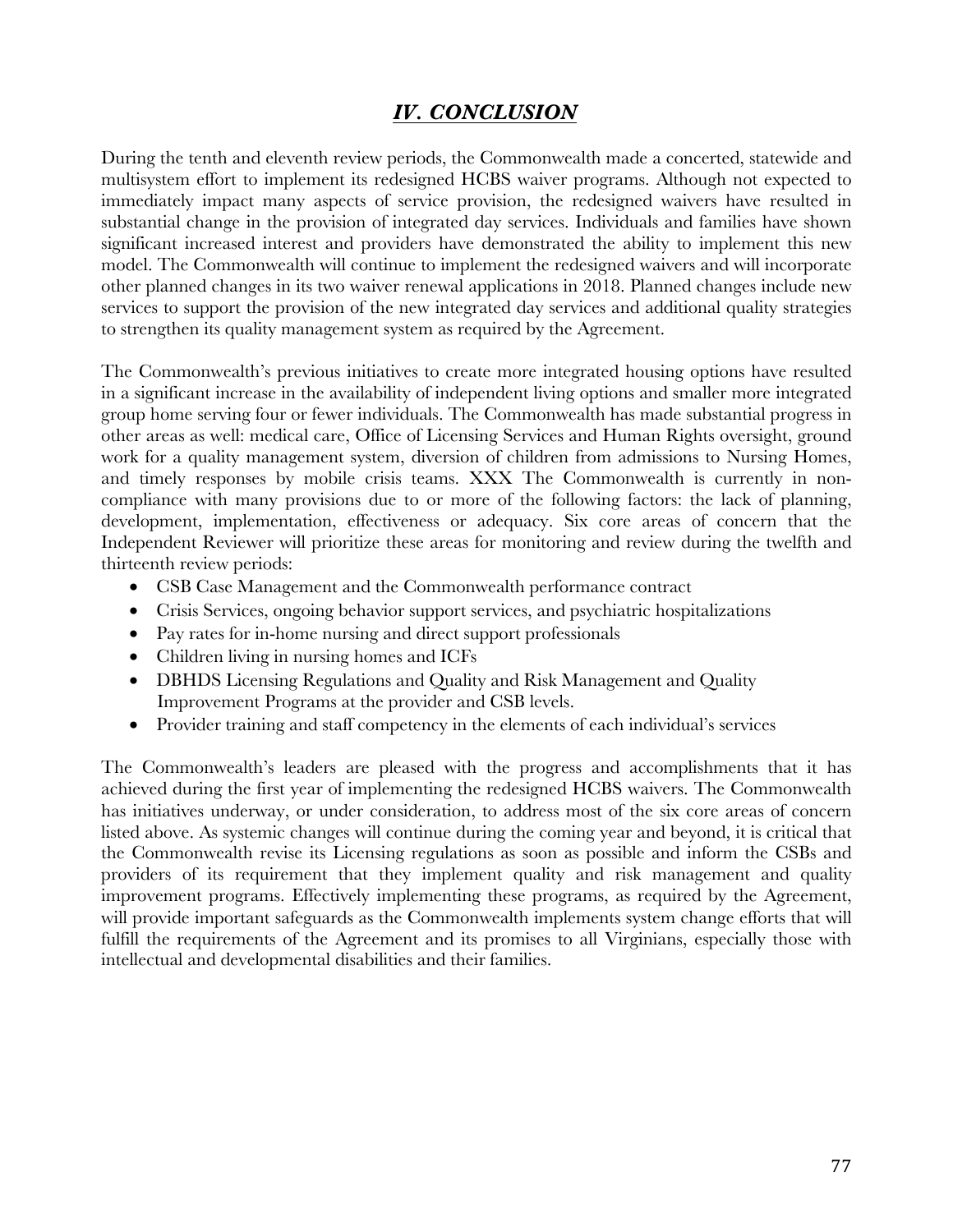# *V. RECOMMENDATIONS*

The Independent Reviewer's recommendations to the Commonwealth regarding services for individuals in the target population are listed below. The Independent Reviewer requests a report regarding the Commonwealth's actions to address these recommendations and the status of implementation by March 31, 2018. The Commonwealth should also consider the recommendations and suggestions included in the consultants' reports included in the Appendices. The Independent Reviewer will study the implementation and impact of these recommendations during the thirteenth review period (April 1, 2018 –September 30, 2018).

#### **Behavioral Support Services Recommendations:**

- **1.** The Commonwealth should establish basic expectations for the adequacy of behavioral programming. The Commonwealth's expectations should address the following issues:
	- developing, training, and monitoring by a qualified professional,
	- completing a comprehensive functional behavioral assessment in the current setting,
	- including key components in a behavior support plan,
	- including clear specification of measurement procedures regarding data collection,
	- ongoing data collection on target and replacement behaviors, and
	- including evidence based strategies
- **2.** The Commonwealth should establish basic expectations for the adequacy of Behavior Support Plans. The Commonwealth's expectations should address the following issues:
	- • developing, training, and monitoring by a qualified professional;
	- individualizing  $(e.g.,$  based on the individual's needs as well as skills, preferences, etc.);
	- emphasizing positive behavior interventions and supports;
	- targeting behaviors for decrease, using observable and measureable terms;
	- targeting behaviors for increase, including functionally equivalent replacement behaviors;
	- measuring and reviewing procedures for data collected on target and replacement behaviors
	- modifying the environment to prevent or lessen the likelihood of target behaviors and to support adaptive behavior.
	- identifying antecedents (or 'triggers') and the provision of related preventative strategies,
	- teaching strategies aimed at teaching and/or eliciting adaptive behavior.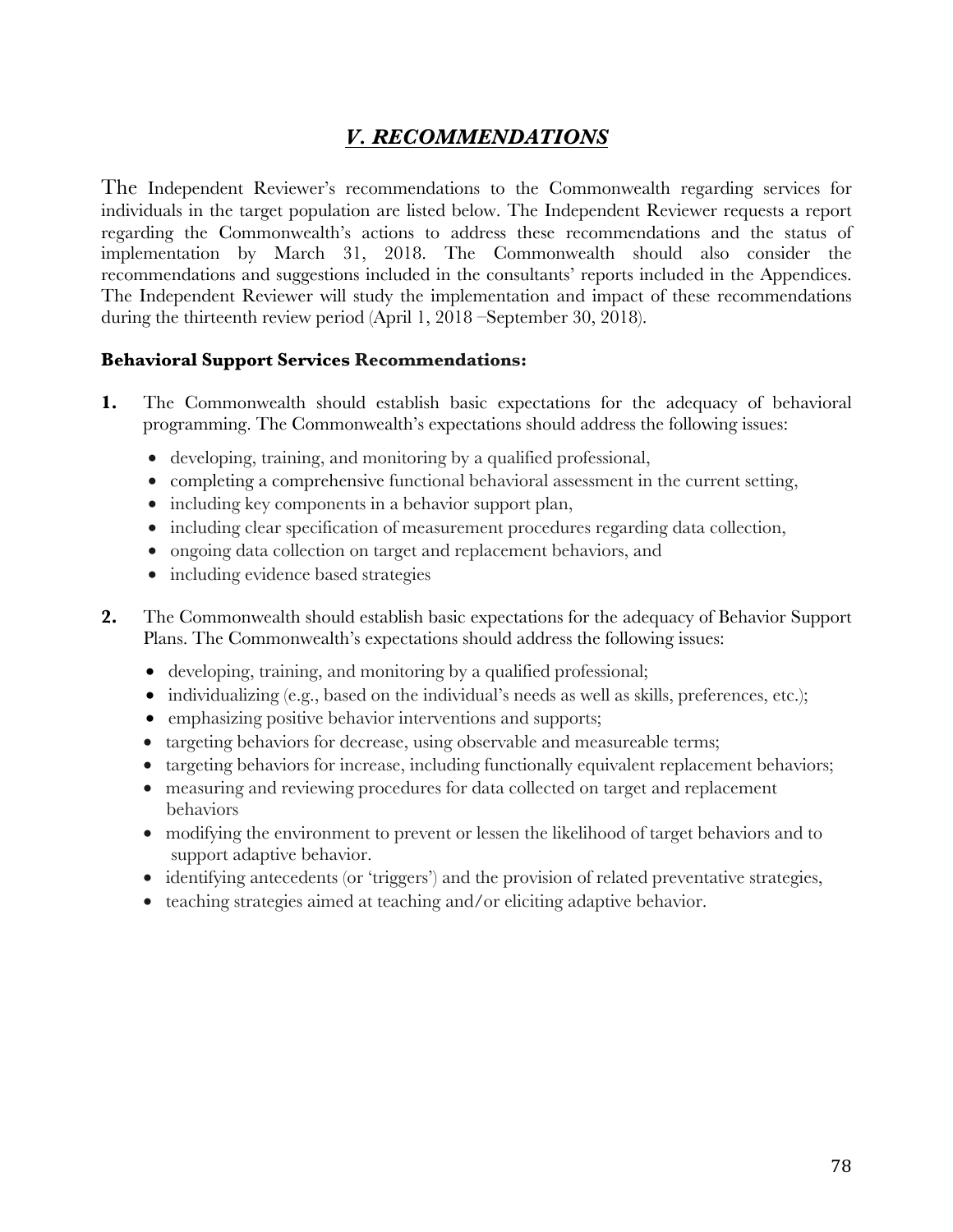## **Case Management**

- **3.** The Commonwealth should provide additional support and technical assistance to CSBs that do not meet DBHDS Data Dashboard targets over time. The Commonwealth should require quality improvement plans for CSBs that achieve less than the DBHDS targets, as follows:
	- require a quality improvement plan, including a "data entry improvement plan", for CSBs that achieve less than 80% on all Data Dashboard measures.
	- • require a "Case Management/Support Coordination" performance improvement plan for CSBs that achieve less than 90% on all Data Dashboard measures.
- **4.** DBHDS should require documentation of the Case Manager's annually required to "offer of choice among providers, including of case managers", as it has with the annual requirement to provide education of less restrictive services. The annual ISP process would include a meaningful discussion of choice. The ISP document would include a standard offer of choice of service providers, which would be reviewed and signed, if approved, by the individual/Authorized Representative.

## **Office of Licensing Services**

- **5.** The Commonwealth should complete and publish needed revisions to its Licensing Regulations. The revised regulations should align with all related requirements of the Agreement and ensure that the Commonwealth can and does take appropriate actions, as needed.
- **6.** The Office of Licensing Services should modify its Individual Served Record Review Form checklist to specifically include: probes identifying risks to the individual, offering choice among providers, assembling professionals and non-professionals who provide supports, amending the ISP when needed, and determining the adequacy of individual supports and services.

#### **Training**

- **7.** The Commonwealth should review and confirm that all competencies are measurable that are developed for the competency-based training curricula.
- **8.** DBHDS should implement look-behind protocols to ensure that "successful completion" of any competency-based training requires staff to demonstrate the trained competencies.